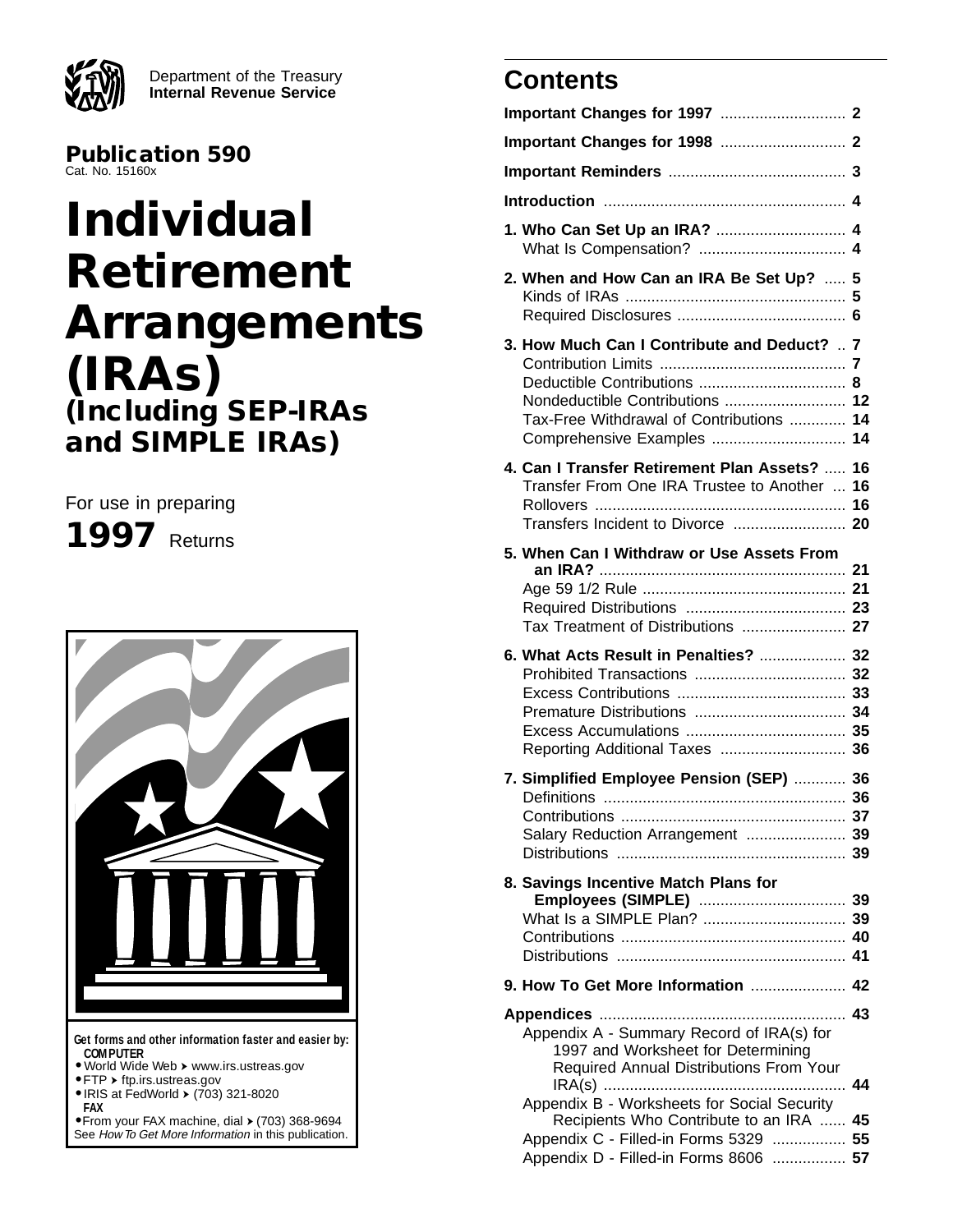| Appendix E - Life Expectancy and Applicable |  |
|---------------------------------------------|--|
|                                             |  |
|                                             |  |

# **Important Changes for 1997**

**Contributions to spousal IRAs.** Beginning in 1997, in the case of a married couple filing a joint return, up to \$2,000 can be contributed to each spouse's IRA, even if one spouse has little or no compensation. This means that the total combined contributions that can be made to both IRAs can be as much as \$4,000 for the year. Previously, if one spouse had no compensation or elected to be treated as having no compensation, the total combined contributions to both IRAs could not be more than \$2,250. See Spousal IRA limit, under Contribution Limits, in chapter 3.

**Deduction for contributions to spousal IRA.** Beginning in 1997, in the case of a married couple with unequal compensation who file a joint return, the limit on the deductible contributions to the IRA of the spouse with less compensation is the smaller of:

- 1) \$2,000, or
- 2) The total compensation of both spouses, reduced by any deduction allowed for contributions to IRAs of the spouse with more compensation.

The deduction for contributions to both spouses' IRAs may be further limited if either spouse is covered by an employer retirement plan. See Deduction Limits in chapter 3.

**Tax on prohibited transactions.** The tax on the amount of a prohibited transaction that takes place after August 5, 1997, has increased from 10% to 15%. See Prohibited Transactions in chapter 6.

**No additional tax on early withdrawals for certain medical expenses.** Beginning in 1997, the 10% additional tax on premature distributions (early withdrawals) from an IRA will not apply to distributions up to the amount you pay for unreimbursed medical expenses that are more than 71 /2% of your adjusted gross income.

Also beginning in 1997, the 10% tax may not apply to distributions up to the amount you paid for medical insurance for yourself, your spouse, and your dependents.

See Exceptions under Age 59<sup>1</sup>/2 Rule in chapter 5.

**Tax on excess distributions repealed.** For IRA distributions made after 1996, there is no 15% tax on excess distributions. The Taxpayer Relief Act of 1997 repealed that tax.

**New definition of highly compensated employee.** Beginning in 1997, a highly compensated employee for purposes of a simplified employee pension (SEP) is any employee who meets either of the following two conditions.

- 1) The employee owns (or owned last year) more than 5% of the capital or profits interest in the employer (if not a corporation); or more than 5% of the outstanding stock, or more than 5% of the total voting power of all stock, of the employer corporation.
- 2) The employee's compensation from the employer for last year was more than \$80,000 and (if the employer elects to apply this clause for last year) the employee was in the top 20% when ranked on the basis of last year's compensation.

SEPs are discussed in chapter 7.

**New definition of leased employee.** Beginning in 1997, the requirement that a leased employee (for purposes of a simplified employee pension (SEP)) be an individual whose services are of a type historically performed by employees in the recipient employer's field of business is replaced by the requirement that the individual perform services under the primary direction or control of the recipient employer. See chapter 7.

**Salary reduction arrangement for SEPs repealed.** Beginning in 1997, an employer cannot start a simplified employee pension (SEP) that includes a salary reduction arrangement. Only SEPs that allowed employees to choose elective deferrals as of December 31, 1996, can include salary reduction arrangements. SEPs are discussed in chapter 7.

**Savings incentive match plans for employees (SIMPLE).** Beginning in 1997, certain employers can set up SIMPLE retirement plans.

A SIMPLE plan can be set up either as an IRA or as part of a qualified cash or deferred arrangement (401(k) plan). SIMPLE plans are not subject to the nondiscrimination rules that generally apply to qualified plans. For more information on this new plan, get Publication 560, Retirement Plans for Small Business. SIMPLE IRAs are discussed in chapter 8.

# **Important Changes for 1998**

The following changes will not affect your 1997 tax return. They are effective beginning in 1998. For more information on these and other changes to the tax law, get Publication 553, Highlights of 1997 Tax Changes.

**Deduction — spouse covered by employer plan.** Beginning in 1998, even if your spouse is covered by an employer retirement plan, you may be able to deduct your contributions to an IRA if you are not covered by an employer plan. The deduction is limited to \$2,000 and it must be reduced if your adjusted gross income on a joint return is more than \$150,000 but less than \$160,000. Your deduction is eliminated if your income on a joint return is \$160,000 or more.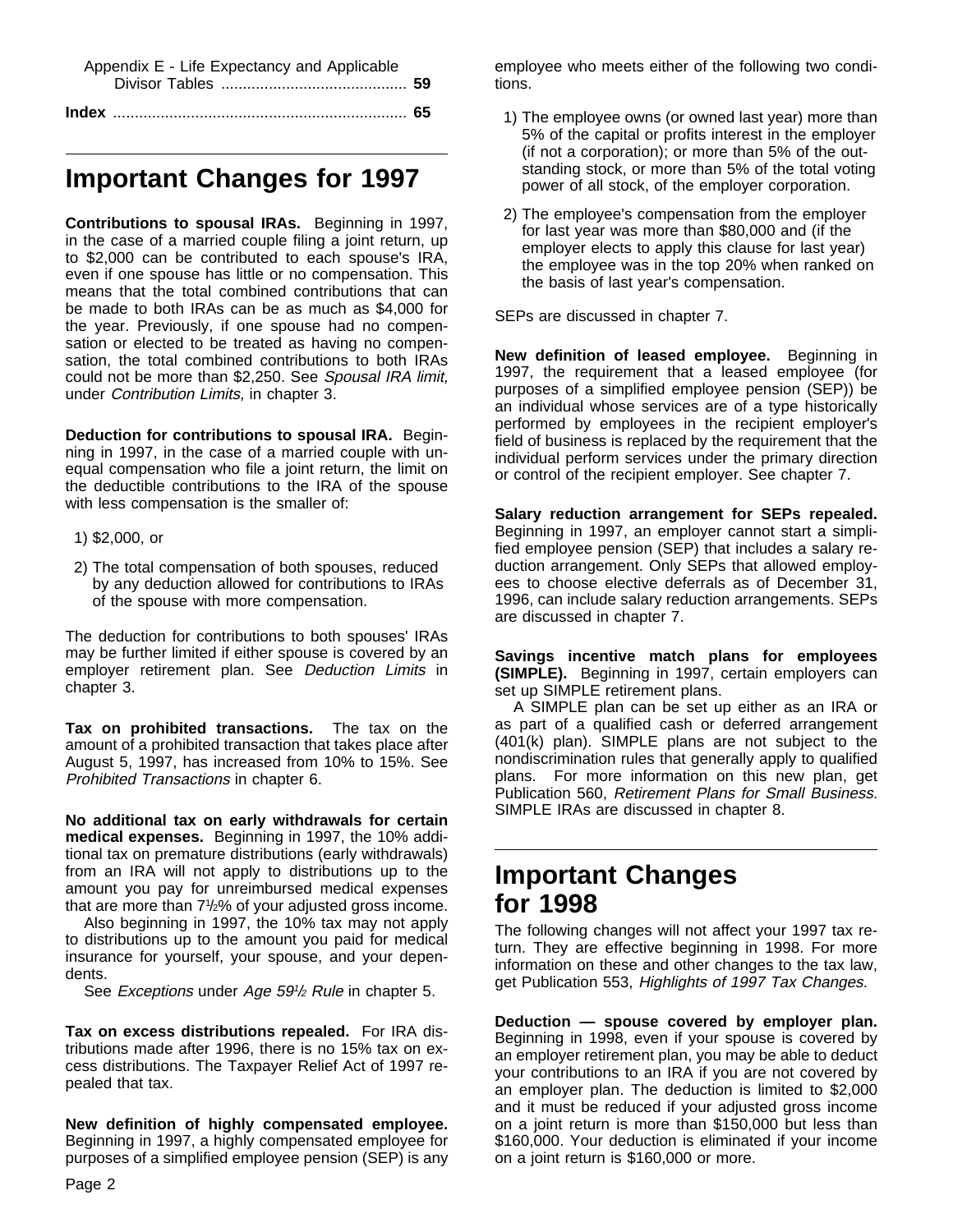

**CAUTION** clarify its intent regarding the IRA deduction of As this publication was being prepared for print,<br>Congress was considering legislation that would a spouse who is not covered by an employer plan. See Publication 553.

**Deduction — modified AGI limit increased.** For 1998, if you are covered by a retirement plan at work, your IRA deduction will not be reduced (phased out) unless your modified adjusted gross income (AGI) is between:

- $\ddot{\mathbf{y}}$  \$50,000 (a \$10,000 increase) and \$60,000 for a married couple or a qualifying widow(er) filing a joint return,
- $\ddot{\mathbf{y}}$  \$30,000 (a \$5,000 increase) and \$40,000 for a single individual or head of household, or
- $\ddot{\mathbf{y}}$  \$-0– (no increase) and \$10,000 for a married individual filing a separate return.

**No additional tax on early withdrawals for higher education expenses.** Beginning in 1998, you can take distributions from your IRA to pay qualified higher education expenses without having to pay the 10% additional tax on early withdrawals.

To qualify for this higher education expenses exception, a distribution must be used to pay qualified higher education expenses for:

- 1) You,
- 2) Your spouse,
- 3) Your or your spouse's children, or
- 4) Your or your spouse's grandchildren.

Qualified higher education expenses means tuition, fees, books, supplies, and equipment required for the enrollment or attendance of any of the individuals listed earlier at an eligible education institution. In addition, if the individual is at least a half-time student, room and board are qualified higher education expenses.

**CAUTION** modify the rules relating to rollovers to IRAs. **1998 As this publication was being prepared for print,<br>Congress was considering legislation that would<br>may be a set of the property of the property of the property** Under the rules, certain hardship distributions from employer-sponsored retirement plans would not be treated as eligible rollover distributions. Such distributions may be subject to the 10% additional tax. See Publication 553.

**No additional tax on early withdrawals to purchase first home.** Beginning in 1998, you can take qualified first-time homebuyer distributions totalling \$10,000 from your IRA without having to pay the 10% additional tax on early withdrawals.

To qualify under this first-time homebuyer exception, a distribution must be used to buy, build, or rebuild a first home that is the principal residence of:

1) Yourself,

2) Your spouse,

- 3) Your child, or your spouse's child,
- 4) Your grandchild, or your spouse's grandchild,
- 5) Your parent or other ancestor, or
- 6) Your spouse's parent or other ancestor

**CAUTION** modify the rules relating to rollovers to IRAs. **1998 As this publication was being prepared for print,<br>Congress was considering legislation that would** Under the rules, certain hardship distributions from employer-sponsored retirement plans would not be treated as eligible rollover distributions. Such distributions may be subject to the 10% additional tax. See Publication 553.

**Coins and bullion.** Beginning in 1998, your IRA can invest in certain platinum coins and gold, silver, palladium, and platinum bullion.

**Education individual retirement account (education IRA).** Beginning in 1998, you may be able to make nondeductible contributions of up to \$500 annually to an education IRA for a child until he or she reaches age 18. Earnings in the IRA accumulate free of income tax.

Distributions from an education IRA during the year are tax-free unless distributions from the education IRA are more than qualified higher education expenses during the year.

**Roth IRA.** Beginning in 1998, you may be able to establish and contribute to a new nondeductible tax-free individual retirement account called the Roth IRA. Unlike certain contributions to an ordinary IRA, you cannot claim a deduction for any contributions to a Roth IRA. But, if you satisfy the requirements, all earnings are tax free and neither your nondeductible contributions nor any earnings on them are taxable when you withdraw them.

You may be able to roll over amounts from an ordinary IRA into a Roth IRA, but any amount from the ordinary IRA that would be taxable if distributed must be included in your gross income. To avoid the penalty for underpayment of taxes, you may need to increase your income tax withholdings or make additional estimated tax payments.

**CAUTION** clarify its intent relating to the \$2,000 contribu-**1998 As this publication was being prepared for print,<br>Congress was considering legislation that would<br>class to the first property in the first property in** tion limit for contributions to all IRAs. The clarification takes into account the phase-out rules that limit deductions to ordinary IRAs and limit contributions to Roth IRAs. The legislation would also clarify tax treatment of rollovers to Roth IRAs. See Publication 553.

## **Important Reminders**

**Interest earned.** Although interest earned from your IRA is generally not taxed in the year earned, it is **not tax-exempt** interest. **Do not** report this interest on your return as tax-exempt interest.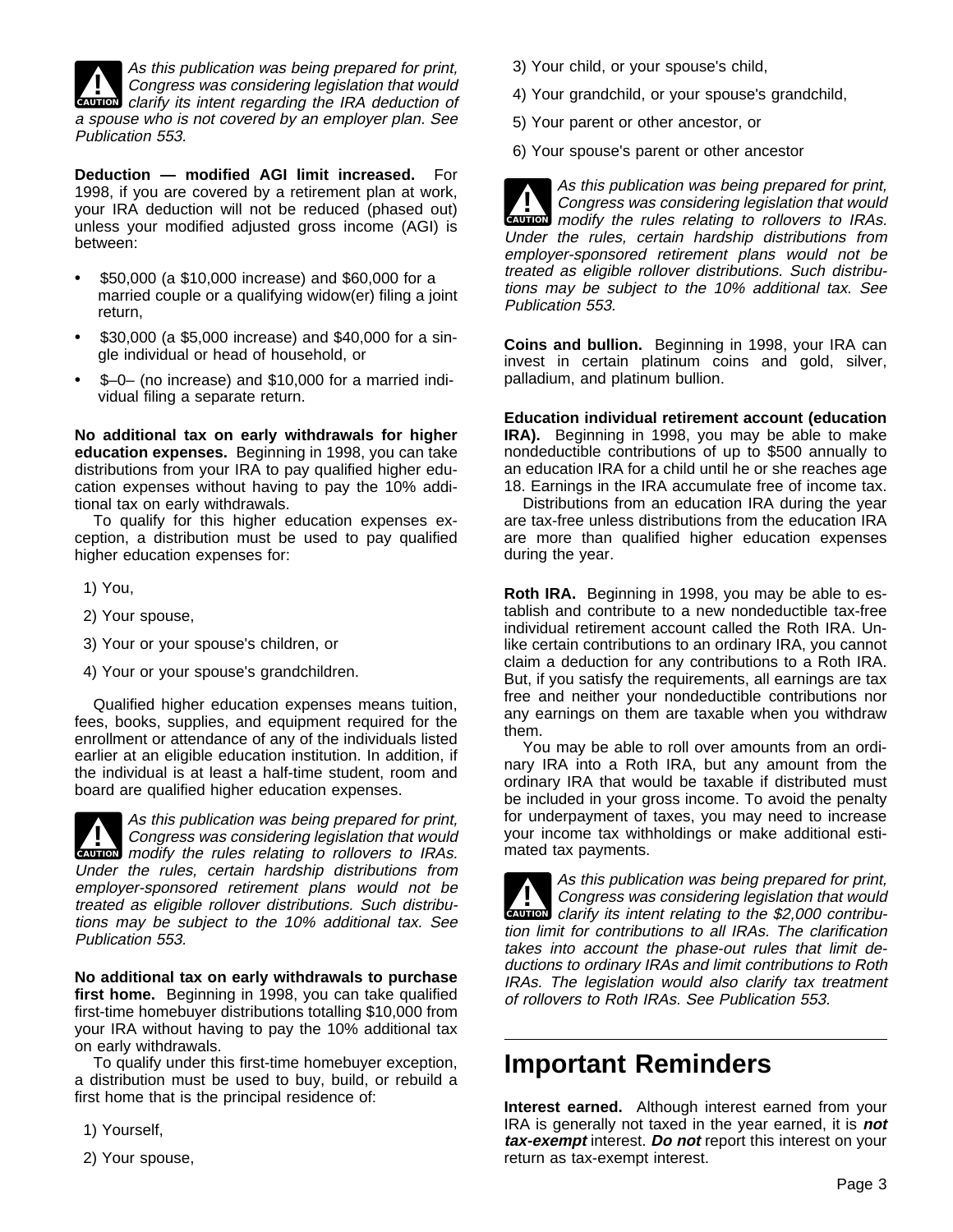**Penalty for failure to file Form 8606.** If you make nondeductible IRA contributions and you do not file Form 8606, Nondeductible IRAs (Contributions, Distributions, and Basis), with your tax return, you may have to pay a \$50 penalty.

# **Introduction**

An individual retirement arrangement (IRA) is a personal savings plan that offers you tax advantages to set aside money for your retirement. Two advantages are that you may be able to deduct your contributions to your IRA in whole or in part, depending on your circumstances, and, generally, amounts in your IRA, including earnings and gains, are not taxed until they are distributed.

This publication explains the rules for setting up an IRA, contributing to it, transferring money or property to and from it, and making withdrawals from it. Penalties for breaking the rules are also explained. Worksheets, sample forms, and tables, listed under Appendices in the contents, are included to help you comply with the rules. These appendices are at the back of this publication.

**SEP-IRAs and SIMPLE IRAs.** Employees' IRAs that are set up to receive contributions from employers' retirement plans are discussed in chapter 7, Simplified Employee Pension (SEP), and chapter 8, Savings Incentive Match Plans for Employees.

#### **Useful Items**

You may want to see:

#### **Publications**

- □ 560 Retirement Plans for Small Business (Including SEP, Keogh, and SIMPLE Plans)
- □ 571 Tax-Sheltered Annuity Programs for Employees of Public Schools and Certain Tax-Exempt Organizations
- □ 575 Pension and Annuity Income
- □ 939 General Rule for Pensions and Annuities

#### **Forms (and instructions)**

- □ W-4P Withholding Certificate for Pension or Annuity Payments
- □ 1099-R Distributions From Pensions, Annuities, Retirement or Profit-Sharing Plans, IRAs, Insurance Contracts, etc.
- □ 5304-SIMPLE Savings Incentive Match Plan for Employees of Small Employers (SIMPLE) (Not Subject to the Designated Financial Institution Rules)
- □ 5305-SEP Simplified Employee Pension Individual Retirement Accounts Contribution Agreement
- □ 5305A-SEP Salary Reduction and Other Elective Simplified Employee Pension—Individual
- Retirement Accounts Contribution Agreement
- □ 5305-S SIMPLE Individual Retirement Trust Account
- □ 5305-SA SIMPLE Individual Retirement Custodial Account
- □ 5305-SIMPLE Savings Incentive Match Plan for Employees of Small Employers (SIMPLE)
- □ 5329 Additional Taxes Attributable to Qualified Retirement Plans (Including IRAs), Annuities, Modified Endowment Contracts, and MSAs
- □ 5498 Individual Retirement Arrangement Information
- □ 8606 Nondeductible IRAs (Contributions, Distributions, and Basis)
- □ 8815 Exclusion of Interest From Series EE U.S. Savings Bonds Issued After 1989
- □ 8839 Qualified Adoption Expenses

See chapter 9 for information about getting these publications and forms.

# **1.**

# **Who Can Set Up an IRA?**

You can set up and make contributions to an IRA if you (or if you file a joint return, your spouse) received taxable **compensation** (defined later) during the year and you were not age  $70\frac{1}{2}$  by the end of the year.

Your IRA. You can have an IRA whether or not you are an active participant in (covered by) any other retirement plan. However, you may not be able to deduct all of your contributions if you or your spouse are covered by an employer retirement plan. See Who is Covered by an Employer Plan? in chapter 3.

# **What Is Compensation?**

As stated earlier, to set up and contribute to an IRA, you or your spouse must have received taxable compensation. This rule applies whether your contributions are deductible or nondeductible. Generally, what you earn from working is compensation.

## **What Income Is Compensation?**

Compensation includes the items discussed next.

**Wages, salaries, etc.** Wages, salaries, tips, professional fees, bonuses, and other amounts you receive for providing personal services are compensation. The

Page 4 Chapter 1 **Who Can Set Up an IRA?**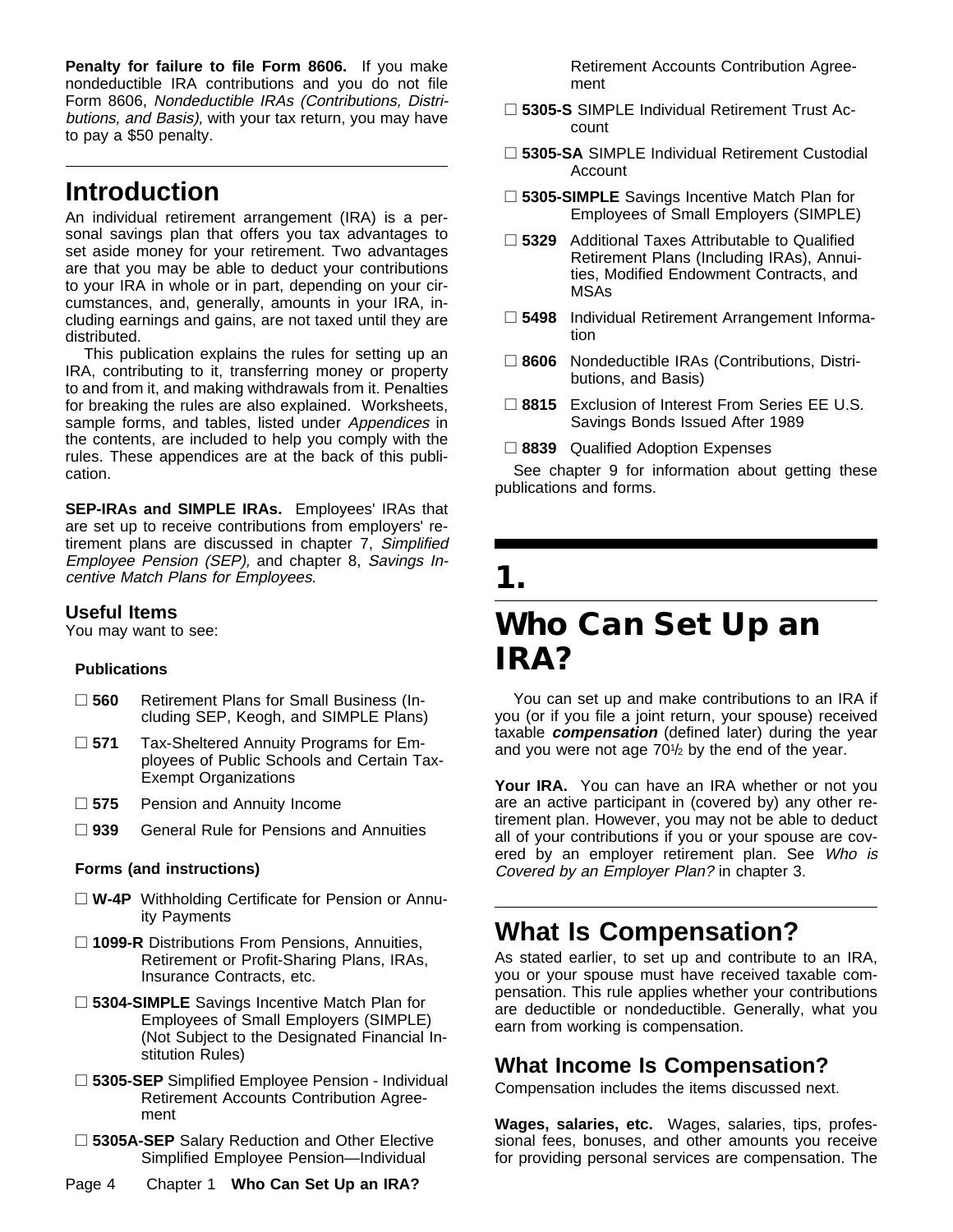IRS treats as compensation any amount properly shown in box 1 (Wages, tips, other compensation) of Form W-2, provided that amount is reduced by any amount properly shown in box 11 (Nonqualified plans).

**Commissions.** An amount you receive that is a percentage of profits or sales price is compensation.

**Self-employment income.** If you are self-employed (a sole proprietor or a partner), compensation is your net earnings from your trade or business (provided your personal services are a material income-producing factor), reduced by your deduction for contributions on your behalf to retirement plans and the deduction allowed for one-half of your self-employment taxes.

If you invest in a partnership and do not provide services that are a material income-producing factor, your share of partnership income is not compensation.

Compensation also includes earnings from selfemployment that are not subject to self-employment tax because of your religious beliefs. See Publication 533, Self-Employment Tax, for more information.

When you have both self-employment income and salaries and wages, your compensation is the sum of the amounts.

Self-employment loss. If you have a net loss from self-employment, do not subtract the loss from salaries or wages you receive when figuring your total compensation.

**Alimony and separate maintenance.** All taxable alimony and separate maintenance payments you receive under a decree of divorce or separate maintenance are treated as compensation.

## **What Income Is Not Compensation?**

Compensation does **not** include any of the following items:

- $\ddot{\mathbf{y}}$  Earnings and profits from property, such as rental income, interest income, and dividend income,
- Pension or annuity income,
- $\ddot{\mathbf{y}}$  Deferred compensation received (compensation payments postponed from a past year),
- $\ddot{\mathbf{y}}$  Foreign earned income and housing cost amounts that you exclude from income, or
- $\ddot{\mathbf{y}}$  Any other amounts that you exclude from income.

# **2.**

# **When and How Can an IRA Be Set Up?**

You can set up an IRA at any time. However, the time for making contributions for any year is limited. See When to Contribute in chapter 3.

You can set up different kinds of IRAs with a variety of organizations. You can set up an IRA at a bank or other financial institution or with a mutual fund or life insurance company. You can also set up an IRA through your stockbroker. Any IRA must meet Internal Revenue Code requirements. The requirements for the various arrangements are discussed below.

# **Kinds of IRAs**

Your IRA can be an individual retirement account or annuity. It can be part of either a simplified employee pension (SEP) or a part of an employer or employee association trust account. Beginning in 1997, an IRA can be part of a savings incentive match plan for employees (SIMPLE). These IRAs are also called simple retirement accounts.

## **Individual Retirement Account**

An individual retirement account is a trust or custodial account set up in the United States for your exclusive benefit or for the benefit of your beneficiaries. The account is created by a written document. The document must show that the account meets all of the following requirements.

- 1) The trustee or custodian must be a bank, a federally insured credit union, a savings and loan association, or an entity approved by the IRS to act as trustee or custodian.
- 2) The trustee or custodian generally cannot accept contributions of more than \$2,000 a year. However, rollover contributions and employer contributions to a simplified employee pension (SEP), as explained in chapter 7, can be more than \$2,000.
- 3) Your contributions must be in cash, except that rollover contributions can be property other than cash. See Rollovers in chapter 4.
- 4) The amount in your account must be fully vested (you must have a nonforfeitable right to the amount) at all times.
- 5) Money in your account cannot be used to buy a life insurance policy.
- 6) Assets in your account cannot be combined with other property, except in a common trust fund or common investment fund.
- 7) You must start receiving distributions from your account by April 1 of the year following the year in which you reach age 70<sup>1</sup>/<sub>2</sub>. For detailed information on distributions from your IRA, see the discussion in chapter 5 under Required Distributions.

## **Individual Retirement Annuity**

You can set up an individual retirement annuity by purchasing an annuity contract or an endowment contract from a life insurance company.

An individual retirement annuity must be issued in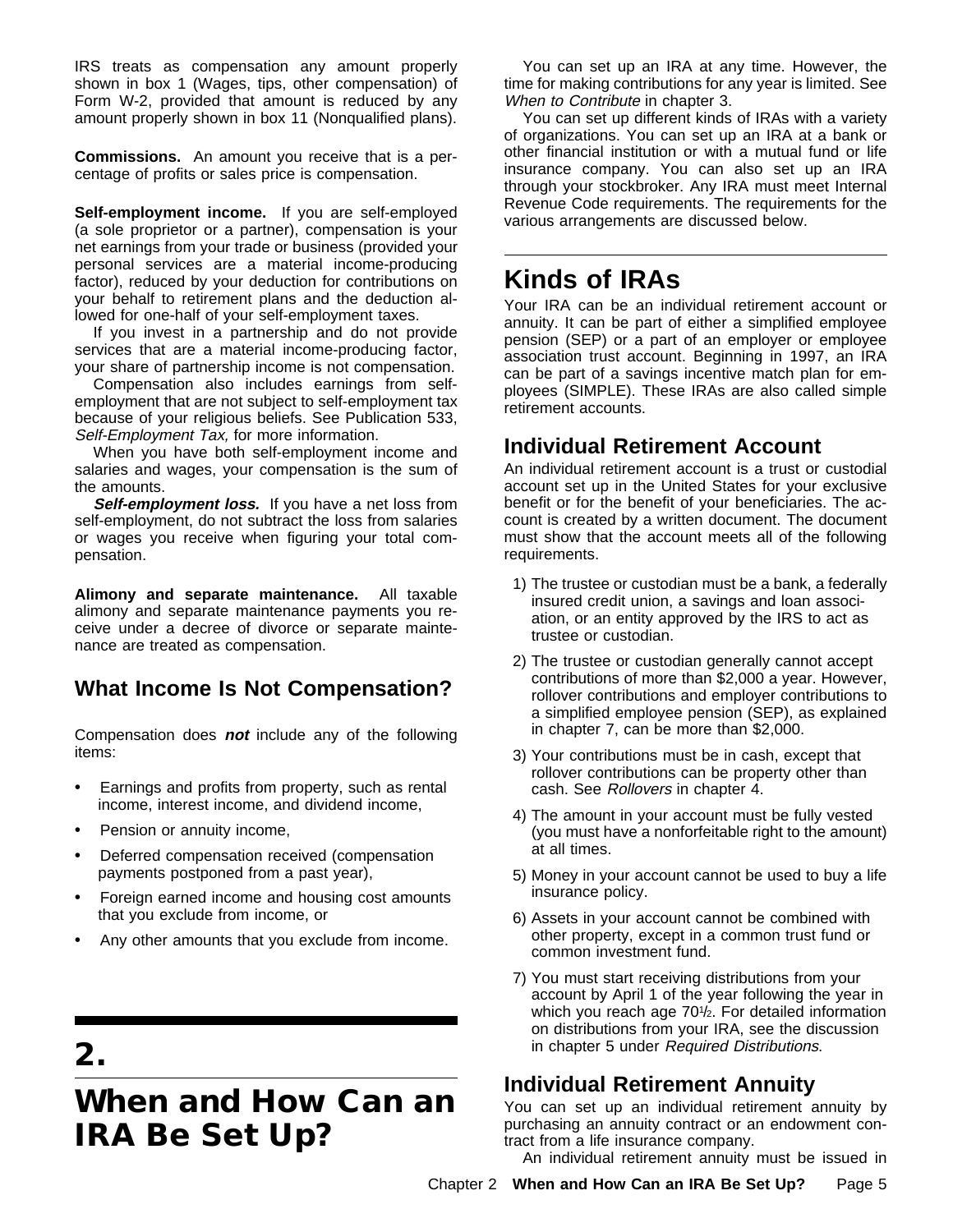your name as the owner, and either you or your beneficiaries who survive you are the only ones who can receive the benefits or payments.

An individual retirement annuity must meet all the following requirements.

- 1) Your entire interest in the contract must be nonforfeitable.
- 2) It must provide that you cannot transfer any portion of it to any person other than the issuer.
- 3) It must have flexible premiums so that if your compensation changes, your payment can also change. This provision applies to contracts issued after November 6, 1978.
- 4) It must provide that you cannot contribute more than \$2,000 in any year, and that you must use any refunded premiums to pay for future premiums or to buy more benefits before the end of the calendar year after the year you receive the refund.
- 5) It must begin distributions by April 1 of the year following the year in which you reach age 70<sup>1</sup>/<sub>2</sub>. See Required Distributions in chapter 5.

## **Individual Retirement Bonds**

The sale of individual retirement bonds issued by the Federal government was suspended after April 30, 1982. The bonds have the following features.

- 1) You are paid interest on them only when you cash them in.
- 2) You are not paid any further interest after you reach age 701/<sub>2</sub>. If you die, interest will stop 5 years after your death, or on the date you would have reached age 70<sup>1</sup>/<sub>2</sub>, whichever is earlier.
- 3) You cannot transfer the bonds.
- 4) You cannot sell, discount, or use the bonds as collateral or security.

If you cash (redeem) the bonds before the year in which you reach age 591 /2, you may be subject to a 10% penalty. See Premature Distributions in chapter 6. You can roll over redemption proceeds into IRAs.

## **Employer and Employee Association Trust Accounts**

Your employer, labor union, or other employee association can set up a trust to provide individual retirement accounts for its employees or members. The rules for individual retirement accounts apply to these employer or union-established IRAs.

## **Simplified Employee Pension (SEP)**

A simplified employee pension (SEP) is a written arrangement that allows your employer to make deductible contributions to an IRA (a SEP-IRA) set up for you to receive such contributions. See chapter 7, Simplified Employee Pension (SEP), for more information.

## **Savings Incentive Match Plans for Employees (SIMPLE)**

A SIMPLE plan is a written arrangement (a qualified salary reduction arrangement) that generally allows an employer to make deductible contributions of part of your pay to a "simple retirement account." A simple retirement account is an IRA (SIMPLE IRA) set up for you to receive contributions. See chapter 8 for more information.

## **Inherited IRAs**

If you inherit an IRA, that IRA becomes subject to special rules. An IRA is included in the estate of the decedent who owned it.

Unless you are the decedent's surviving spouse, you cannot treat an inherited IRA as your own. This means that unless you are the surviving spouse, you cannot make contributions (including rollover contributions) to the IRA and you cannot roll it over. But, like the original owner, you generally will not owe tax on the assets in the IRA until you receive distributions from it.

If you are a surviving spouse, you can elect to treat an IRA inherited from your spouse as your own. You will be treated as having made this election if you:

- ÿ• Make contributions (including rollover contributions) to the inherited IRA, or
- $\ddot{\mathbf{y}}$  Do not make required distributions from it.

For more information, see the discussions of inherited IRAs in chapters 4 and 5 and the discussion of distributions to beneficiaries in chapter 5.

# **Required Disclosures**

The trustee or issuer (sometimes called the sponsor) of the IRA you choose generally must give you a disclosure statement about your arrangement at least 7 days before you set up your IRA. However, the sponsor can give you the statement by the date you set up (or purchase, if earlier) your IRA, if you are given at least 7 days from that date to revoke the IRA. If you revoke your IRA within the revocation period, the sponsor must return to you the entire amount you paid. The sponsor must report on the appropriate IRS forms both your contribution to the IRA (unless by a trustee-to-trustee transfer) and the distribution to you upon your revocation of the IRA. These requirements apply to all sponsors.

Generally, the sponsor is the bank that is the trustee of the account or the insurance company that issued the annuity contract.

**Disclosure statement.** The disclosure statement given to you by the plan sponsor must contain plainlanguage explanations of certain items. For example, the statement should provide information on when and how you can revoke the IRA, including the name, address, and telephone number of the person to receive the notice of cancellation. This explanation must appear at the beginning of the disclosure statement.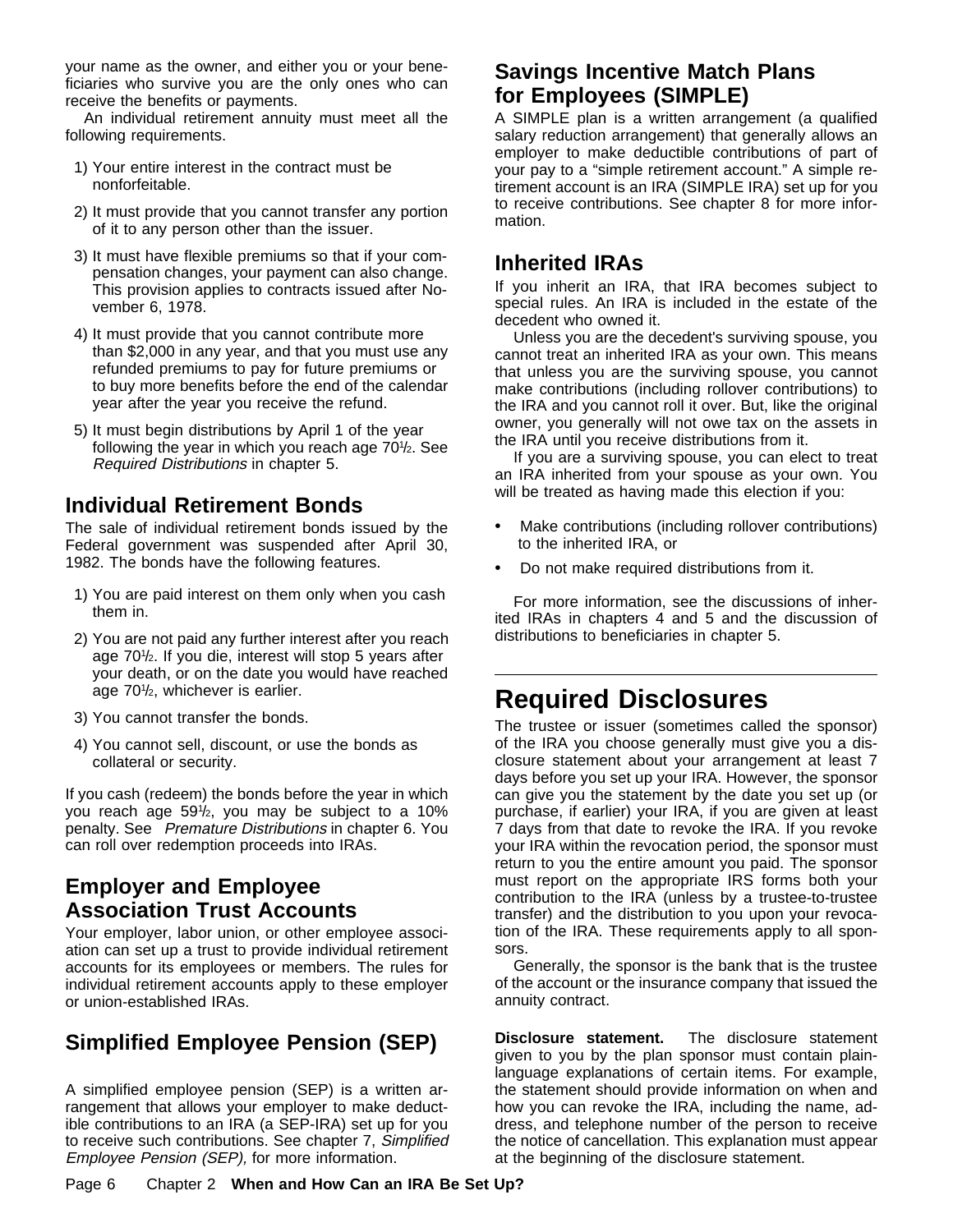**3.**

# **How Much Can I Contribute and Deduct**

As soon as your IRA is set up, you can make contributions (put money in) to it through your chosen sponsor (trustee or other administrator). **Contributions must be in the form of money** (cash, check or money order). You cannot contribute property. However, you may be able to transfer or roll over certain property from one account to another. See the discussion of rollovers and other transfers in chapter 4.

You can make contributions to your IRA each year that you qualify. To qualify to make contributions, you must have received compensation (as discussed in chapter 1) and have not reached age  $70\frac{1}{2}$  during the year. For any year in which you do not work, you cannot make IRA contributions unless you receive alimony or file a joint return with a spouse who has compensation. See chapter 1. Even if you do not qualify to make contributions for the current year, the amounts you contributed for years in which you did qualify can remain in your IRA. You can resume making contributions for any years that you qualify.

There are limits and other rules that affect the amount you can contribute and the amount you can deduct. This chapter discusses those rules.

# **Contribution Limits**

The most that you can contribute for any year to your IRA is **the smaller of** the following amounts:

- $\ddot{\mathbf{y}}$  Your compensation (defined in chapter 1) that you must include in income for the year, or
- $\ddot{\mathbf{y}}$  \$2,000.

**Note.** This limit is reduced by any contributions to a section 501(c)(18) plan (generally, a pension plan created before June 25, 1959, that is funded entirely by employee contributions).

This is the most you can contribute regardless of whether your contributions are to one or more IRAs or whether all or part of your contributions are nondeductible (see Nondeductible Contributions, later).

**Examples.** Betty, who is single, earns \$24,000 in 1997. Her IRA contributions for 1997 are limited to \$2,000.

John, a college student working part time, earns \$1,500 in 1997. His IRA contributions for 1997 are limited to \$1,500, the amount of his compensation.

**Spousal IRA limit.** Beginning in 1997, if you file a joint return and your taxable compensation is less than that of your spouse, you can contribute for the year to your IRA the smaller of the following amounts:

- 1) \$2,000, or
- 2) The sum of:
	- a) Your taxable compensation for the year, and
	- b) The taxable compensation of your spouse for the year, reduced by the amount of his or her IRA deduction for the year.

This means that the total combined contributions that can be made to your IRA and your spouse's IRA can be as much as \$4,000 for the year.

**Note.** This limit is reduced by any contributions to a section 501(c)(18) plan (generally, a pension plan created before June 25, 1959, that is funded entirely by employee contributions)

**Spouse over age 701/<sup>2</sup>.** Your spouse cannot make contributions to his or her IRA for the year he or she reaches age 701 /2 or any later year. However, for any year your spouse has compensation, you can continue to make contributions of up to \$2,000 to a spousal IRA. You can contribute to your IRA until the year you reach age 70<sup>1</sup>/<sub>2</sub>.

**Contributions not required.** You do not have to contribute to your IRA for every tax year, even if you can.

**Less than maximum contributions.** If your contributions to your IRA for a year were less than the smaller of 100% of your compensation or \$2,000, you cannot contribute more in a later year to make up the difference. However, you can apply an excess contribution in one year to a later year if the contributions for that later year are less than the maximum allowed for that year. See Excess Contributions in chapter 6.

**Example.** Paul earns \$30,000 in 1997. Although he can contribute up to \$2,000 for 1997, he contributes only \$1,000. Paul cannot make up the \$1,000 (\$2,000 − \$1,000) difference between his actual contributions for 1997 and his 1997 limit by contributing \$1,000 more than the limit in 1998 or any later year.

**More than one IRA.** If you have more than one IRA, the limit applies to the total contributions made to your IRAs for the year.

**Both spouses have compensation.** If both you and your spouse have compensation and are under age 701/<sub>2</sub>, each of you can set up an IRA. Both of you cannot participate in the same IRA.

**Community property laws – effect on separate computations.** Generally when figuring the maximum contribution, each spouse figures his or her limit separately, using his or her own compensation. This is the rule even in states with community property laws.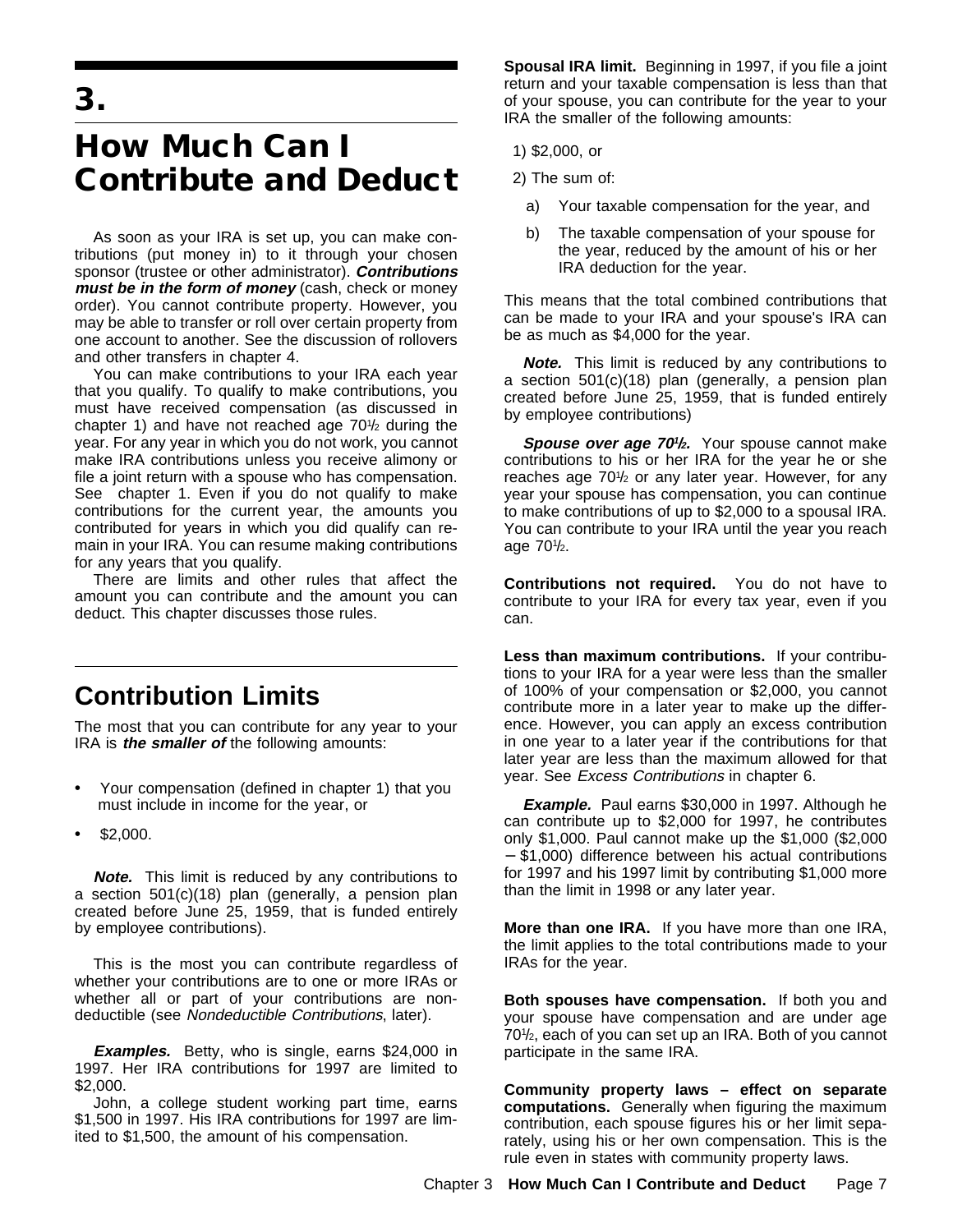**TIP** If one spouse has less compensation than the other and files a joint return with the other spouse, the spouse with less compensation can include, to a limited extent, the compensation of the other spouse when figuring the limit. See Spousal IRA limit, earlier.

**Filing status.** Generally, your filing status has no effect on the amount of your allowable contribution to an IRA. However, if during 1997 either you or your spouse was covered by a retirement plan at work, your deduction may be reduced or eliminated, depending on your filing status and income. See Deductible Contributions, later. Also, see Spousal IRA limit, earlier.

**Example.** Sam and Helen are married and both are under age 701 /2. They both work and each has an IRA. Sam earned \$1,800 and Helen earned \$48,000 in 1997. Even though Sam earned less than \$2,000, he can contribute up to \$2,000 to his IRA for the year, under the spousal IRA limit rule, if they file a joint return. Helen can contribute up to \$2,000 to her IRA. If they file separate returns, the amount Sam can contribute is limited to \$1,800.

**Inherited IRAs.** If you inherit an IRA from your spouse, you can choose to treat it as your own by making contributions to that IRA. See Inherited IRAs in chapter 2.

If, however, you inherit an IRA and you are not the decedent's spouse, you cannot contribute to that IRA, because you cannot treat it as your own. See also Inherited IRA(s) in chapter 2, under Rollovers in chapter 4, and in chapter 5.

**Annuity or endowment contracts.** If you invest in an annuity or endowment contract under an individual retirement annuity, you cannot contribute more than \$2,000 toward its cost for the tax year, including the cost of life insurance coverage. If you contribute more than \$2,000, the annuity or endowment contract is disqualified.

**Broker's commissions.** Broker's commissions that you paid in connection with your IRA **are subject to** the contribution limit and **are not deductible** as a miscellaneous deduction on Schedule A (Form 1040).

**Trustee's fees.** Trustee's administrative fees **are not** subject to the contribution limit. Trustee's administrative fees that are billed separately and paid by you in connection with your IRA **are deductible.** They are deductible (if they are ordinary and necessary) as a miscellaneous deduction on Schedule A (Form 1040). The deduction is subject to the 2% of adjusted gross income limit.

## **When To Contribute**

You can make contributions to your IRA for a year at any time during the year or by the due date for filing your return for that year, **not** including extensions. For most people, this means that contributions for 1997 must be made by April 15, 1998.

#### **Designating year for which contribution is made.**

If you contribute an amount to your IRA between January 1, 1998, and April 15, 1998, you should tell the sponsor which year (1997 or 1998) the contribution is for. If you do not tell the sponsor which year it is for, the sponsor can assume, for reporting to the IRS, that the contribution is for 1998, the year the sponsor received it.

**Filing before making your contribution.** You can file your return claiming an IRA contribution before you actually make the contribution. You must, however, make the contribution by the due date of your return, **not** including extensions.

# **Deductible Contributions**

Generally, you can take a deduction for the contributions that you are allowed to make to your IRA. However, **if you or your spouse were covered by an employer retirement plan** at any time during 1997 and you made contributions, your allowable IRA deduction may be less than your allowable contributions. Your deduction may be reduced or eliminated, depending on the amount of your income and your filing status, as discussed later under Deduction Limits. These limits do not affect your allowable contributions (see Nondeductible Contributions, later).

## **Who Is Covered by an Employer Plan?**

The Form W–2, Wage and Tax Statement, you receive from your employer has a box used to indicate whether you were covered for the year. The "Pension Plan" box should have a mark in it if you were covered.

If you are not certain whether you were covered by your employer's retirement plan, you should ask your employer.

#### **Employer Plans**

An employer retirement plan is one that an employer sets up for the benefit of its employees. For purposes of the IRA deduction rules, an employer retirement plan is any of the following:

- $\ddot{\mathbf{y}}$  A qualified pension, profit-sharing, stock bonus, money purchase pension, etc., plan (including Keogh plans),
- $\ddot{\mathbf{y}}$  A 401(k) plan (generally an arrangement included in a profit-sharing or stock bonus plan that allows you to choose to take part of your compensation from your employer in cash or have your employer pay it into the plan),
- ÿ• A union plan (a qualified stock bonus, pension, or profit-sharing plan created by a collective bargaining agreement between employee representatives and one or more employers),
- $\ddot{\mathbf{v}}$  A qualified annuity plan,
- $\ddot{\mathbf{y}}$  A plan established for its employees by the United States, a state or political subdivision thereof, or by an agency or instrumentality of any of the foregoing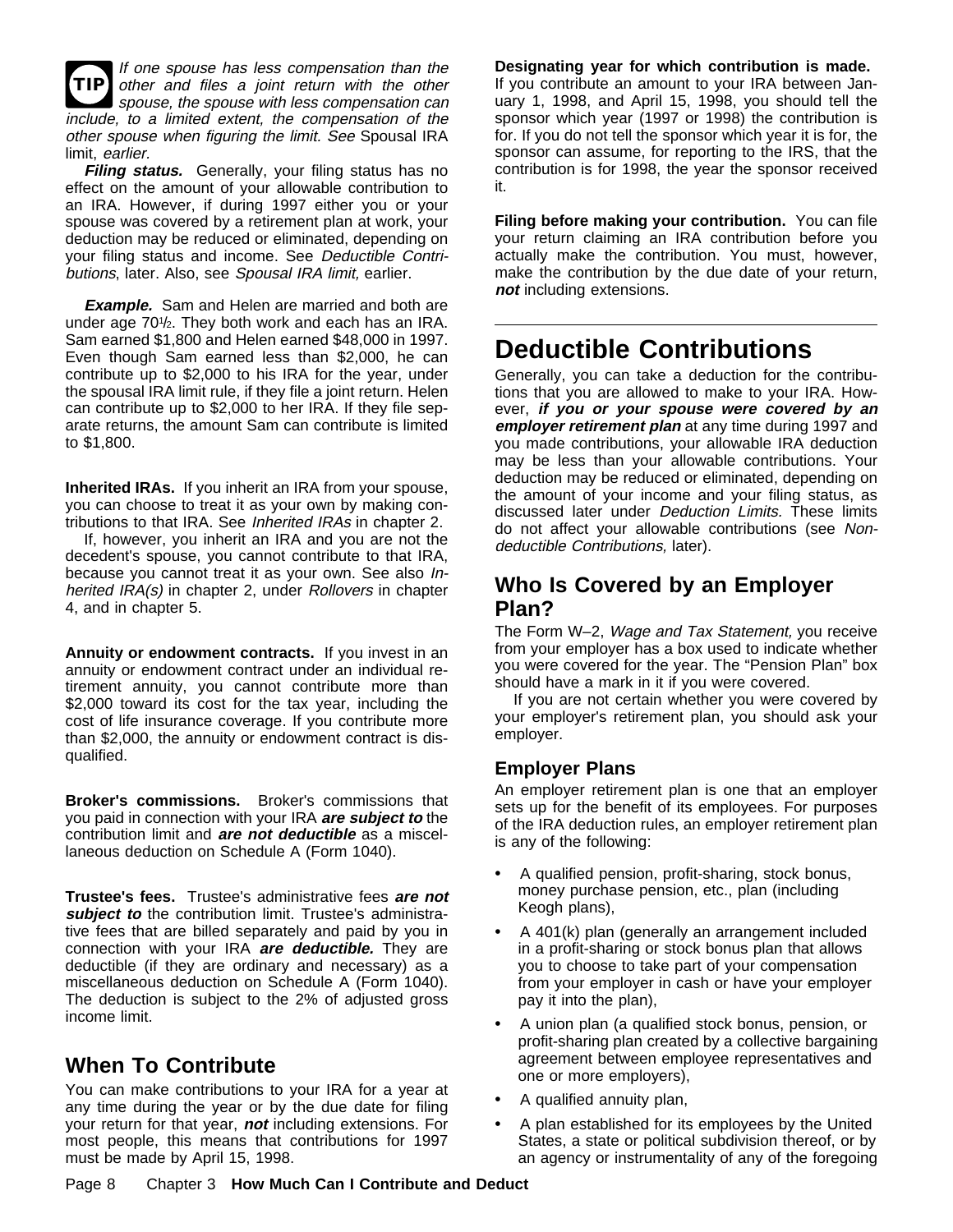Table 4.1 **Can You Take an IRA Deduction?** This chart sums up whether you can take a full deduction, a partial deduction, or no deduction, as discussed in chapter 3.

| If your<br><b>Modified AGI*</b><br>is:                  |                                                                                                 | If You Are Covered by a<br><b>Retirement Plan at Work and Your</b><br><b>Filing Status is:</b>        |                                                                                                                                    |                                                                                                   | If You Are Not Covered by a<br><b>Retirement Plan at Work and Your</b><br><b>Filing Status is:</b>          |                                                   |                                                                                                                                            |                                                                                                             |
|---------------------------------------------------------|-------------------------------------------------------------------------------------------------|-------------------------------------------------------------------------------------------------------|------------------------------------------------------------------------------------------------------------------------------------|---------------------------------------------------------------------------------------------------|-------------------------------------------------------------------------------------------------------------|---------------------------------------------------|--------------------------------------------------------------------------------------------------------------------------------------------|-------------------------------------------------------------------------------------------------------------|
|                                                         | <b>But Less</b>                                                                                 | • Single<br>• Head of<br><b>Household</b>                                                             | • Married<br><b>Filing Jointly</b><br>(even if your<br>spouse is not<br>covered by a<br>plan at work)<br>• Qualifying<br>Widow(er) | <b>Married Filing</b><br>Separately**                                                             | <b>Married Filing</b><br>Jointly (and<br>your spouse is<br>covered by a<br>plan at work)                    | $\bullet$ Single<br>• Head of<br><b>Household</b> | • Married<br><b>Filing Jointly</b><br>or Separately<br>(and spouse is<br>not covered<br>by a plan at<br>work)<br>• Qualifying<br>Widow(er) | <b>Married</b><br>Filing<br>Separately<br>(even if your<br>spouse is<br>covered by<br>a plan at<br>work)*** |
| At Least                                                | Than                                                                                            | You Can Take                                                                                          | You Can Take                                                                                                                       | You Can Take                                                                                      | You Can Take                                                                                                | You Can Take                                      | You Can Take                                                                                                                               | lYou Can Take                                                                                               |
| \$0.01<br>\$10,000.0<br>\$25,000.01<br>\$50,000 or over | \$10,000.00<br>\$25,000.01<br>\$35,000.00<br>\$35,000.00 \$40,000.01<br>\$40,000.01 \$50,000.00 | Full deduction<br>Full deduction<br>Partial deduction<br>No deduction<br>No deduction<br>No deduction | Full deduction<br>Full deduction<br>Full deduction<br>Full deduction<br>Partial deduction<br>No deduction                          | Partial deduction<br>No deduction<br>No deduction<br>No deduction<br>No deduction<br>No deduction | l Full deduction<br>Full deduction<br>Full deduction<br>Full deduction<br>Partial deduction<br>No deduction | Full<br><b>Deduction</b>                          | Full<br>Deduction                                                                                                                          | Full<br><b>Deduction</b>                                                                                    |

**\*Modified AGI** (adjusted gross income) is: (1) for Form 1040A— the amount on \*\*If you did not live with your spouse at any time during the year, line 14 increased by any excluded series EE bond interest shown on Form 8815, *Exclusion of Interest from Series EE U.S. Savings Bonds Issued after 1989,* and certain tax-exempt income amounts (See *Modified adjusted gross income,* later.), or (2) for Form 1040—the amount on line 32, figured without taking into account any IRA deduction or any foreign earned income exclusion and foreign housing exclusion (deduction), any series EE bond interest exclusion from Form 8815, and certain tax-exempt income amounts (See *Modified adjusted gross income,* later.).

(other than an eligible state deferred compensation plan (section 457(b) plan)),

- A tax-sheltered annuity plan for employees of public schools and certain tax-exempt organizations (403(b) plan),
- $\ddot{\mathbf{y}}$  A simplified employee pension (SEP) plan,
- A  $501(c)(18)$  trust (a certain type of tax-exempt trust created before June 25, 1959, that is funded only by employee contributions) if you made deductible contributions during the year, or
- $\ddot{\mathbf{y}}$  A SIMPLE plan.

A **qualified plan** is one that meets the requirements of the Internal Revenue Code.

### **When Are You Covered?**

Special rules apply to determine whether you are considered to be covered by (an active participant in) a plan for a tax year. These rules differ depending on whether the plan is a defined contribution or defined benefit plan. They also differ based on your marital status.

**Defined contribution plan.** Generally, you are considered covered by a defined contribution plan if amounts are contributed or allocated to your account for the plan year that ends within your tax year.

A defined contribution plan is a plan that provides for a separate account for each person covered by the

your filing status is considered, for this purpose, as Single (therefore your IRA deduction is determined under the "Single" column).

\*\*\*You are entitled to the full deduction only if you did not live with your spouse at any time during the year. If you did live with your spouse during the year, you are, for this purpose, treated as though you are covered by a retirement plan at work (therefore, your IRA deduction is determined under the "Married Filing Separately" column in the "If You Are Covered by a Retirement Plan..." section of the chart).

plan. Benefits are based only on amounts contributed to or allocated to each account. Types of defined contribution plans include profit-sharing plans, stock bonus plans, and money purchase pension plans.

**Example.** Company A has a money purchase pension plan. Its plan year is from July 1 to June 30. The plan provides that contributions must be allocated as of June 30. Bob, an employee, leaves Company A on December 30, 1996. The contribution for the plan year ending on June 30, 1997, is not made until February 15, 1998 (when Company A files its corporate income tax return). In this case, Bob is considered covered by the plan for his 1997 tax year.

**Defined benefit plan.** If you are eligible (meet minimum age and years of service requirements) to participate in your employer's defined benefit plan for the plan year that ends within your tax year, you are considered covered by the plan. This rule applies even if you declined to be covered by the plan, you did not make a required contribution, or you did not perform the minimum service required to accrue a benefit for the year.

A defined benefit plan is any plan that is not a defined contribution plan. Contributions to a defined benefit plan are based on a computation of what contributions are necessary to provide definite benefits to plan participants. Defined benefit plans include pension plans and annuity plans.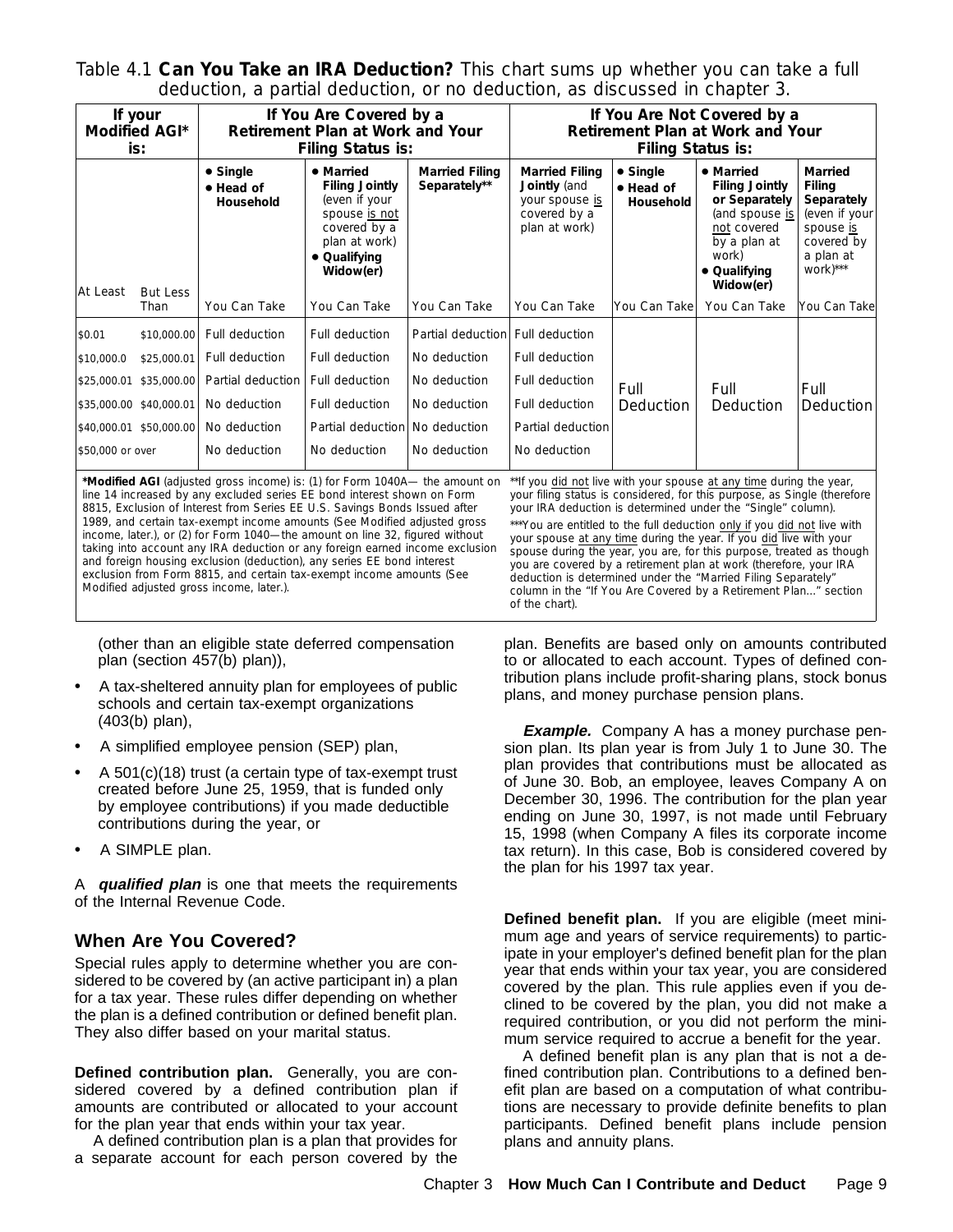**Example.** John, an employee of B, is eligible for coverage under B's defined benefit plan with a July 1 to June 30 plan year. John leaves B on December 30, 1996. Since John is eligible for coverage under the plan for its year ending June 30, 1997, he is considered covered by the plan for his 1997 tax year.

**Nonvested employees.** If, for a plan year, an amount is allocated to your plan account in a defined contribution plan, or you accrue a benefit in a defined benefit plan, but you have **no vested interest** (legal right) in such account or accrual, you are still covered by such plan as an active participant.

**Marital status.** Generally, for 1997, you were considered covered by an employer retirement plan if your spouse was covered by one. To determine whether you were considered covered for the tax year because of your spouse's coverage, you had to wait until the last day of the year. This is because your filing status (whether you are considered married or single) for the year depends on your marital status on the last day of the tax year.

**TIP** Beginning in 1998, even if your spouse is covered by an employer-sponsored retirement plan, you can deduct your contributions to an IRA if you are not covered by an employer plan. The deduction is limited to \$2,000 and it must be reduced if your adjusted gross income on a joint return is more than \$150,000, but less than \$160,000. Your deduction is eliminated if your income on a joint return is \$160,000 or more.

**Spouse died during year.** If your spouse died during the year, and you file a joint return as the surviving spouse, coverage by an employer retirement plan for that year is determined as if your spouse were still alive at the end of the year.

**Married filing a joint return.** Both you and your spouse are considered covered by a plan for the entire year if either of you is covered by a plan for any part of the year and you file a joint return for that year.

**Married filing a separate return.** If you are not covered by a retirement plan, but your spouse is, you are not considered covered if you and your spouse file separate returns and you did not live together at any time during the year.

**Judges.** Federal judges are considered covered by an employer retirement plan in figuring the IRA deduction.

#### **When Are You Not Covered?**

You are not covered by an employer plan if neither you nor your spouse is covered for any part of the year. You are also not covered for this purpose in the following situations.

**Married filing separate return.** If you are married filing a separate return and you are not covered, but your spouse is covered by an employer retirement plan, you are not considered covered. This rule applies only if you and your spouse did not live together at any time during the year.

**Social security or railroad retirement.** Coverage under social security or railroad retirement (Tier I and Tier II) does not count as coverage under an employer retirement plan.

**Benefits from previous employer's plan.** If you receive retirement benefits from a previous employer's plan and you are not covered (or considered covered because of your spouse) under another employer plan, you are not considered covered by a plan.

**Reservists.** If the only reason you participate in a plan is because you are a member of a reserve unit of the armed forces, you may not be considered covered by the plan. You are not considered covered by the plan if both of the following conditions are met.

- 1) The plan you participate in is established for its employees by:
	- a) The United States,
	- b) A state or political subdivision of a state, or
	- c) An instrumentality of either (a) or (b) above.
- 2) You did not serve more than 90 days on active duty during the year (not counting duty for training).

**Volunteer firefighters.** If the only reason you participate in a plan is because you are a volunteer firefighter, you may not be considered covered by the plan. You are not considered covered by the plan if both of the following conditions are met.

- 1) The plan you participate in is established for its employees by:
	- a) The United States,
	- b) A state or political subdivision of a state, or
	- c) An instrumentality of either (a) or (b) above.
- 2) Your accrued retirement benefits at the beginning of the year will not provide more than \$1,800 per year at retirement.

## **Social Security Recipients**

If you received social security benefits, received taxable compensation, contributed to your IRA, and were covered (or considered covered) by an employer retirement plan, complete the worksheets in Appendix B of this publication. Use these worksheets to figure your IRA deduction and the taxable portion, if any, of your social security benefits. Appendix B includes an example with filled-in worksheets to assist you.

## **Deduction Limits**

As discussed under Deductible Contributions, earlier, the deduction you can take for contributions made to your IRA depends on whether you or your spouse were covered for any part of the year by an employer retirement plan. But your deduction is also affected by how much income you had and your filing status, as discussed below under Adjusted Gross Income Limitation.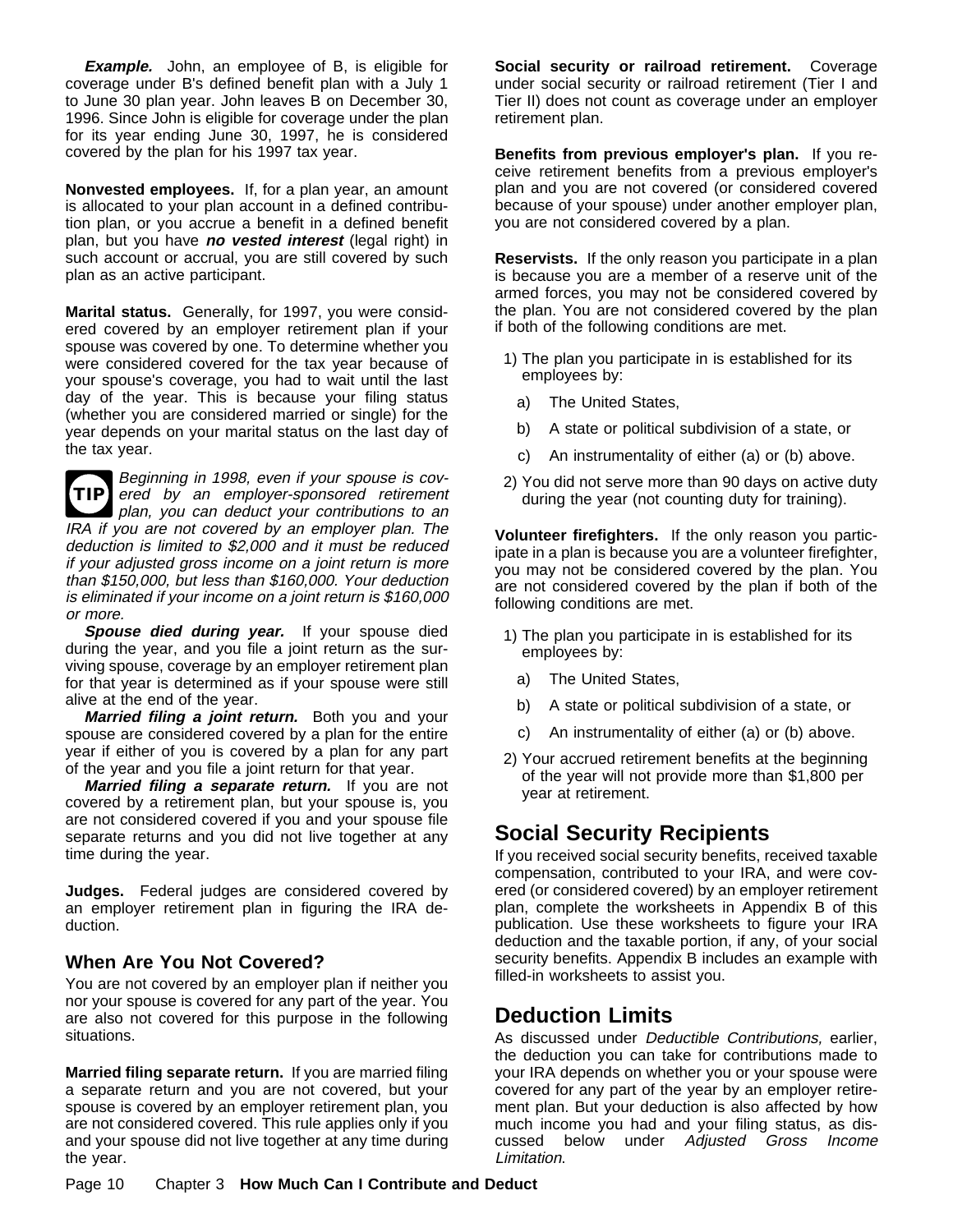**Full deduction.** If neither you nor your spouse were covered for any part of the year by an employer retirement plan, you can take a deduction for your total contributions to one or more IRAs of up to \$2,000, or 100% of compensation, whichever is less. This limit is reduced by any contributions to a 501(c)(18) plan.

**Spousal IRA.** Beginning in 1997, in the case of a married couple with unequal compensation who file a joint return, the limit on the deductible contributions to the IRA of the spouse with less compensation is the smaller of:

- 1) \$2,000, or
- 2) The total compensation of both spouses, reduced by any deduction allowed for contributions to IRAs of the spouse with more compensation.

This limit is reduced by any contributions to a section 501(c)(18) plan.

**Reduced or no deduction.** For 1997, if either you or your spouse were covered by an employer retirement plan, you may be entitled to only a partial (reduced) deduction or no deduction at all, depending on your income and your filing status. Your deduction begins to decrease (phase out) when your income rises above a certain amount and is eliminated altogether when it reaches a higher amount. The amounts vary depending on your filing status.

#### **Adjusted Gross Income Limitation**

The effect of income on your deduction, as just described, is sometimes called the adjusted gross income limitation (AGI limit). To compute your reduced IRA deduction, you must first determine your "modified adjusted gross income" and your filing status.

**Modified adjusted gross income.** Your modified adjusted gross income (modified AGI) is:

- 1) If you file **Form 1040** the amount on the page 1 "adjusted gross income" line, but modified (changed) by figuring it without taking any:
	- a) IRA deduction,
	- b) Foreign earned income exclusion,
	- c) Foreign housing exclusion or deduction,
	- d) Exclusion of series EE bond interest shown on Form 8815, or
	- e) Exclusion of employer-paid adoption expenses shown on Form 8839.
- 2) If you file **Form 1040A** the amount on the page 1 "adjusted gross income" line, but modified by figuring it without any IRA deduction, any exclusion of series EE bond interest shown on Form 8815, or any exclusion of employer-paid adoption expenses shown on Form 8839.



**IN THE CAUTION**<br> **EXECUTION** modified AGI may include income in addition to Do not assume that modified AGI is the same as your compensation. You will find that your your taxable compensation such as interest, dividends, and Income from IRA distributions, discussed next.

**Income from IRA distributions.** If you received IRA distributions in 1997 and your IRA(s) include(s) only deductible contributions, the distributions are fully taxable.

If you made contributions for 1997 that may be nondeductible contributions (discussed later), depending on whether your IRA deduction for that year is reduced (see Deduction phaseout, later), the distributions may be partly tax free and partly taxable. In that case, you must figure the taxable part of the IRA distribution before you can figure your modified AGI. To do this, you can use the Worksheet to Figure Taxable Part of Distribution, under Tax Treatment of Distributions in chapter 5.

**Filing status.** Your filing status depends primarily on your marital status. For this purpose you need to know if your filing status is single or head of household, married filing jointly or qualifying widow(er), or married filing separately. If you need more information on filing status, see Publication 501, Exemptions, Standard Deduction, and Filing Information.

**Married filing separate exception.** If you did not live with your spouse at any time during the year and you file a separate return, your filing status is considered, for this purpose, as single.

**Deduction phaseout.** Your IRA deduction is reduced or eliminated entirely depending on your filing status and modified AGI as follows:

| If your <i>filing status</i> is:                     | Your IRA deduction<br>is reduced if your<br>modified AGI<br>is within the<br>phaseout range<br>of: | Your<br>deduction<br>is eliminated<br>if your<br>modified AGI<br>is: |
|------------------------------------------------------|----------------------------------------------------------------------------------------------------|----------------------------------------------------------------------|
| Single, or<br>Head of household                      | $$25,000.01 - $35,000$                                                                             | \$35,000 or more                                                     |
| Married-joint return, or<br>Qualifying widow(er)     | $$40.000.01 - $50.000$                                                                             | \$50,000 or more                                                     |
| Married-separate return $\sqrt[6]{9}$ .01 - \$10,000 |                                                                                                    | \$10,000 or more                                                     |



For 1998, if you are covered by a retirement plan at work, your IRA deduction will not be reduced (phased out) unless your modified adjusted gross income (AGI) is between:

- $\ddot{\mathbf{y}}$  \$30,000 (a \$5,000 increase) and \$40,000 for a single individual (or head of household),
- $\ddot{\mathbf{y}}$  \$50,000 (a \$10,000 increase) and \$60,000 for a married couple (or a qualifying widow(er)) filing a joint return, or
- $\ddot{\mathbf{y}}$  \$-0- (no increase) and \$10,000 for a married individual filing a separate return.

### **How to Figure Your Reduced IRA Deduction**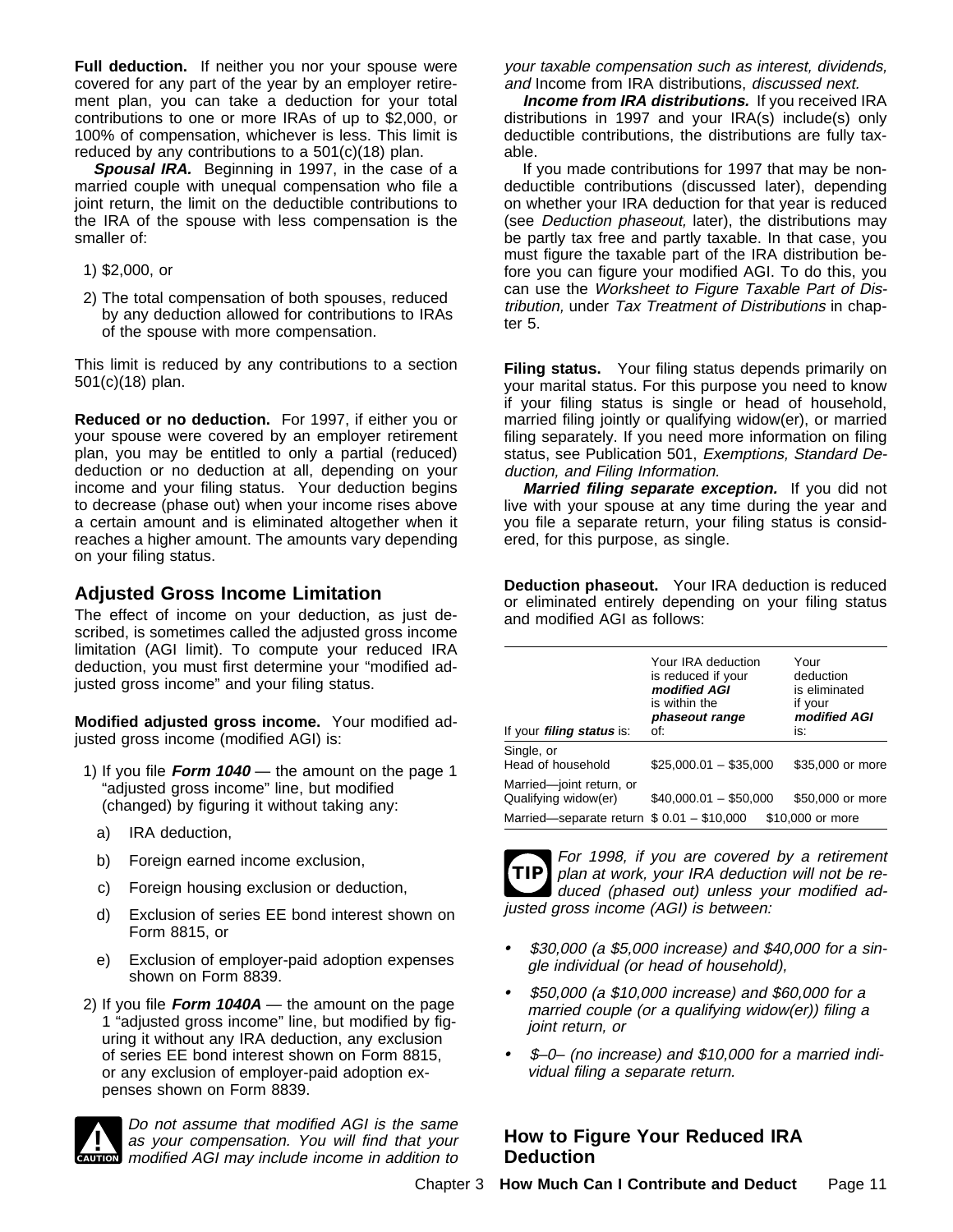If you are covered or considered covered by an employer retirement plan and your modified AGI I is within the phaseout range for your filing status (see the table under Deduction phaseout), your IRA deduction must be reduced. You can figure your reduced IRA deduction **for either** Form 1040 or Form 1040A by using the following worksheet. Also, the instructions for these tax forms include similar worksheets.

**Note.** If you were married and both you and your spouse worked and you both contributed to IRAs, figure the deduction for each of you separately.

If you were divorced or legally separated (and did not remarry) before the end of the year, you cannot deduct any contributions you made to your spouse's IRA. After a divorce or legal separation, you can deduct only the contributions you made to your own IRA and your deductions are subject to the adjusted gross income limitation under the rules for single individuals.

**Deductible (and nondeductible) IRA contributions for an IRA (including a spousal IRA).** Complete lines 1 through 8 to figure your deductible and nondeductible IRA contributions for the year.

#### **Worksheet for Reduced IRA Deduction**

(Use only if you are covered, or considered covered, by an employer plan and your modified AGI is within the phaseout range that applies.)

| If your <i>filing status</i> is:                | And your<br>modified AGI line 1<br>is over: | <b>Enter</b> on<br>below: |
|-------------------------------------------------|---------------------------------------------|---------------------------|
| Single or<br>Head of household                  | \$25,000                                    | \$35,000                  |
| Married-joint return or<br>Qualifying widow(er) | \$40,000                                    | \$50,000                  |
| Married-separate return                         | $$ -0-$                                     | \$10,000                  |

1. Enter the amount from above that applies ........

2. Enter your **modified AGI** (combined, if married filing jointly) ...........................................................................

**Note.** If line 2 is equal to or more than the amount on line 1, **stop here;** your IRA contributions are not deductible; see Nondeductible Contributions, later.

- 3. Subtract line 2 from 1. ( **If line 3 is \$10,000 or more, stop here;** you can take a full IRA deduction for contributions of up to \$2,000 or 100% of your compensation, whichever is less.) ............................................
- 4. Multiply line 3 by 20% (.20). If the result is not a multiple of \$10, round it to the next highest multiple of \$10. (For example, \$611.40 is rounded to \$620.) However, if the result is less than \$200, enter \$200 ...................
- 5. Enter your compensation. (If you are the lower income spouse and filing a joint return, include your spouse's compensation reduced by his or her IRA deduction for this year. If you file Form 1040, do not reduce your compensation by any losses from self-employment.)
- 6. Enter contributions you made, or plan to make, to your IRA for 1997, but **do not** enter more than \$2,000. (If contributions are more than \$2,000, see Excess Contributions in chapter 6.) ................................................
- 7. **IRA deduction.** Compare lines 4, 5, and 6. Enter the smallest amount (or a smaller amount if you choose) here and on the Form 1040 or 1040A line for your IRA, whichever applies. (If line 6 is more than line 7 and you want to make a nondeductible contribution, go to line 8.) ..........................................................................

8. **Nondeductible contribution.** Subtract line 7 from line 5 or 6, whichever is smaller. Enter the result here and on line 1 of your Form 8606. (See Nondeductible Contributions, later.) .....................................................

## **Reporting Deductible Contributions**

You do not have to itemize deductions to claim your deduction for IRA contributions. If you file **Form 1040,** deduct your IRA contributions for 1997 on line 23 and, if you file a joint return, deduct your spouse's IRA contributions on line 23.

If you file **Form 1040A,** deduct your contributions on line 15 and, if you file a joint return, deduct your spouse's IRA contributions on line 15. **Form 1040EZ** does not provide for IRA deductions.

**When you must use Form 1040.** You must use Form 1040 instead of Form 1040A if you owe tax on any early distributions from your IRA, any excess contributions made to your IRA, or any excess accumulations in your IRA account. See chapter 6, What Acts Result in Penalties?

**Note.** If you made contributions to a section 501(c)(18) pension plan (discussed earlier under Contribution Limits), include your deduction in the total on line 31, Form 1040. Enter the amount and "501(c)(18)" on the dotted line next to line 31. See Publication 575 for information on deduction limits that apply to contributions to these plans.

**Self-employed.** If you are self-employed (a sole proprietor or partner) and have a SEP–IRA or a SIMPLE IRA, take your deduction for allowable plan contributions on line 28, Form 1040.

**Withholding allowances.** To figure the number of additional withholding allowances on your Form W–4, Employee's Withholding Allowance Certificate, you can take into account your estimated deductible IRA contributions. For this purpose, however, do not take into account any of your employer's regular contributions to your SEP–IRA or SIMPLE IRA. They generally are not included in your income and you cannot deduct them. SEP-IRAs and SIMPLE IRAs are discussed later. For more information on withholding, see Publication 505, Tax Withholding and Estimated Tax.

**Form 5498.** You should receive by June 1, 1998, Form 5498 or a similar statement from plan sponsors, showing all the contributions made to your IRA for 1997.

# **Nondeductible Contributions**

Although your deduction for IRA contributions may be reduced or eliminated because of the adjusted gross income limitation (see Deductible Contributions, earlier), you can still make contributions to your IRA of up to \$2,000 or 100% of compensation, whichever is less. For a spousal IRA, see Spousal IRA limit, earlier. The difference between your total permitted contributions and your total deductible contributions, if any, is your nondeductible contribution.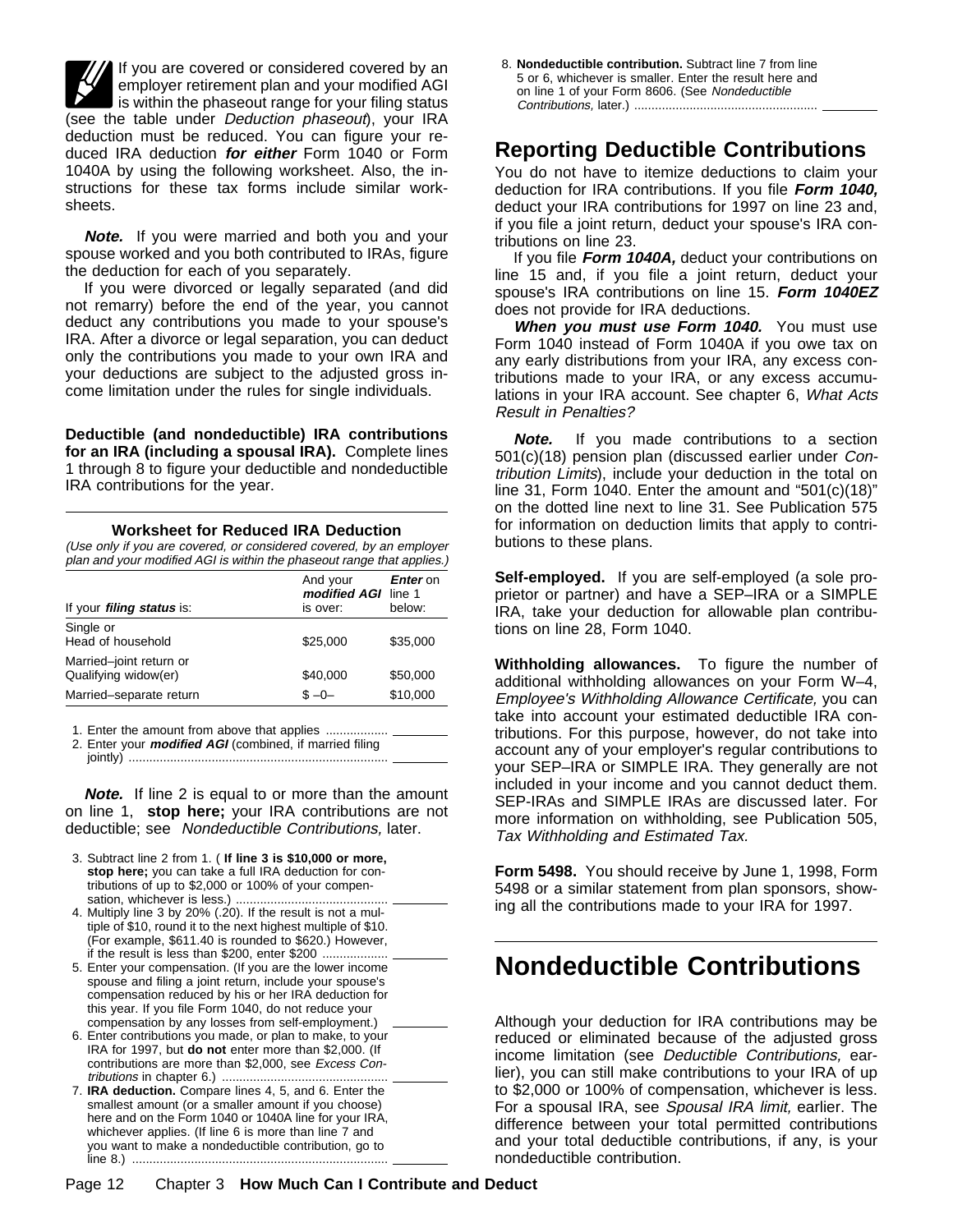#### **Form 1040**

| Adjusted<br>Gross<br>Income<br>If line 32 is under<br>\$29,290 (under<br>\$9,770 if a child<br>did not live with | 23<br>24<br>25<br>26<br>27<br>28<br>29 | IRA deduction (see page 16)<br>Medical savings account deduction. Attach Form 8853.<br>Moving expenses. Attach Form 3903 or 3903-F<br>One-half of self-employment tax. Attach Schedule SE<br>Self-employed health insurance deduction (see page 17)<br>Keogh and self-employed SEP and SIMPLE plans<br>Penalty on early withdrawal of savings | 23<br>24<br>25<br>26<br>27<br>28<br>29<br>. 30a |                 |          |                  |  |
|------------------------------------------------------------------------------------------------------------------|----------------------------------------|-----------------------------------------------------------------------------------------------------------------------------------------------------------------------------------------------------------------------------------------------------------------------------------------------------------------------------------------------|-------------------------------------------------|-----------------|----------|------------------|--|
| you), see EIC inst.<br>on page 21.                                                                               | 31<br>32                               | Subtract line 31 from line 22. This is your <b>adjusted gross income</b>                                                                                                                                                                                                                                                                      |                                                 |                 | 31<br>32 |                  |  |
|                                                                                                                  |                                        | For Privacy Act and Paperwork Reduction Act Notice, see page 38.                                                                                                                                                                                                                                                                              |                                                 | Cat. No. 11320B |          | Form 1040 (1997) |  |

**Form 1040A**



**Example.** Sonny Jones is single. In 1997, he is covered by a retirement plan at work. His salary is \$52,312. His modified adjusted gross income (MAGI) is \$55,000. Sonny makes a \$2,000 IRA contribution for that year. Because he is covered by a retirement plan and his MAGI is above \$35,000, he cannot deduct his \$2,000 IRA contribution. However, he can choose to either:

- 1) Designate this contribution as a nondeductible contribution by reporting it on his tax return, as explained later under Reporting Nondeductible Contributions, or
- 2) Withdraw the contribution as explained later under Tax-Free Withdrawal of Contributions.

As long as your contributions are within the contribution limits, none of the earnings or gains on those contributions (deductible or nondeductible) will be taxed until they are distributed. See chapter 5, When Can I Withdraw or Use Assets From an IRA?

**Cost basis.** You will have a cost basis in your IRA if you make nondeductible contributions. Your basis is the sum of the nondeductible amounts you have contributed to your IRA less any distributions of those amounts. When you withdraw (or receive distributions of) these amounts, as discussed later in chapter 5, you can do so tax free.

**CAUTION** basis in any of your IRAs, your withdrawals from **1** Generally, you cannot withdraw only the<br>amounts representing your basis. If you have any of your IRAs will generally include both taxable and nontaxable amounts. See chapter 5 for more information.

## **Reporting Nondeductible Contributions**

You must report nondeductible contributions, but you do not have to designate a contribution as nondeductible until you file your tax return. When you file, you can even designate **otherwise deductible contributions** as nondeductible.

**Designating nondeductible contributions.** To designate contributions as nondeductible, you must file Form 8606, Nondeductible IRAs (Contributions, Distributions, and Basis). (See the filled-in Forms 8606 in Appendix D.) You must file Form 8606 to report nondeductible contributions even if you do not have to file a tax return for the year.

**Form 8606.** You must file Form 8606 if either of the following applies.

- $\ddot{\mathbf{y}}$  You made nondeductible contributions to your IRA for 1997, or
- $\ddot{\mathbf{y}}$  You received IRA distributions in 1997 and you have ever made nondeductible contributions to any of your IRAs.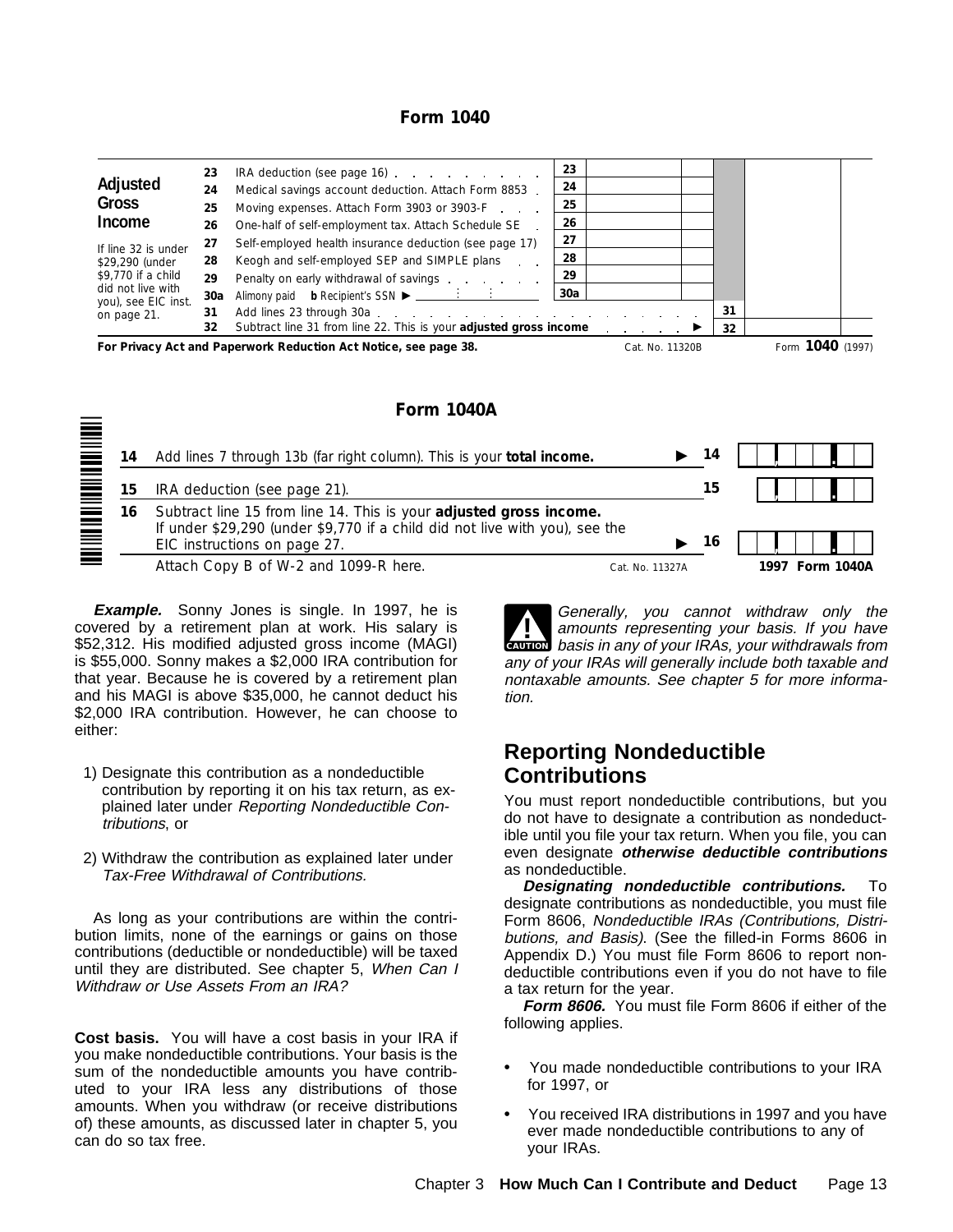**Failure to report nondeductible contributions.** If you do not report nondeductible contributions, all of your IRA contributions will be treated as deductible. When you make withdrawals from your IRA, the amounts you withdraw will be taxed unless you can show, with satisfactory evidence, that nondeductible contributions were made.

There is a recordkeeping worksheet, Appendix A, Summary Record of IRA(s) for 1997, that you can use to keep records of your deductible and nondeductible IRA contributions.

**Penalty for overstatement.** If you overstate the amount of your nondeductible contributions on your Form 8606 for any tax year, you must pay a penalty of \$100 for each overstatement, unless it was due to reasonable cause.

**Penalty for failure to file Form 8606.** You will have to pay a \$50 penalty if you do not file a required Form 8606, unless you can prove that the failure was due to reasonable cause.

# **Tax-Free Withdrawal of Contributions**

If you made IRA contributions for 1997, you can withdraw them tax free by the due date of your return. If you have an extension of time to file your return, you can withdraw them tax free by the extended due date. You can do this if both of the following apply.

- $\ddot{\mathbf{y}}$  You did not take a deduction for the contributions you withdraw.
- $\ddot{\mathbf{y}}$  You also withdraw any interest or other income earned on the contributions. You must include in income any earnings on the contributions you withdraw. Include the earnings in income for the year in which you made the withdrawn contributions.

IRA trustees must include these amounts in box 1 and, if applicable, in box 2a of Form 1099-R. You must report these amounts on line 15a, Form 1040. If there is an amount in box 2a of Form 1099-R, include it on line 15b of Form 1040.

**Premature withdrawals tax.** The 10% additional tax on withdrawals made before you reach age 591/2 does not apply to these withdrawals of your contributions. (See Exceptions in chapter 5.) However, your early withdrawal of the interest or other income must be reported on Form 5329 and may be subject to this tax. (See Excess Contributions and Premature Distributions (Early Withdrawals) in chapter 6.)

**Excess contributions tax.** If any part of these contributions is an excess contribution, it will be subject to a 6% excise tax. You will not have to pay the 6% tax if any 1996 excess contribution was withdrawn by April 15, 1997 (plus extensions), and if any 1997 excess contribution is withdrawn by April 15, 1998 (plus extensions). See Excess Contributions in chapter 6.

# **Comprehensive Examples — Nondeductible and Deductible Contributions**

The following examples illustrate the use of the IRA deduction worksheet shown earlier under How to Figure Your Reduced IRA Deduction.

**Example 1.** For 1997, Tom and Betty Smith file a joint return on Form 1040. They both work and Tom is covered by his employer's retirement plan. Tom's salary is \$40,000 and Betty's is \$6,555. They each have an IRA and their combined modified AGI is \$46,555. Since their modified AGI is between \$40,000 and \$50,000 and Tom is covered by an employer plan, each of them is subject to the deduction limits. See Deduction Limits, earlier.

For 1997, Tom contributed \$2,000 to his IRA and Betty contributed \$500 to hers. Even though they file a joint return, they must use separate worksheets to figure the reduced IRA deduction for each of them.

Tom can take a deduction of only \$690. See the worksheet below. Even though he contributed the maximum (\$2,000), \$1,310 (\$2,000 minus \$690) of his contributions must be treated as nondeductible.

He can choose to treat the \$690 as either deductible or nondeductible contributions. He can either leave the \$1,310 of nondeductible contributions in his IRA or withdraw them by April 15, 1998. He decides to treat the \$690 as deductible contributions and leave the \$1,310 of nondeductible contributions in his IRA.

Betty can treat all or part of her contributions as either deductible or nondeductible. This is because her \$500 contribution for 1997 is less than the \$690 deduction limit for her IRA contributions that year. See line 4 of her worksheet, later. She decides to treat her \$500 IRA contributions as deductible.

Using the Worksheet for Reduced IRA Deduction, Tom figures his deductible and nondeductible amounts as follows:

**Worksheet for Reduced IRA Deduction**

( Use only if you are covered, or considered covered, by an employer plan and your modified AGI is within the phaseout range that applies.)

| If your <i>filing status</i> is:                 | And your<br>modified AGI line 1<br>is over: | Enter on<br>below: |
|--------------------------------------------------|---------------------------------------------|--------------------|
| Single, or<br>Head of household                  | \$25,000                                    | \$35,000           |
| Married-joint return, or<br>Qualifying widow(er) | \$40,000                                    | \$50,000           |
| Married-separate return                          | $S - 0 -$                                   | \$10,000           |

| 2. Enter your <i>modified AGI</i> (combined, if married filing |  |
|----------------------------------------------------------------|--|
|                                                                |  |

**Note:** If line 2 is equal to or more than the amount on line 1, **stop here;** your IRA contributions are not deductible; see Nondeductible Contributions, earlier.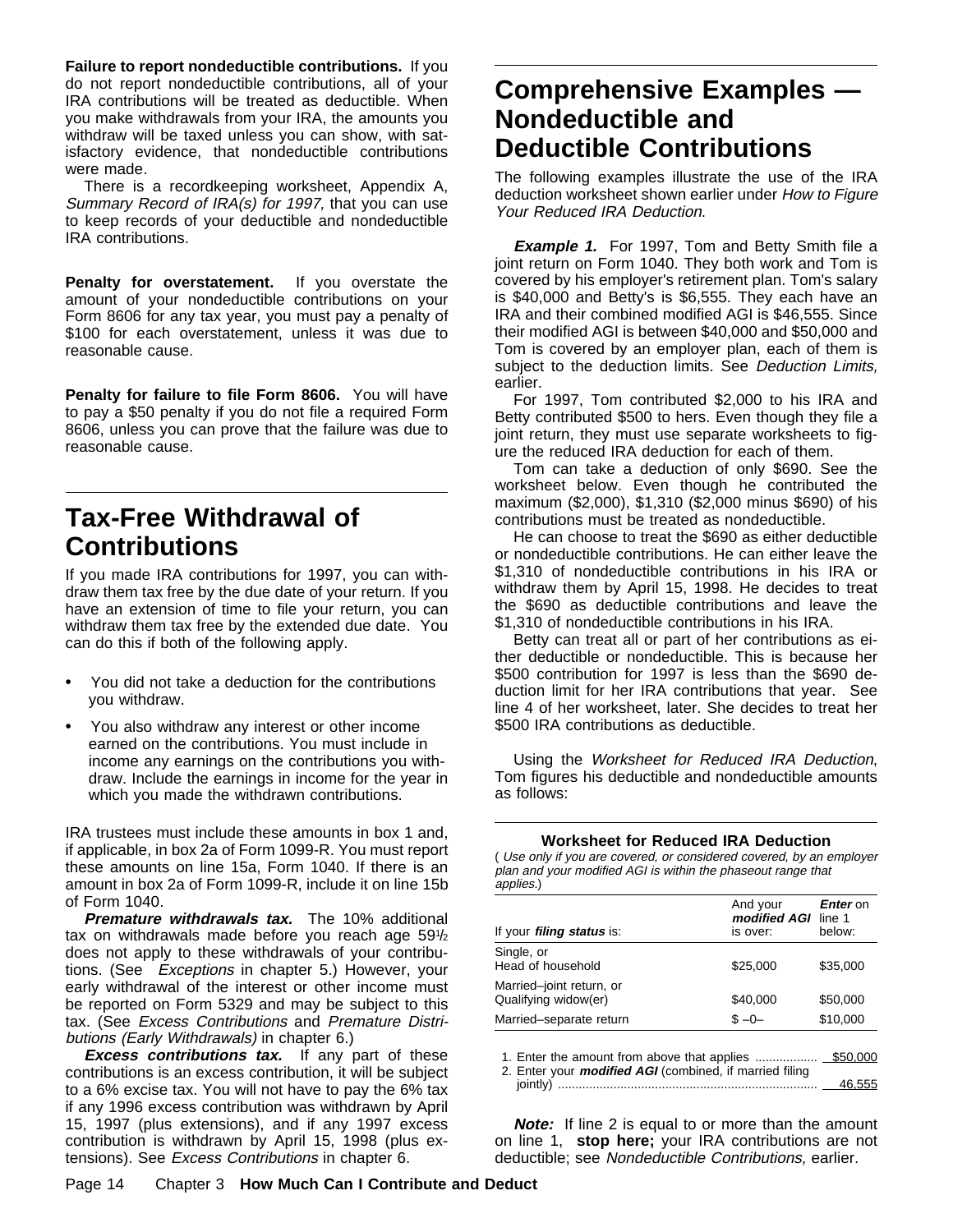| 3. Subtract line 2 from 1. (If line 3 is \$10,000 or more,<br>stop here; you can take a full IRA deduction for con- |        |
|---------------------------------------------------------------------------------------------------------------------|--------|
| tributions of up to \$2,000 or 100% of your compen-                                                                 |        |
|                                                                                                                     | 3.445  |
| 4. Multiply line 3 by 20% (.20). If the result is not a mul-                                                        |        |
| tiple of \$10, round it to the next highest multiple of \$10.                                                       |        |
| (For example, \$611.40 is rounded to \$620.) However,                                                               |        |
| if the result is less than \$200, enter \$200                                                                       | 690    |
| 5. Enter your compensation. (If you are the lower income                                                            |        |
| spouse and filing a joint return, include your spouse's                                                             |        |
| compensation reduced by his or her IRA deduction for                                                                |        |
| this year. If you file Form 1040, do not reduce your                                                                |        |
| compensation by any losses from self-employment.)                                                                   | 40.000 |
| 6. Enter contributions you made, or plan to make, to your                                                           |        |
| IRA for 1997, but <b>do not</b> enter more than \$2,000. (If                                                        |        |
| contributions are more than \$2,000, see Excess Con-                                                                |        |
| tributions in chapter 6.)                                                                                           | 2.000  |
| 7. <b>IRA deduction.</b> Compare lines 4, 5, and 6. Enter the                                                       |        |
| smallest amount (or a smaller amount if you choose)                                                                 |        |
| here and on the Form 1040 or 1040A line for your IRA,                                                               |        |
| whichever applies. (If line 6 is more than line 7 and                                                               |        |
| you want to make a nondeductible contribution, go to                                                                |        |
|                                                                                                                     | 690    |
| 8. Nondeductible contribution. Subtract line 7 from line                                                            |        |
| 5 or 6, whichever is smaller. Enter the result here and                                                             |        |
|                                                                                                                     | 1.310  |
|                                                                                                                     |        |

Betty figures her IRA deduction as follows:

#### **Worksheet for Reduced IRA Deduction**

( Use only if you are covered, or considered covered, by an employer plan and your modified AGI is within the phaseout range that applies.)

| If your <i>filing status</i> is:                           | And your<br>modified AGI line 1<br>is over: | Enter on<br>below:                                          |
|------------------------------------------------------------|---------------------------------------------|-------------------------------------------------------------|
| Single, or<br>Head of household                            | \$25,000                                    | \$35,000                                                    |
| Married-joint return, or<br>Qualifying widow(er)           | \$40,000                                    | \$50,000                                                    |
| Married-separate return                                    | $S - 0 -$                                   | \$10,000                                                    |
| Fatar the emeunt from obeys that enalize<br>$\overline{ }$ |                                             | $C_{\mathcal{F}} \cap C_{\mathcal{F}} \cap C_{\mathcal{F}}$ |

1. Enter the amount from above that applies .................. \$50,000ÿ 2. Enter your **modified AGI** (combined, if married filing jointly) ........................................................................... 46,555ÿ 4. Multiply line 3 by 20% (.20). If the result is not a mul-

**Note:** If line 2 is equal to or more than the amount on line 1, **stop here;** your IRA contributions are not deductible; see Nondeductible Contributions, earlier.

| 3. Subtract line 2 from 1. (If line 3 is \$10,000 or more,<br>stop here; you can take a full IRA deduction for con-<br>tributions of up to \$2,000 or 100% of your compen-<br>4. Multiply line 3 by 20% (.20). If the result is not a mul-                                                                                                | 3.445ÿ                 | compensation reduced by his or her IRA deduction for<br>this year. If you file Form 1040, do not reduce your<br>compensation by any losses from self-employment.)<br>6. Enter contributions you made, or plan to make, to your<br>IRA for 1997, but <b>do not</b> enter more than \$2,000. (If |
|-------------------------------------------------------------------------------------------------------------------------------------------------------------------------------------------------------------------------------------------------------------------------------------------------------------------------------------------|------------------------|------------------------------------------------------------------------------------------------------------------------------------------------------------------------------------------------------------------------------------------------------------------------------------------------|
| tiple of \$10, round it to the next highest multiple of \$10.<br>(For example, \$611.40 is rounded to \$620.) However,                                                                                                                                                                                                                    |                        | contributions are more than \$2,000, see Excess Con-                                                                                                                                                                                                                                           |
| if the result is less than \$200, enter \$200<br>5. Enter your compensation. (If you are the lower income<br>spouse and filing a joint return, include your spouse's<br>compensation reduced by his or her IRA deduction for<br>this year. If you file Form 1040, do not reduce your<br>compensation by any losses from self-employment.) | <u>690ÿ</u><br>45,865* | 7. <b>IRA deduction.</b> Compare lines 4, 5, and 6. Enter the<br>smallest amount (or a smaller amount if you choose)<br>here and on the Form 1040 or 1040A line for your IRA,<br>whichever applies. (If line 6 is more than line 7 and<br>you want to make a nondeductible contribution, go to |
| 6. Enter contributions you made, or plan to make, to your<br>IRA for 1997, but <b>do not</b> enter more than \$2,000. (If<br>contributions are more than \$2,000, see Excess Con-                                                                                                                                                         | <u>500ÿ</u>            | 8. Nondeductible contribution. Subtract line 7 from line<br>5 or 6, whichever is smaller. Enter the result here and                                                                                                                                                                            |
| 7. <b>IRA deduction.</b> Compare lines 4, 5, and 6. Enter the<br>smallest amount (or a smaller amount if you choose)<br>here and on the Form 1040 or 1040A line for your IRA,<br>whichever applies. (If line 6 is more than line 7 and<br>you want to make a nondeductible contribution, go to                                            | $500\ddot{v}$          | $*$ \$0 plus \$40,000 minus \$690 = \$39,310.                                                                                                                                                                                                                                                  |
| 8. Nondeductible contribution. Subtract line 7 from line<br>5 or 6, whichever is smaller. Enter the result here and                                                                                                                                                                                                                       |                        |                                                                                                                                                                                                                                                                                                |
|                                                                                                                                                                                                                                                                                                                                           | <u>0ÿ</u>              |                                                                                                                                                                                                                                                                                                |

\* \$6,555 plus \$40,000 minus \$690 = \$45,865.

The IRA deductions of \$690 and \$500 on the joint return for Tom and Betty total \$1,190. Betty's unused IRA deduction limit of \$190 (\$690 minus \$500) cannot be transferred to Tom to increase his deduction.

**Example 2.** Assume the same facts as in Example 1, except that Tom contributed \$2,000 to an IRA for Betty (a spousal IRA) because Betty had no compensation for the year and did not contribute to an IRA. Their modified AGI remains at \$46,555. Betty figures her IRA deduction as follows:

#### **Worksheet for Reduced IRA Deduction**

( Use only if you are covered, or considered covered, by an employer plan and your modified AGI is within the phaseout range that applies.)

2. Enter your **modified AGI** (combined, if married filing jointly) ........................................................................... 46,555ÿ

**Note:** If line 2 is equal to or more than the amount on line 1, **stop here;** your IRA contributions are not deductible; see Nondeductible Contributions, earlier.

| 3. Subtract line 2 from 1. (If line 3 is \$10,000 or more,<br>stop here; you can take a full IRA deduction for con-<br>tributions of up to \$2,000 or 100% of your compen- |         |
|----------------------------------------------------------------------------------------------------------------------------------------------------------------------------|---------|
|                                                                                                                                                                            | 3.445v  |
| 4. Multiply line 3 by 20% (.20). If the result is not a mul-                                                                                                               |         |
| tiple of \$10, round it to the next highest multiple of \$10.<br>(For example, \$611.40 is rounded to \$620.) However,                                                     |         |
| if the result is less than \$200, enter \$200                                                                                                                              | 690ÿ    |
| 5. Enter your compensation. (If you are the lower income                                                                                                                   |         |
| spouse and filing a joint return, include your spouse's                                                                                                                    |         |
| compensation reduced by his or her IRA deduction for                                                                                                                       |         |
| this year. If you file Form 1040, do not reduce your                                                                                                                       |         |
| compensation by any losses from self-employment.)                                                                                                                          | 39.310* |
| 6. Enter contributions you made, or plan to make, to your                                                                                                                  |         |
| IRA for 1997, but do not enter more than \$2,000. (If                                                                                                                      |         |
| contributions are more than \$2,000, see Excess Con-<br><i>tributions</i> in chapter 6.)                                                                                   |         |
| 7. IRA deduction. Compare lines 4, 5, and 6. Enter the                                                                                                                     | 2.000V  |
| smallest amount (or a smaller amount if you choose)                                                                                                                        |         |
| here and on the Form 1040 or 1040A line for your IRA,                                                                                                                      |         |
| whichever applies. (If line 6 is more than line 7 and                                                                                                                      |         |
| you want to make a nondeductible contribution, go to                                                                                                                       |         |
|                                                                                                                                                                            | 690ÿ    |
| 8. Nondeductible contribution. Subtract line 7 from line                                                                                                                   |         |
| 5 or 6, whichever is smaller. Enter the result here and                                                                                                                    |         |
|                                                                                                                                                                            |         |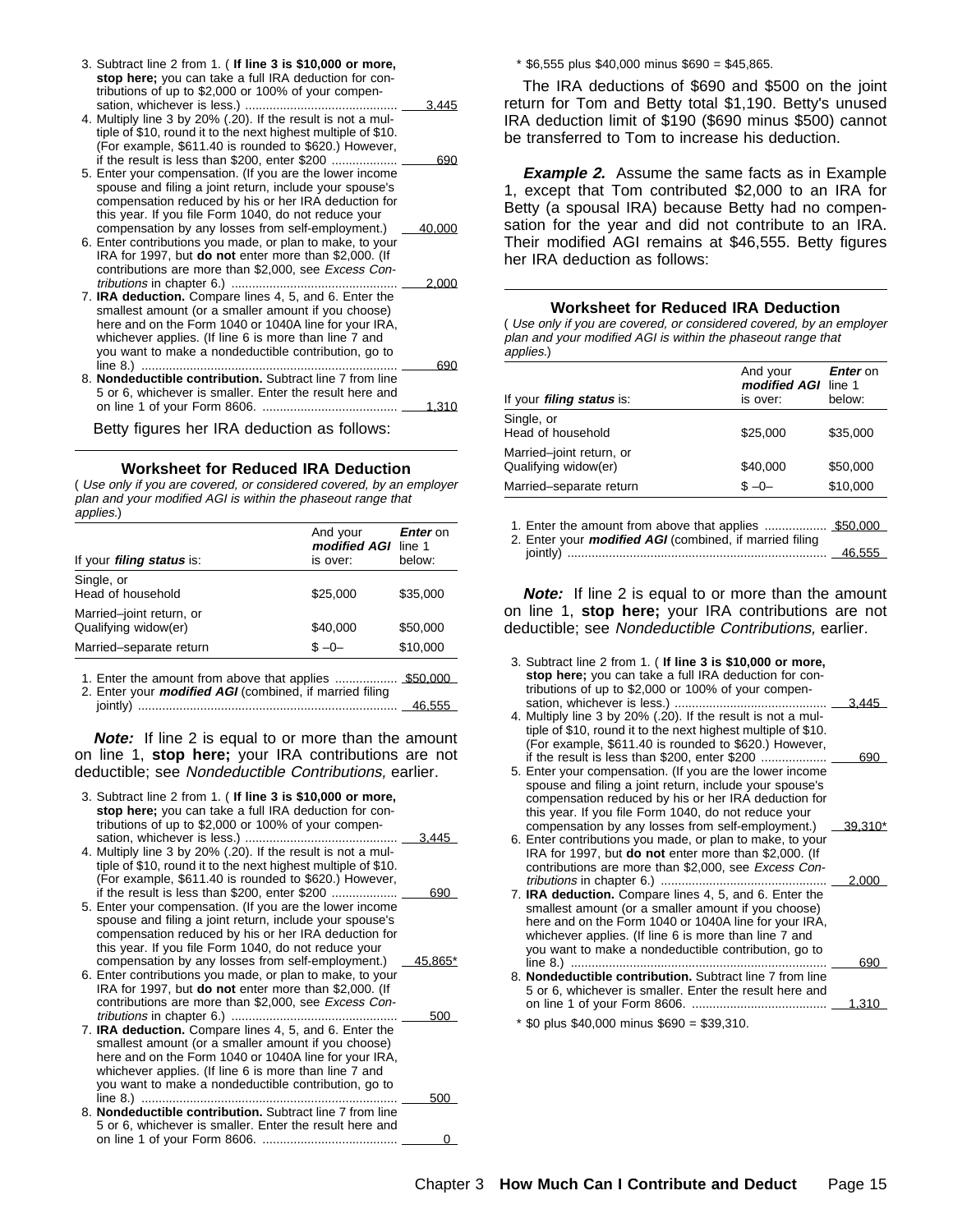**4.**

# **Can I Transfer Retirement Plan Assets?**

IRA rules permit you to transfer, tax free, assets (money or property) from other retirement programs (including IRAs) to an IRA. The rules permit the following kinds of transfers:

- $\ddot{\mathbf{v}}$  Transfers from one trustee to another,
- ÿ• Rollovers, and
- $\ddot{\mathbf{v}}$  Transfers incident to a divorce.

This chapter discusses all three kinds of transfers.

# **Transfer From One IRA Trustee to Another**

A transfer of funds in your IRA from one trustee directly to another, either at your request or at the trustee's request, is **not a rollover.** Because there is no distribution to you, the transfer is tax free. Because it is not a rollover, it is not affected by the one-year waiting period that is required between rollovers, discussed later under Rollover From One IRA Into Another.

For information about direct transfers from retirement programs other than IRAs, see Direct Rollover Option, later.

# **Rollovers**

Generally, a rollover is a tax-free distribution to you of cash or other assets from one retirement plan that you contribute to another retirement plan. The amount you roll over tax free, however, is generally taxable later when the new plan pays that amount to you or your beneficiary.

**Kinds of rollovers to an IRA.** There are two kinds of rollover contributions to an IRA. In one, you put amounts you receive from one IRA into another. In the other, you put amounts you receive from an employer's qualified retirement plan for its employees (see Employer Plans under Who is Covered by an Employer Plan? in chapter 3) into an IRA.

**Treatment of rollovers.** You cannot deduct a rollover contribution, but you must report the rollover distribution on your tax return as discussed later under Reporting Rollovers from IRAs and Reporting Rollovers from Employer Plans.

**Rollover notice.** A written explanation of rollover treatment must be given to you by the plan making the distribution.

## **Time Limit for Making a Rollover Contribution**

You must make the rollover contribution by the 60th day after the day you receive the distribution from your IRA or your employer's plan. However, see Extension of Rollover Period, later.

**Rollovers completed after the 60–day period.** Amounts not rolled over within the 60–day period do not qualify for tax-free rollover treatment and must be treated as a taxable distribution from either your IRA or your employer's plan. The amount not rolled over is taxable in the year distributed, not in the year the 60–day period expires. You may also have to pay a 10% tax on premature distributions as discussed in chapter 6.

Treat a contribution after the 60–day period as a regular contribution to your IRA. Any part of the contribution that is more than the maximum amount you could contribute may be an excess contribution, as discussed in chapter 6.

## **Extension of Rollover Period**

If an amount distributed to you from an IRA or a qualified employer retirement plan becomes a **frozen deposit** in a financial institution during the 60–day period allowed for a rollover, a special rule extends the rollover period.

The period during which the amount is a frozen deposit is not counted in the 60–day period, nor can the 60–day period end earlier than 10 days after the deposit is no longer frozen. To qualify under this rule, the deposit must be frozen on at least one day during the 60–day rollover period.

A **frozen deposit** is any deposit that cannot be withdrawn because of either of the following reasons.

- 1) The financial institution is bankrupt or insolvent.
- 2) The state where the institution is located restricts withdrawals because one or more financial institutions in the state are (or are about to be) bankrupt or insolvent.

## **Rollover From One IRA Into Another**

You can withdraw, tax free, all or part of the assets from one IRA if you reinvest them within 60 days in another IRA. Because this is a rollover, you cannot deduct the amount that you reinvest in the new IRA.

**Waiting period between rollovers.** You can take (receive) a distribution from an IRA and make a rollover contribution (of all or part of the amount received) to another IRA only once in any one-year period. The one-year period begins on the date you receive the IRA distribution, not on the date you roll it over into another IRA.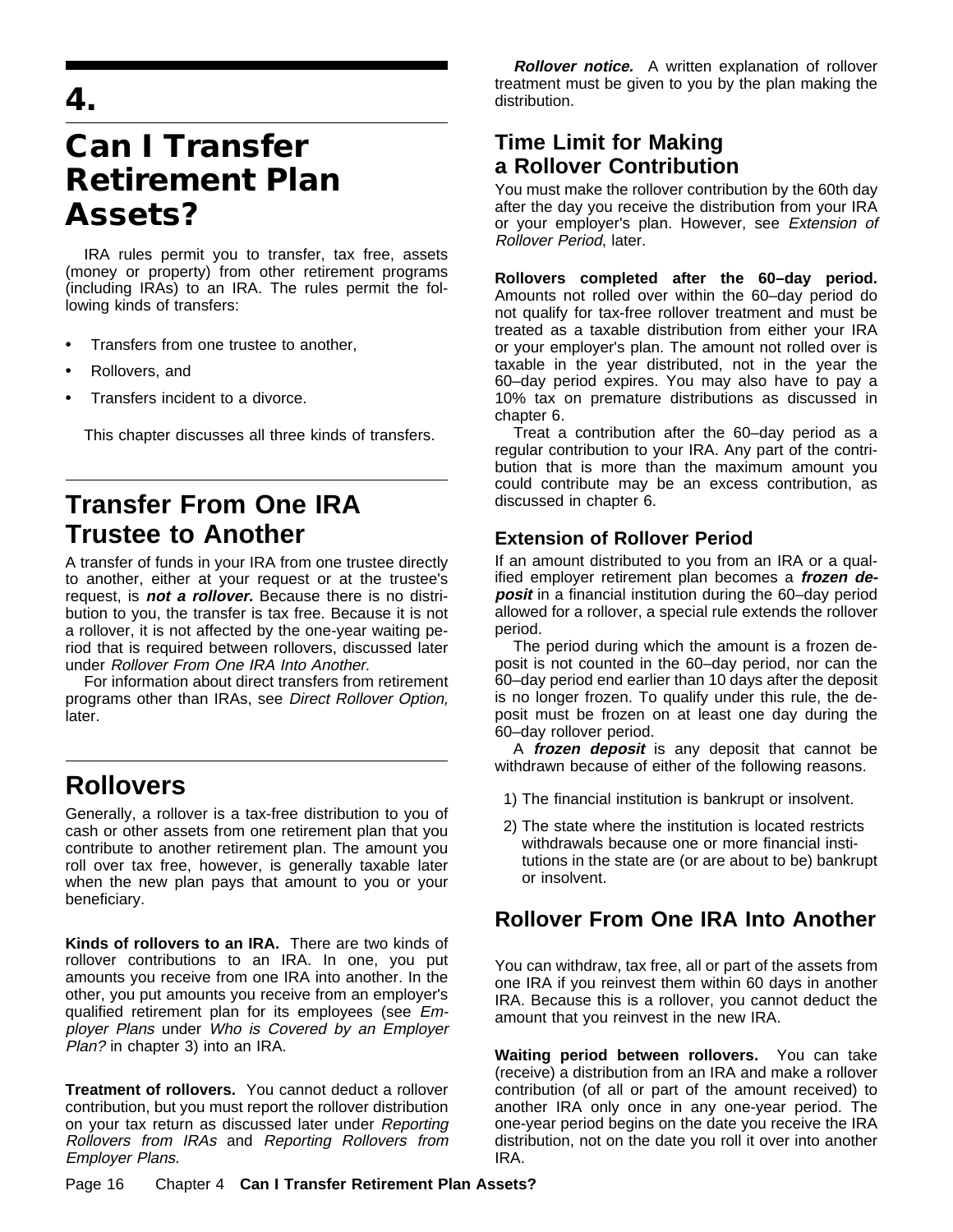This rule applies separately to each IRA you own. For example, if you have two IRAs, IRA–1 and IRA–2, and you roll over assets of IRA–1 into a new IRA–3, you may also make a rollover from IRA–2 into IRA–3, or into any other IRA, within one year after the rollover distribution from IRA–1. These are both allowable rollovers because you have not received more than one distribution from either IRA within one year. However, you cannot, within the one-year period, again roll over the assets you rolled over into IRA–3 into any other IRA.

If any amount distributed from an IRA was rolled over tax free, later distributions from that IRA within a oneyear period will not qualify as rollovers. They are taxable and may be subject to the 10% tax on premature distributions.

**Exception.** An exception to the one-year waiting period rule has been granted by the IRS for distributions made from a failed financial institution by the Federal Deposit Insurance Corporation (FDIC) as receiver for the institution. To qualify for the exception, the distribution must satisfy both of the following requirements.

- 1) It must **not** be initiated by either the custodial institution or the depositor.
- 2) It must be made because:
	- a) The custodial institution is insolvent, and
	- b) The receiver is unable to find a buyer for the institution.

**The same property must be rolled over.** You must roll over into a new IRA the same property you received from your old IRA.

**Partial rollovers.** If you withdraw assets from an IRA, you can roll over part of the withdrawal tax free into another IRA and keep the rest of it. The amount you keep will generally be taxable (except for the part that is a return of nondeductible contributions) and may be subject to the 10% tax on premature distributions discussed in chapter 6.

**Required distributions.** Amounts that must be distributed during a particular year under the required distribution rules (discussed in chapter 5) **are not eligible for rollover** treatment.

#### **Inherited IRAs**

If you inherit an IRA from your spouse, you generally can roll it over into an IRA established for you, or you can choose to make it your own as discussed in chapter 2 under Inherited IRAs. Also see Distributions Received by a Surviving Spouse later in this chapter.

**Not inherited from spouse.** If you inherited an IRA from someone other than your spouse, you cannot roll it over or allow it to receive a rollover contribution. You must withdraw the IRA assets within a certain period. For more information, see Beneficiaries in chapter 5.

#### **Reporting Rollovers From IRAs**

Report any rollover from one IRA to another IRA on lines 15a and 15b, Form 1040, or lines 10a and 10b, Form 1040A. Enter the total amount of the distribution on line 15a, Form 1040, or line 10a, Form 1040A. If the total amount on line 15a, Form 1040, or line 10a, Form 1040A was rolled over, enter zero online 15b, Form 1040, or line 10b, Form 1040A. Otherwise, enter the taxable portion of the part that was not rolled over on line 15b, Form 1040, or line 10b, Form 1040A. See Distributions Fully or Partly Taxable in chapter 5.

## **Rollover From Employer's Plan Into an IRA**

If you receive an **eligible rollover distribution** from your (or your deceased spouse's) employer's qualified pension, profit-sharing or stock bonus plan, annuity plan, or tax-sheltered annuity plan (403(b) plan), you can roll over all or part of it into an IRA.

A qualified plan is one that meets the requirements of the Internal Revenue Code.

**Eligible rollover distribution.** Generally, an eligible rollover distribution is the taxable part of any distribution of all or part of the balance to an employee's credit in a qualified retirement plan **except:**

- 1) A required minimum distribution, or
- 2) Any of a series of substantially equal periodic distributions paid at least once a year over:
	- a) Your lifetime or life expectancy,
	- b) The lifetimes or life expectancies of you and your beneficiary, or
	- c) A period of 10 years or more.

The taxable parts of most other distributions are eligible rollover distributions. See Maximum rollover, later. Also, see Publication 575 for additional exceptions.

#### **Withholding Requirement**

If an eligible rollover distribution is paid directly to you, the payer must withhold 20% of it. This applies even if you plan to roll over the distribution to an IRA (or another qualified plan as discussed in Publication 575). However, you can avoid withholding by choosing the direct rollover option, discussed later.

**Exceptions.** Withholding from an eligible rollover distribution paid to you is not required if either of the following conditions apply.

- 1) The distribution and all previous eligible rollover distributions you received during your tax year from the same plan (or, at the payer's option, from all your employer's plans) total less than \$200.
- 2) The distribution consists solely of employer securities, plus cash of \$200 or less in lieu of fractional shares.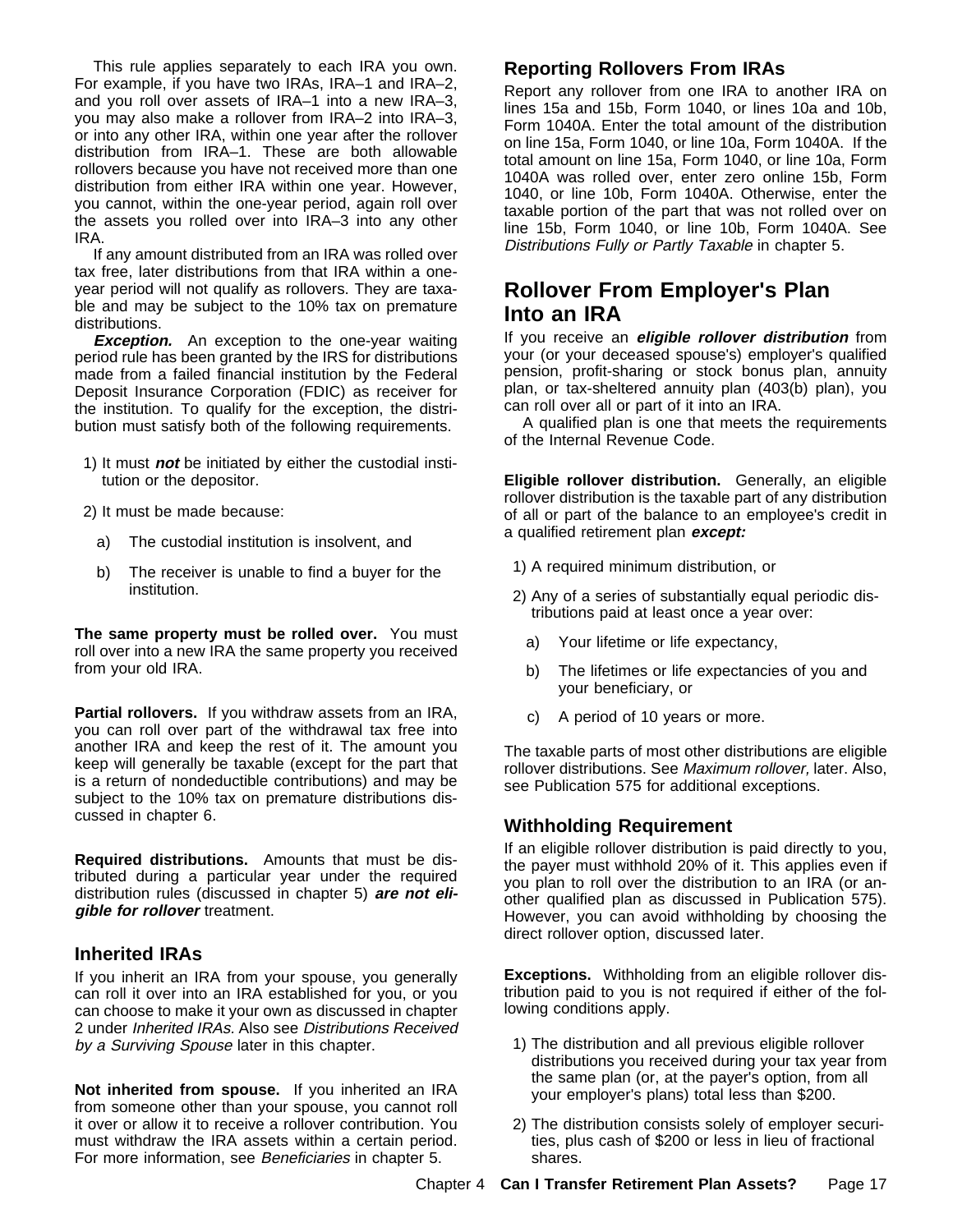**Other withholding rules.** If you receive a distribution that is not an eligible rollover distribution, the 20% withholding requirement does not apply. However, other withholding rules apply to these distributions. The rules that apply depend on whether the distribution is a periodic distribution or a nonperiodic distribution that is not an eligible rollover distribution. For either of these distributions, you can still choose not to have tax withheld. For more information, get Publication 575.

### **Direct Rollover Option**

Your employer's qualified plan must give you the option to have any part of an eligible rollover distribution paid directly to an IRA (or to an eligible retirement plan as discussed in Publication 575). Under this option, all or part of the distribution can be paid directly to an IRA (or another eligible retirement plan that accepts rollovers). This option is not required for distributions that are expected to total less than \$200 for the year.

**No tax withheld.** If you choose the direct rollover option, no tax is withheld from any part of the designated distribution that is directly paid to the trustee of the IRA (or other plan). If any part is paid to you, the payer must withhold 20% of that part's taxable amount. Since most distributions are fully taxable, payers will generally withhold 20% of the entire amount designated for distribution to you.

#### **Other Rollover Limits and Special Rules**

**Maximum rollover.** The most you can roll over is the taxable part of any eligible rollover distribution from your employer's qualified plan. See Eligible rollover distribution, earlier. The distribution you receive generally will be all taxable unless you have made nondeductible employee contributions to the plan.

**Contributions you made to your employer's plan.** You cannot roll over a distribution of contributions you made to your employer's plan, except voluntary deductible employee contributions (**DECs** as defined below), which are treated like employer contributions. If you do, you must treat them as regular contributions and you may have to pay an excess contributions tax (discussed in chapter 6) on all or part of them.

**DECs.** DECs are voluntary deductible employee contributions. Prior to January 1, 1987, employees could make and deduct these contributions to certain qualified employers' plans and government plans. These are not the same as an employee's elective contributions to a 401(k) plan, which are not deductible by the employee.

If you receive a distribution from your employer's qualified plan of any part of the balance of your DECs and the earnings from them, you can roll over any part of the distribution.

**No waiting period between rollovers.** You can make more than one rollover of employer plan distributions within a year. The once-a-year limit on IRA-to-IRA rollovers does not apply to these distributions.

**IRA as a holding account (conduit IRA) for rollovers to other eligible plans.** If you receive an eligible rollover distribution from your employer's plan and roll over part or all of it into one or more conduit IRAs, you can later roll over those assets into a new employer's plan. Your IRA qualifies as a conduit IRA if it serves as a holding account or conduit for only those assets. The conduit IRA must be made up of only those assets received from the first employer's plan and gains and earnings on those assets. The conduit IRA will no longer qualify if you mix regular contributions or funds from other sources with the rollover distribution from your employer's plan.

**Property and cash received in a distribution.** If you receive property and cash in an eligible rollover distribution from your employer's plan, you can roll over either the property or the cash, or any combination of the two that you choose.

**Treatment if the same property is not rolled over.** Your contribution to an IRA of cash representing the fair market value of property received in a distribution from a qualified retirement plan does not qualify as a rollover if you keep the property. You must either roll over the property or sell it and roll over the proceeds, as explained next.

**Sale of property received in a distribution from a qualified plan.** Instead of rolling over a distribution of property other than cash from a qualified employer retirement plan, you can sell all or part of the property and roll over the amount you receive into an IRA. **You cannot** substitute your own funds for property you receive from your employer's retirement plan.

**Example.** You receive a total distribution from your employer's plan consisting of \$10,000 cash and \$15,000 worth of property. You decided to keep the property. You can roll over to an IRA the \$10,000 cash received, but you cannot roll over an additional \$15,000 representing the value of the property you choose not to sell.

**Treatment of gain or loss.** If you sell the distributed property and roll over all the proceeds into an IRA, no gain or loss is recognized. The sale proceeds (including any increase in value) are treated as part of the distribution and are not included in your gross income.

**Example.** On September 4, John received a lumpsum distribution from his employer's retirement plan of \$50,000 in cash and \$50,000 in stock. The stock was not stock of his employer. On September 26, he sold the stock for \$60,000. On October 3, he rolled over \$110,000 in cash (\$50,000 from the original distribution and \$60,000 from the sale of stock). John does not include the \$10,000 gain from the sale of stock as part of his income because he rolled over the entire amount into an IRA.

**Note.** Special rules may apply to distributions of employer securities. For more information, get Publication 575.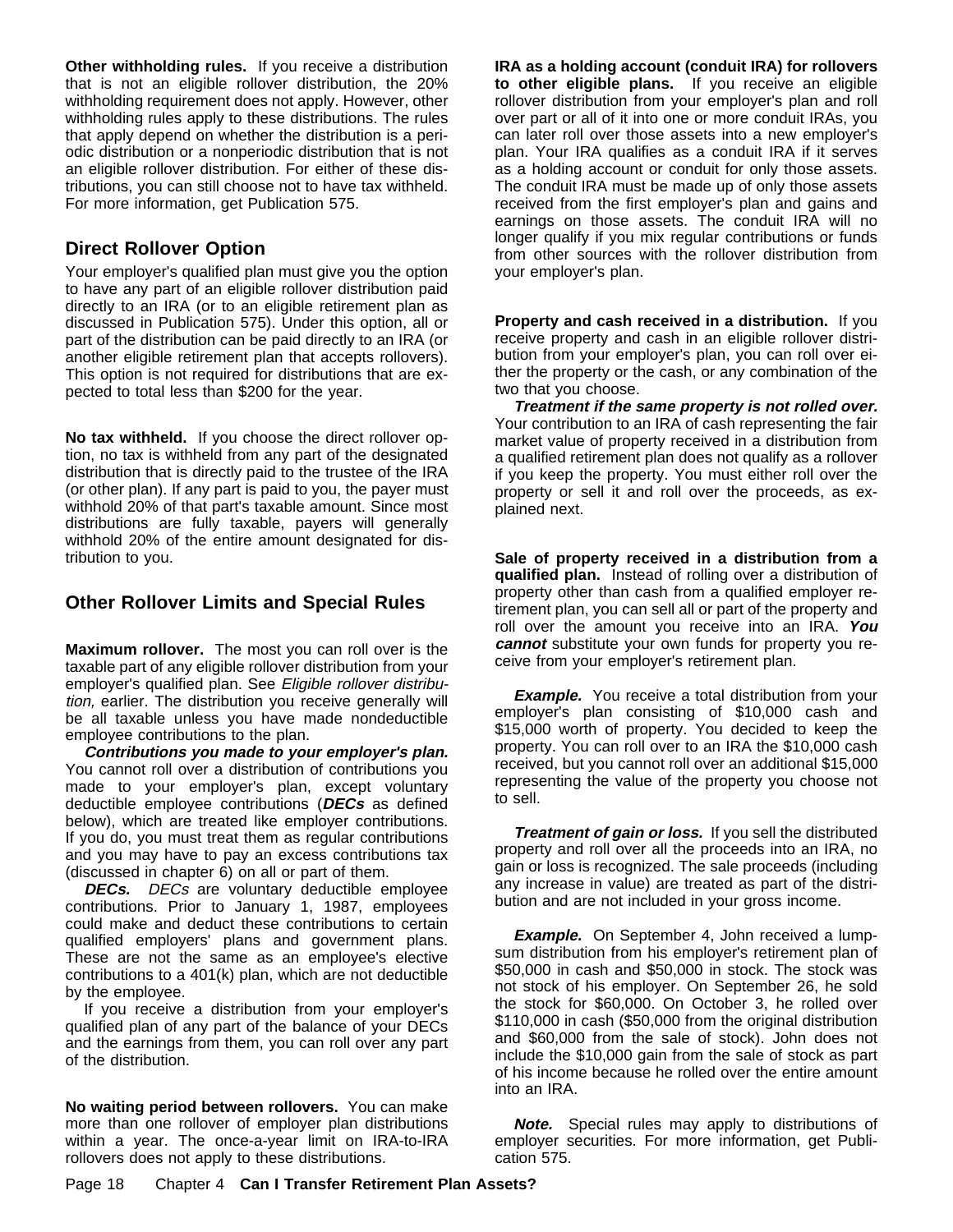**Some sales proceeds rolled over.** If you roll over part of the amount received from the sale of property, see Publication 575.

#### **Life Insurance Contract**

You cannot roll over a life insurance contract from a qualified plan into an IRA.

#### **Distributions Received by a Surviving Spouse**

A surviving spouse can roll over into an IRA part or all of any eligible rollover distribution (defined earlier) received from an employer's qualified plan because of the death of the deceased spouse.

**No rollover into another employer qualified plan.** A surviving spouse who receives an eligible rollover distribution attributable to his or her deceased spouse from an employer's qualified plan or tax-sheltered annuity can roll over all or any part of it (or all or any part of a distribution of deductible employee contributions) into an IRA. He or she cannot roll over a distribution into another qualified employer plan or annuity.

#### **Distributions Under Divorce or Similar Proceedings (Alternate Payees)**

If you (as a spouse or former spouse of the employee) receive from a qualified employer plan a distribution that results from divorce or similar proceedings, you may be able to roll over all or part of it into an IRA. To qualify, the distribution must be:

- 1) One that would have been an eligible rollover distribution (defined earlier) if it had been made to an employee, and
- 2) Made under a qualified domestic relations order.

**Qualified domestic relations order.** A domestic relations order is a judgment, decree, or order (including approval of a property settlement agreement) that is issued under the domestic relations law of a state. A "qualified domestic relations order" gives to an alternate payee (a spouse, former spouse, child, or dependent of a participant in a retirement plan) the right to receive all or part of the benefits that would be payable to a participant under the plan. The order requires certain specific information, and it cannot alter the amount or form of the benefits of the plan.

**Tax treatment if all of an eligible distribution is not rolled over.** If you roll over only part of an eligible rollover distribution, the amount you keep is taxable in the year you receive it. If you roll over none of it, the special rules for lump-sum distributions (5– or 10–year tax option or 20% capital gain treatment) may apply. See Publication 575. The 10% additional tax on premature distributions, discussed in chapter 6, does not apply.

#### **Keogh Plans and Rollovers**

If you are self-employed, you are generally treated as an employee for rollover purposes. Consequently, if you receive an eligible rollover distribution from a Keogh plan, you can roll over all or part of the distribution (including a lump-sum distribution) into an IRA (or another eligible retirement plan as discussed in Publication 575).

**Lump-sum distributions.** A distribution to you of your complete share from your Keogh plan is not a lump-sum distribution if you are self-employed, under age 591 /2, and are not disabled. Consequently, such distributions do not qualify for the special tax treatment available to lump-sum distributions. For information on lump-sum distributions, get Publication 575.

**More information.** For more information about Keogh plans, get Publication 560.

#### **Distribution From a Tax-Sheltered Annuity**

If you receive an eligible rollover distribution from a tax-sheltered annuity plan, it can be rolled over into an IRA. It cannot be rolled over into another eligible retirement plan unless that plan is a tax-sheltered annuity plan.

**Receipt of property other than money.** If you receive property other than money, you can sell the property and roll over the proceeds as discussed earlier.

**Conduit IRA.** If your IRA contains only assets (including earnings and gains) that were rolled over from a tax-sheltered annuity, you may roll over these assets into another tax-sheltered annuity. If you plan another rollover into another tax-sheltered annuity, do not combine the assets in your IRA from the rollover with assets from another source. **Do not** roll over an amount from a tax-sheltered annuity into a qualified pension plan.

**More information.** For more information about taxsheltered annuities, get Publication 571.

### **Rollover From Bond Purchase Plan**

If you redeem retirement bonds that were distributed to you under a qualified bond purchase plan, you can roll over tax free part of the amount you receive from the redemption into an IRA.

You can redeem these bonds even if you have not reached age 591 /2. In addition, you can roll over the proceeds, tax free, into a qualified employer plan. However, when you receive a distribution at a later time, it will not be eligible for special 5– or 10–year averaging or 20% capital gain treatment.

### **Reporting Rollovers From Employer Plans**

To report a rollover from an employer retirement plan to an IRA, use lines 16a and 16b, Form 1040, or lines 11a and 11b, Form 1040A. Do not use lines 15a or 15b, Form 1040, or lines 10a or 10b, Form 1040A.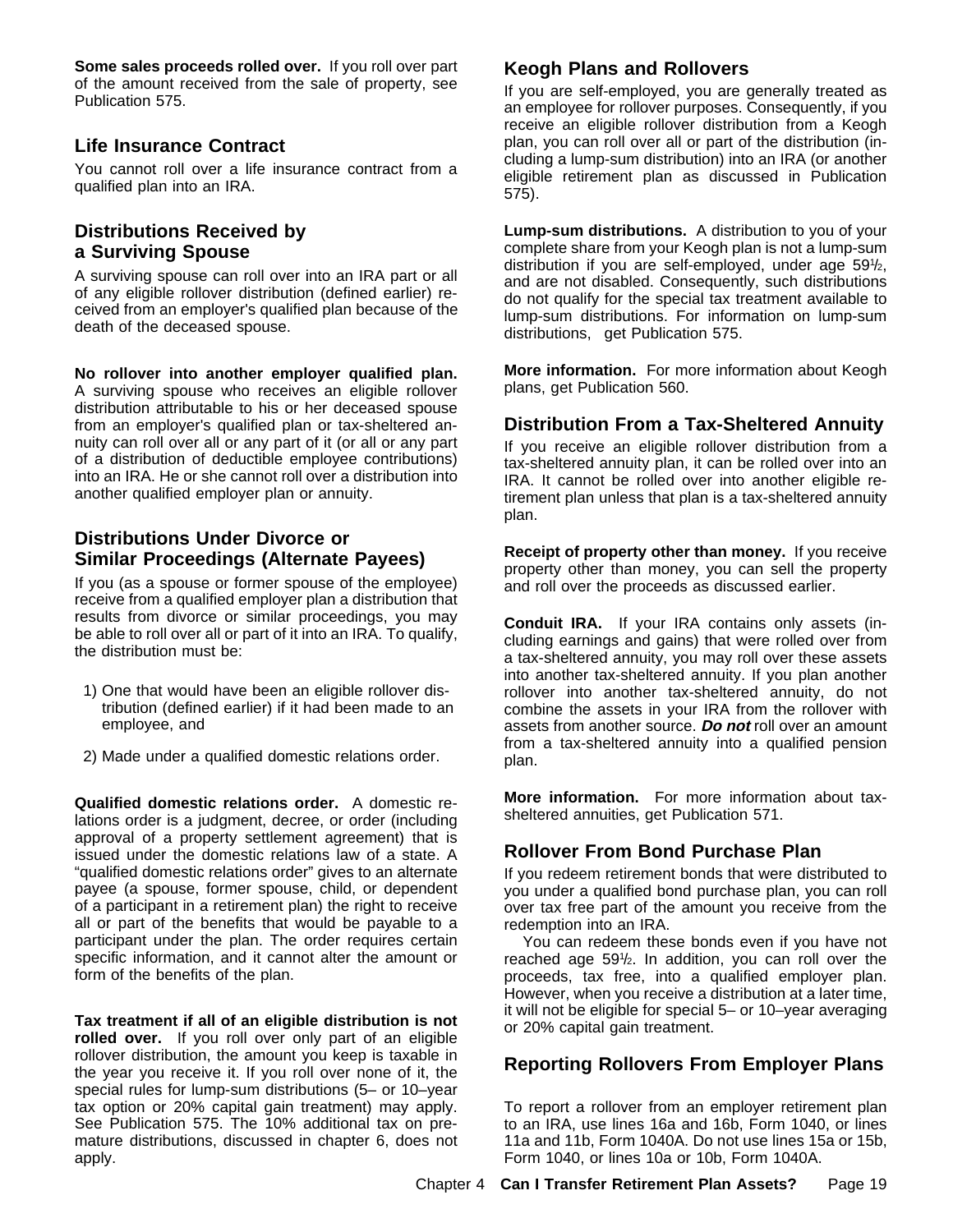### **Written Explanation to Recipients**

The administrator of a qualified employer plan must, within a reasonable period of time before making an eligible rollover distribution, provide a written explanation to you. It must tell you about all of the following:

- $\ddot{\mathbf{y}}$  Your right to have the distribution paid tax free directly to an IRA or another eligible retirement plan,
- The requirement to withhold tax from the distribution if it is not paid directly to an IRA or another eligible retirement plan,
- $\ddot{\mathbf{y}}$  The nontaxability of any part of the distribution that you roll over to an IRA or another eligible retirement plan within 60 days after you receive the distribution, and
- $\ddot{\mathbf{y}}$  Other qualified employer plan rules, if they apply, including those for lump-sum distributions, alternate payees, and cash or deferred arrangements.

**Reasonable period of time.** The plan administrator must provide you with a written explanation no earlier than 90 days and no later than 30 days before the distribution is made.

However, you can choose to have a distribution made less than 30 days after the explanation is provided as long as the following two requirements are met:

- 1) You must have the opportunity to consider whether or not you want to make a direct rollover for at least 30 days after the explanation is provided, and
- 2) The information you receive must clearly state that you have the right to have 30 days to make a decision.

Contact the plan administrator if you have any questions regarding this information.

**Choosing the right option.** As explained earlier, you can have all or part of the distribution from your employer's plan made either as a direct rollover to an IRA or another eligible retirement plan, or as a payment to you.

Also, you generally can leave all or part of the distribution in the plan. If you do not leave the distribution in your employer's plan, the following comparison chart may help you decide which distribution option to choose.

**Comparison chart.** To help ensure that you choose the distribution option that is best for you, carefully compare the following tax effects of each:

| <b>Direct Rollover</b>                                                        | <b>Payment to You</b>                                                                                                                                                         |
|-------------------------------------------------------------------------------|-------------------------------------------------------------------------------------------------------------------------------------------------------------------------------|
| No withholding.                                                               | Payer must withhold income tax of 20%<br>on the taxable part (even if you roll it<br>over to an IRA or other plan).                                                           |
| No 10% additional tax.<br>(See Premature Distribu-<br>tions, later.)          | If you are under age $59\frac{1}{2}$ , a 10% addi-<br>tional tax may apply to the taxable part<br>(including an amount equal to the tax<br>withheld) that is not rolled over. |
| Not income until later dis-<br>tributed to you from the<br>IRA or other plan. | Any taxable part (including an amount<br>equal to the tax withheld) not rolled over<br>is income.                                                                             |



If you have a lump-sum distribution and do not plan to roll over any part of it, the distribution may be eligible for special tax treatment that could lower your tax for the distribution year. See Lump-sum distributions, earlier. In that case, you may want to get Form 4972, Tax on Lump-Sum Distributions, and its instructions to determine whether your distribution qualifies for special tax treatment and, if so, to figure your tax under the special methods.

You can then compare any advantages from using Form 4972 to figure your tax on the lump-sum distribution with any advantages from rolling over tax free all or part of the distribution. If you roll over any part of the lump-sum distribution, however, you cannot use the Form 4972 special tax treatment for the distribution at all.

# **Transfers Incident to Divorce**

If an interest in an IRA is transferred from your spouse or former spouse to you by a divorce or separate maintenance decree or a written document related to such a decree, the interest in the IRA, starting from the date of the transfer, is treated as your IRA. **The transfer is tax-free.** For transfer of interests in employer plans, see Distributions Under Divorce or Similar Proceedings (Alternate Payees), under Rollovers, earlier.

**Transfer methods.** If you are required to transfer some or all of the assets in an IRA to your spouse or former spouse, there are two commonly used methods that you can use to make the transfer. The methods (explained below) are:

- $\ddot{\mathbf{y}}$  Changing the name on the IRA, and
- $\ddot{\mathbf{y}}$  Making a direct transfer of IRA assets.

**Changing the name on the IRA.** If all the assets in an IRA are to be transferred, you can make the transfer by changing the name on the IRA from your name to the name of your spouse or former spouse, whichever applies.

**Direct transfer.** Under this method, you direct the trustee of the IRA to transfer the affected assets directly to the trustee of a new or existing IRA set up in the name of your spouse or former spouse, whichever applies. Or, if your spouse or former spouse is allowed to keep his or her portion of the IRA assets in your existing IRA, you can direct the trustee to transfer the assets you are permitted to keep directly to a new or existing IRA set up in your name. The name on the IRA containing your spouse's or former spouse's portion of the assets would then be changed to show his or her ownership.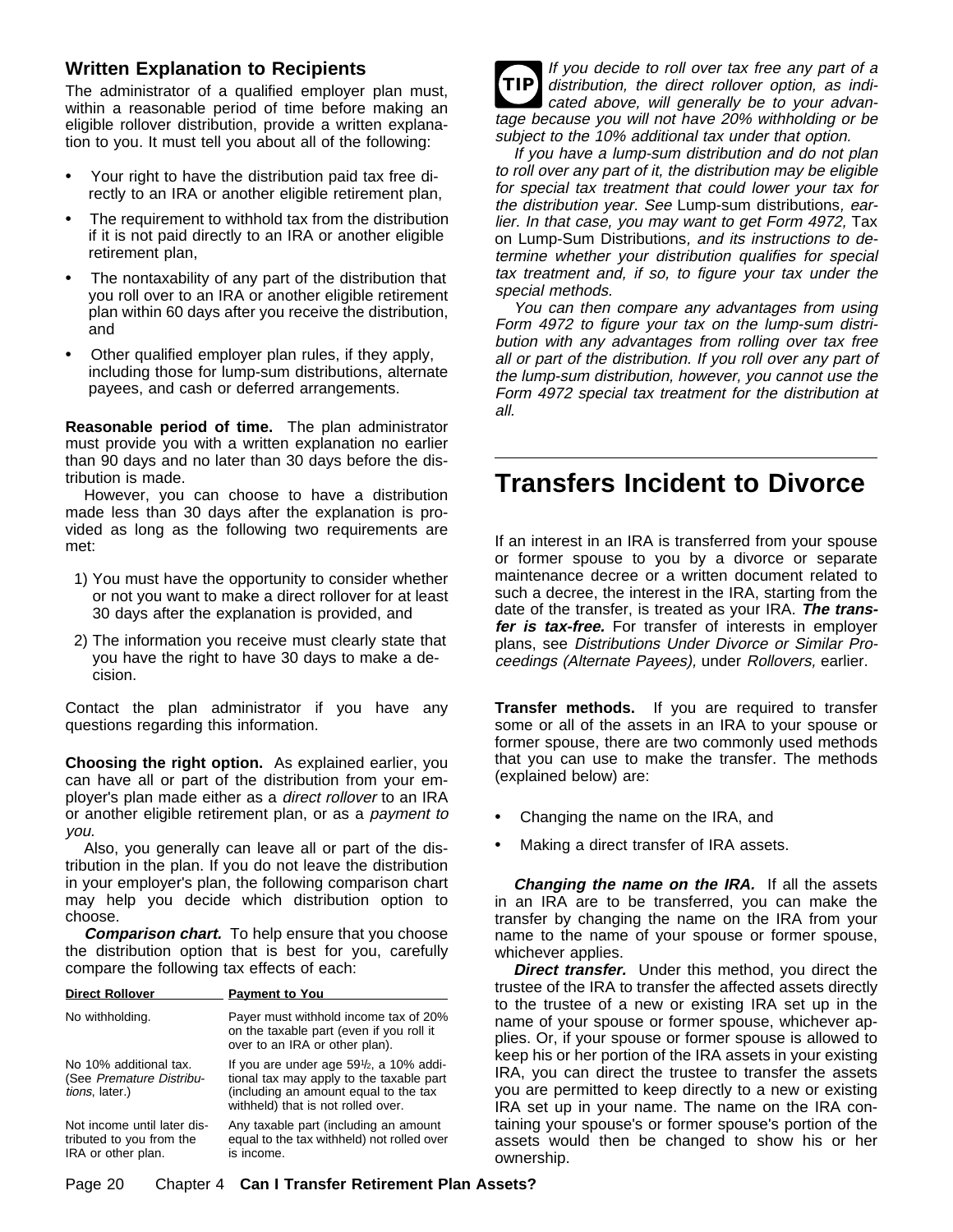# **When Can I Withdraw or Use Assets From an IRA?**

Because an IRA is a tax-favored means of saving for your retirement, there are rules limiting the withdrawal and use of your IRA assets. Violation of the rules generally results in additional taxes in the year of violation. See chapter 6.

**Note.** Beginning in 1997, these rules also apply to SIMPLE retirement accounts.

**Distributions (withdrawals) — general rule.** If during a year you receive distributions from an IRA, you **must generally include them in your gross income** for the year. A properly handled rollover, as discussed in chapter 4, is an exception to this rule. This chapter discusses this and other rules affecting distributions from your IRA.

**Failed financial institutions.** The general rule applies to distributions made (with or without your consent) by a state agency as receiver of an insolvent savings institution. This means you must include such distributions in your gross income unless you can roll them over. For an exception to the one-year waiting period rule for rollovers of certain distributions from failed financial institutions, see Exception under Rollover From One IRA Into Another in chapter 4.

# **Age 591 / 2 Rule**

Generally, until you reach age 591 /2, you cannot withdraw assets (money or other property) from your IRA without having to pay a 10% additional tax (that is, a 10% tax on the taxable distribution in addition to the regular income tax). However, there are a number of exceptions to this rule as discussed below under Exceptions. Also see Premature Distributions (Early Withdrawals) in chapter 6.

**CAUTION** plan that are made within 2 years of beginning **1** A 25% additional tax, rather than 10%, applies<br>to early withdrawals of funds from a SIMPLE participation.

**Note:** If you receive a distribution from an IRA that includes a return of nondeductible contributions, the 10% additional tax does not apply to the portion of the distribution that is considered to be nontaxable. See Figuring the Nontaxable and Taxable Amounts under Tax Treatment of Distributions, later in this chapter.

After age 59<sup>1</sup>/<sub>2</sub> and before age 70<sup>1</sup>/<sub>2</sub>. You can withdraw assets from your IRA after you reach age 591 /2 without penalty. Even though you can, you do not have to withdraw assets from your IRA until you reach age 70<sup>1</sup>/<sub>2</sub>. See Required Distributions later in this chapter.

## **Exceptions**

The exceptions to the age 591/2 rule for distributions are in part designed to provide relief from hardship situations such as:

- Significant unreimbursed medical expenses,
- Paying medical insurance premiums after losing your job,
- Disability, and
- Death.

But there is also an exception for distributions that are a part of a series of substantially equal payments as discussed later under Annuity exception.

**Note:** Distributions that are rolled over, as discussed in chapter 4, are not subject to regular income tax or the 10% additional tax.

**Unreimbursed medical expenses exception.** You do not have to pay the 10% tax on amounts you withdraw after 1996 that are more than:

- 1) The amount you paid for unreimbursed medical expenses during the year of the withdrawal, minus
- 2) 7.5% of your adjusted gross income for the year of the withdrawal.

You can only take into account unreimbursed medical expenses that you would be able to include in figuring a deduction for medical expenses on Schedule A, Form 1040. You do not have to itemize your deductions to take advantage of this exception to the 10% additional tax.

**Medical insurance exception.** You may not have to pay the 10% tax on amounts you withdraw during the year that are not more than the amount you paid during the year for medical insurance for yourself, your spouse, and your dependents. You will not have to pay the tax on these amounts if all four of the following conditions apply.

- 1) You lost your job.
- 2) You received unemployment compensation paid under any federal or state law for 12 consecutive weeks.
- 3) You make the withdrawals during either the year you received the unemployment compensation or the following year.
- 4) You make the withdrawals no later than 60 days after you have been reemployed.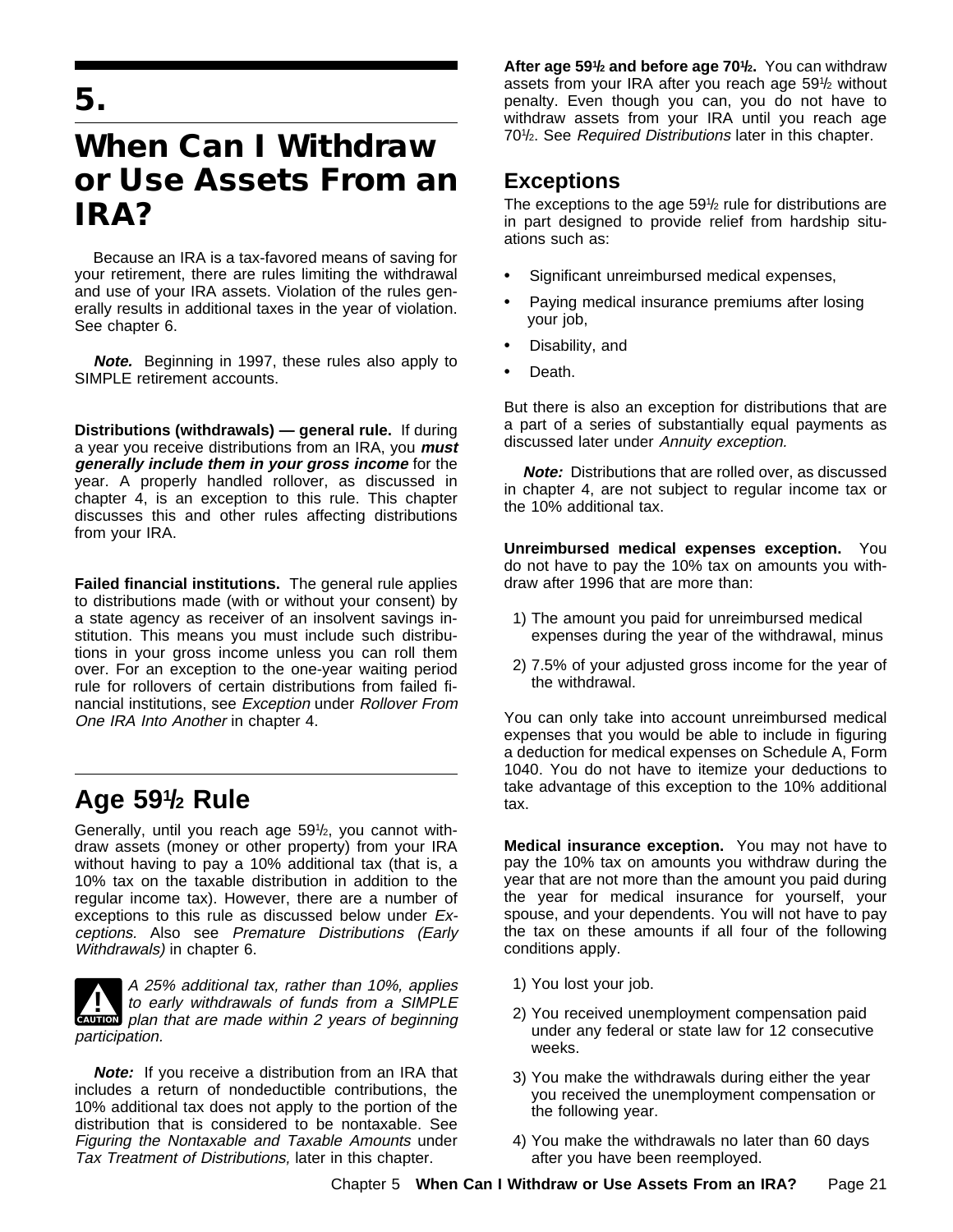**Disability exception.** If you become disabled before you reach age 591 /2, any amounts you withdraw from your IRA because of your disability are not subject to the 10% additional tax.

You are considered disabled if you can furnish proof that you cannot do any substantial gainful activity because of your physical or mental condition. A physician must determine that your condition can be expected to result in death or to be of long continued and indefinite duration.

**Death exception.** If you die before reaching age 59<sup>1</sup>/<sub>2</sub>, the assets in your IRA can be distributed to your beneficiary or to your estate without either having to pay the 10% additional tax.

However, if you inherit an IRA from your deceased spouse and elect to treat it as your own (as discussed under Inherited IRAs in chapter 2), any distribution you later receive before you reach age 591 /2 may be subject to the 10% additional tax.

**Annuity exception.** You can receive distributions from your IRA that are part of a series of substantially equal payments over your life (or your life expectancy), or over the lives of you and your beneficiary (or your joint life expectancies), without having to pay the 10% additional tax, even if you receive such distributions before you are age 591 /2. You must use an IRS-approved distribution method and you must take at least one distribution annually for this exception to apply. See Figuring the Minimum Distribution, later, for one IRS-approved distribution method, generally referred to as the "life expectancy method." Unlike for minimum distribution purposes, this method, when used for this purpose, results in the exact amount required, not the minimum amount.

There are two other IRS-approved distribution methods that you can use. They are generally referred to as the "amortization method" and the "annuity factor method." These two methods are not discussed in this publication because they are more complex and generally require professional assistance. See IRS Notice 89-25 in Internal Revenue Cumulative Bulletin 1989-1 for more information on these two methods. This notice can be read in many libraries and IRS offices.

The payments under this exception must continue for at least 5 years, or until you reach age 591 /2, whichever is the longer period. This 5-year rule does not apply if a change from an approved distribution method is because of the death or disability of the IRA owner.

If the payments under this exception are changed before the end of the above required periods for any reason other than the death or disability of the IRA owner, he or she will be subject to the 10% additional tax.

For example, if you received a lump-sum distribution of the balance in your IRA before the end of the required period for your annuity distributions and you did not receive it because you were disabled, you would be subject to the 10% additional tax. The tax would apply to the lump-sum distribution and all previous distributions made under the exception rule.

| Ш |
|---|
|   |

Beginning in 1998, there will be exceptions for distributions to pay qualified higher education expenses and for qualified first-time homebuyer distributions, as discussed next.

**Higher education expenses exception.** Beginning in 1998, you can take distributions from your IRA to pay qualified higher education expenses without having to pay the 10% additional tax on early withdrawals.

To qualify for this higher education expenses exception, a distribution must be used to pay qualified higher education expenses for:

- 1) You,
- 2) Your spouse,
- 3) Your or your spouse's children, or
- 4) Your or your spouse's grandchildren.

Qualified higher education expenses means tuition, fees, books, supplies and equipment required for the enrollment or attendance of any of the individuals listed earlier at an eligible education institution. In addition, if the individual is at least a half-time student, room and board are qualified higher education expenses.

**First home exception.** Beginning in 1998, you can take qualified first-time homebuyer distributions totalling \$10,000 from your IRA without having to pay the 10% additional tax on early withdrawals.

To qualify under this first-time homebuyer exception, a distribution must be used to buy, build, or rebuild a first home that is the principal residence of:

- 1) Yourself,
- 2) Your spouse,
- 3) Your child, or your spouse's child,
- 4) Your grandchild, or your spouse's grandchild,
- 5) Your parent or other ancestor, or
- 6) Your spouse's parent or other ancestor.

**Timely contribution withdrawal.** If you make a contribution to your IRA for a year, take no deduction for it, and withdraw it and any earnings on it before the due date (including extensions) of your income tax return for that year, as discussed earlier under Tax-Free Withdrawal of Contributions in chapter 3, the withdrawal of the contribution is **not a taxable distribution.**

However, any interest or other income earned on the contribution, which also must be withdrawn, is treated as income in the year the contribution was made. This withdrawn interest or other income must be reported on Form 5329, and may be subject to the 10% additional tax on early withdrawals discussed in chapter 6.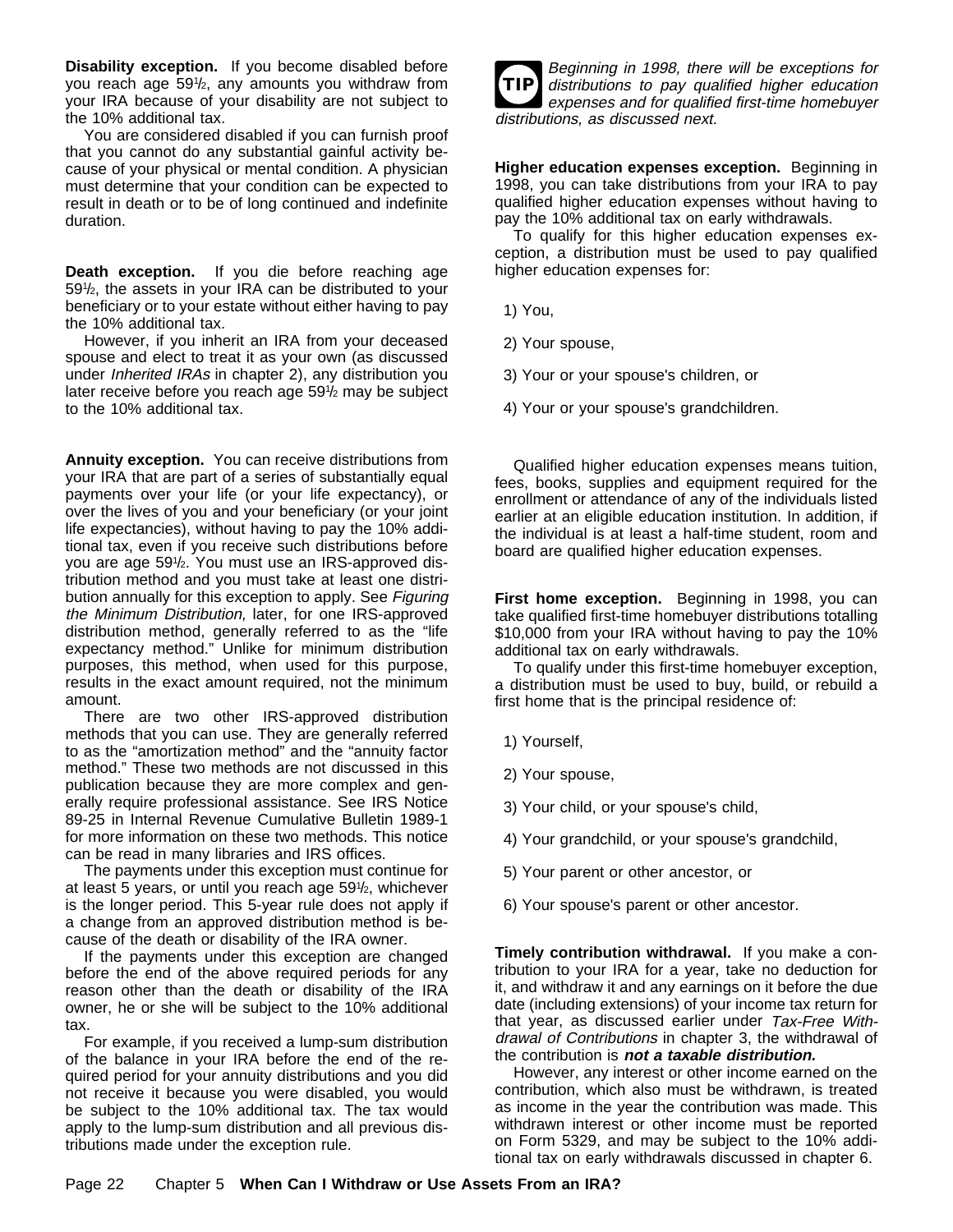# **Required Distributions**

You cannot keep funds in an IRA indefinitely. Eventually you **must** withdraw them. If you do not, or if you withdraw an amount that is less than the required minimum distribution for a year, you may have to pay a 50% excise tax on the amount not withdrawn as required. See *Excess Accumulations*, in chapter 6. The requirements for withdrawing IRA funds differ, depending on whether you are the IRA owner or the beneficiary of a decedent's IRA.

## **IRA Owners**

If you are an IRA owner, you must choose to withdraw the balance in your IRA in one of the following two ways:

- $\ddot{\mathbf{y}}$  By withdrawing the *entire balance* in your IRA by the  **required beginning date** (defined later), or
- ÿ• By starting to withdraw **periodic distributions** of the balance in your IRA by the required beginning date.

**Periodic distributions.** If you do not withdraw the entire balance in your IRA by the required beginning date, you must start to withdraw periodic distributions over one of the following periods:

- 1) Your life,
- 2) The lives of you and your **designated beneficiary** (defined later),
- 3) A period that does not extend beyond your life expectancy, or
- 4) A period that does not extend beyond the joint life and last survivor expectancy of you and your designated beneficiary.

See Determining Life Expectancy, later, for more details.

**Designated beneficiary.** A designated beneficiary, for these purposes, is any individual you name to receive your IRA upon your death.

**Multiple individual beneficiaries.** If you have more than one beneficiary and all are individuals, the beneficiary with the shortest life expectancy will be the designated beneficiary used to determine the period over which your withdrawals must be made. Also, see *Mini*mum Distribution Incidental Benefit (MDIB) Requirement, later.

**Changing the designated beneficiary.** You can change your designated beneficiary before or after the required beginning date (defined later). If, after the distributions period has been determined, you name a new designated beneficiary with a shorter life expectancy than the individual you are replacing, you must refigure the period over which you must make withdrawals for subsequent years using the life expectancy of the new designated beneficiary. The new period is the period that would have been the remaining joint life and last survivor expectancy of you and the new designated beneficiary if that beneficiary had been designated on the required beginning date. See Determining Life Expectancy, later. If the new designated beneficiary has a longer life expectancy than the individual you are replacing, you cannot recalculate the period over which you must make withdrawals, except as provided under Refiguring life expectancy elected, later.

Generally, **if you name a trust** to replace your designated beneficiary after the required beginning date, you must refigure the period over which you must make withdrawals for subsequent years using only your remaining life expectancy.

Required beginning date (RBD) - Age 70<sup>1</sup>/<sub>2</sub> rule. You must receive the entire balance in your IRA or start receiving periodic distributions from your IRA by April 1 of the year following the year in which you reach age 70<sup>1</sup>/<sub>2</sub>.

If you choose to receive periodic distributions, you must receive at least a minimum amount for each year starting with the year you reach age  $70\frac{1}{2}$  (your  $70\frac{1}{2}$ year). If you did not receive that minimum amount in your 701 / 2 year, then you must receive distributions for your 701 / 2 year that reach the minimum amount by April 1 of the next year. See Minimum Distributions, later.

**Distributions after the RBD.** The required minimum distribution for any year after your 701 /2 year must be made by December 31 of that later year.

**Example.** You reach age 701/2 on August 20, 1997. For 1997 (your 70<sup>1</sup>/<sub>2</sub> year), you must receive the required minimum distribution from your IRA by April 1, 1998. You must receive the required minimum distribution for 1998 (the first year after your 701 /2 year) by December 31, 1998.

## **Beneficiaries**

If you are the beneficiary of a decedent's IRA, the requirements you must satisfy for withdrawing funds from that IRA depend on whether distributions that satisfy the minimum distributions requirement have begun.

**Determining when distributions have begun.** For purposes of determining the requirements for withdrawals from a decedent's IRA, distributions to the deceased owner generally are considered as having begun on the RBD, even if payments actually began before that date. This means that if the IRA owner dies before the RBD, distributions generally are not considered to have begun before the owner's death.

**Exception.** If distributions in the form of an annuity irrevocably began to the IRA owner before the RBD and began over a permitted period, distributions are considered to have begun before the owner's death, even if the owner died before the RBD. For this exception to apply, the annuity must have provided for periodic distributions at intervals of no more than one year over one of the permitted periods listed earlier under Periodic distributions.

**Distributions begun before owner's death.** If periodic distributions that satisfy the minimum distribution requirements have begun and the owner dies, any undistributed amounts at the IRA owner's death must be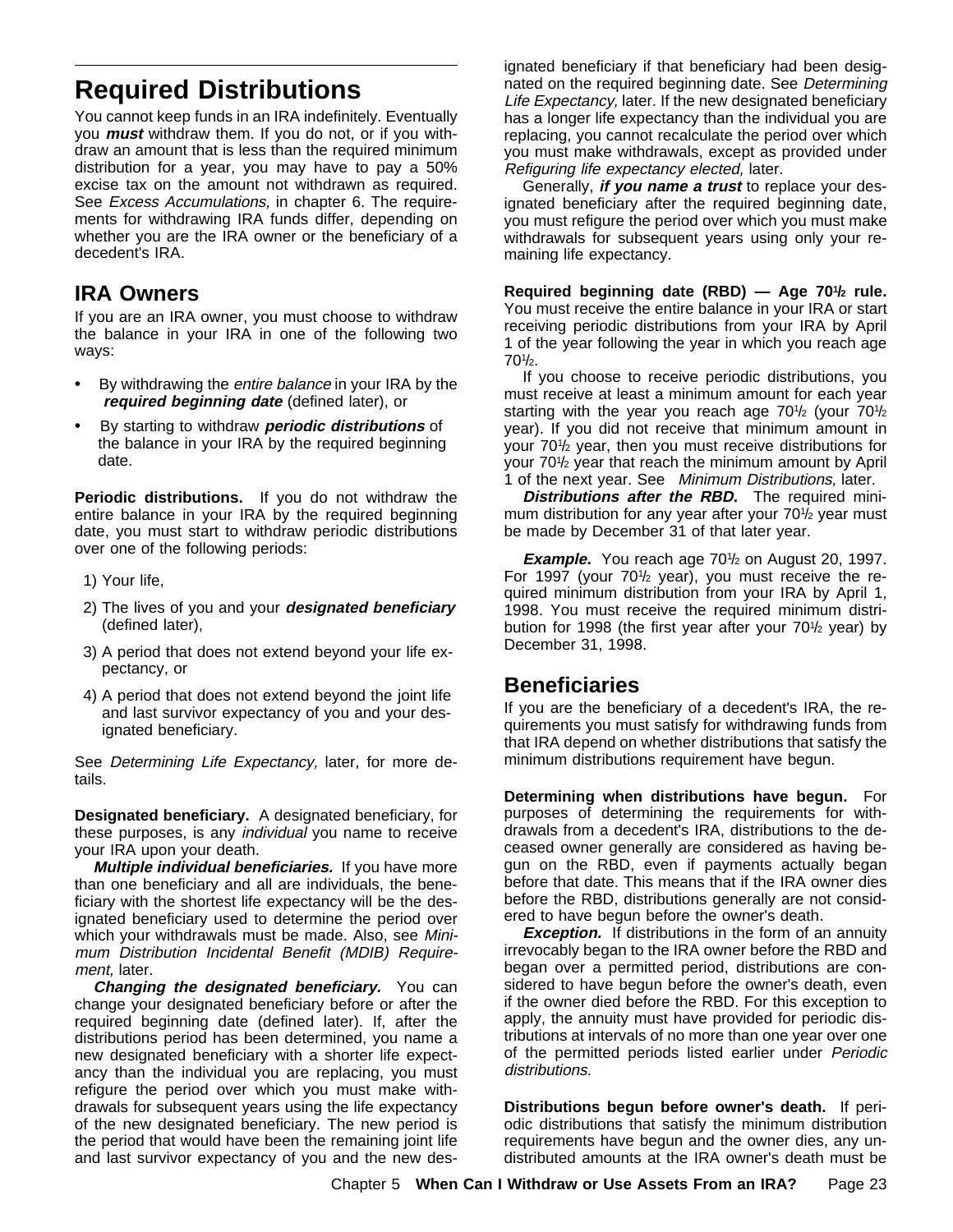distributed at least as rapidly as under the method being used at the owner's death.

**Exception.** This rule does not apply if the designated beneficiary is the owner's surviving spouse who becomes the new owner by choosing to treat the IRA as his or her own IRA. See Inherited IRAs in chapter 2. In that case, the surviving spouse can designate beneficiaries and should follow the required distribution rules for IRA owners in the preceding discussion.

**Owner dies before distributions have begun.** If the owner dies before distributions that satisfy the minimum distribution requirements have begun, the entire interest must be distributed under either:

- **Rule 1.** By December 31 of the fifth year following the year of the owner's death, or
- **Rule 2.** Over the life of the designated beneficiary or over a period not extending beyond the life expectancy of the designated beneficiary. See Table 1 (Single Life Expectancy) in Appendix E.

The IRA terms can specify whether rule 1 or 2 applies, or they can permit either the owner or beneficiary to choose which rule applies. If the owner or beneficiary can choose which rule applies, the choice must generally be made by December 31 of the year following the year of the owner's death. This is because distributions generally must begin under rule 2 by that date.

Under rule 2, at least a minimum amount must be distributed each year.

**No rule specified or chosen.** If no rule has been specified or chosen, distribution must be made under rule 2 if the beneficiary is the surviving spouse (and he or she did not choose to treat the IRA as his or her own), or under rule 1 if the beneficiary is not the surviving spouse.

**Rule 2 picked and spouse is not the beneficiary.** If rule 2 has been specified or chosen and the beneficiary is not the surviving spouse, distribution must begin by December 31 of the year following the year of the owner's death.

**Rule 2 picked and spouse is the beneficiary.** If rule 2 has been specified or chosen and the beneficiary is the surviving spouse (and he or she did not choose to treat the IRA as his or her own), distribution must begin by the later of:

- $\ddot{\mathbf{y}}$  December 31 of the year the IRA owner would have reached age 701 /2, or
- $\ddot{\mathbf{y}}$  December 31 of the year following the year of the owner's death.

**Spouse dies before receiving distribution.** A special rule applies if the spouse dies before the date distributions to the spouse must begin. In this case, distributions may be made to the spouse's beneficiary as if the spouse's beneficiary were the IRA owner's spouse and the owner died on the spouse's date of death.

**Spouse remarried.** However, if the spouse has remarried since the owner's death and the new spouse is designated as the spouse's beneficiary, the special rules that apply to surviving spouses would not apply to the new spouse.

## **Minimum Distributions**

If you are the owner of an individual retirement **account,** you must figure the minimum amount required to be distributed each year. See Figuring the Minimum Distribution, below.

If your IRA is an individual retirement **annuity,** special rules apply to figuring the minimum distribution required. For more information on rules for annuities, get proposed regulation sections 1.401(a)(9)-1, 1.401(a)(9)-2, and 1.408-8. These regulations can be read in many libraries and IRS offices.

## **Figuring the Minimum Distribution**

Figure your required minimum distribution for each year by dividing the **IRA account balance** as of the close of business on December 31 of the preceding year by the **applicable life expectancy.** Or, if because you have a nonspouse beneficiary who is more than 10 years younger than you the distribution must satisfy the minimum distribution incidental benefit (MDIB) requirement, discussed later, compare the **applicable divisor** (see Table for Determining Applicable Divisor for MDIB\* in Appendix E) and the applicable life expectancy and use the lower number.

**IRA account balance.** The IRA account balance is the amount in the IRA at the end of the immediately preceding year with the following adjustments.

- 1) Contributions It is increased by any contributions for the immediately preceding year that were made in the year for which the minimum distribution is being figured.
- 2) Distributions For purposes of figuring the minimum distribution for the second distribution year only, it is reduced by any distribution made in that year to satisfy the minimum distribution requirements for the first distribution year. The first distribution year is the year the owner reaches age 70<sup>1</sup>/<sub>2</sub>. The following year is the second distribution year.

See Example 1, later.

**Applicable life expectancy.** The applicable life expectancy is:

- $\ddot{\mathbf{y}}$  The owner's remaining life expectancy (single life expectancy),
- $\ddot{\mathbf{y}}$  The remaining joint life expectancy of the owner and the owner's designated beneficiary, or
- If the owner dies before distributions have begun, the remaining life expectancy of the designated beneficiary.

For more information, see Determining Life Expectancy, later.

**Example 1.** Joe, born October 1, 1926, reached 701 / 2 in 1997. His wife (his beneficiary) turned 56 in September 1997. He must begin receiving distributions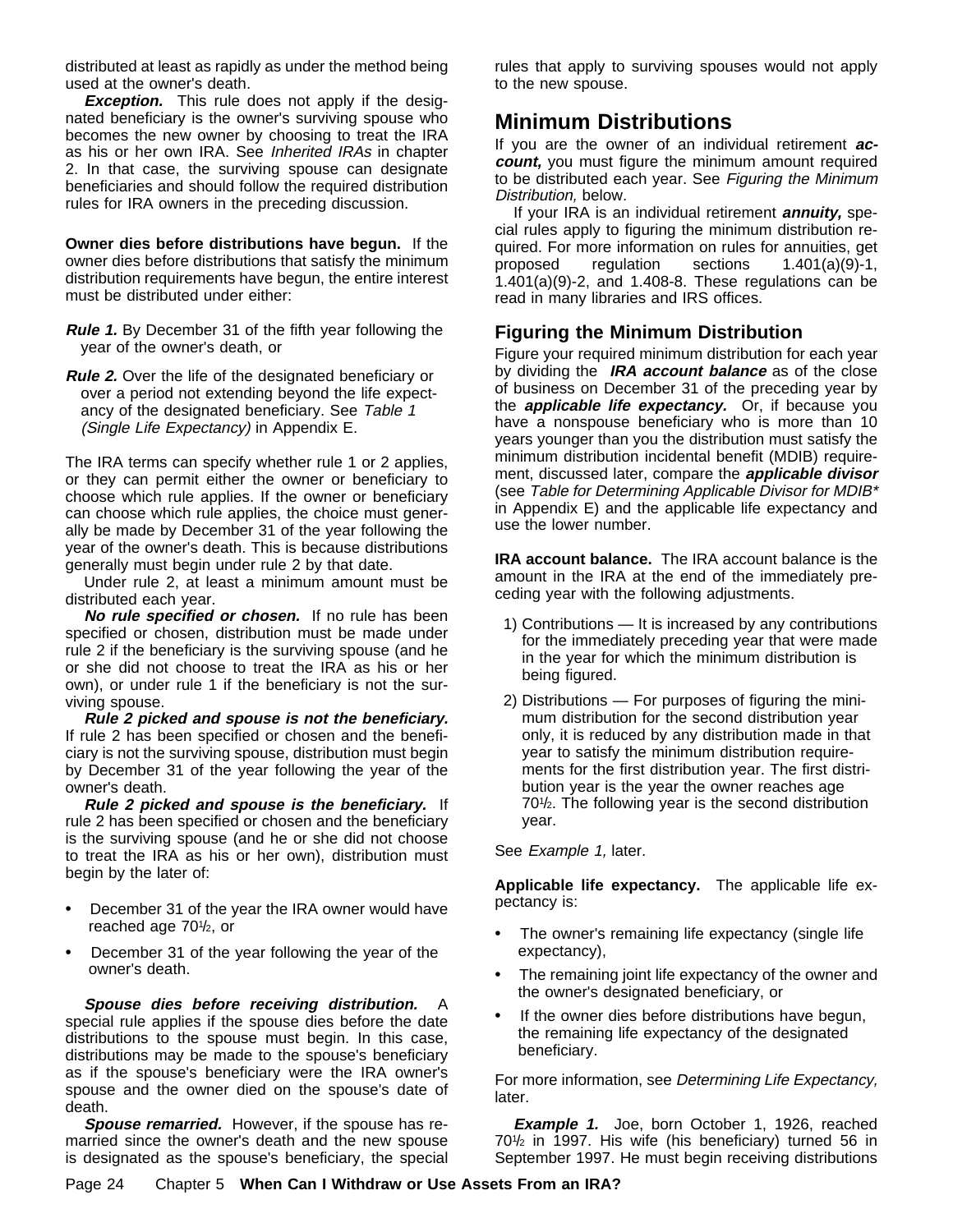by April 1, 1998. Joe's IRA account balance as of December 31, 1996, is \$29,000. Based on their ages at year end (December 31, 1997), the joint life expectancy for Joe (age 71) and his beneficiary (age 56) is 29 years (see Table II in Appendix E). The required minimum distribution for 1997, Joe's first distribution year (his 701 / 2 year), is \$1,000 (\$29,000 divided by 29). This amount is distributed to Joe on April 1, 1998.

Joe's IRA account balance as of December 31, 1997, is \$29,725.

To figure the minimum amount that must be distributed for 1998, the IRA account balance (as of December 31, 1997) of \$29,725 is reduced by the \$1,000 minimum required distribution for 1997 that was made on April 1, 1998. The account balance for determining the required distribution for 1998 is \$28,725.

#### **Determining Life Expectancy**

Life expectancies are determined using life expectancy tables like Tables I and II in **Appendix E.** More extensive tables are in Publication 939.

**How do I use the tables?** To determine your annual minimum distribution, use the applicable life expectancy in Table I (Single Life Expectancy) if the periodic payments are for your life only. Use the applicable life expectancy in Table II (Joint Life and Last Survivor Expectancy) if the payments are for the lives of you and your designated beneficiary.

**CAUTION** years younger than you and the distributions If you designate as your beneficiary someone<br>(other than your spouse) who is more than 10 are not made as annuity payments under an annuity contract, be sure to see Minimum Distribution Incidental Benefit (MDIB) Requirement, later.

What ages do I use? For distributions beginning by the required beginning date (RBD) (see Periodic distributions under IRA Owners, earlier), determine life expectancies using the ages of the owner and the designated beneficiary (assuming you are using Table II) as of their birthdays in the year the owner becomes age 70<sup>1</sup>/<sub>2</sub>.

**Owner dies before distributions begin.** If the owner dies before the owner's required beginning date, the life expectancy of the designated beneficiary is determined using Table I and the age as of the beneficiary's birthday in the year distributions must begin.

**Life expectancy for subsequent year distributions.** Unless you choose to **refigure** your (or your spouse's) life expectancy each year (as discussed next), it must be reduced by one for each year that has passed since the date the life expectancy was initially determined. Use of this rule is said to result in distributions under the **term certain** method.

**Designated beneficiary dies.** If you use the term certain method and your designated beneficiary dies, you do not have to refigure life expectancy by substituting a different life expectancy for that of the deceased beneficiary. Whether or not there is another beneficiary, continue to use the joint life expectancy that you were using before your designated beneficiary died.

**Election to refigure or not to refigure life expectancy.** Your IRA terms may permit you and your spouse to elect whether to refigure one or both of your life expectancies. You must make this election by the date of the first required minimum distribution. See Required beginning date  $(RBD)$  - Age 70<sup>1</sup>/2 rule, earlier.

**Refiguring life expectancy elected.** If you own an IRA and elect to refigure your life expectancy (and that of your spouse, if it applies), it must be **refigured annually** unless your IRA terms provide otherwise. If you refigure life expectancy annually, the reduction of it by one for each year after it was initially determined (the term certain method) does not apply.

**Refiguring your life expectancy.** To refigure your life expectancy for each year, use your age as of your birthday during the year. Then find your "refigured" life expectancy amount on Table I.

**Refiguring joint life and last survivor expectancy.** To refigure the joint life and last survivor expectancy of you and your spouse for each year, use your and your spouse's ages as of your birthdays during the year. Then find your "refigured" life expectancy amount on Table II.

**Beneficiary not spouse or choosing not to refigure.** If your designated beneficiary is not your spouse or if either (but not both) you or your spouse elect not to refigure, do not use this method to refigure your life expectancy. You must use a special computation method that is discussed under Minimum Distribution Incidental Benefit (MDIB) Requirement, and illustrated in Example 3, later.

See Further information, later, for relevant regulation citations.

You can use the worksheet provided at the bottom of Appendix A for determining your required distribution whether or not you refigure life expectancy.

**If you or your spouse dies.** If the joint life expectancy of you and your spouse is refigured annually and either of you dies, then only the survivor's life expectancy is used to figure distributions for the years after the year in which the death occurred.

**If you and your spouse die.** If the life expectancies of both you and your spouse are refigured and both of you die after the date distributions must start, the entire interest must be distributed before the last day of the year following the year of the second death.

**If you die and your designated beneficiary is not your spouse.** If your life expectancy is being refigured annually and you die, then only the life expectancy of the designated beneficiary is used to determine distributions for the years after the year in which your death occurs. The beneficiary's life expectancy must be determined in the same way as before your death (see Example 3, later), except that neither Table II nor the MDIB requirement (discussed next) applies after your death. Using Example 3, steps 1 through 4, and assuming Joe died in 1997, Joe's brother's life expectancy after Joe's death would be 25.9, the amount from Table I in step 4 of the example.

This rule also applies if your spouse is your designated beneficiary and his or her life expectancy is not refigured annually.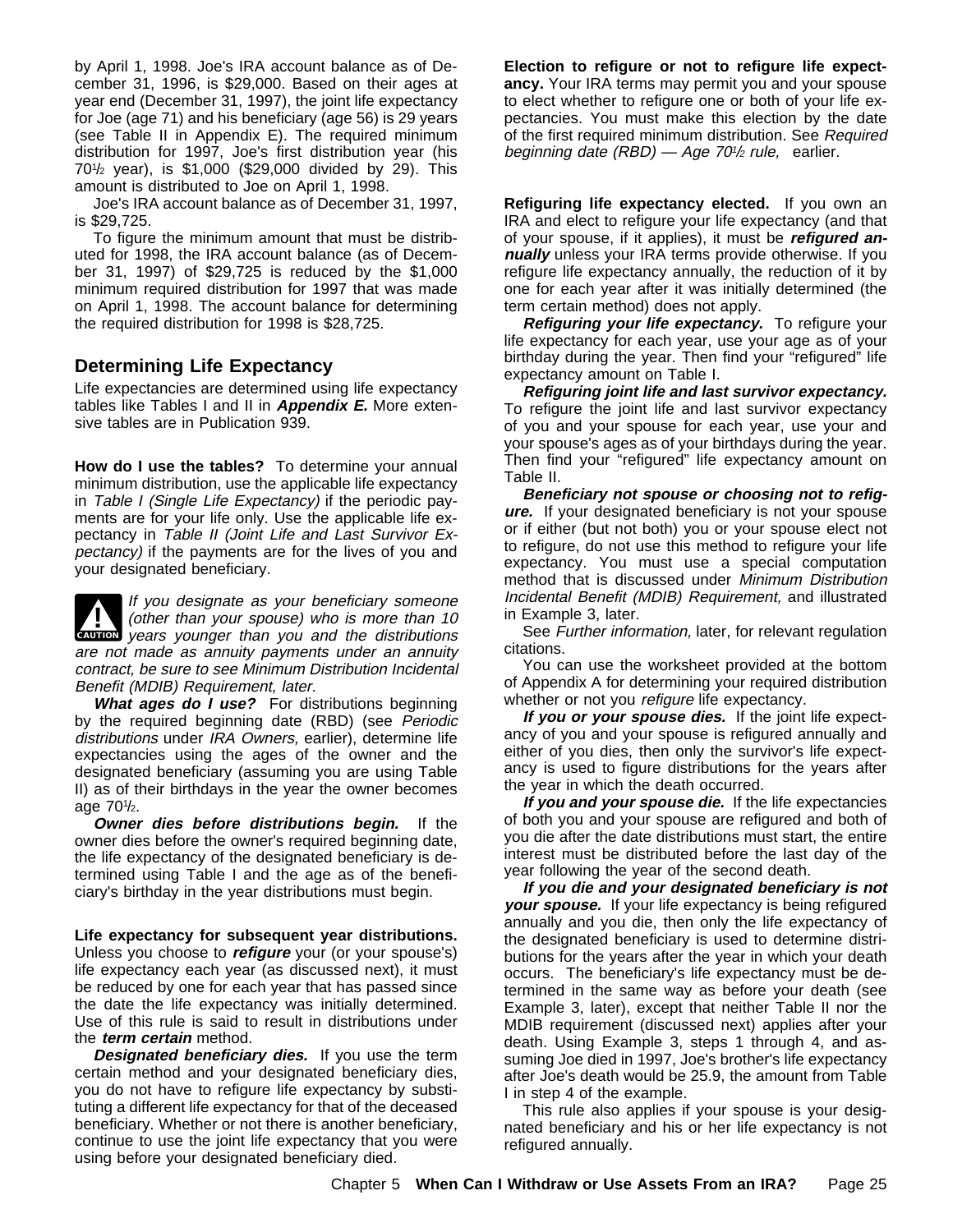#### **Minimum Distribution Incidental Benefit (MDIB) Requirement**

Distributions from an IRA during the owner's lifetime must satisfy the MDIB requirement. This is a requirement that must be met to ensure that the IRA is used primarily to provide retirement benefits to the IRA owner. After the owner's death, only "incidental" benefits are expected to remain for distribution to the owner's beneficiary (or beneficiaries).

**Only beneficiary is spouse.** If your spouse is your only beneficiary, you will satisfy the MDIB requirement if you satisfy the general minimum distribution requirements discussed earlier.

**Nonspouse beneficiary more than 10 years younger.** If someone other than your spouse is your beneficiary and is more than 10 years younger than you, or if you have one or more beneficiaries in addition to your spouse and the youngest is more than 10 years younger than you, there are additional steps to figure your required minimum distribution that satisfies the MDIB requirement. If you have two or more beneficiaries, including your spouse, the rule for spouses in the preceding paragraph applies only if his or her portion of your benefit is in a separate account.

To figure a minimum distribution that meets the MDIB requirements, you must complete the following additional steps:

- 1) Find the **applicable divisor** for a person your age in Appendix E under Table for Determining Applicable Divisor for MDIB. Use your age as of your birthday in the year that you are figuring the minimum distribution.
- 2) Compare your applicable divisor and your **applicable life expectancy** (See Figuring the Minimum Distribution, earlier.) for the year, and determine which number is smaller.
- 3) To figure your required minimum distribution, **divide the IRA account balance** (see Figuring the Minimum Distribution, earlier) as of the close of business of the December 31 of the preceding year **by the smaller number** (your applicable divisor or your applicable life expectancy).

**Example 2.** Assume the same facts as in Example 1, earlier, except that Joe's beneficiary is his brother. Because Joe's beneficiary is not his spouse, he must use the Table for Determining Applicable Divisor for MDIB (see Appendix E) and compare the applicable divisor from that table to the life expectancy determined using Table II (Joint Life and Last Survivor Expectancy) in Appendix E. Joe must use the smaller number from the tables. In this example, the required minimum distribution for 1997 is \$1,146 (\$29,000 divided by 25.3) instead of the \$1,000 computed in Example 1. Joe's adjusted December 31, 1997, account balance to be used for determining the required distribution for 1998 is \$28,579 (\$29,725 minus \$1,146).

**Example 3.** Assume the same facts as in Example 2, except that, because Joe's IRA terms do not provide otherwise, he must refigure life expectancies to figure his required minimum distribution for 1998. Joe's minimum distribution for 1998 is figured by dividing his adjusted account balance as of December 31, 1997 (\$28,579) by his and his brother's joint life and last survivor expectancy. Their joint life and last survivor expectancy can be refigured as follows:

| 1) Life expectancy of nonspouse beneficiary (from Table I<br>in Appendix E) using his or her age (56 in this example)   |      |
|-------------------------------------------------------------------------------------------------------------------------|------|
| as of his or her birthday in calendar year 1997<br>2) Number of years that have passed since 1997 (Use whole            | 27.7 |
|                                                                                                                         |      |
| 3) Remaining life expectancy period. Subtract line 2 from<br>line 1 ………………………………………………………………………                         | 26.7 |
| 4) Find the divisor amount in Table I that is closest to, but<br>less than the amount on line 3 (25.9 in this example). |      |
| Enter the age shown for that divisor amount                                                                             | 58   |
| 5) IRA owner's age as of his or her birthday in calendar year                                                           | 72   |
| 6) Joint life and last survivor expectancy (from Table II in                                                            |      |
| Appendix E) using the ages on lines 4 and 5<br>7) Applicable divisor (from Table for Determining Applicable             | 27.3 |
|                                                                                                                         | 24.4 |
| 8) Refigured life expectancy. Compare lines 6 and 7. Enter                                                              |      |
|                                                                                                                         | 24.4 |
| Joe's required minimum distribution for 1998 using the                                                                  |      |

refigured life expectancy (line 8 above) is \$1,171 (\$28,579 divided by 24.4).

**Effect of the IRA owner's death.** The MDIB requirement does not apply to distributions in years after the death of the original IRA owner. See If you die and your designated beneficiary is not your spouse, earlier under Refiguring life expectancy elected.

**Further information.** Required distribution rules are explained more fully in sections 1.401(a)(9)–1, 1.401(a)(9)–2, and 1.408 of the proposed Income Tax Regulations. These regulations can be read in many libraries and IRS offices.

### **Miscellaneous Rules for Minimum Distributions**

The following rules may apply to your minimum distribution.

**Installments allowed.** The yearly minimum required distribution can be taken in a series of installments (monthly, quarterly, etc.) as long as the total distributions for the year equal the minimum required amount.

**More than one IRA.** If you have more than one IRA, you must determine the required minimum distribution separately for each IRA. However, you can total these minimum amounts and take the total from any one or more of the IRAs.

**Example.** Mary, born August 1, 1926, became 701/<sub>2</sub> on February 1, 1997. She has two IRAs. She must begin receiving her IRA distributions by April 1, 1998. On December 31, 1996, Mary's account balance from IRA A was \$10,000; her account balance from IRA B was \$20,000. Mary's brother, age 64 as of his birthday in 1997, is the beneficiary of IRA A. Her husband, age 78 as of his birthday in 1997, is the beneficiary of IRA B.

Mary's required minimum distribution from IRA A is \$427 (\$10,000 divided by 23.4, the joint life and last survivor expectancy of Mary and her brother per Table II in Appendix E). The amount of the required minimum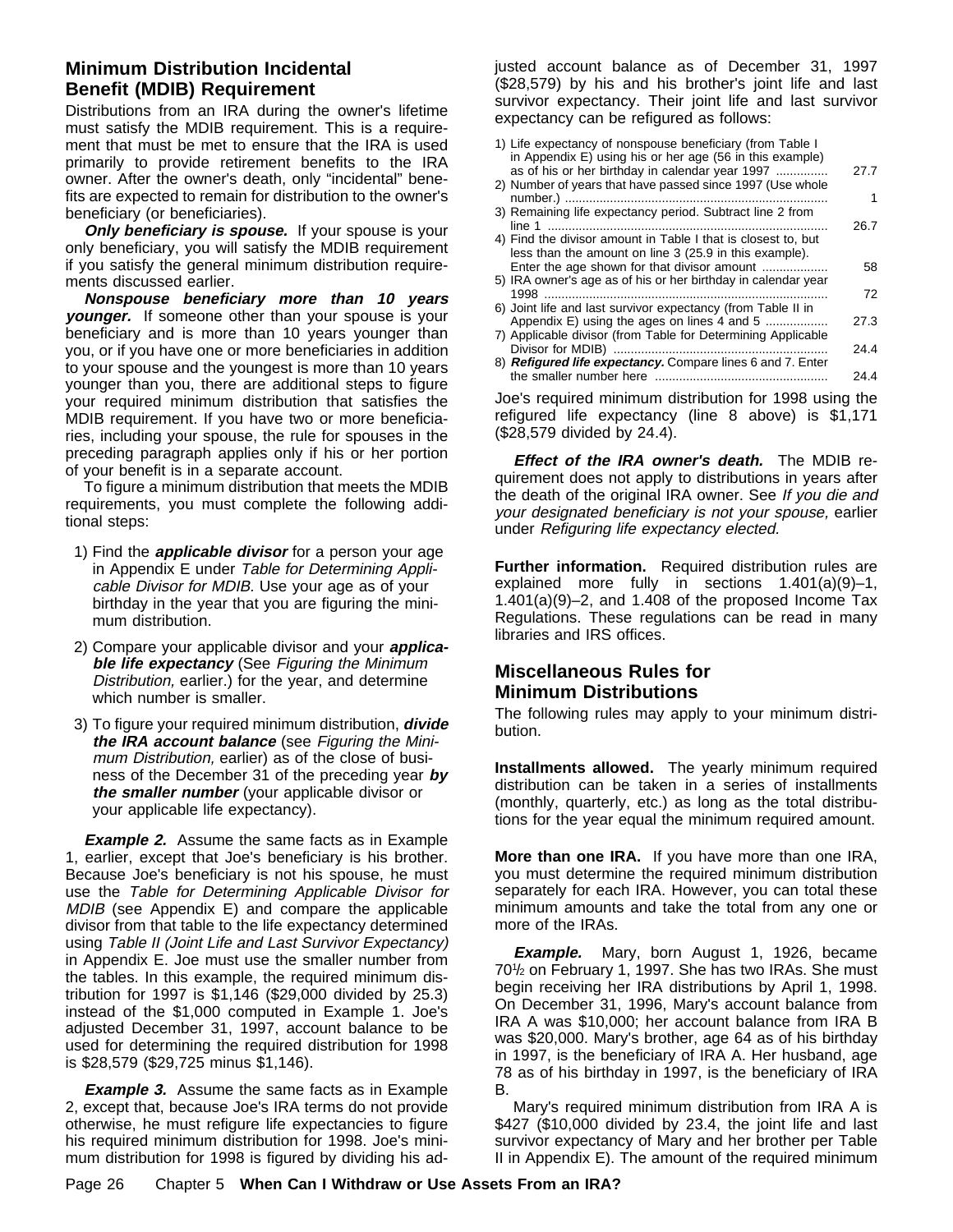distribution from IRA B is \$1,143 (\$20,000 divided by 17.5, the joint life and last survivor expectancy of Mary and her husband per Table II in Appendix E). The required distribution that must be withdrawn by Mary from either one, or both, of her IRA accounts by April 1, 1998, is \$1,570.

**More than minimum received.** If, in any year, you receive more than the required minimum amount for that year, you will not receive credit for the additional amount when determining the required minimum amounts for future years. However, any amount distributed in your 701 /2 year will be credited toward the amount that must be distributed by April 1 of the following year.

**Annuity distributions from an insurance company.** Special rules apply if you receive distributions from your IRA as an annuity purchased from an insurance company. See Further information, earlier.

# **Tax Treatment of Distributions**

In general, include IRA distributions in your gross income in the year you receive them.

Exceptions to this general rule are rollovers and timely withdrawals of contributions, discussed earlier, and the return of nondeductible contributions, discussed next under Distributions Fully or Partly Taxable. Distributions, including rollovers, are also discussed under Savings Incentive Match Plan for Employees (SIMPLE), later.

**Ordinary income.** IRA distributions that you must include in income are taxed as ordinary income.

**No special treatment.** In figuring your tax, you cannot use the special averaging or capital gain treatment that applies to lump-sum distributions from qualified employer plans.

## **Distributions Fully or Partly Taxable**

Your IRA distributions may be fully or partly taxable, depending on whether your IRA includes any nondeductible contributions.

**Fully taxable.** If only deductible contributions were made to your IRA (or IRAs, if you have more than one) since it was set up, you have **no basis** in your IRA. Because you have no basis in your IRA, any distributions are fully taxable when received. See Reporting and Withholding Requirements for Taxable Amounts, later.

**Partly taxable.** If you made nondeductible contributions to any of your IRAs, you have a **cost basis** (investment in the contract) equal to the amount of those contributions. These nondeductible contributions are not taxed when they are distributed to you. They are a return of your investment in your IRA.

When IRA distributions are made, special rules apply in figuring the tax on the distributions if:

- ÿ• Only nondeductible IRA contributions were made and there are any earnings or gains, or
- ÿ• Both deductible and nondeductible IRA contributions were made.

Only the part of the distribution that represents nondeductible contributions (your cost basis) is tax free. Once nondeductible contributions have been made, distributions consist partly of nondeductible contributions (basis) and partly of deductible contributions, earnings, or gains. Until you run out of basis, each distribution is partly taxable and partly nontaxable.

**Form 8606.** You must complete, and attach to your return, Form 8606 if you receive an IRA distribution and have ever made nondeductible IRA contributions. Using the form, you will figure the nontaxable distributions for 1997, and your total IRA basis for 1997 and earlier years. See the illustrated Forms 8606 in Appendix D.

**Note:** If you are required to file Form 8606, but you are not required to file an income tax return, you still **must** file Form 8606. Send it to the IRS at the time and place you would otherwise file an income tax return.

#### **Figuring the Nontaxable and Taxable Amounts**

If your IRA includes nondeductible contributions and you received a distribution from it in 1997, you must use Form 8606 to figure how much of your 1997 IRA distribution is tax free.

**Covered by employer plan?** If you are covered by an employer retirement plan and you made IRA contributions for 1997 that may be nondeductible, depending on whether your IRA deduction for that year is reduced (see Deduction Limits, in chapter 3), you can use the following worksheet to figure how much of your 1997 IRA distribution(s) is tax free and how much is taxable. Use the related instructions, under Reporting your nontaxable distribution on Form 8606, later, to figure your remaining basis after the distribution.

#### **Worksheet to Figure Taxable Part of Distribution**

Use only if you have to figure the taxable part of your 1997 distributions to determine your modified AGI for that year; see Deduction Limits in chapter 3.

| 1) Enter the basis in your IRA(s) as of $12/31/96$ \$                            |    |
|----------------------------------------------------------------------------------|----|
| 2) Enter all IRA contributions made for 1997, whether or                         |    |
| not deductible. Include contributions made during                                |    |
| $1/1/98 - 4/15/98$ for the 1997 year, but exclude contri-                        |    |
|                                                                                  | £. |
|                                                                                  |    |
| 4) Enter the value of ALL your IRA(s) as of 12/31/97                             |    |
|                                                                                  |    |
| 5) Enter the total IRA distributions received in 1997.                           |    |
|                                                                                  |    |
|                                                                                  |    |
| 7) Divide line 3 by line 6. Enter the result as a decimal                        |    |
| (to at least two places). Do not enter more than $1.00$ $\overline{\phantom{a}}$ |    |
| 8) Nontaxable portion of the distribution. Multiply line 5                       |    |
|                                                                                  |    |
| 9) Taxable portion of the distribution. Subtract line 8 from                     |    |
|                                                                                  |    |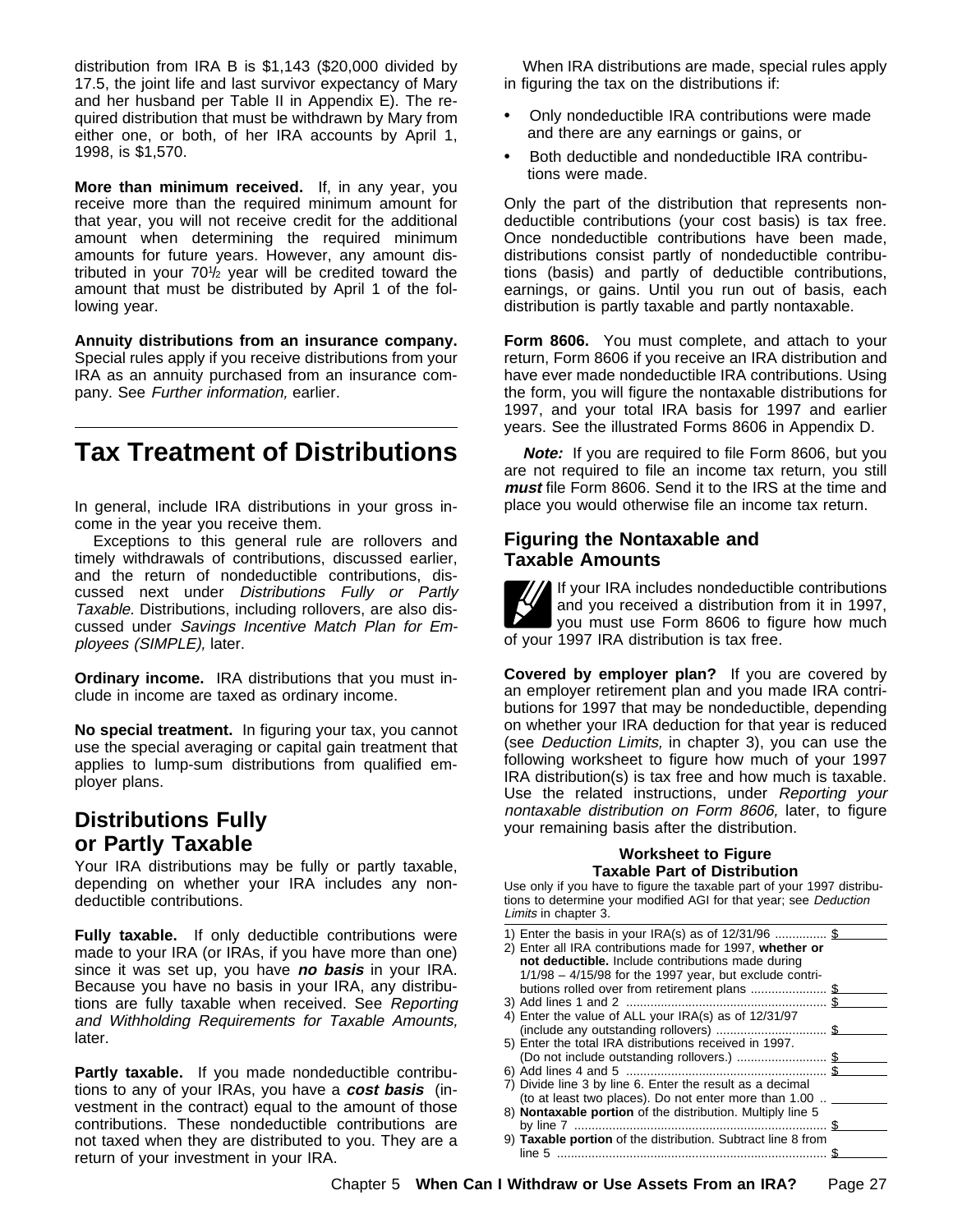**Reporting your nontaxable distribution on Form 8606.** To report your nontaxable distribution and to figure the remaining basis in your IRA after distributions, you can follow these steps.

- 1) Use the worksheet in the Form 1040 or 1040A instructions to figure your deductible IRA contributions to report on line 23 of Form 1040 or line 15 of Form 1040A.
- 2) After you complete the worksheet in the form instructions, enter your nondeductible IRA contributions on line 1 of Form 8606.
- 3) Complete lines 2–5 of Form 8606. If your IRA basis before 1997 distributions (line 5 of Form 8606) is less than the nontaxable part of those distributions (line 8 of the above worksheet), complete lines 6–13 of Form 8606 and **stop here.** If line 5 of Form 8606 is equal to or greater than line 8 of the above worksheet, follow instructions 4 and 5, next. Do not complete lines 6–9 of Form 8606.
- 4) Enter the amount from line 8 of the above worksheet on line 10 of Form 8606. Enter the amount from line 9 on line 13 of Form 8606.
- 5) Complete lines 11 and 12 of Form 8606.

**Example.** Rose Green has made the following contributions to her IRAs.

| Year   | Deductible     | Nondeductible |
|--------|----------------|---------------|
| 1990   | \$2,000        | $-0-$         |
| 1991   | $000 \ \Omega$ | $-0-$         |
| 1992   | $000 \ \Omega$ | $-0-$         |
| 1993   | 000y           | $-0-$         |
| 1994   | 000y           | $-0-$         |
| 1995   | 000y           | -0-           |
| 1996   | V700           | \$300         |
| Totals | \$9,700        | \$300         |

In 1997, Rose, whose IRA deduction for that year may be reduced or eliminated, makes a \$2,000 contribution that may be partly nondeductible. She also withdraws \$5,000. At the end of that year, the fair market value of her accounts, including earnings, total \$20,000. She did not have any tax-free withdrawals in earlier years. The amount she includes in income is figured as follows:

#### **Worksheet to Figure Taxable Part of Distribution**

Use only if you have to figure the taxable part of your 1997 distributions to determine your modified AGI for that year; see Deduction Limits in chapter 3.

| 1) Enter the basis in your IRA(s) as of 12/31/96<br>2) Enter all IRA contributions made for 1997, whether<br>or not deductible. Include contributions made during<br>$1/1/98 - 4/15/98$ for the 1997 year, but exclude con- | \$7300   |
|-----------------------------------------------------------------------------------------------------------------------------------------------------------------------------------------------------------------------------|----------|
|                                                                                                                                                                                                                             | \$2,000  |
|                                                                                                                                                                                                                             | \$2.300  |
| 4) Enter the value of ALL your IRA(s) as of 12/31/97                                                                                                                                                                        |          |
|                                                                                                                                                                                                                             | \$20,000 |
| 5) Enter the total IRA distributions received in 1997.                                                                                                                                                                      |          |
|                                                                                                                                                                                                                             | \$5,000  |
|                                                                                                                                                                                                                             | \$25.000 |
| 7) Divide line 3 by line 6. Enter the result as a decimal                                                                                                                                                                   |          |
| (to at least two places). Do not enter more than 1.00.                                                                                                                                                                      | .092     |
| 8) Nontaxable portion of the distribution. Multiply line 5                                                                                                                                                                  |          |
|                                                                                                                                                                                                                             | S¤460    |
| 9) Taxable portion of the distribution. Subtract line 8                                                                                                                                                                     |          |
|                                                                                                                                                                                                                             | \$4.540  |

The Form 8606 for Rose, illustrated later, shows the information required when you need to use the above worksheet to figure your nontaxable distribution. Assume that the amount used on line 1 of Form 8606 is the amount Rose figured using instructions 1) and 2) given earlier under Reporting your nontaxable distribution on Form 8606.

#### **Recognizing Losses on IRA Investments**

If you have a loss on your IRA investment, you can recognize the loss on your income tax return, but only when all the amounts in all your IRA accounts have been distributed to you and the total distributions are less than your unrecovered basis, if any. Your basis is the total amount of the nondeductible contributions in your IRAs. You claim the loss as a miscellaneous itemized deduction, subject to the 2% limit, on Schedule A, Form 1040.

**Example.** Bill King has made nondeductible contributions to an IRA totaling \$2,000, giving him a basis at the end of 1996 of \$2,000. By the end of 1997, his IRA earns \$400 in interest income. In that year, Bill withdraws \$600, reducing the value of his IRA to \$1,800 at year's end. Bill figures the taxable part of the distribution and his remaining basis on Form 8606 (illustrated in Appendix D).

In 1998, Bill's IRA has a **loss** of \$500. At the end of that year, Bill's IRA balance is \$1,300. Bill's remaining basis in his IRA is \$1,500. Bill withdraws the \$1,300 balance remaining in the IRA. He can claim a loss for 1998 of \$200 (the \$1,500 basis minus the \$1,300 withdrawn IRA balance). Bill completes Form 8606 as illustrated in Appendix D.

#### **Inherited IRAs**

The beneficiaries of your IRA must include distributions to them in their gross incomes.

**Beneficiaries.** Your beneficiaries can be your estate, dependents, and anyone you choose to receive the benefits of your IRA after you die.

**Spouse.** If you inherit an interest in an IRA from your spouse, you can elect to treat the entire inherited interest as your own IRA as discussed under Inherited IRAs in chapter 2. See the discussion earlier under Required Distributions for the rules on when you must begin to make withdrawals from the IRA.

**Beneficiary other than spouse.** If you inherit an IRA from someone other than your spouse, you cannot treat it as though you established it. The IRA cannot be rolled over into, or receive a rollover from, another IRA. No deduction will be allowed for amounts paid into that inherited IRA, nor can nondeductible contributions be made to an inherited IRA.

**IRA with basis.** If you inherit an IRA from a person who had a basis in the IRA because of nondeductible contributions, that basis remains with the IRA. Unless you are the decedent's spouse and choose to treat the IRA as your own, you cannot combine this basis with any basis you have in your own IRA(s) or any basis in IRA(s) you inherited from other decedents. If you take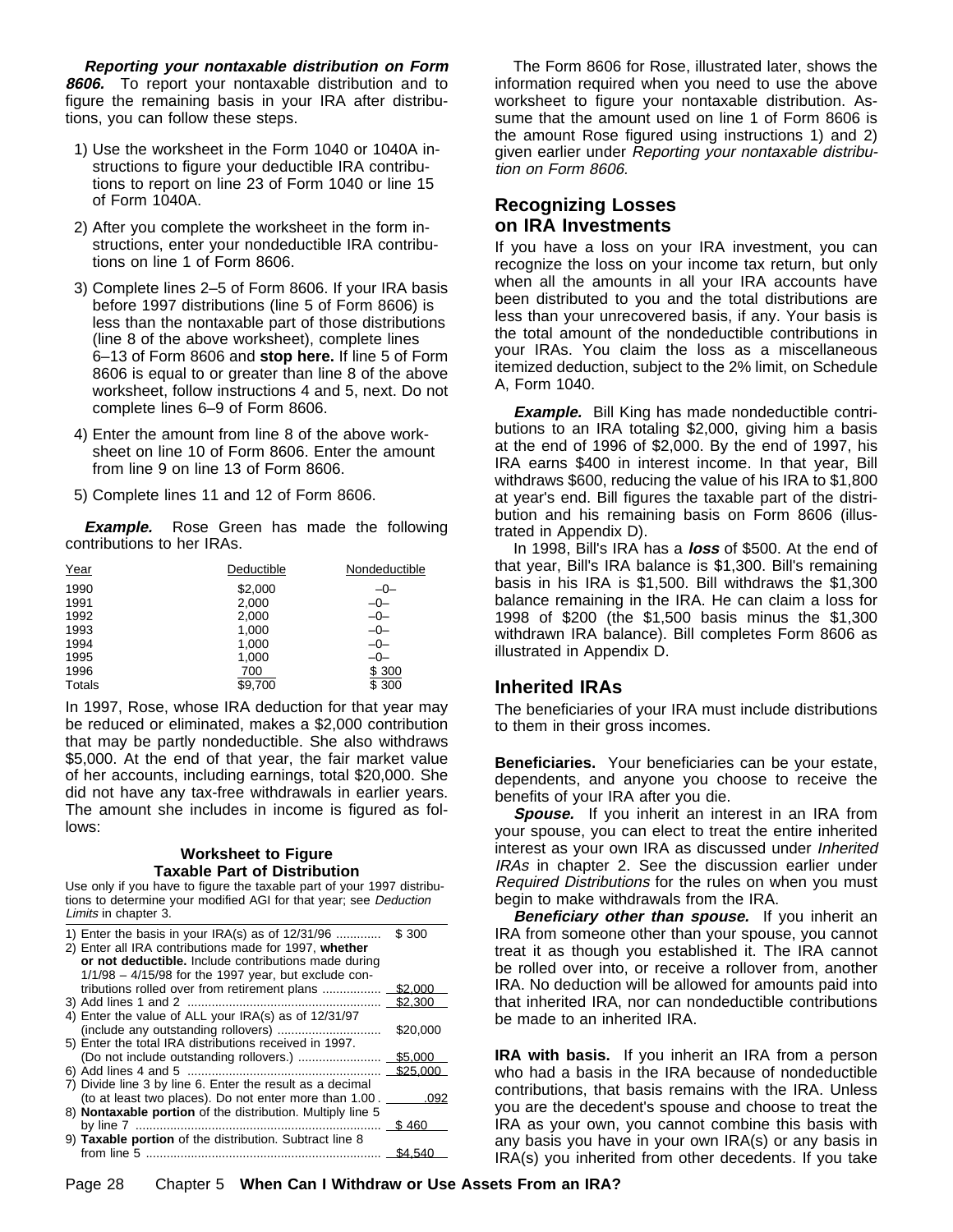|    | Form 8606                                                                                  | <b>Nondeductible IRAs</b><br>(Contributions, Distributions, and Basis)                                                                                                                                                  |                | OMB No. 1545-1007             |
|----|--------------------------------------------------------------------------------------------|-------------------------------------------------------------------------------------------------------------------------------------------------------------------------------------------------------------------------|----------------|-------------------------------|
|    | Department of the Treasury<br>Internal Revenue Service                                     | Please see What Records Must I Keep? below.<br>Attach to Form 1040, Form 1040A, or Form 1040NR.                                                                                                                         |                | Attachment<br>Sequence No. 47 |
|    |                                                                                            | Name. If married, file a separate Form 8606 for each spouse who is required to file Form 8606. See instructions.                                                                                                        |                | Your social security number   |
|    |                                                                                            | Rose Green                                                                                                                                                                                                              |                | 001 00 0000                   |
|    | Fill in Your Address Only<br>if You Are Filing This                                        | Home address (number and street, or P.O. box if mail is not delivered to your home)                                                                                                                                     |                | Apt. no.                      |
|    | Form by Itself and Not<br>With Your Tax Return                                             | City, town or post office, state, and ZIP code                                                                                                                                                                          |                |                               |
|    |                                                                                            | Contributions, Nontaxable Distributions, and Basis                                                                                                                                                                      |                |                               |
| 1  | were for 1997. See instructions                                                            | Enter your nondeductible IRA contributions for 1997, including those made during 1/1/98-4/15/98 that<br>the contract of the contract of the contract of the contract of the contract of the contract of the contract of | 1              | 500                           |
| 2  |                                                                                            | Enter your total IRA basis for 1996 and earlier years. See instructions                                                                                                                                                 | $\overline{2}$ | 300                           |
| 3  | Add lines 1 and 2                                                                          |                                                                                                                                                                                                                         | 3              | 800                           |
|    | Did you receive<br>any IRA<br>distributions                                                | Enter the amount from line 3 on<br>line 12. Then, stop and read When<br>and Where To File below.                                                                                                                        |                |                               |
|    | (withdrawals)<br>in 1997?                                                                  | $-$ Yes $-$ Go to line 4.                                                                                                                                                                                               |                |                               |
| 4  | 4/15/98. See instructions                                                                  | Enter only those contributions included on line 1 that were made during 1/1/98-4/15/98. This amount<br>will be the same as line 1 if all of your nondeductible contributions for 1997 were made in 1998 by              | 4              | $\bigcirc$                    |
| 5  | Subtract line 4 from line 3                                                                | the company of the company of                                                                                                                                                                                           | 5              | 800                           |
| 6  | rollovers. See instructions                                                                | Enter the total value of ALL your IRAs as of 12/31/97 plus any outstanding<br>6<br>the contract of the contract of the contract of the contract of the contract of the contract of the contract of                      |                |                               |
| 7  |                                                                                            | Enter the total IRA distributions received during 1997. Do not include<br>$\overline{7}$<br>amounts rolled over before 1/1/98. See instructions entitled a control of the contract of the control amounts               |                |                               |
| 8  |                                                                                            | 8<br>Add lines 6 and 7                                                                                                                                                                                                  |                |                               |
| 9  |                                                                                            | Divide line 5 by line 8 and enter the result as a decimal (rounded to two<br>9                                                                                                                                          |                |                               |
| 10 |                                                                                            | Multiply line 7 by line 9. This is the amount of your nontaxable distributions for 1997.                                                                                                                                | 10             | 460                           |
| 11 |                                                                                            | Subtract line 10 from line 5. This is the basis in your IRA(s) as of 12/31/97                                                                                                                                           | 11             | 340<br>340                    |
| 12 |                                                                                            | Add lines 4 and 11. This is your total IRA basis for 1997 and earlier years enter-                                                                                                                                      | 12             |                               |
|    |                                                                                            | Taxable Distributions for 1997                                                                                                                                                                                          |                |                               |
| 13 |                                                                                            | Subtract line 10 from line 7. Enter the result here and on Form 1040, line 15b; Form 1040A, line 10b;<br>or Form 1040NR, line 16b, whichever applies<br>the contract of the contract of the contract of the con-        | 13             | 4,540                         |
|    | Sign Here Only if You<br>Are Filing This Form<br>by Itself and Not With<br>Your Tax Return | Under penalties of perjury, I declare that I have examined this form, including accompanying attachments, and to the best of my<br>knowledge and belief, it is true, correct, and complete.                             |                |                               |
|    |                                                                                            | Your signature<br>Date                                                                                                                                                                                                  |                |                               |
|    |                                                                                            |                                                                                                                                                                                                                         |                |                               |
|    |                                                                                            | Cat. No. 63966F                                                                                                                                                                                                         |                | Form 8606 (1997)              |

\* From Worksheet in Publication 590

a distribution from an inherited IRA and your IRA, and each has basis, you must complete separate Forms 8606 to determine the taxable and nontaxable portions of those distributions.

**Federal estate tax deduction.** Your beneficiary may be able to claim a deduction for estate tax resulting from certain distributions from your IRA after you die. The beneficiary can deduct the part of the estate tax paid on any part of a distribution that the beneficiary must include in income as income in respect of a decedent. He or she can take the deduction for the tax year the beneficiary reports that income. For information on claiming this deduction, see Other Tax Information in

Publication 559, Survivors, Executors, and Administrators.

Any taxable part of a distribution that is not income in respect of a decedent is a payment the beneficiary must include in income. However, the beneficiary cannot take any estate tax deduction for this part.

If the beneficiary is your spouse, he or she can, as the surviving spouse, roll over the distribution to another IRA and avoid including it in income for the year received.

#### **Other Special IRA Situations**

There are other special IRA situations that you may encounter. They include the following: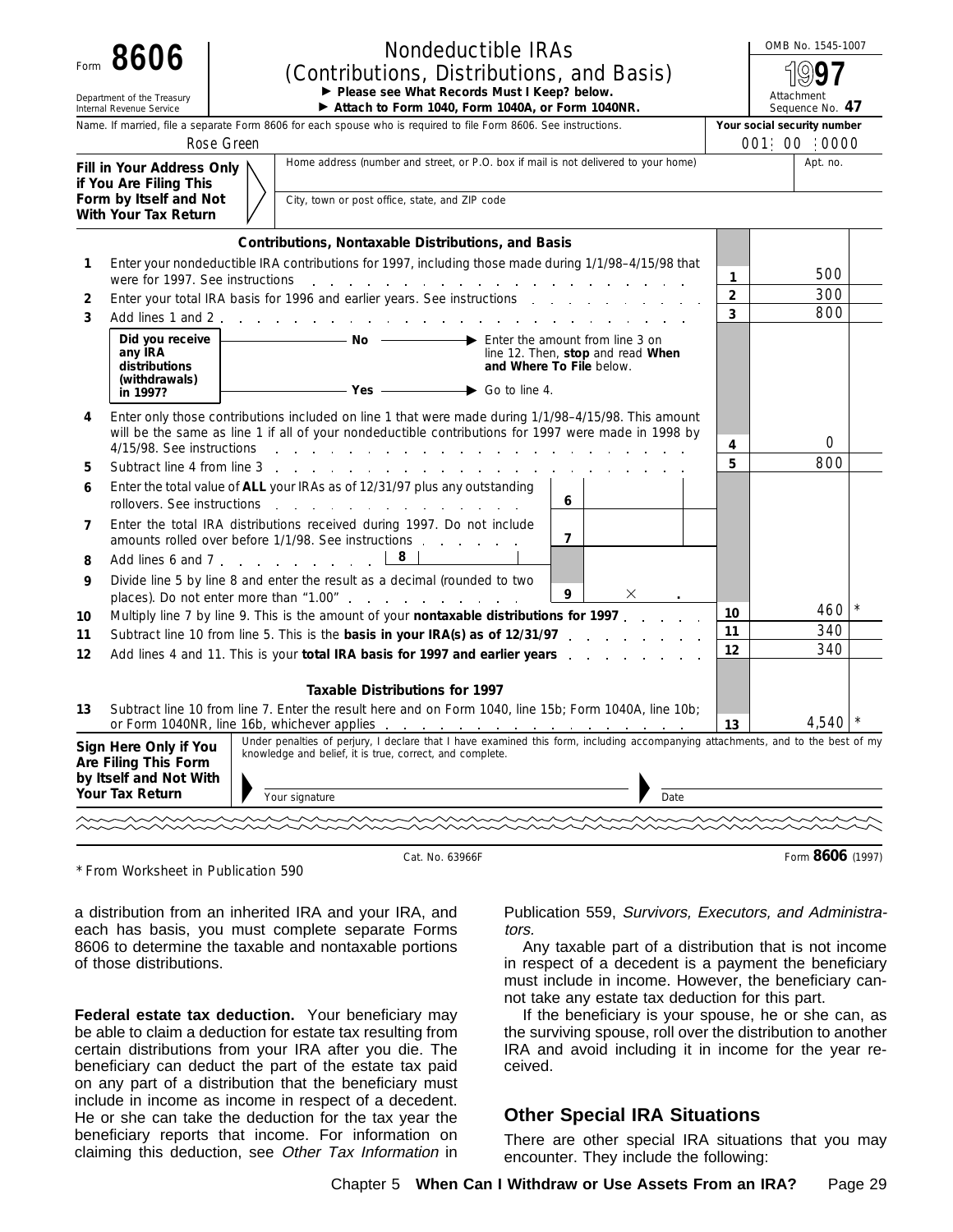**Distribution of an annuity contract from your IRA account.** You can tell the trustee or custodian of your IRA account to use the amount in the account to buy an annuity contract for you. You are not taxed when you receive the annuity contract from your account. You are taxed when you start receiving payments from that annuity contract.

**Tax treatment.** If only deductible contributions were made to your IRA since it was set up (This includes all your IRAs, if you have more than one.), the annuity payments are fully taxable.

If your IRA includes both deductible and nondeductible contributions, the annuity payments are taxed as explained earlier under Distributions Fully or Partly Taxable.

**Cashing in retirement bonds.** When you cash in retirement bonds, you are taxed on the entire amount you receive. If you do not cash in your bonds before the end of the year in which you reach age 70<sup>1</sup>/<sub>2</sub>, you will be taxed on the entire value of the bonds at that time. This is the amount you would have received if you had cashed in the bonds at that time. When the bonds are cashed later, you will not be taxed again.

## **Reporting and Withholding Requirements for Taxable Amounts**

If you receive a distribution from your IRA, you will receive **Form 1099–R,** or a similar statement. IRA distributions are shown in Boxes 1 and 2 of Form 1099–R. A number or letter code in Box 7 tells you what type of distribution you received from your IRA.

#### **The number codes are explained below.**

- 1—Early (premature) distribution, no known exception.
- 2—Early (premature) distribution, exception applies.
- 3—Disability.
- 4—Death.
- 5—Prohibited transaction.
- 6—Section 1035 exchange (a tax-free exchange of life insurance, annuity, or endowment contracts).
- 7—Normal distribution.
- 8—Excess contributions plus earnings/ excess deferrals (and/or earnings) taxable in 1997.
- 9—PS-58 costs (premiums paid by a trustee or custodian for current insurance protection, taxable to you currently).

#### **The letter codes are explained below.**

- P—Excess contributions plus earnings/ excess deferrals taxable in 1996.
- A—May be eligible for 5 or 10-year tax options.
- B—May be eligible for death benefit exclusion.
- C—May be eligible for both A and B.
- D—Excess contributions plus earnings/ excess deferrals taxable in 1995.
- E—Excess annual additions under section 415.
- F—Charitable gift annuity.
- G—Direct rollover to IRA.
- H—Direct rollover to qualified plan or tax-sheltered annuity.
- L—Loans treated as distributions.
- S—Early distributions from a SIMPLE IRA in first 2 years, no known exception.

If the distribution shown on Form 1099-R is from your IRA, SEP-IRA, or SIMPLE IRA, the small box in box 7 (labeled IRA/SEP/SIMPLE) should be marked with an "X."

**Withholding.** Federal income tax is withheld from IRA distributions unless you choose not to have tax withheld. See Rollover From Employer's Plan Into an IRA in chapter 4.

The tax withheld from an annuity or a similar periodic payment is based on your marital status and the number of withholding allowances you claim on your withholding certificate (Form W–4P). If you have not filed a certificate, the tax withheld will be determined by treating you as a married individual claiming three withholding allowances.

Generally, tax will be withheld at a 10% rate on a nonperiodic distribution.

**Withholding from IRA distributions delivered** *outside the United States.* In general, if you are a U.S. citizen or resident alien and your home address is outside the United States or its possessions, you cannot choose exemption from withholding on your IRA distributions.

To choose exemption from withholding, you must certify to the payer under penalties of perjury that you are not a U.S. citizen, a resident alien of the United States, or a tax-avoidance expatriate.

Even if this election is made, the payer must withhold tax at the rates prescribed for nonresident aliens.

**More information.** For more information, see Withholding on Pensions and Annuities in Publication 505, Tax Withholding and Estimated Tax. See also Publication 515, Withholding of Tax on Nonresident Aliens and Foreign Corporations.

**Reporting taxable distributions on your return.** Report fully taxable distributions, including premature distributions, on line 15b, Form 1040 (no entry is required on line 15a), or line 10b, Form 1040A. If only part of the distribution is taxable, enter the total amount on line 15a, Form 1040 (or line 10a, Form 1040A), and the taxable part on line 15b (or 10b). You cannot report distributions on Form 1040EZ.

**Estate tax.** Generally, the value of an annuity or other payment receivable by any beneficiary of a decedent's IRA that represents the part of the purchase price contributed by the decedent (or by his or her former employer(s)), must be included in the decedent's gross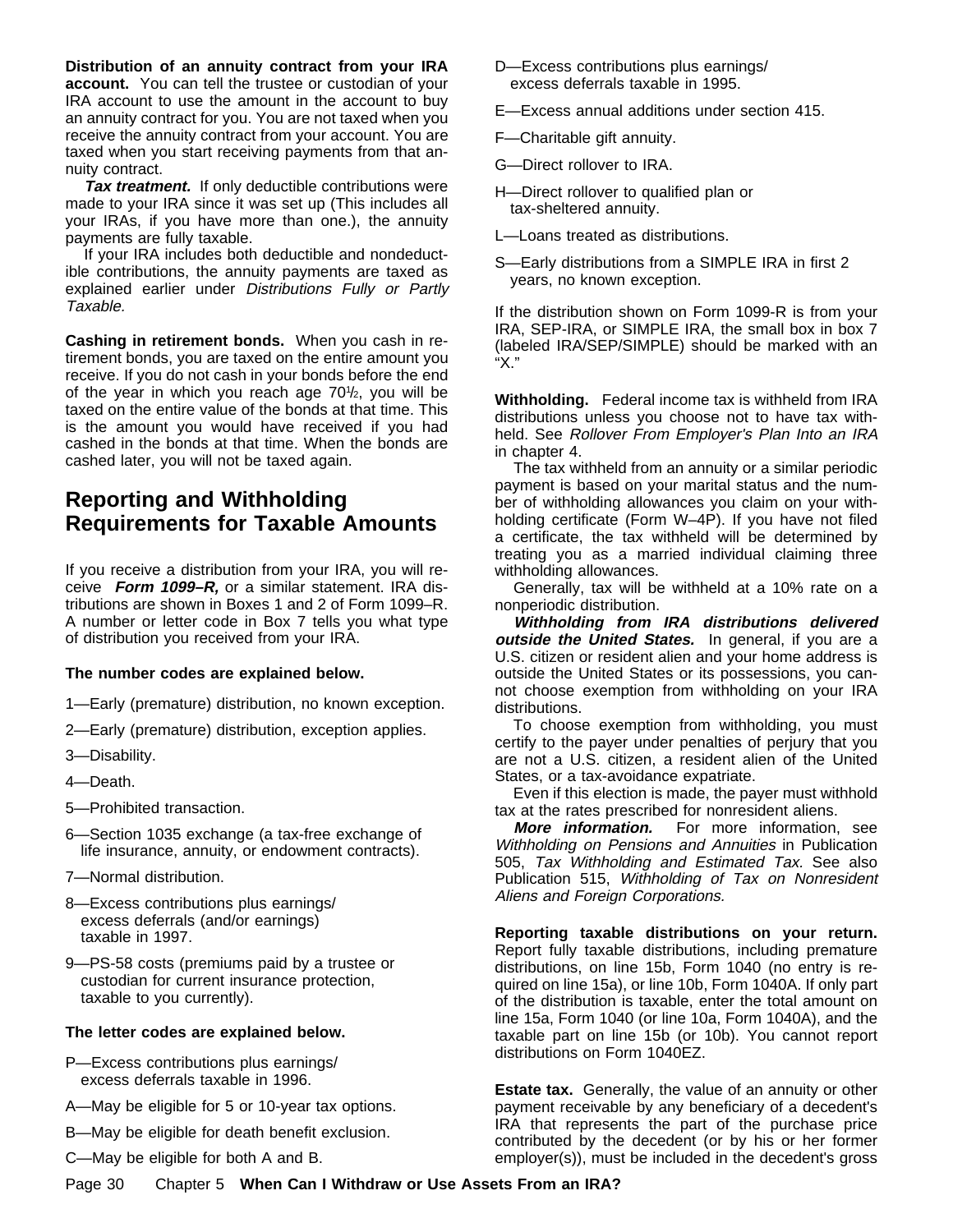## **Form 1040**

|                                  |     | Wages, salaries, tips, etc. Attach Form(s) W-2.                                                                                                                                                                                |                 |  |
|----------------------------------|-----|--------------------------------------------------------------------------------------------------------------------------------------------------------------------------------------------------------------------------------|-----------------|--|
| Income                           | 8а  | <b>Taxable</b> interest. Attach Schedule B if required <b>Example 2.1 Attach Schedule B</b> if required                                                                                                                        | 8а              |  |
| Attach                           | b   | <b>Tax-exempt</b> interest. DO NOT include on line $8a$ . $\qquad \qquad \boxed{8b}$                                                                                                                                           |                 |  |
| Copy B of your                   | 9   |                                                                                                                                                                                                                                | 9               |  |
| Forms W-2,                       | 10  | Taxable refunds, credits, or offsets of state and local income taxes (see page 12).                                                                                                                                            | 10              |  |
| W-2G, and<br>1099-R here.        | 11  |                                                                                                                                                                                                                                | 11              |  |
|                                  | 12  | Business income or (loss). Attach Schedule C or C-EZ                                                                                                                                                                           | 12              |  |
| If you did not<br>get a W-2,     | 13  | Capital gain or (loss). Attach Schedule D                                                                                                                                                                                      | 13              |  |
| see page 12.                     | 14  |                                                                                                                                                                                                                                | 14              |  |
|                                  | 15а | 15a<br>Total IRA distributions<br><b>b</b> Taxable amount (see page 13)                                                                                                                                                        | 15b             |  |
|                                  | 16a | 16a  <br>$\sim$ $\sim$ $\sim$ $\sim$ $\sim$ $\sim$<br><b>b</b> Taxable amount (see page 13)<br>Total pensions and annuities                                                                                                    | 16b             |  |
| Enclose but do                   | 17  | Rental real estate, royalties, partnerships, S corporations, trusts, etc. Attach Schedule E                                                                                                                                    | 17              |  |
| not attach any<br>payment. Also, | 18  | Farm income or (loss). Attach Schedule F. C. C. C. C. C. C. C. C. C. C. C.                                                                                                                                                     | 18              |  |
| please use                       | 19  | Unemployment compensation of the contract of the contract of the contract of the contract of the contract of the contract of the contract of the contract of the contract of the contract of the contract of the contract of t | 19              |  |
| Form 1040-V.                     | 20a | b Taxable amount (see page 14)<br>20a<br>Social security benefits                                                                                                                                                              | 20 <sub>b</sub> |  |
|                                  | 21  | Other income. List type and amount-see page 15                                                                                                                                                                                 |                 |  |
|                                  |     |                                                                                                                                                                                                                                | 21              |  |
|                                  | 22  | Add the amounts in the far right column for lines 7 through 21. This is your total income $\blacktriangleright$                                                                                                                | 22              |  |

## **Form 1040A**

|    | Wages, salaries, tips, etc. Attach Form(s) W-2.         |                                                                                                         |                                                                                          | 7                                                                                                                                                                                                                                              |                 |
|----|---------------------------------------------------------|---------------------------------------------------------------------------------------------------------|------------------------------------------------------------------------------------------|------------------------------------------------------------------------------------------------------------------------------------------------------------------------------------------------------------------------------------------------|-----------------|
|    | Taxable interest income. Attach Schedule 1 if required. |                                                                                                         |                                                                                          | 8a                                                                                                                                                                                                                                             |                 |
|    |                                                         | 8b                                                                                                      |                                                                                          |                                                                                                                                                                                                                                                |                 |
|    |                                                         |                                                                                                         |                                                                                          | 9                                                                                                                                                                                                                                              |                 |
|    | 10a<br>distributions.                                   | 10b                                                                                                     | Taxable amount<br>(see page 19).                                                         | 10b                                                                                                                                                                                                                                            |                 |
|    | 11a<br>and annuities.                                   | 11 <sub>b</sub>                                                                                         | Taxable amount<br>(see page 19).                                                         | 11b                                                                                                                                                                                                                                            |                 |
| 12 | Unemployment compensation.                              |                                                                                                         |                                                                                          | 12                                                                                                                                                                                                                                             |                 |
|    | 13a<br>benefits.                                        | 13b                                                                                                     | Taxable amount<br>(see page 21).                                                         | 13b                                                                                                                                                                                                                                            |                 |
| 14 |                                                         |                                                                                                         |                                                                                          | 14                                                                                                                                                                                                                                             |                 |
| 15 | IRA deduction (see page 21).                            |                                                                                                         |                                                                                          | 15                                                                                                                                                                                                                                             |                 |
| 16 | EIC instructions on page 27.                            |                                                                                                         |                                                                                          | 16                                                                                                                                                                                                                                             | 1997 Form 1040A |
|    |                                                         | Dividends. Attach Schedule 1 if required.<br>10a Total IRA<br>11a Total pensions<br>13a Social security | Tax-exempt interest. DO NOT include on line 8a.<br>Attach Copy B of W-2 and 1099-R here. | Add lines 7 through 13b (far right column). This is your total income.<br>Subtract line 15 from line 14. This is your adjusted gross income.<br>If under \$29,290 (under \$9,770 if a child did not live with you), see the<br>Cat. No. 11327A |                 |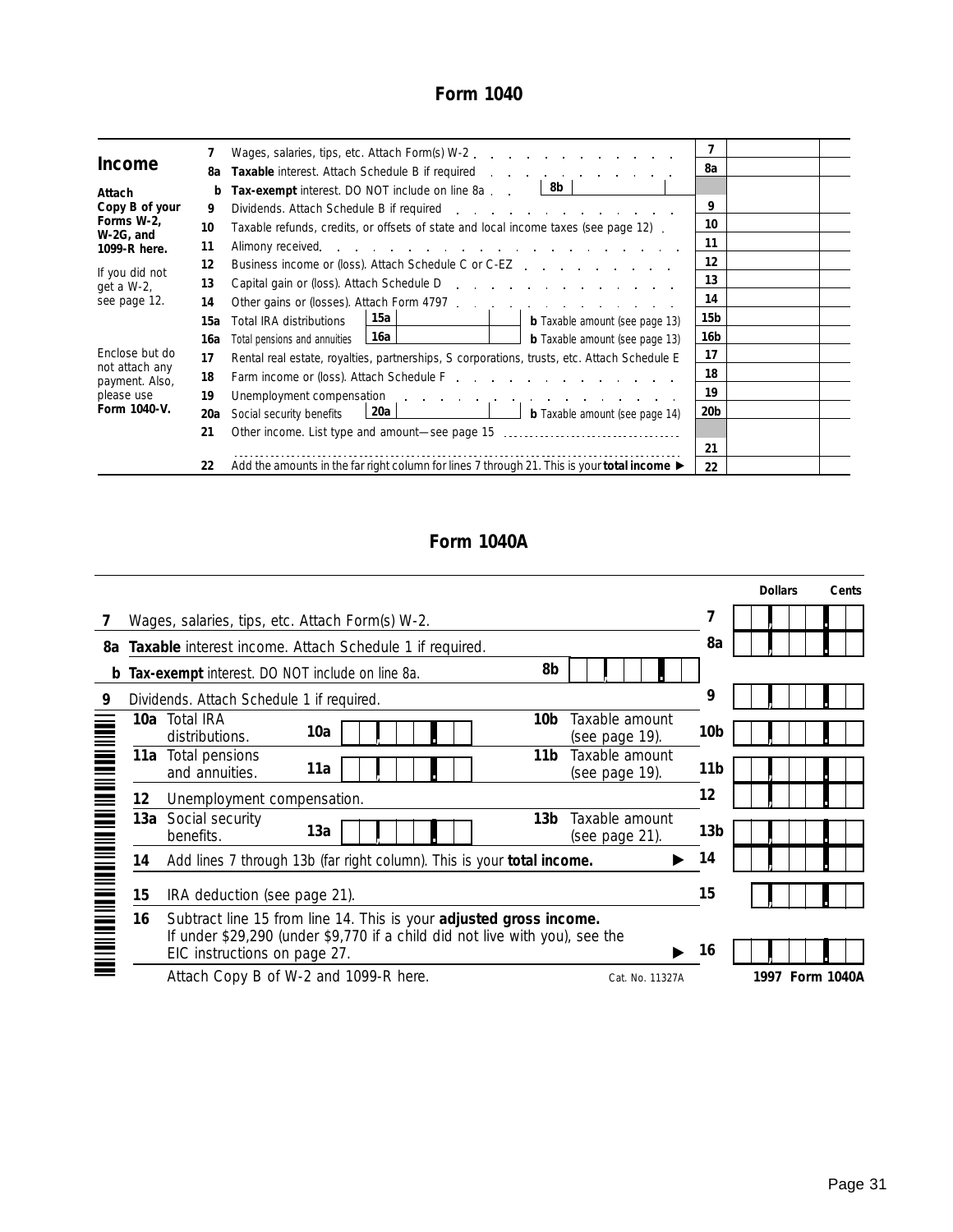estate. For more information, see the instructions for schedules I and S, Form 706, United States Estate (and Generation-Skipping Transfer) Tax Return.

# **6.**

# **What Acts Result in Penalties?**

The tax advantages of using IRAs for retirement savings can be offset by additional taxes and penalties if you do not follow the rules. For example, there are additions to the regular tax for using your IRA funds in prohibited transactions. There are also additional taxes for:

- $\ddot{\mathbf{y}}$  Making excess contributions,
- $\ddot{\mathbf{y}}$  Making early withdrawals (taking premature distributions), and
- $\ddot{\mathbf{y}}$  Allowing excess amounts to accumulate (failing to make required withdrawals).

There are penalties for overstating the amount of nondeductible contributions and for failure to file Form 8606, if required.

This chapter discusses those acts that you should avoid and the additional taxes and other costs, including loss of IRA status, that apply if you do not avoid those acts.

## **Prohibited Transactions**

Generally, a prohibited transaction is any improper use of your IRA account or annuity by you or any disqualified person.

Examples of disqualified persons include your fiduciary and members of your family (spouse, ancestor, lineal descendant, and any spouse of a lineal descendant).

Some examples of prohibited transactions with an IRA are:

1) Borrowing money from it,

- 2) Selling property to it,
- 3) Receiving unreasonable compensation for managing it,
- 4) Using it as security for a loan, and
- 5) Buying property for personal use (present or future) with IRA funds.

**Effect on an IRA account.** Generally, if you or your beneficiary engage in a prohibited transaction in connection with your IRA account at any time during the year, **it will not be treated as an IRA** as of the first day of the year.

**Effect on you (or your beneficiary).** If you (or your beneficiary) engage in a prohibited transaction in connection with your IRA account at any time during the year, you (or your beneficiary) must include the fair market value of all (or part, in certain cases) of the IRA assets in your gross income for that year. The fair market value is the price at which the IRA assets would change hands between a willing buyer and a willing seller, when neither has any need to buy or sell, and both have reasonable knowledge of the relevant facts.

You must use the fair market value of the assets as of the first day of the year you engaged in the prohibited transaction. You may also have to pay the 10% tax on premature distributions, discussed later.

**Borrowing on an annuity contract.** If you borrow money against your IRA annuity contract, you must include in your gross income the fair market value of the annuity contract as of the first day of your tax year. You may also have to pay the 10% additional tax on premature distributions, discussed later.

**Pledging an account as security.** If you use a part of your IRA account as security for a loan, that part is treated as a distribution and is included in your gross income. You may have to pay the 10% additional tax on premature distributions, discussed later.

**Trust account set up by an employer or an employee association.** Your account or annuity does not lose its IRA treatment if your employer or employee association, with whom you have your IRA, engages in a prohibited transaction.

**Owner participation.** If you participate in the prohibited transaction with your employer or association, your account is no longer treated as an IRA.

**Taxes on prohibited transactions.** If someone other than the owner or beneficiary of an IRA engages in a prohibited transaction, that person may be liable for certain taxes. In general, there is a 15% tax on the amount of the prohibited transaction and a 100% additional tax if the transaction is not corrected. For transactions that occurred before August 6, 1997, the 15% tax was 10%.

**Loss of IRA status.** If the IRA ceases to be an IRA because of a prohibited transaction by you (or your beneficiary), you (or your beneficiary) are not liable for these excise taxes. However, you (or your beneficiary) may have to pay other taxes as discussed above under Effect on you (or your beneficiary).

## **Investment in Collectibles**

If your IRA invests in collectibles, the amount invested is considered distributed to you in the year invested. You may also have to pay the 10% tax on premature distributions, discussed later, and the taxes on prohibited transactions, discussed earlier.

**Collectibles.** These include art works, rugs, antiques, metals, gems, stamps, coins, alcoholic beverages, and certain other tangible personal property.

**Exception.** Your IRA can invest in one, one-half, one-quarter, or one-tenth ounce U.S. gold coins, or one-ounce silver coins minted by the Treasury Department.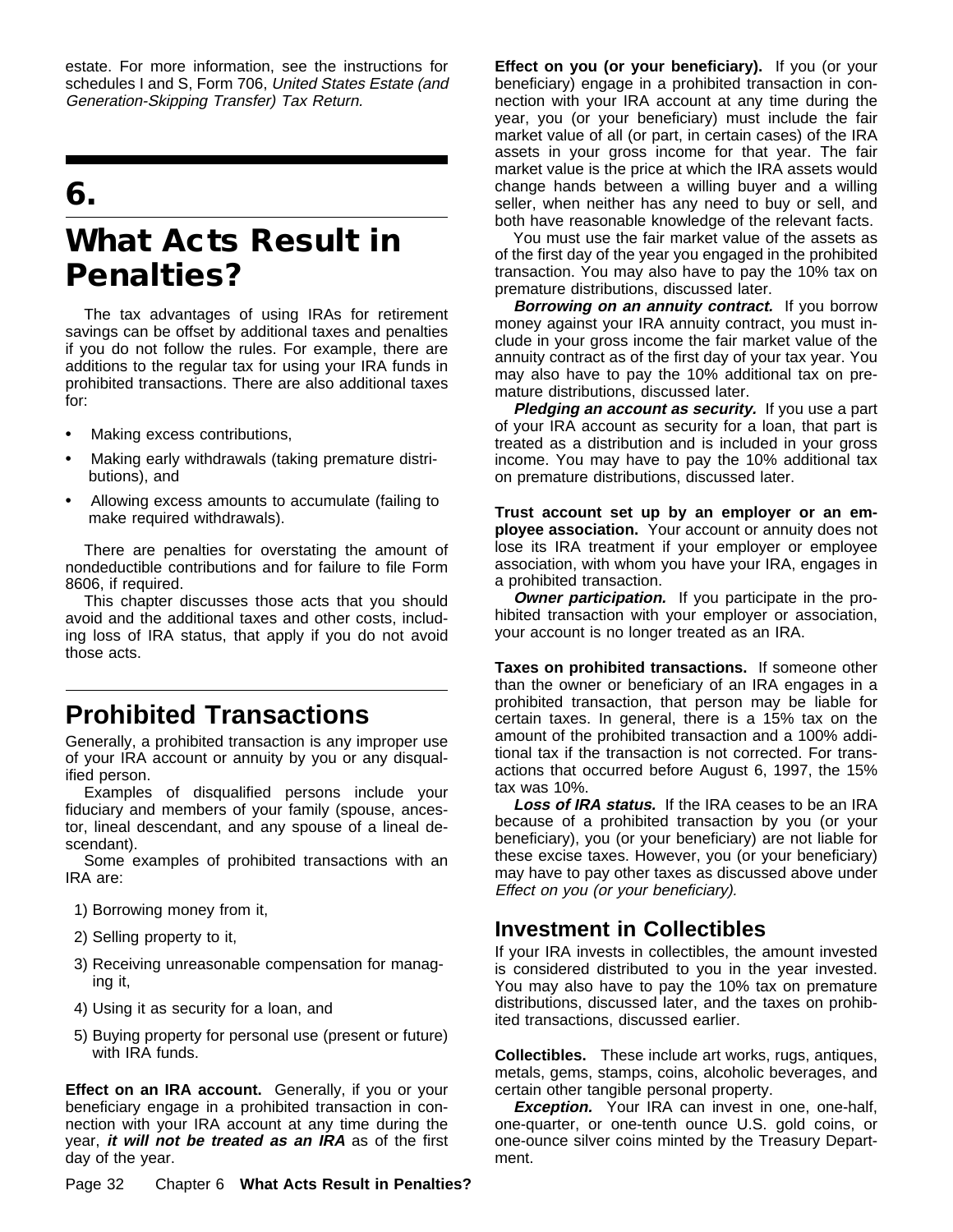| ı |
|---|
|   |

Beginning in 1998, your IRA can invest in certain platinum coins and certain gold, silver, palladium, and platinum bullion.

## **Exemptions**

Certain transactions viewed previously as prohibited transactions have been granted exemption from prohibited transaction penalties by the Department of Labor. Exemptions have been granted for the following, if they meet the requirements for exemption:

- ÿ• Payments by an IRA sponsor of cash, property, or other consideration to an individual (or members of his family) for whose benefit the IRA is established or maintained, and
- $\ddot{\mathbf{y}}$  Receipt of services from a bank at reduced or no cost by an individual for whose benefit an IRA is established or maintained.

**Exemption for payments of cash, property, or other consideration.** All of the following requirements must be satisfied for this exemption to apply.

- 1) The payments must be given for establishing an IRA or for making additional contributions to it.
- 2) The IRA must be established solely to benefit you, your spouse, and beneficiaries (yours and your spouse's).
- 3) During the year, the total of the fair market value of the payments you receive cannot exceed:
	- a) \$10 for IRA deposits of less than \$5,000, or
	- b) \$20 for IRA deposits of \$5,000 or more.
- 4) If the consideration you are provided is group term life insurance, then requirements (a) and (b) do not apply provided that no more than \$5,000 of the face value of the insurance is based on a dollar-for-dollar basis on the assets in your IRA.

**Exemption for services you receive at reduced or no cost.** All of the following conditions must be satisfied for this exemption to apply.

- 1) The IRA taken into account for purposes of qualifying to receive the services must be established and maintained for the benefit of you, your spouse, or beneficiaries (yours and your spouse's).
- 2) The services must be services the bank itself can legally offer.
- 3) The services must be provided in the ordinary course of business by the bank (or a bank affiliate) to customers who qualify but do not maintain an IRA (or a Keogh plan).
- 4) For an IRA, the determination of who qualifies for these services must be based on an IRA (or a Keogh plan) deposit balance equal to the lowest qualifying balance for any other type of account.
- 5) The rate of return on an IRA investment that qualifies cannot be less than the return on an identical investment that could have been made at the same

time at the same branch of the bank by a customer who is not eligible for (or does not receive) these services.

# **Excess Contributions**

Generally, an excess contribution is the amount contributed to your IRAs that is more than the smaller of the following amounts:

1) Your taxable compensation for the year, or

2) \$2,000.

The taxable compensation limit applies whether your contributions are deductible or nondeductible.

**Contributions for the year you reach age 701/2** and any later year are also excess contributions.

An excess contribution could be the result of your contribution, your spouse's contribution, your employer's contribution, or an improper rollover contribution. If your employer makes contributions on your behalf to a SEP-IRA, see chapter 7, Simplified Employee Pension (SEP).

**Tax on excess contributions.** In general, if the excess contribution for a year and any earnings on it are not withdrawn by the date your return for the year is due (including extensions) as explained later, you are subject to a 6% tax. You must pay the 6% tax each year on excess amounts that remain in your IRA at the end of your tax year. The excess is taxed for the year of the excess contribution and for each year after that, until you correct it. The tax cannot be more than 6% of the value of your IRA as of the end of your tax year.

The excise tax is figured on **Form 5329.** For information on filing Form 5329, see Reporting Additional Taxes, later.

**Example.** For 1997, Paul Jones is single, his compensation is \$31,000, and he contributed \$2,500 to his IRA. Paul has made an excess contribution to his IRA of \$500 (\$2,500 minus the \$2,000 limit). The contribution earned \$5 interest in 1997 and \$6 interest in 1998 before the due date of the return, including extensions. He does not withdraw the \$500 or the interest it earned by the due date of his return, including extensions.

Paul figures his excess contribution tax by multiplying the excess contribution (\$500) shown on line 12, Form 5329, by .06, giving him an additional tax liability of \$30. He enters the tax on line 13, Form 5329, and on line 50, Form 1040. See Paul's filled-in Form 5329 in Appendix C, later.

**Excess contributions you withdraw by the date your return is due.** You will not have to pay the 6% tax if you withdraw an excess contribution made during a tax year **and** interest or other income earned on it. You must complete your withdrawal by the date your tax return for that year is due, including extensions.

**Withdrawn contribution treatment.** Do not include in your gross income an excess contribution that you withdraw from your IRA before your tax return is due if both of the following conditions are met.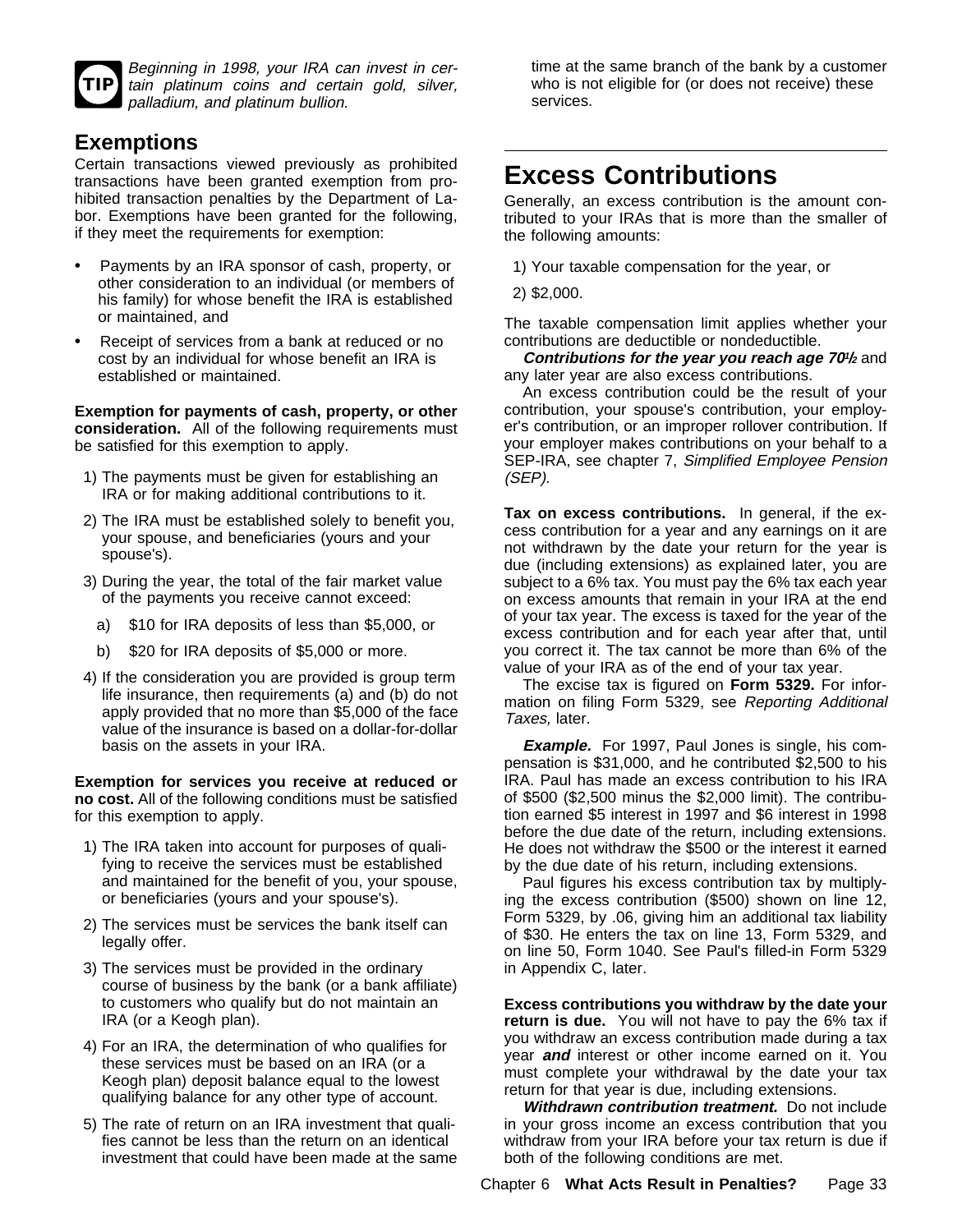- 1) No deduction was allowed for the excess contribution.
- 2) The interest or other income earned on the excess was also withdrawn.

**Withdrawn interest or other income treatment.** You must include in your gross income the interest or other income that was earned on the excess contribution. Report it on your return for the year in which the excess contribution was made. Your withdrawal of interest or other income may be subject to an additional 10% tax on early withdrawals, discussed later.

**Form 1099-R.** You will receive Form 1099-R indicating the amount of the withdrawal. If the excess contribution was made in a previous tax year, these forms will indicate the year in which the earnings are taxable.

**Excess contributions you withdraw after your return is due.** In general, you must include all withdrawals from your IRA in your gross income. However, if the total contributions (other than rollover contributions) for the year to your IRA are \$2,000 or less and there are no employer contributions for the year, you can withdraw any excess contribution after the due date for filing your tax return for that year, including extensions, and not include the amount withdrawn in your gross income. This applies only to the part of the excess for which you did not take a deduction. The 6% tax applies to the excess contribution amount that remains in your IRA at the end of a year. (This includes the year of the contribution and any later year.)

**Excess contribution deducted in an earlier year.** If you deducted an excess contribution in an earlier year for which the total contributions were \$2,250 or less and for which there were no employer contributions, you can still remove the excess from your IRA and not include it in your gross income. To do this, file Form 1040X, Amended U.S. Individual Income Tax Return, for that year and do not deduct the excess contribution on the amended return. Generally, you can file an amended return within 3 years after you filed your return, or 2 years from the time the tax was paid, whichever is later.

**Excess due to incorrect rollover information.** If an excess contribution in your IRA is the result of a rollover and the excess occurred because you had incorrect information required to be supplied by the plan, you can withdraw the excess contribution. The limits, mentioned above, are increased by the amount of the excess that is due to the incorrect information. You will have to amend your return for the year in which the excess occurred to correct the reporting of the rollover amounts in that year. Do not include in your gross income, in the year you withdraw it, the excess contribution that was the result of the incorrect information.

**Taking a deduction in a later year for an excess contribution.** You cannot reduce an excess by applying it against an earlier year in which less than the maximum amount allowable was contributed. But you can apply it to a later year if the contributions for that later year are less than the maximum allowed for that year.

You can deduct from your gross income, in the first available tax year, the amount of the excess contributions in your IRA, from preceding years, up to the difference between the maximum amount that is deductible in the year and the amount actually contributed during the year.

This method lets you avoid making a withdrawal. It does not, however, let you avoid the 6% tax on any excess contributions remaining at the end of a tax year.

**Example.** Terry was entitled to contribute to her IRA and deduct \$1,000 in 1996 and \$1,500 in 1997, the amounts of her taxable compensation for these years. In 1996, she actually contributed \$1,400 but could deduct only \$1,000. In 1996, \$400 is an excess contribution subject to the 6% tax. However, she would not have to pay the 6% tax if she withdrew the excess (including any earnings) before the due date of her 1996 return. Since Terry did not withdraw the excess, she owes excise tax of \$24 for 1996. To avoid the excise tax for 1997, she can correct the \$400 excess amount from 1996 in 1997 if her actual contributions are only \$1,100 in 1997 (the allowable deductible contribution of \$1,500 minus the \$400 excess from 1996 she wants to treat as a deductible contribution in 1997). Terry can deduct \$1,500 in 1997 (the \$1,100 actually contributed plus the \$400 excess contribution from 1996).

**Closed tax year.** A special rule applies if you incorrectly deducted part of the excess contribution in a closed tax year (one for which the period to assess a tax deficiency has expired). The amount allowable as an IRA deduction for a later correction year (the year you contribute less than the allowable amount) must be reduced by the amount of the excess contribution deducted in the closed year.

# **Premature Distributions (Early Withdrawals)**

You must include premature distributions from your IRA in your gross income. Premature distributions (sometimes called early withdrawals or early distributions) are also subject to an additional 10% tax, as discussed later.

**Premature distributions defined.** Premature distributions are amounts you withdraw from your IRA account or annuity before you are age 591 /2, or amounts you receive when you cash in retirement bonds before you are age 591 /2.

**Exceptions.** In certain circumstances, the additional tax does not apply to distributions from your IRA, even though they are made before you are age 591/2. There are exceptions for:

- $\ddot{\mathbf{y}}$  Certain medical expenses,
- $\ddot{\mathbf{y}}$  Disability,
- ÿ• Death, and
- $\ddot{\mathbf{v}}$  Annuity distributions.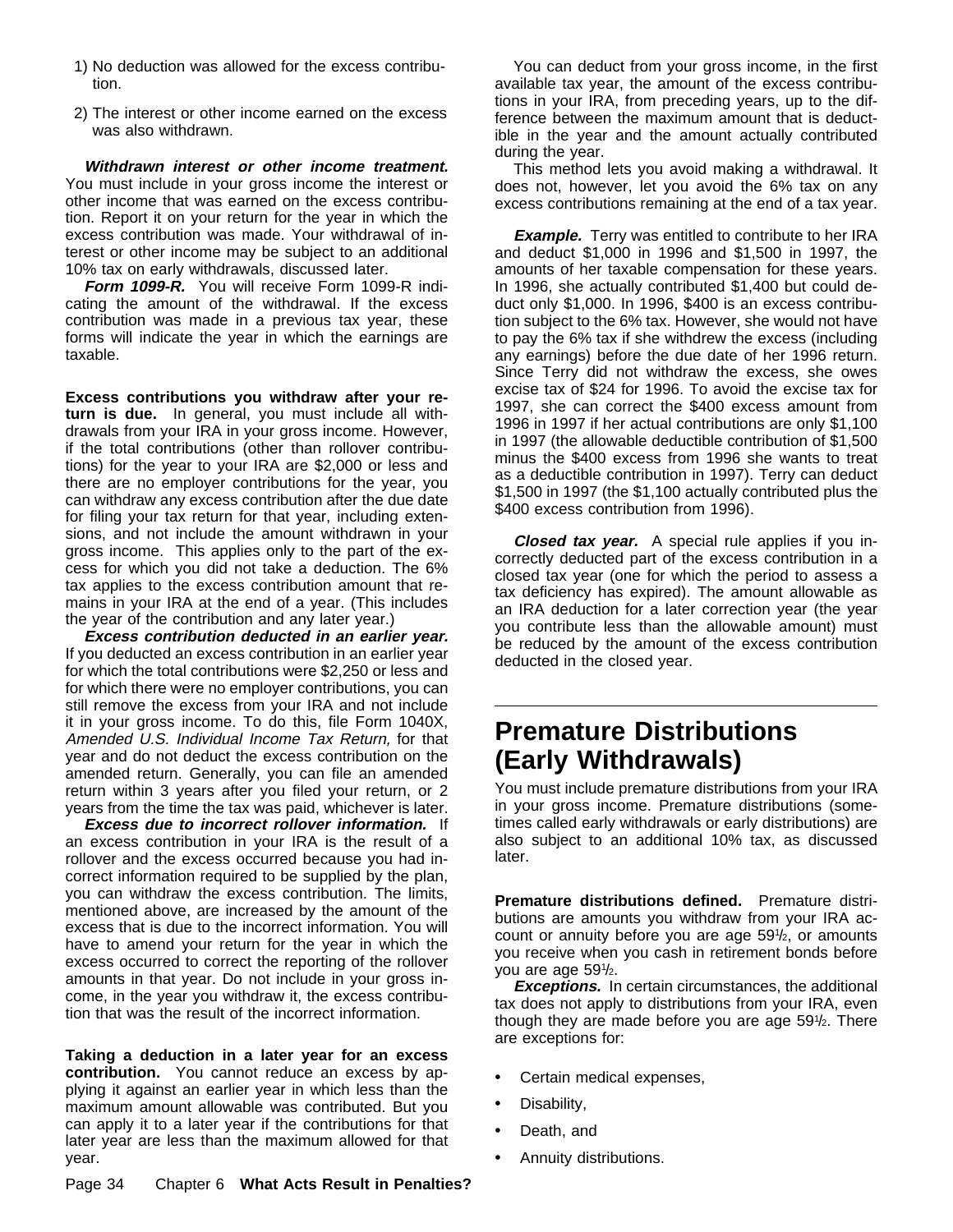**TIP** Beginning in 1998, the 10% additional tax on premature distributions from an IRA will not apply if the distribution is not more than qualified higher education expenses during the year or is a qualified first-time homebuyer distribution.

The exceptions are discussed in detail near the beginning of chapter 5 under Exceptions.

**Receivership distributions.** Premature distributions (with or without your consent) from savings institutions placed in receivership are subject to this tax unless one of the exceptions discussed above applies. This is true even if the distribution is from a receiver that is a state agency.

**Additional tax.** The additional tax on premature distributions is equal to 10% of the amount of the premature distribution that you must include in your gross income. This tax is in addition to any regular income tax that is due.

Use **Form 5329** to figure the tax. See the discussion of Form 5329, later, under Reporting Additional Taxes, for information on filing the form.

**Example.** Tom, who is 35 years old and is not disabled, makes a \$3,000 withdrawal from his IRA account. The \$3,000 is a premature distribution. Tom never made any nondeductible contributions to his IRA. He must include the \$3,000 in his gross income for the year of the withdrawal and pay income tax on it. Tom must also pay an additional tax of \$300 (10%  $\times$  \$3,000). He chooses to file Form 5329. See the filled-in Form 5329 in Appendix C.



**CAUTION** participation in the plan are subject to a 25% **Early withdrawals of funds from a SIMPLE re-**<br>tirement plan made within 2 years of beginning penalty, rather than 10%.

**Nondeductible contributions.** The tax on premature distributions does not apply to the part of a distribution that represents a return of your nondeductible contributions (basis).

**Rollovers.** Distributions that are rolled over, as discussed in chapter 4, can be made without your having to pay the regular income tax or the 10% additional tax.

# **Excess Accumulations (Insufficient Distributions)**

You cannot keep amounts in your IRA indefinitely. Generally, you must begin receiving distributions by April 1 of the year following the year in which you reach age 701/<sub>2</sub>. The required minimum distribution for any year after your 701 /2 year must be made by December 31 of that later year.

**Tax on excess.** If distributions are less than the required minimum distribution for the year, discussed in chapter 5, you may have to pay a **50% excise tax** for that year on the amount not distributed as required.

**Reporting the tax.** Use **Form 5329** to report the tax on excess accumulations. See the discussion of Form 5329, later, under Reporting Additional Taxes, for more information on filing the form.

**Request to excuse the tax.** If the excess accumulation is due to reasonable error, and you have taken, or are taking, steps to remedy the insufficient distribution, you can request that the tax be excused.

**How to file the request.** File Form 5329 with your Form 1040 and pay any tax you owe on excess accumulations. Attach an explanation for the excess accumulation and show when you removed the excess or what you have done that will result in its withdrawal.

If the IRS approves your request, it will refund the excess accumulations tax you paid.

**Exemption from tax.** If you are unable to make required distributions because you have an IRA invested in a contract issued by an insurance company that is in state insurer delinquency proceedings, the 50% excise tax does not apply if the conditions and requirements of Revenue Procedure 92-10 are satisfied. Those conditions and requirements are summarized below. You can read the full text of the revenue procedure at most IRS offices and at many public libraries.

**Conditions.** To qualify for exemption from the tax, the assets in your IRA must include an affected investment. Also, the amount of your required distribution must be determined as discussed in chapter 5.

**Affected investment defined.** Affected investment means an annuity contract or a guaranteed investment contract (with an insurance company) for which payments under the terms of the contract have been reduced or suspended because of state insurer delinquency proceedings against the contracting insurance company.

**Requirements.** If your IRA (or IRAs) includes other assets in addition to your affected investment, all IRA assets, including the available portion of your affected investment, must be used to satisfy as much as possible your IRA distribution requirement. If the affected investment is the only asset in your IRA, as much as possible of the required distribution must come from the available portion, if any, of your affected investment.

**Available portion.** The available portion of your affected investment is the amount of payments remaining after they have been reduced or suspended because of state insurer delinquency proceedings.

**Make up of shortfall in distribution.** If the payments to you under the contract increase because all or part of the reduction or suspension is canceled, you must make up the amount of any shortfall in a prior distribution because of the proceedings. You make up (reduce or eliminate) the shortfall with the increased payments you receive.

You must make up the shortfall by December 31 of the calendar year following the year that you receive increased payments.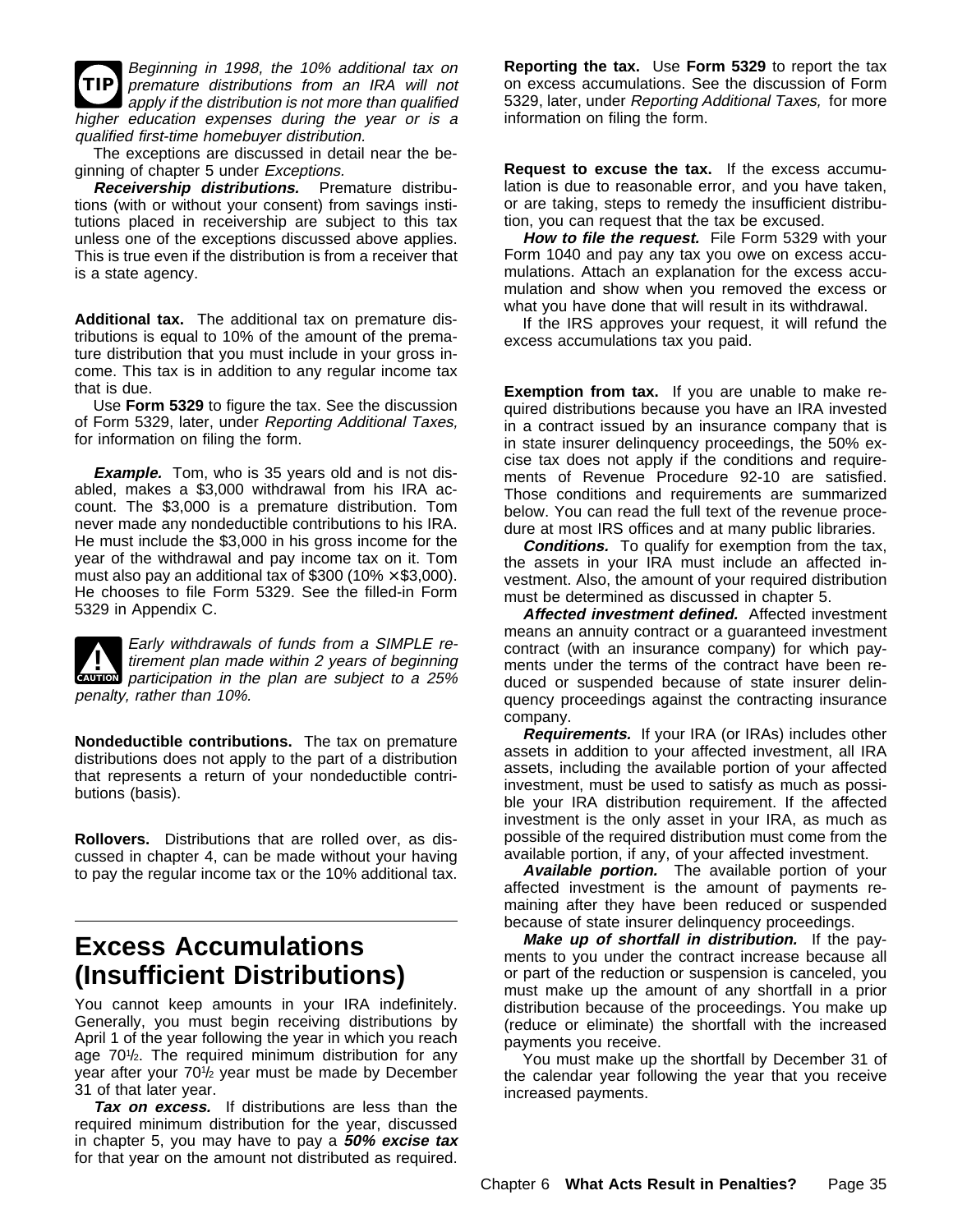# **Reporting Additional Taxes**

Generally you must use Form 5329 to report the tax on excess contributions, premature (early) distributions, and excess accumulations.

Form 5329 not required. You do not have to use Form 5329 if any of the following conditions exist.

- $\ddot{\mathbf{y}}$  Distribution code 1 (early distribution) is shown in box 7 of Form 1099-R. Instead, multiply the taxable part of the early distribution by 10% and enter the result on line 50 of Form 1040. Write "No" next to line 50 to indicate that you do not have to file Form 5329. **However,** if you owe this tax and also owe any other additional tax on a distribution, do not enter this 10% additional tax directly on your Form 1040. You must file Form 5329 to report your additional taxes.
- ÿ• You qualify for an exception to the premature distributions tax. You need not report the exception if distribution code 2, 3, or 4 is shown in box 7 of Form 1099-R. **However,** if one of those codes is not shown, or the code shown is incorrect, you must file Form 5329 to report the exception.
- ÿ• You properly rolled over all distributions you received during the year.

**Filing Form 1040.** If you file Form 1040, complete Form 5329 and attach it to your Form 1040. Enter the total amount of IRA tax due on line 50, Form 1040.

**Note:** If you have to file an individual income tax return and Form 5329, you must use Form 1040.

**Not filing Form 1040.** If you do not have to file a Form 1040 but do have to pay one of the IRA taxes mentioned earlier, file the completed Form 5329 with IRS at the time and place you would have filed Form 1040. Be sure to include your address on page 1 and your signature and date on page 2. Enclose, but do not attach a check or money order payable to Internal Revenue Service for the tax you owe, as shown on Form 5329. Write your social security number and "1997 Form 5329" on your check or money order.

# **7.**

# **Simplified Employee Pension (SEP)**

A simplified employee pension (SEP) is a written arrangement (a plan) that allows an employer to make contributions toward his or her own (if a **self-employed**

Page 36 Chapter 7 **Simplified Employee Pension (SEP)**

**individual**) and employees' retirement, without becoming involved in more complex retirement plans. The contributions are made to IRAs (SEP-IRAs) of the participants in the plan. Under a SEP, IRAs are set up for, at a minimum, each **qualifying employee** (defined below). IRAs may have to be set up for **leased employees** (defined below), but they do not have to be set up for **excludable employees** (defined below).

An employer can use **Form 5305-SEP** to satisfy the written arrangement requirement for a SEP. A SEP can be established at any time during a year. However, the time for making contributions for a year under a SEP agreement is limited. See Time limit for contributions, later.

**Note.** The SEP plan under which contributions are made can be set up after the close of the year for which contributions are made. However, the plan must exist at the time the contributions are made and they must be made within the time limit. See Time limit for contributions, later.

An employer who signs a SEP agreement does not have to make any contribution to the SEP-IRAs that are set up. But, if the employer does make contributions, the contributions must be based on a written allocation formula and must not discriminate in favor of **highly compensated employees** (defined later).

# **Definitions**

Some of the terms used in this chapter are explained below.

**Self-employed individual.** A self-employed individual is an employee for SEP purposes. He or she is also the employer. Even if the self-employed individual is the only qualifying employee, he or she can have a SEP-IRA.

**Qualifying employee.** A qualifying employee is one who meets all of the following conditions:

- 1) Is at least 21 years old,
- 2) Has worked for the employer during at least 3 of the 5 years immediately preceding the tax year, and
- 3) Has received from the employer at least \$400 in compensation in the tax year.

**Note.** An employer can establish less restrictive participation requirements for its employees than those listed, but not more restrictive ones.

**Leased employees.** The person or firm for whom you perform services (the recipient) may have to include you in a SEP if you are a "leased employee" and are treated as an employee of the recipient. A leased employee is any person who is not an employee of the recipient and who is hired by a leasing organization, but who performs services for another (the recipient of the services). You are a leased employee if all of the following apply.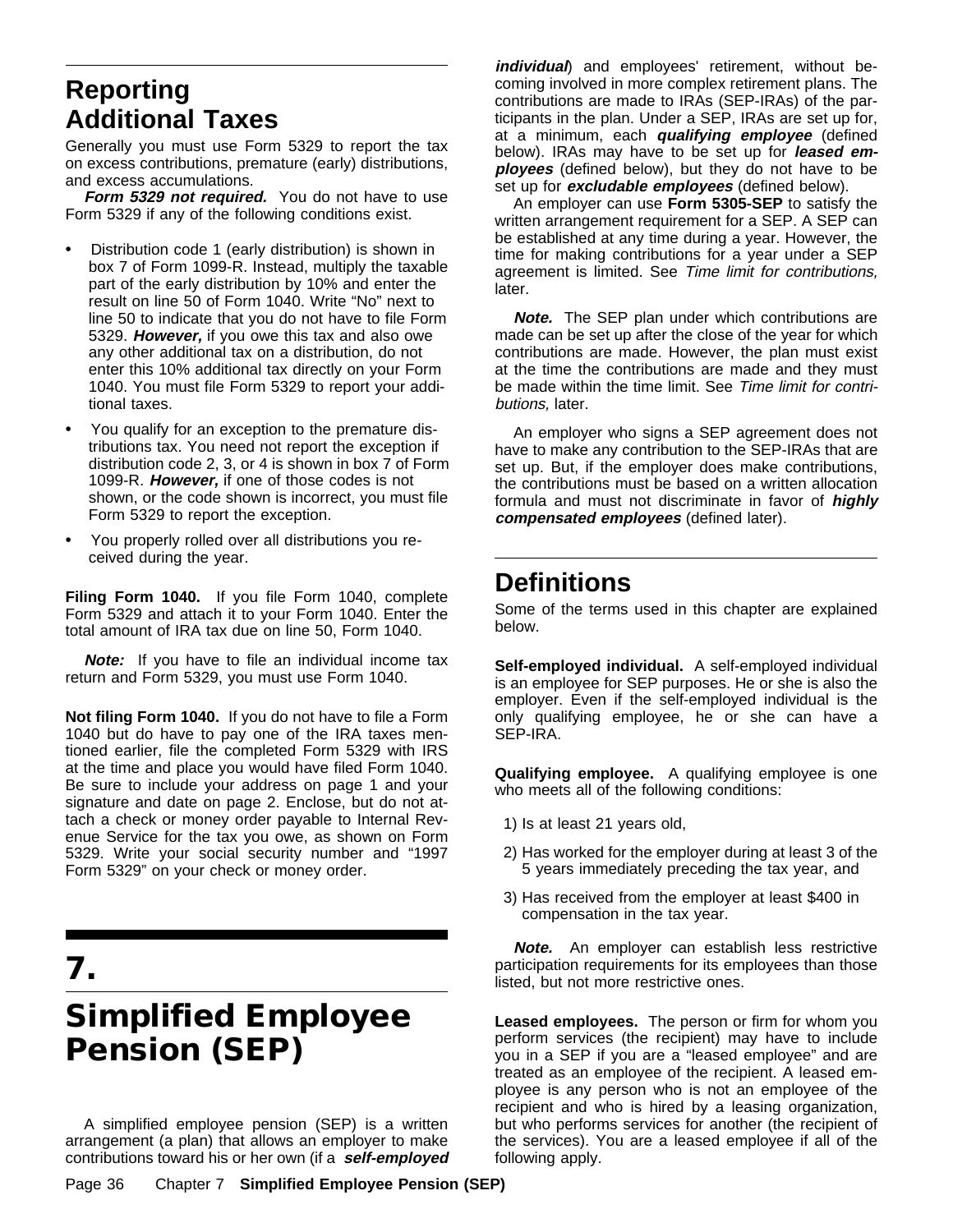- 1) Your services are provided under an agreement between the recipient and the leasing organization.
- 2) Your services are performed for the recipient, or for the recipient and related persons, on a substantially full-time basis, for a period of at least one year.
- 3) Your services are performed under the primary direction and control of the recipient.

For more information on leased employees, see the discussion in Publication 560.

**Excludable employees.** The following groups of employees can be excluded from coverage under a SEP:

- 1) Employees covered by a union agreement and whose retirement benefits were bargained for in good faith by their union and their employer, and
- 2) Nonresident alien employees who have no U.S. source earned income from their employer. For more information about nonresident aliens, see Publication 519, U.S. Tax Guide for Aliens.

**Highly compensated employee.** A highly compensated employee is any employee who meets either of the following two conditions.

- 1) The employee owns (or owned last year) more than 5% of the capital or profits interest in the employer (if not a corporation); or more than 5% of the outstanding stock, or more than 5% of the total voting power of all stock, of the employer corporation.
- 2) The employee's compensation from the employer for last year was more than \$80,000 and (if the employer elects to apply this clause for last year) the employee was in the top 20% when ranked on the basis of last year's compensation.

# **Contributions**

The SEP rules permit an employer to contribute (and deduct) each year to each participating employee's SEP-IRA up to **15%** of the employee's compensation **or \$30,000,** whichever is less. These contributions are funded by the employer.

**Figuring the 15% limit.** For purposes of determining the 15% limit, compensation is generally limited to \$160,000, not including your employer's contribution to your SEP-IRA.

**Example.** Barry's nonunion employer has a SEP for its employees. Barry's compensation for 1997, before his employer's contribution to his SEP-IRA, was \$180,000. Barry's employer can contribute up to \$24,000 (15%  $\times$  \$160,000) to Barry's SEP-IRA.

**Deduction limit for a self-employed person.** If you are self-employed and contribute to your own SEP-IRA, special rules apply when figuring your maximum deduction for these contributions.

**Compensation for the self-employed.** For determining the 15% limit on contributions, discussed above, your compensation is your **net earnings from selfemployment.** See Net earnings from self-employment, later. Note that, for SEP purposes, your net earnings (compensation) must take into account your deduction for contributions to your own SEP-IRA. Because your deduction amount and your net earnings amount are each dependent on the other, this adjustment presents a problem.

To solve this problem, you make the adjustment to net earnings indirectly by, in figuring your maximum deduction, reducing the contribution rate called for in the plan. Use the following worksheets to find this reduced contribution rate and your maximum deduction. Make no reduction to the contribution rate for any common-law employees.

#### **Self-Employed Person's Rate Worksheet**

| 1) Plan contribution rate as a decimal (for example,    |
|---------------------------------------------------------|
|                                                         |
| 2) Rate in line 1 plus one (for example, 0.105 plus one |
|                                                         |

3) Self-employed rate as a decimal (Divide line 1 by line 2.) ....................................................................................

#### **Self-Employed Person's Deduction Worksheet**

| Step 1                                                               |  |
|----------------------------------------------------------------------|--|
| Enter your rate from the Self-Employed Person's Rate                 |  |
|                                                                      |  |
| Step 2                                                               |  |
| Enter your net earnings from line 3, Schedule C-EZ                   |  |
| Form 1040), line 31, Schedule C (Form 1040), line                    |  |
| \$6, Schedule F (Form 1040), or line 15a, Schedule                   |  |
|                                                                      |  |
| Step 3                                                               |  |
| Enter your deduction for self-employment tax from                    |  |
|                                                                      |  |
| Step 4                                                               |  |
| <b>Subtract Step 3 from Step 2 and enter the result  \$</b>          |  |
| Step 5                                                               |  |
| <b>W</b> ultiply Step 4 by Step 1 and enter the result $\frac{1}{2}$ |  |
| Step 6                                                               |  |
| <b>Wultiply \$160,000 by your plan contribution rate.</b>            |  |
| <b>Enter the result but not more than \$30,000 </b> $\frac{2}{3}$    |  |
| Step 7                                                               |  |
| <b>Enter the smaller of Step 5 or Step 6. This is your</b>           |  |
| y maximum deductible contribution. Enter your                        |  |
| <b>j</b> deduction on line 28, Form 1040 \$                          |  |

**Example.** You are a sole proprietor and have employees. The terms of your plan provide that you contribute 101/2% (.105) of your compensation, and 101/2% of your common-law employees' compensation. Your net earnings from line 31, Schedule C (Form 1040) is \$200,000. In figuring this amount, you deducted your common-law employees' compensation of \$100,000 and contributions for them of \$10,500 (101 /2% x \$100,000). This net earnings amount is now reduced to \$193,267 by subtracting your self-employment tax deduction of \$6,733. You figure your self-employed rate and maximum deduction for employer contributions on behalf of yourself as follows:

#### **Self-Employed Person's Rate Worksheet**

| 1) Plan contribution rate as a decimal (for example,      |  |
|-----------------------------------------------------------|--|
|                                                           |  |
| 2) Rate in line 1 plus one, (for example, 0.105 plus one  |  |
|                                                           |  |
| 3) Self-employed rate as a decimal (Divide line 1 by line |  |
|                                                           |  |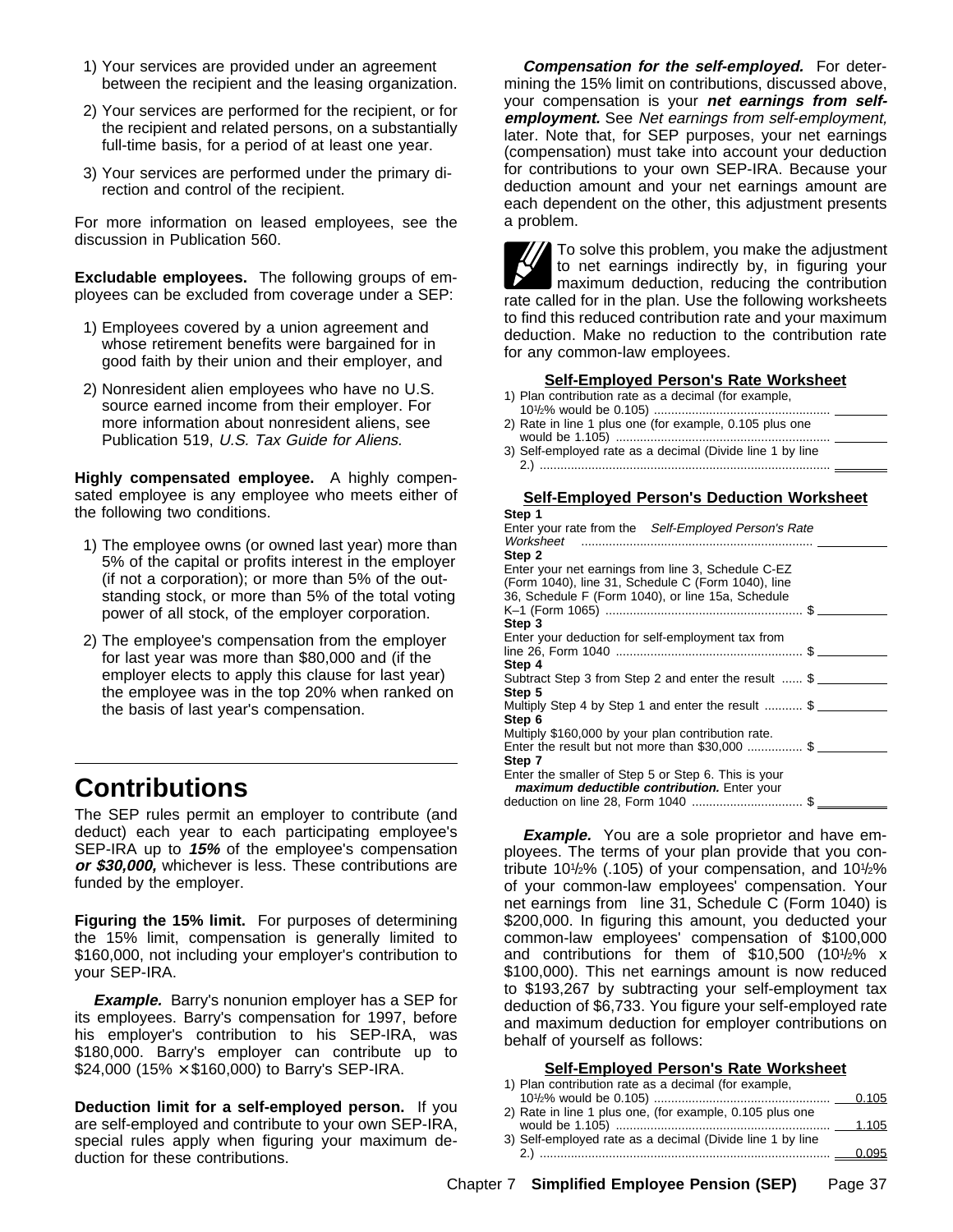| Step 1                                                      |           |
|-------------------------------------------------------------|-----------|
| <b>Enter your rate from the</b> Self-Employed Person's Rate |           |
|                                                             | 0.095     |
| Step 2                                                      |           |
| <b>Enter your net earnings from line 3. Schedule C-EZ</b>   |           |
| Form 1040), line 31, Schedule C (Form 1040), line           |           |
| \$6, Schedule F (Form 1040), or line 15a, Schedule          |           |
|                                                             | \$200,000 |
| Step 3                                                      |           |
| Enter your deduction for self-employment tax from           |           |
|                                                             | \$6.733   |
| Step 4                                                      |           |
| <b>Subtract Step 3 from Step 2 and enter the result </b>    | \$193.267 |
| Step 5                                                      |           |
| Wultiply Step 4 by Step 1 and enter the result              | \$18.360  |
| Step 6                                                      |           |
| Multiply \$160,000 by your plan contribution rate.          |           |
| <b>Enter the result but not more than \$30,000 </b>         | \$16.800  |
| Step 7                                                      |           |
| Enter the smaller of Step 5 or Step 6. This is your         |           |
| ÿ maximum deductible contribution.                          |           |
| Enter your deduction on line 28, Form 1040.                 | \$ 16,800 |

**Net earnings from self-employment.** For SEP purposes, your net earnings are your gross income from your business minus allowable deductions for that business. Allowable deductions include contributions to your employees' SEP-IRAs. You also take into account the deduction allowed for one-half of your selfemployment tax, and the deduction for contributions to your own SEP-IRA. Net earnings do not include tax-free items (or deductions related to them), but do include foreign earned income and housing cost amounts. Net earnings include a partner's distributive share of partnership income or loss (other than separately treated items such as capital gains or losses). If paid for services to or for the partnership, net earnings include guaranteed payments to a limited partner. They do not include distributions of income or loss to a limited partner.

**Time limit for contributions.** To deduct contributions for a year, the employer must make the contributions by the due date (including extensions) of the employer's return for the year.

**Overall limit — employer with defined contribution and SEP plans.** If an employer contributes to a defined contribution retirement plan (a plan under which an individual account is set up for each participant), annual additions to an account are limited to the lesser of (1) \$30,000 or (2) 25% of the participant's compensation. Moreover, for purposes of these limits, contributions to more than one such plan must be added. Since a SEP is considered a defined contribution plan for purposes of these limits, employer contributions to a SEP must be added to other contributions to defined contribution plans.

## **Tax Treatment of Employer's Contributions**

Unlike your contributions to IRAs, contributions to your SEP-IRA by your employer are **excluded** from your income rather than deducted from it. Your employer's contributions to your SEP-IRA should not be included in your wages on your Form W–2, Wage and Tax

**Self-Employed Person's Deduction Worksheet** Statement, unless there are contributions under a salary reduction arrangement.

> **Contributions under a salary reduction arrangement.** Form W–2 should include contributions under a salary reduction arrangement (discussed later) for social security and Medicare tax purposes only.

> **No excess contributions.** If there are no excess contributions, you do not include any contributions in your gross income; nor do you deduct any of them.

> **Excess contributions.** If there are excess employer contributions, you must include them in your gross income, without any offsetting deduction.

> **Excess employer contributions you withdraw before your return is due.** If your employer contributes more to your SEP-IRA than 15% of your compensation or \$30,000, whichever is less, you will not have to pay the 6% tax (discussed in chapter 6) on it if you withdraw this excess amount (and any interest or other income earned on it) from your SEP-IRA before the date for filing your tax return, including extensions. However, you may have to pay an additional 10% tax (discussed in chapter 6) on the early withdrawal of the interest or other income earned on the excess contribution.

> **Excess employer contributions you withdraw after your return is due.** If employer contributions for the year are \$30,000 or less, you can withdraw any excess employer contributions from your SEP-IRA after the due date for filing your tax return, including extensions, free of the 10% tax on premature distributions, discussed earlier. However, the excess contribution is subject to the annual 6% excise tax. Also, you may have to pay the additional 10% tax on the early withdrawal of interest or other income earned on the excess contribution.

## **Contributions You Make to Your SEP-IRA**

If you make contributions to your SEP-IRA independent of employer SEP contributions, you can deduct them the same way as contributions to a regular IRA. However, your deduction may be reduced or eliminated because, as a participant in a SEP, you are covered by an employer retirement plan. See chapter 3, How Much Can I Contribute and Deduct?

**Excess contributions you make.** For information on excess contributions you make to your SEP-IRA independent of employer SEP contributions, see chapter 6, What Acts Result in Penalties?

#### **Tax Treatment by Self-Employed Individuals**

If you are self-employed (a sole proprietor or partner) and have a SEP plan, take your deduction for employer contributions to your own SEP-IRA on line 28, Form 1040. If you also make deductible contributions to your SEP-IRA (or any other IRA you own) independent of your employer contributions, take your deduction on line 23, Form 1040.

For more employer information on SEP-IRAs, get Publication 560.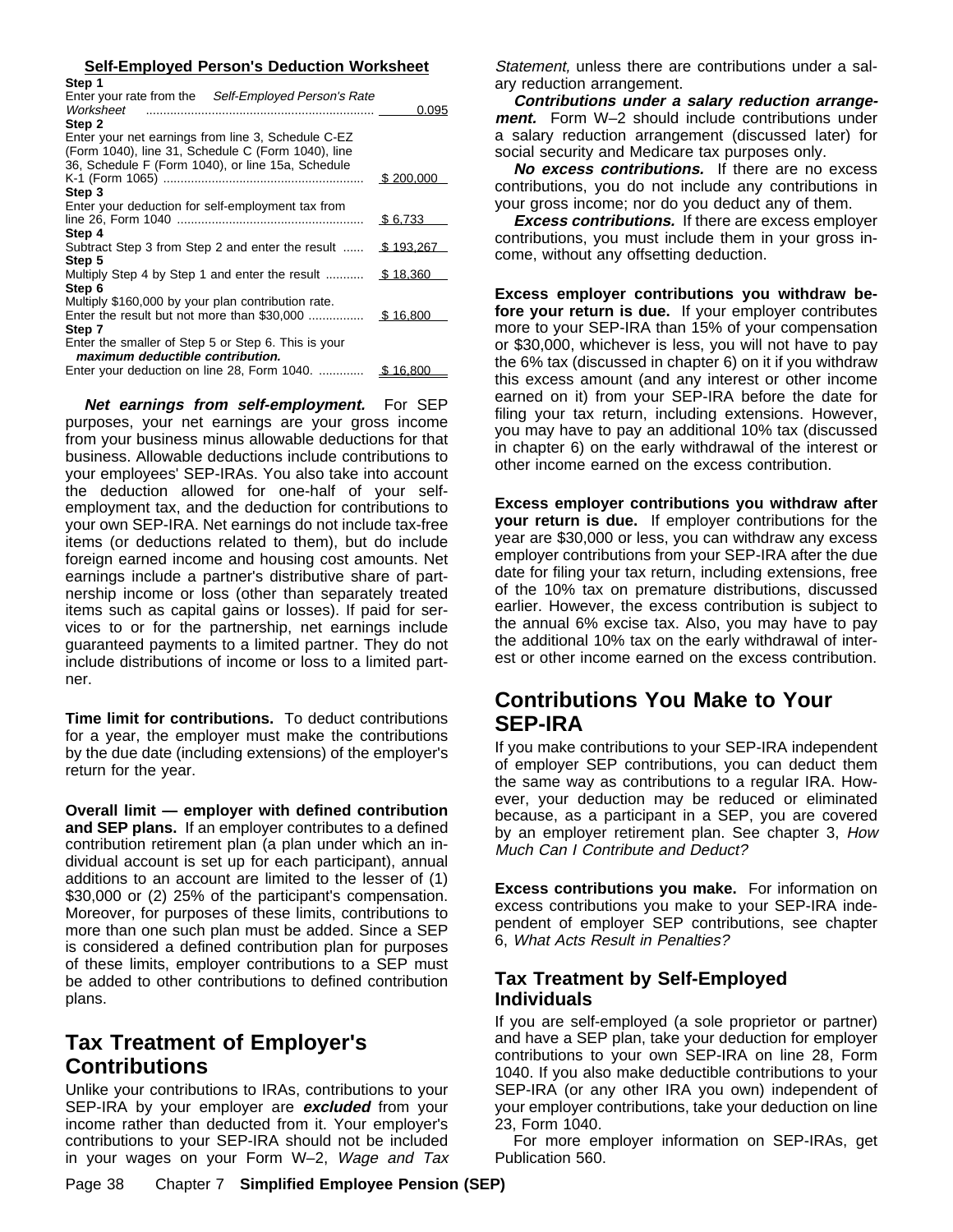# **Salary Reduction Arrangement**

A SEP may include a salary reduction arrangement. Under the arrangement, you can elect to have your employer contribute part of your pay to your SEP-IRA. Only the remaining portion of your pay is currently taxable. The tax on the contribution is deferred. This choice is called an **elective deferral.** Form 5305A-SEP can be used by an employer to set up such an arrangement.

**CAUTION** arrangement. Only SEPs that allowed employ-**An employer cannot start a simplified employee**<br>
pension (SEP) that includes a salary reduction<br>
person and Other CEDs that allowed employee ees to choose elective deferrals as of December 31, 1996, can include salary reduction arrangements.

**Restrictions on election.** You can choose elective deferrals only if all three of the following conditions exist.

- $\ddot{\mathbf{y}}$  At least 50% of employees eligible to participate choose elective deferrals.
- $\ddot{\mathbf{y}}$  There were no more than 25 eligible employees at any time during the preceding year.
- $\ddot{\mathbf{y}}$  The amount deferred each year by each eligible highly compensated employee as a percentage of pay is no more than 125% of the average deferral percentage of all other eligible employees (ADP test). Generally, compensation that is more than \$160,000 cannot be considered in figuring an employee's deferral percentage.

**Exceptions.** An elective deferral arrangement is not available for a SEP maintained by a state or local government, any of their political subdivisions, agencies, or instrumentalities, or a tax-exempt organization.

**Limits on deferrals.** In general, the total income you can defer under a salary reduction arrangement included in your SEP and certain other elective deferral arrangements, for 1997, is limited to \$9,500. This limit applies only to the amounts that represent a reduction from your salary, not to any contributions from employer funds.

Elective deferrals, not exceeding the ADP test, are excluded from your income in the year of deferral, but are included in wages for social security, Medicare, and unemployment (FUTA) tax purposes.

## **Overall Limits on SEP Contributions**

Contributions, including elective deferrals (salary reductions), made by your employer to the SEP-IRA are subject to the overall limit of 15% of your compensation (generally up to \$160,000 for 1997) or \$30,000, whichever is less.

# **Distributions (Withdrawals)**

An employer cannot prohibit withdrawals from a SEP-IRA. Also, an employer cannot condition contributions to a SEP-IRA on the keeping of any part of them in the account.

Distributions (withdrawals) from a SEP-IRA are subject to IRA rules. For information on these rules, including tax treatment of distributions, tax-free rollovers, required distributions, and income tax withholding, see chapter 5, When Can I Withdraw and Use Assets From an IRA?

# **8.**

# **Savings Incentive Match Plans for Employees (SIMPLE)**

This chapter is for employees who need information about savings incentive match plans for employees (SIMPLE plans). It discusses the following topics:

- What is a SIMPLE plan?
- Contributions, and
- **Distributions**

Under a SIMPLE plan, SIMPLE retirement accounts for participating employees can be set up either as:

- $\ddot{\mathbf{y}}$  Part of a 401(k) plan, or
- ÿ• A plan using IRAs (**SIMPLE IRAs**).

This chapter only discusses the SIMPLE plan rules as they relate to SIMPLE IRAs. See Publication 560 for information on any special rules for plans that do not use IRAs.

**TIP** must be notified, in writing, that you can choose If your employer maintains a SIMPLE plan, you the financial institution that will serve as trustee for your SIMPLE IRA and that you can rollover or transfer your SIMPLE IRA to another financial institution. See Rollovers and transfers, later.

# **What Is a SIMPLE Plan?**

A SIMPLE plan is a new tax-favored retirement plan that certain small employers (including self-employed individuals) can set up for the benefit of their employees. See Publication 560 for information on the requirements employers must satisfy to set up a SIMPLE plan.

A SIMPLE plan is a written agreement (**salary reduction arrangement**) between an employer and an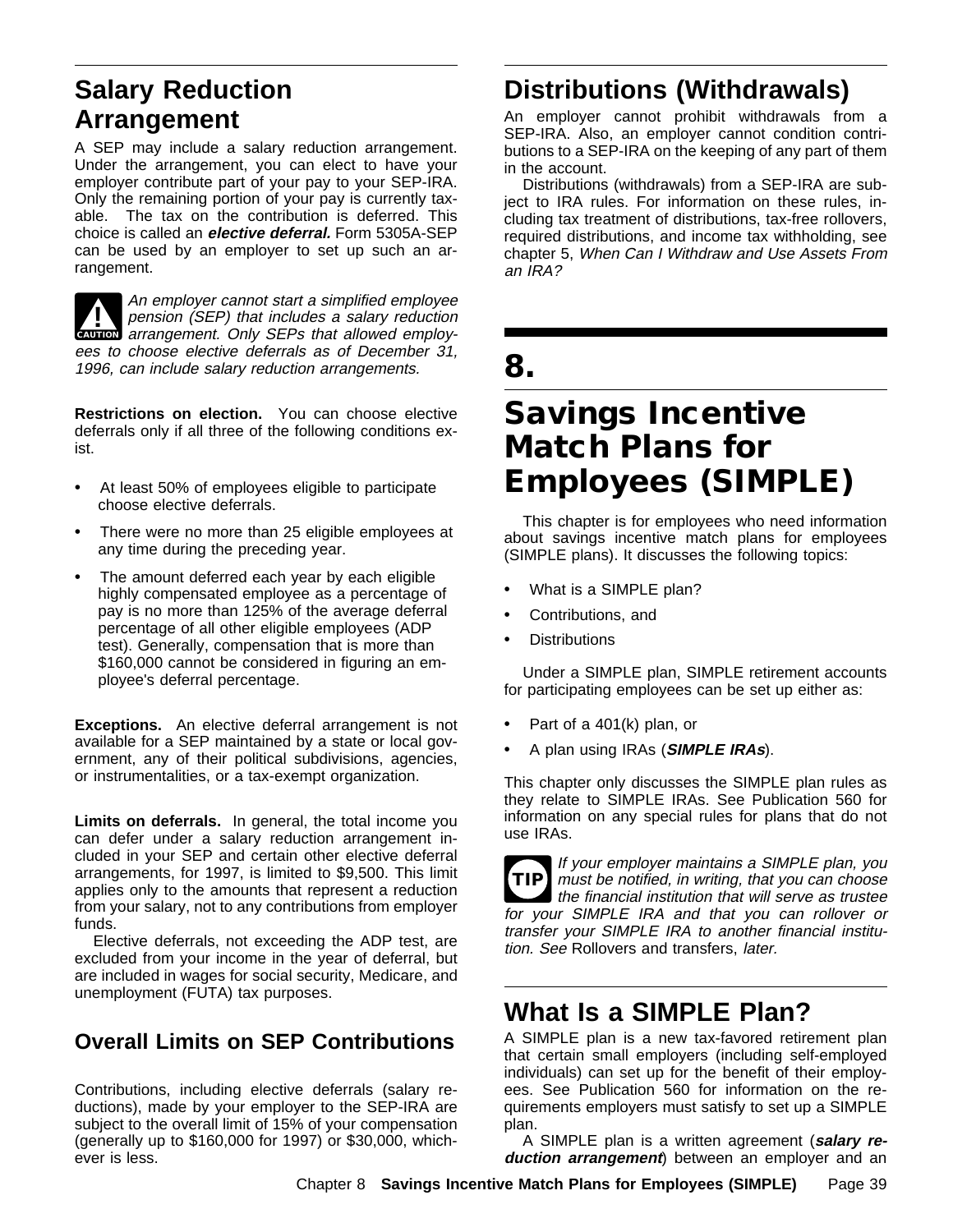employee that allows an eligible employee (including a self-employed individual) to choose to:

- $\ddot{\mathbf{v}}$  Reduce his or her compensation by a certain percentage each pay period, and
- $\ddot{\mathbf{v}}$  Have the employer contribute the salary reductions to a SIMPLE IRA on behalf of the employee. These contributions are called **salary reduction contributions.**

# **Contributions**

All contributions under a SIMPLE plan must be made to SIMPLE IRAs, not to any other type of IRA. Contributions are made on behalf of **eligible employees**. (See Eligible Employees, later.) Contributions are also subject to various **limits**. (See Limits, later.)

In addition to salary reduction contributions, an employer must make either **matching contributions** or **nonelective contributions**.

**Salary reduction contributions.** During the 60–day period before the beginning of any year, an eligible employee can choose salary reduction contributions expressed either as a percentage of compensation, or as a specific dollar amount (if the employer offers this choice). An employee can choose to cancel the election at any time during the year.

An employer cannot place restrictions on the contributions amount (such as by limiting the contributions percentage), except to comply with the salary reduction contributions limit, discussed later.

**Matching contributions.** Employers, unless they choose to make non-elective contributions, must make contributions equal to the salary reduction contributions chosen (elected) by the employee, but only up to certain limits. See Limits, later. These contributions are in addition to the salary reduction contributions and must be made to the SIMPLE IRAs of all eligible employees (defined later) who chose salary reductions. These contributions are referred to as matching contributions.

Matching contributions on behalf of a self-employed individual are not treated as salary reduction contributions for purposes of the limit on these contributions. See Limits, later.

**Nonelective contributions.** Instead of making matching contributions, employers, if they satisfy certain requirements, can choose to make nonelective contributions on behalf of all eligible employees. These nonelective contributions must be made on behalf of each eligible employee who has at least \$5,000 of compensation from the employer, whether or not the employee chose salary reductions. (See Limits, later.)

One of the requirements the employer must satisfy is notifying the employees that the election was made. For other requirements that the employer must satisfy, see Publication 560.

## **Eligible Employees**

Employees must be allowed to participate in the employer's SIMPLE plan if they:

- ÿ• Received at least \$5,000 in **compensation** from the employer during any 2 years prior to the current year, and
- $\ddot{\mathbf{y}}$  Are reasonably expected to receive at least \$5,000 in compensation during the calendar year for which contributions are made.

**Self-employed individual.** For plan purposes, the term employee includes a self-employed individual who received earned income.

**Excludable employees.** An employer can exclude from eligibility the following:

- $\ddot{\mathbf{y}}$  Employees whose retirement benefits are covered by a collective bargaining agreement (union contract).
- $\ddot{\mathbf{y}}$  Employees who are nonresident aliens and received no earned income from sources within the United States.

**Compensation — employee.** For purposes of the SIMPLE plan rules, an employee's compensation for a year generally includes the following:

- $\ddot{\mathbf{y}}$  Wages, tips, and other pay from the employer that is subject to income tax withholding, and
- $\ddot{\mathbf{v}}$  Deferred amounts elected under any 401(k) plans, 403(b) plans, government (section 457(b)) plans, SEP plans, and SIMPLE plans.

**Compensation — self-employed individual.** For purposes of the SIMPLE plan rules, a self-employed individual's compensation for a year is his or her net earnings from self-employment (line 4, Section A of Schedule SE (Form 1040)) before subtracting any contributions made to a SIMPLE IRA on his or her behalf.

## **Limits**

The limits on contributions to a SIMPLE IRA vary with the type of contribution that is made.

**Salary reduction contributions.** For 1997, salary reduction contributions (employee-chosen contributions) that an employer can make on behalf of an employee under a SIMPLE plan are limited to \$6,000.

**CAUTION** salary reductions or deferred compensation If an employee is a participant in any other<br>
employer plans during the year and has elective<br>
expression and the set of the set of the set of the set of the set of the set of the set of the set of the set of the set of th under those plans, the salary reduction contributions under the SIMPLE plan also are included in the \$9,500 annual limit on exclusions of salary reductions and other elective deferrals.

If the other plan is a deferred compensation plan of a state or local government or a tax-exempt organization, the limit on elective deferrals is \$7,500.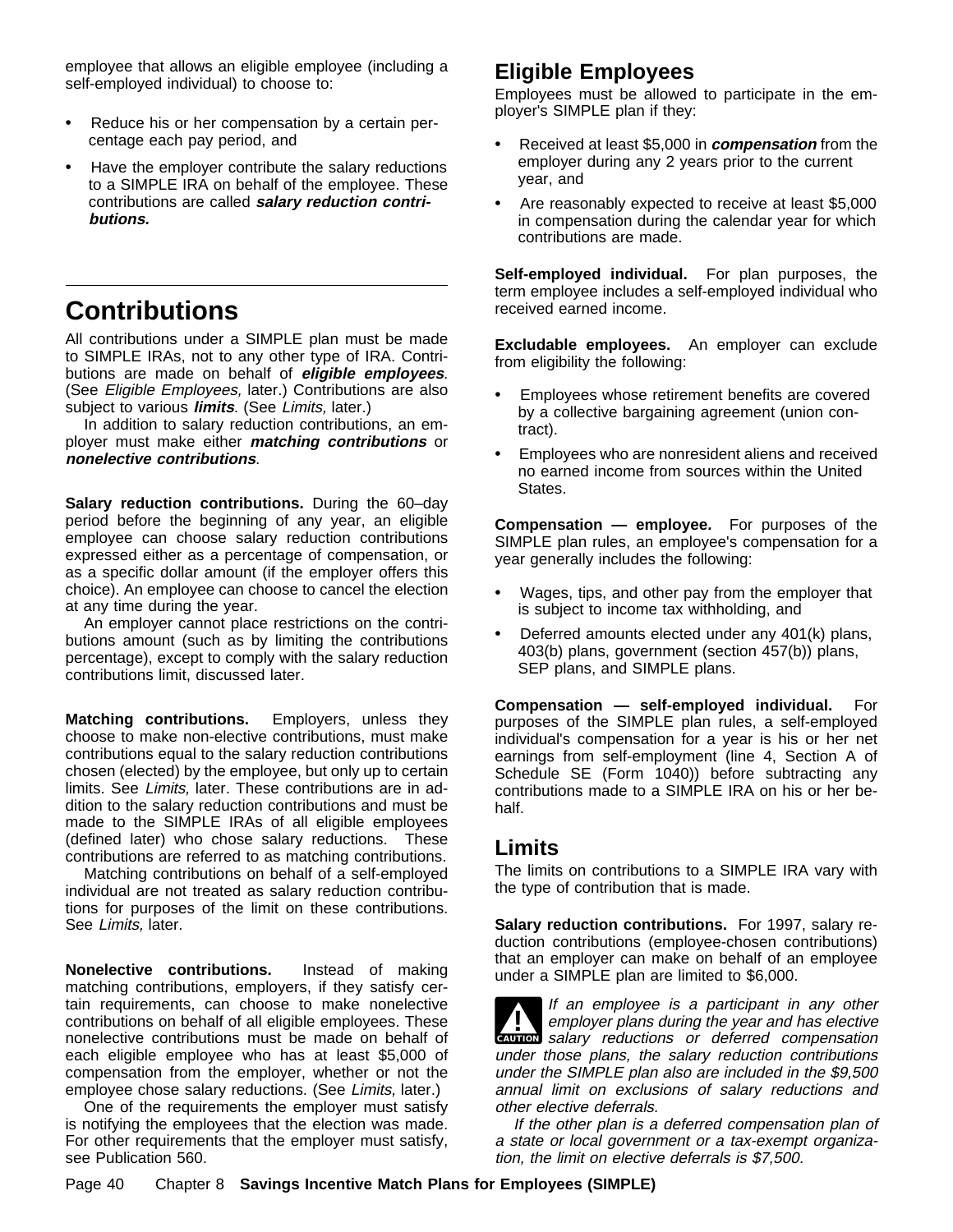The employee, not the employer, is responsible for monitoring compliance with these limits.

**Matching employer contributions.** An employer can make matching contributions to the SIMPLE IRA of each eligible employee in an amount equal to the employee's salary reduction contributions. These matching contributions cannot be more than 3% of the employee's compensation for the calendar year.

**Example 1.** In 1997, Paul was a participant in his employer's SIMPLE plan. His compensation, before SIMPLE plan contributions, was \$41,600, or \$800 per week. Instead of taking it all in cash, Paul elected to have 12.5% of his weekly pay (\$100) contributed to his SIMPLE IRA. For the full year, Paul's salary reduction contributions were \$5,200, which is less than the \$6,000 limit on these contributions.

Under the plan, Paul's employer was required to make matching contributions to Paul's SIMPLE IRA. Because the employer's matching contributions must equal Paul's salary reductions, but cannot be more than 3% of his compensation (before salary reductions) for the year, his employer's contribution was limited to \$1,248 (3% of \$41,600).

**Example 2.** Assume the same facts as in Example 1, except that Paul's compensation for the year was \$240,000 and he chose to have 2.5% of his weekly pay contributed to his SIMPLE IRA. In this example, Paul's salary reduction contributions for the year (2.5% times \$240,000) were equal to the 1997 limit for salary reduction contributions—\$6,000. Because 3% of Paul's compensation (\$7,200) is more than the amount the employer was required to match (\$6,000), the employer's matching contributions were limited to \$6,000. In this example, total contributions made on Paul's behalf for the year were \$12,000, the maximum contributions permitted under a SIMPLE plan for 1997.

**Nonelective employer contributions.** If an employer chooses to make nonelective contributions, instead of matching contributions, to each eligible employee's SIMPLE IRA, contributions must be 2% of the employee's compensation for the entire year. For 1997, only \$160,000 of the employee's compensation can be taken into account to figure the contribution limit.

**Example 3.** Assume the same facts as in Example 2, except that Paul's employer chose to make nonelective contributions instead of matching contributions. Because the employer's nonelective contributions are limited to 2% of up to \$160,000 of Paul's compensation, the employer's contribution to Paul's SIMPLE IRA was limited to \$3,200 for 1997. In this example, total contributions made on Paul's behalf for the year were \$9,200 (Paul's salary reductions of \$6,000 plus the employer's contribution of \$3,200).

# **Distributions (Withdrawals)**

Generally, the same distribution (withdrawal) rules that apply to other IRAs apply to SIMPLE IRAs. These rules are discussed in chapter 5.

An employer cannot restrict an employee from making withdrawals from a SIMPLE IRA.

## **Tax Treatment**

Generally, distributions from a SIMPLE IRA are fully taxable as ordinary income. If the distribution is a premature distribution (discussed earlier), it may be subject to the additional tax on premature distributions. See Additional tax on premature distributions (early withdrawals), later.

#### **Rollovers and Transfers Exception**

Generally, rollovers and trustee-to-trustee transfers are not taxable distributions. See Two-year rule, next.

**Two-year rule.** To qualify as a tax-free rollover (or a tax-free trustee-to-trustee transfer), a rollover distribution (or a transfer) made from a SIMPLE IRA during the two-year period beginning on the date on which the individual first participated in his or her employer's SIMPLE plan, must be contributed (or transferred) to another SIMPLE IRA. The two-year period begins on the first day on which contributions made by the individual's employer are deposited in the individual's SIMPLE IRA.

After the two-year period, amounts in a SIMPLE IRA can be rolled over or transferred tax free to an IRA other than a SIMPLE IRA.

**Additional tax on premature distributions (early withdrawals).** The additional tax on premature distributions (discussed earlier) applies to SIMPLE IRAs. If a distribution is a premature distribution and occurs during the two–year period following the date on which the individual first participated in his or her employer's SIMPLE plan, the additional tax on premature distributions is increased from 10% to 25%.

Also, if a rollover distribution (or transfer) from a SIMPLE IRA does not satisfy the two-year rule, and is otherwise a premature distribution, the additional tax imposed because of the premature distribution is increased from 10% to 25% of the amount distributed.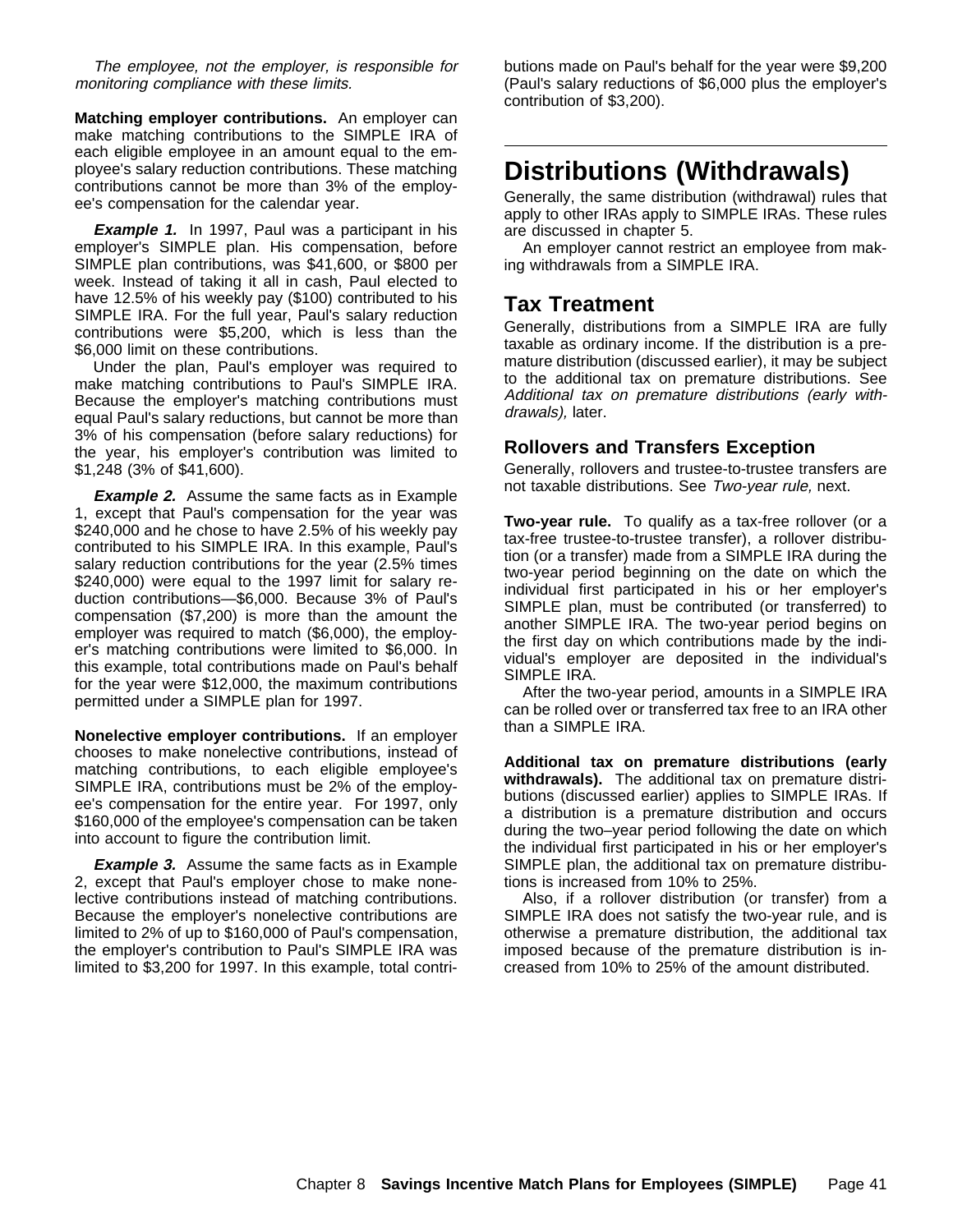| Table 8.1 Contribution/Distribution Quick Reference Chart- IRAs |  |  |
|-----------------------------------------------------------------|--|--|
|-----------------------------------------------------------------|--|--|

|            | Can contribute for the year<br>by:               | <b>Maximum contribution for</b><br>the year limited to:                                                             | Must begin distributions <sup>1</sup><br>by:                                  |
|------------|--------------------------------------------------|---------------------------------------------------------------------------------------------------------------------|-------------------------------------------------------------------------------|
| <b>IRA</b> | Due date of return (not<br>including extensions) | The lesser of \$2000 or<br>owner's taxable<br>compensation <sup>2</sup>                                             | April 1 of the year following<br>the year in which owner<br>reaches age 701/2 |
| SEP-IRA    | Due date of return (including<br>extensions)     | The lesser of \$30,000 or<br>15% of participant's<br>compensation <sup>3</sup>                                      | April 1 of the year following<br>the year in which owner<br>reaches age 701/2 |
| SIMPLE IRA | Due date of return (including<br>extensions)     | \$12,000 (\$6,000 salary<br>reduction contribution plus<br>\$6,000 matching employer<br>contribution <sup>4</sup> ) | April 1 of the year following<br>the year in which owner<br>reaches age 701/2 |

<sup>1</sup>The entire balance or periodic distributions of the balance. See chapter 5 for additional rules.

<sup>2</sup>If owner also has a SEP-IRA (or only a SEP-IRA) this contribution can be made instead to the SEP-IRA (in addition to the employer's contributions under the SEP plan).

<sup>3</sup>Compensation does not include your employer's contribution to your SEP-IRA or SIMPLE IRA and generally is limited to \$160,000 in 1997. A special computation is required to figure the self-employed participant's contribution limit for a SEP-IRA. See chapter 7. SIMPLE IRA rules are in chapter 8.

4 Matching employer contribution is limited to the lesser of the participant's salary reduction contribution or up to 3% of the participant's compensation. See chapter 8.

**9.**

# **How To Get More Information**



You can get help from IRS in several ways.

**Free publications and forms.** To order free publications and forms, call 1–800–TAX–FORM (1–800– 829–3676). You can also write to the IRS Forms Distribution Center nearest you. Check your income tax package for the address. Your local library or post office also may have the items you need.

For a list of free tax publications, order Publication 910, Guide to Free Tax Services. It also contains an index of tax topics and related publications and describes other free tax information services available from IRS, including tax education and assistance programs.

If you have access to a personal computer and modem, you also can get many forms and publications electronically. See Quick and Easy Access to Tax Help and Forms in your income tax package for details.

**Tax questions.** You can call the IRS with your tax questions. Check your income tax package or telephone book for the local number, or you can call 1–800–829–1040.

**TTY/TDD equipment.** If you have access to TTY/TDD equipment, you can call 1–800–829–4059 to ask tax questions or to order forms and publications. See your income tax package for hours of operation.

**Evaluating the quality of our telephone services.** To ensure that IRS representatives give accurate, courteous, and professional answers, we evaluate the quality of our "800 number" telephone services in several ways.

- $\ddot{\mathbf{y}}$  A second IRS representative sometimes monitors live telephone calls. That person only evaluates the IRS assistor and does not keep a record of any taxpayer's name or tax identification number.
- $\ddot{\mathbf{v}}$  We sometimes record telephone calls to evaluate IRS assistors objectively. We hold these recordings no longer than one week and use them only to measure the quality of assistance.
- $\ddot{\mathbf{y}}$  We value our customers' opinions. Throughout this year, we will be surveying our customers for their opinions on our service.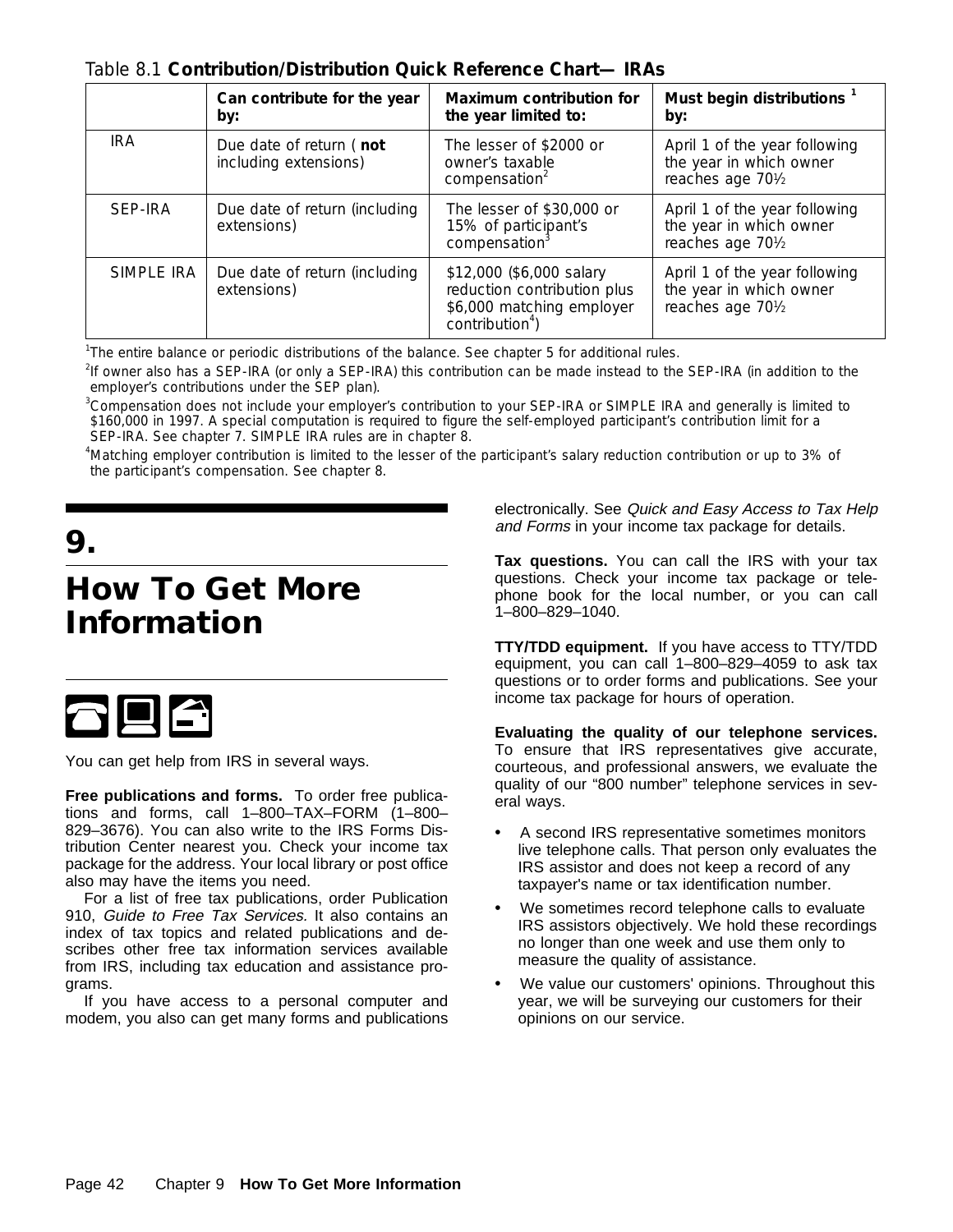# **Appendices**

To help you complete your tax return, the following appendices include worksheets, sample forms, and tables:

- 1) **Appendix A**  Summary Record of IRA(s) for 1997 and Worksheet For Determining Required Annual Distributions From Your IRA(s).
- 2) **Appendix B**  Worksheets you use if you receive social security benefits and are subject to the IRA deduction phaseout rules. A filled-in example is included.
- a) Worksheet 1, Computation of Modified AGI
- b) Worksheet 2, Computation of IRA Deduction
- c) Worksheet 3, Computation of Taxable Social Security **Benefits**
- d) Example and completed worksheets
- 3) **Appendix C**  Filled-in Form 5329, Additional Taxes Attributable to Qualified Retirement Plans (Including IRAs), Annuities, Modified Endowment Contracts, and MSAs.
- 4) **Appendix D**  Filled-in Forms 8606, Nondeductible IRAs (Contributions, Distributions, and Basis).
- 5) **Appendix E**  Life Expectancy Tables and the Table for Determining Applicable Divisor for MDIB (Minimum Distribution Incidental Benefit). These tables are included to assist you in computing your required minimum distribution amount if you have not taken all your assets from all your IRAs before age  $70\frac{1}{2}$ .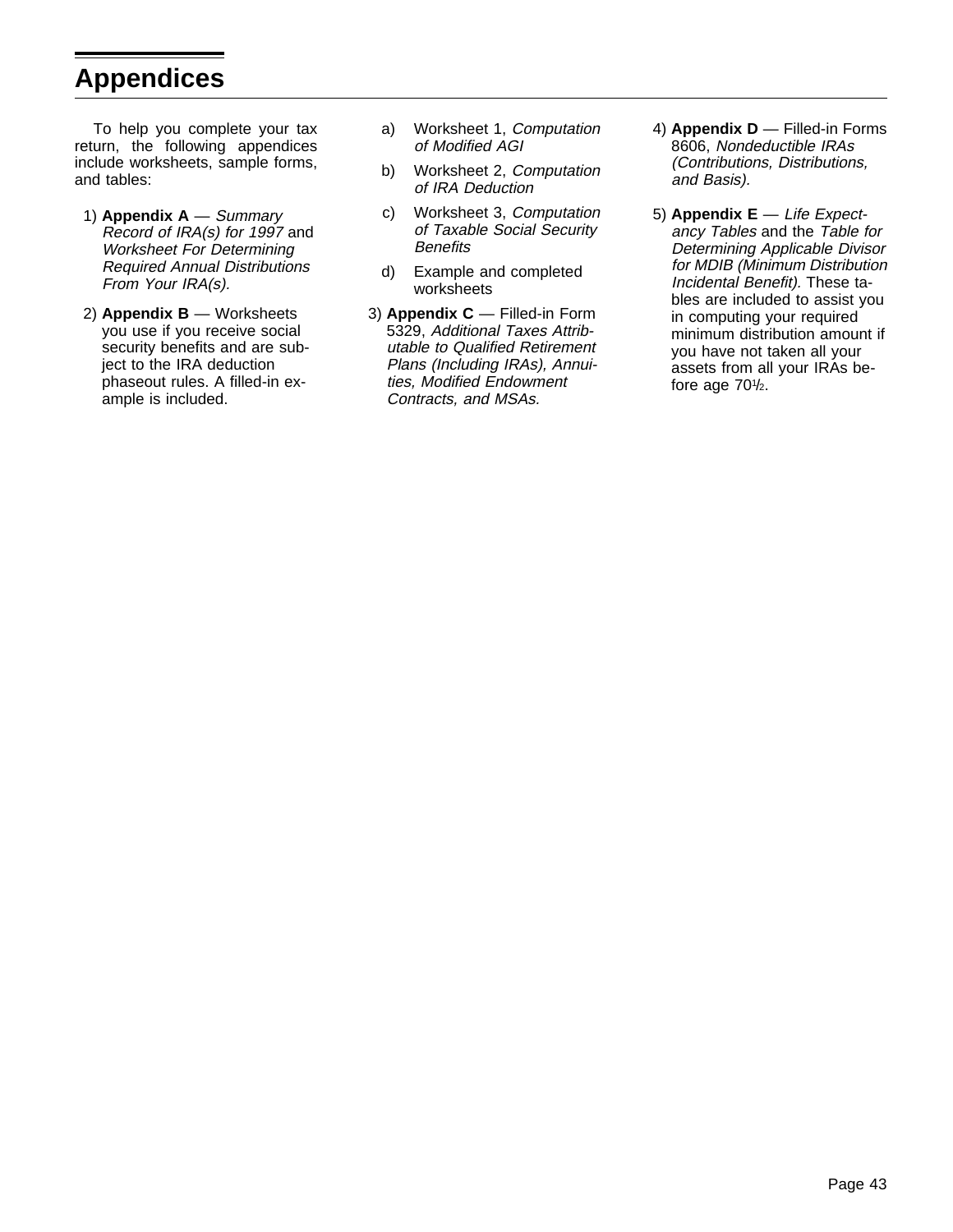## **APPENDIX A. Summary Record of IRA(s) for 1997** (You May Keep This for Your Records.)

| I was $\Box$ covered $\Box$ not covered by my employer's retirement plan during the year.                                                                                                                                                                                        |                                                                                                                                                                                                                                                                                                                                                                                                                                                                                                                                                                                                                                                                                    |       |                           |                 |                                                                                            |                 |                                                            |                                                          |                                                    |
|----------------------------------------------------------------------------------------------------------------------------------------------------------------------------------------------------------------------------------------------------------------------------------|------------------------------------------------------------------------------------------------------------------------------------------------------------------------------------------------------------------------------------------------------------------------------------------------------------------------------------------------------------------------------------------------------------------------------------------------------------------------------------------------------------------------------------------------------------------------------------------------------------------------------------------------------------------------------------|-------|---------------------------|-----------------|--------------------------------------------------------------------------------------------|-----------------|------------------------------------------------------------|----------------------------------------------------------|----------------------------------------------------|
| I became age 591/2 on                                                                                                                                                                                                                                                            | (month)                                                                                                                                                                                                                                                                                                                                                                                                                                                                                                                                                                                                                                                                            | (day) | (year)                    |                 |                                                                                            |                 |                                                            |                                                          |                                                    |
| I became age 701/2 on                                                                                                                                                                                                                                                            | (month)                                                                                                                                                                                                                                                                                                                                                                                                                                                                                                                                                                                                                                                                            | (day) | (year)                    |                 |                                                                                            |                 |                                                            |                                                          |                                                    |
| <b>Contributions</b>                                                                                                                                                                                                                                                             |                                                                                                                                                                                                                                                                                                                                                                                                                                                                                                                                                                                                                                                                                    |       |                           |                 |                                                                                            |                 |                                                            |                                                          |                                                    |
| Name of IRA                                                                                                                                                                                                                                                                      |                                                                                                                                                                                                                                                                                                                                                                                                                                                                                                                                                                                                                                                                                    |       | Date                      |                 | Amount contributed for<br>1997                                                             |                 | Check, if rollover<br>contribution                         | as of December 31,                                       | Fair Market value of IRA<br>1997, from Form 5498   |
| 1.                                                                                                                                                                                                                                                                               |                                                                                                                                                                                                                                                                                                                                                                                                                                                                                                                                                                                                                                                                                    |       |                           |                 |                                                                                            |                 |                                                            |                                                          |                                                    |
| 2.                                                                                                                                                                                                                                                                               |                                                                                                                                                                                                                                                                                                                                                                                                                                                                                                                                                                                                                                                                                    |       |                           |                 |                                                                                            |                 |                                                            |                                                          |                                                    |
| 3.                                                                                                                                                                                                                                                                               |                                                                                                                                                                                                                                                                                                                                                                                                                                                                                                                                                                                                                                                                                    |       |                           |                 |                                                                                            |                 |                                                            |                                                          |                                                    |
| 4.                                                                                                                                                                                                                                                                               |                                                                                                                                                                                                                                                                                                                                                                                                                                                                                                                                                                                                                                                                                    |       |                           |                 |                                                                                            |                 |                                                            |                                                          |                                                    |
| 5.                                                                                                                                                                                                                                                                               |                                                                                                                                                                                                                                                                                                                                                                                                                                                                                                                                                                                                                                                                                    |       |                           |                 |                                                                                            |                 |                                                            |                                                          |                                                    |
| Total                                                                                                                                                                                                                                                                            |                                                                                                                                                                                                                                                                                                                                                                                                                                                                                                                                                                                                                                                                                    |       |                           |                 |                                                                                            |                 |                                                            |                                                          |                                                    |
| Total contributions deducted on tax return                                                                                                                                                                                                                                       |                                                                                                                                                                                                                                                                                                                                                                                                                                                                                                                                                                                                                                                                                    |       |                           |                 | $\sim$                                                                                     |                 |                                                            |                                                          |                                                    |
| Total contributions treated as nondeductible on Form 8606                                                                                                                                                                                                                        |                                                                                                                                                                                                                                                                                                                                                                                                                                                                                                                                                                                                                                                                                    |       |                           |                 |                                                                                            |                 |                                                            |                                                          |                                                    |
| <b>Distributions</b>                                                                                                                                                                                                                                                             |                                                                                                                                                                                                                                                                                                                                                                                                                                                                                                                                                                                                                                                                                    |       |                           |                 |                                                                                            |                 |                                                            |                                                          |                                                    |
| Name of IRA                                                                                                                                                                                                                                                                      | Date                                                                                                                                                                                                                                                                                                                                                                                                                                                                                                                                                                                                                                                                               |       | Amount of<br>distribution |                 | Reason (e.g., for<br>retirement, rollover,<br>withdrawal of excess<br>contributions, etc.) |                 | Income<br>earned<br>on IRA                                 | Taxable<br>amount<br>reported on<br>income tax<br>return | Nontaxable<br>amount from<br>Form 8606,<br>line 10 |
| 1.                                                                                                                                                                                                                                                                               |                                                                                                                                                                                                                                                                                                                                                                                                                                                                                                                                                                                                                                                                                    |       |                           |                 |                                                                                            |                 |                                                            |                                                          |                                                    |
| 2.                                                                                                                                                                                                                                                                               |                                                                                                                                                                                                                                                                                                                                                                                                                                                                                                                                                                                                                                                                                    |       |                           |                 |                                                                                            |                 |                                                            |                                                          |                                                    |
| 3.                                                                                                                                                                                                                                                                               |                                                                                                                                                                                                                                                                                                                                                                                                                                                                                                                                                                                                                                                                                    |       |                           |                 |                                                                                            |                 |                                                            |                                                          |                                                    |
| 4.                                                                                                                                                                                                                                                                               |                                                                                                                                                                                                                                                                                                                                                                                                                                                                                                                                                                                                                                                                                    |       |                           |                 |                                                                                            |                 |                                                            |                                                          |                                                    |
| Total                                                                                                                                                                                                                                                                            |                                                                                                                                                                                                                                                                                                                                                                                                                                                                                                                                                                                                                                                                                    |       |                           |                 |                                                                                            |                 |                                                            |                                                          |                                                    |
| Basis of all IRAs as of 12/31/97 (from Form 8606, line 11)<br>$\frac{1}{2}$<br>Basis of all IRAs for 1997 (from Form 8606, line 12)<br>$\frac{1}{2}$<br>Note: You should keep copies of your income tax return, and Forms W-2, 8606, and 5498.<br><b>WORKSHEET</b><br><b>FOR</b> |                                                                                                                                                                                                                                                                                                                                                                                                                                                                                                                                                                                                                                                                                    |       |                           |                 |                                                                                            |                 |                                                            |                                                          |                                                    |
|                                                                                                                                                                                                                                                                                  |                                                                                                                                                                                                                                                                                                                                                                                                                                                                                                                                                                                                                                                                                    |       |                           |                 |                                                                                            |                 | DETERMINING REQUIRED ANNUAL DISTRIBUTIONS FROM YOUR IRA(s) |                                                          |                                                    |
| 1. Age                                                                                                                                                                                                                                                                           |                                                                                                                                                                                                                                                                                                                                                                                                                                                                                                                                                                                                                                                                                    |       |                           | $70\frac{1}{2}$ | $71\frac{1}{2}$                                                                            | $72\frac{1}{2}$ | $73\frac{1}{2}$                                            | $74\frac{1}{2}$                                          | $75\frac{1}{2}$                                    |
| 2. Year age was reached                                                                                                                                                                                                                                                          |                                                                                                                                                                                                                                                                                                                                                                                                                                                                                                                                                                                                                                                                                    |       |                           |                 |                                                                                            |                 |                                                            |                                                          |                                                    |
| 3. Value of IRA at the close of business on December 31<br>of the year immediately prior to the year on line $21$                                                                                                                                                                |                                                                                                                                                                                                                                                                                                                                                                                                                                                                                                                                                                                                                                                                                    |       |                           |                 |                                                                                            |                 |                                                            |                                                          |                                                    |
| 4. Divisor from Life Expectancy Table I or Table II <sup>2</sup>                                                                                                                                                                                                                 |                                                                                                                                                                                                                                                                                                                                                                                                                                                                                                                                                                                                                                                                                    |       |                           |                 |                                                                                            |                 |                                                            |                                                          |                                                    |
| 5. Required distribution (divide line 3 by line $4^3$ )                                                                                                                                                                                                                          |                                                                                                                                                                                                                                                                                                                                                                                                                                                                                                                                                                                                                                                                                    |       |                           |                 |                                                                                            |                 |                                                            |                                                          |                                                    |
|                                                                                                                                                                                                                                                                                  | <sup>1</sup> If you have more than one IRA, you must figure the required distribution separately for each IRA.<br><sup>2</sup> Use the appropriate divisor for each year and for each IRA. You can either (a) use the appropriate divisor from the table each year, or<br>(b) use the appropriate divisor from the table for your 701/2 year and reduce it by 1 (one) for each subsequent year. To find the<br>appropriate divisor, use your age (and that of your beneficiary, if applicable) as of your birthday(s) in the year shown on line 2. If your<br>beneficiary is someone other than your spouse, see Minimum Distribution Incidental Benefit Requirement in Chapter 5. |       |                           |                 |                                                                                            |                 |                                                            |                                                          |                                                    |

<sup>3</sup>If you have more than one IRA, you must withdraw an amount equal to the total of the required distributions figured for each IRA. You can, however, withdraw the total from one IRA or from more than one IRA.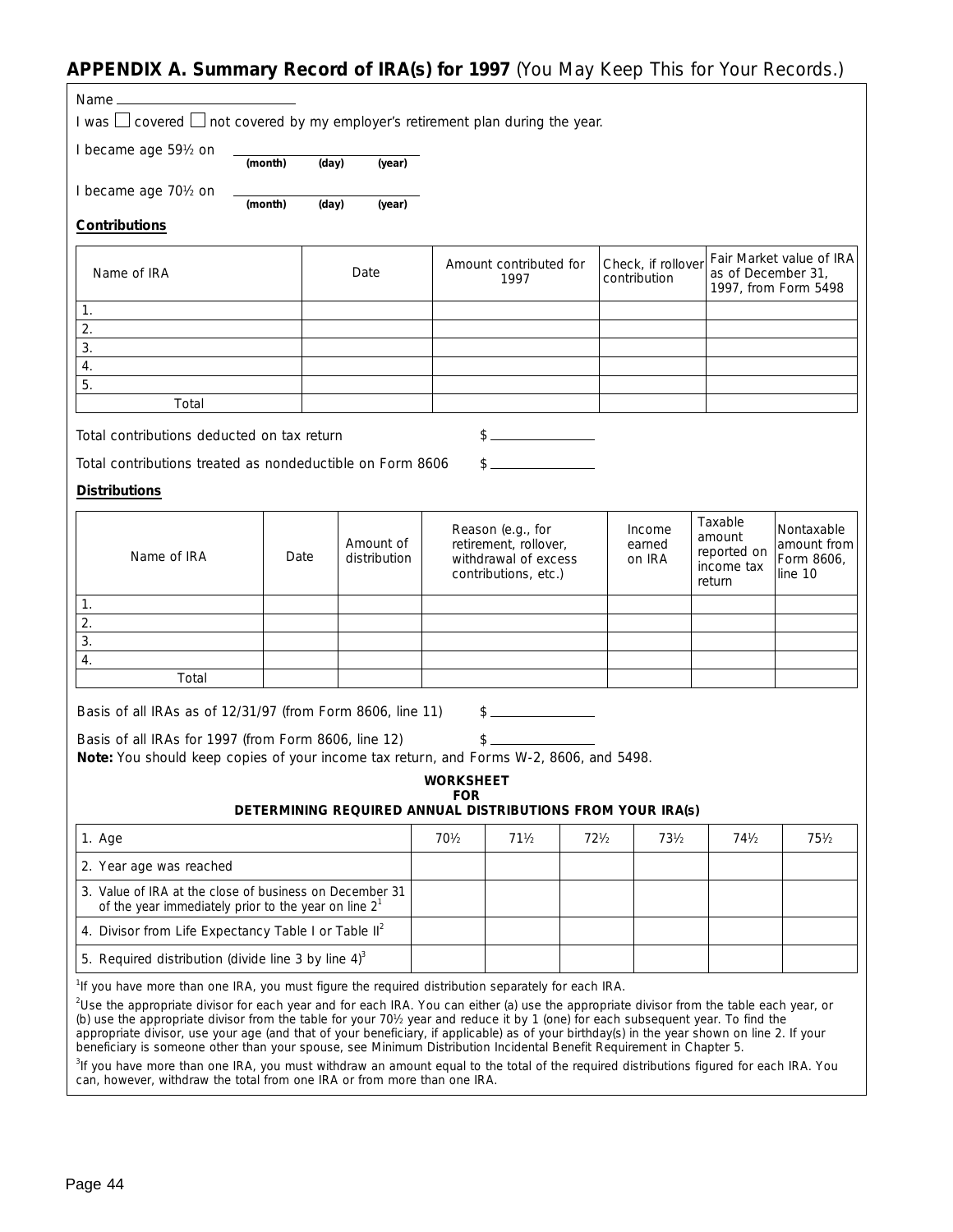# **APPENDIX B. Worksheets for Social Security Recipients Who Contribute to an IRA**

|     | If you receive social security benefits, have taxable compensation, contribute to your IRA, and are<br>covered (or considered covered) by an employer retirement plan, complete the following worksheets.<br>(See Who is Covered by an Employer Plan? in Chapter 3.)<br>Use Worksheet 1 to figure your modified adjusted gross income. This amount is needed in the<br>computation of your IRA deduction, if any, which is figured using Worksheet 2.<br>The IRA deduction figured using Worksheet 2 is entered on your tax return. |  |  |  |  |
|-----|-------------------------------------------------------------------------------------------------------------------------------------------------------------------------------------------------------------------------------------------------------------------------------------------------------------------------------------------------------------------------------------------------------------------------------------------------------------------------------------------------------------------------------------|--|--|--|--|
|     | <b>Worksheet 1</b><br><b>Computation of Modified AGI</b><br>(For use only be taxpayers who receive social security benefits)                                                                                                                                                                                                                                                                                                                                                                                                        |  |  |  |  |
|     | Filing Status-Check only one box:                                                                                                                                                                                                                                                                                                                                                                                                                                                                                                   |  |  |  |  |
|     | A. Married filing a joint return<br>B. Single, Head of Household, Qualifying Widow(er), or Married filing separately and                                                                                                                                                                                                                                                                                                                                                                                                            |  |  |  |  |
|     | lived apart from your spouse during the entire year                                                                                                                                                                                                                                                                                                                                                                                                                                                                                 |  |  |  |  |
|     | C. Married filing separately and lived with your spouse at any time during the year                                                                                                                                                                                                                                                                                                                                                                                                                                                 |  |  |  |  |
| 1)  | Adjusted gross income (AGI) from Form 1040 or Form 1040A (not taking into account<br>any social security benefits from Form SSA-1099 or RRB-1099, any deduction for an<br>IRA, or any exclusion of interest from savings bonds to be reported on Form 8815).                                                                                                                                                                                                                                                                        |  |  |  |  |
| 2)  | Enter the amount in Box 5 of all Forms SSA-1099 and Forms RRB-1099                                                                                                                                                                                                                                                                                                                                                                                                                                                                  |  |  |  |  |
| 3)  | Enter one half of line 2.                                                                                                                                                                                                                                                                                                                                                                                                                                                                                                           |  |  |  |  |
| 4)  | Enter the amount of any foreign earned income exclusion, foreign housing exclusion,<br>U.S. possessions income exclusion, exclusion of income from Puerto Rico you claimed<br>as a bona fide resident of Puerto Rico, or exclusion of employer-paid adoption                                                                                                                                                                                                                                                                        |  |  |  |  |
| 5)  | Enter the amount of any tax-exempt interest reported on line 8b of Form 1040 or                                                                                                                                                                                                                                                                                                                                                                                                                                                     |  |  |  |  |
| 6)  |                                                                                                                                                                                                                                                                                                                                                                                                                                                                                                                                     |  |  |  |  |
| 7)  | Enter the amount listed below for your filing status.                                                                                                                                                                                                                                                                                                                                                                                                                                                                               |  |  |  |  |
|     | • \$32,000 if you checked box A above.                                                                                                                                                                                                                                                                                                                                                                                                                                                                                              |  |  |  |  |
|     | • \$25,000 if you checked box B above.                                                                                                                                                                                                                                                                                                                                                                                                                                                                                              |  |  |  |  |
|     | • \$-0- if you checked box C above.                                                                                                                                                                                                                                                                                                                                                                                                                                                                                                 |  |  |  |  |
| 8)  | Subtract line 7 from line 6. If zero or less, enter 0 on this line                                                                                                                                                                                                                                                                                                                                                                                                                                                                  |  |  |  |  |
| 9)  | If line 8 is zero, <b>STOP HERE.</b> None of your social security benefits are taxable. If line 8<br>is more than 0, enter the amount listed below for your filing status                                                                                                                                                                                                                                                                                                                                                           |  |  |  |  |
|     | • \$12,000 if you checked box A above.                                                                                                                                                                                                                                                                                                                                                                                                                                                                                              |  |  |  |  |
|     | \$9,000 if you checked box B above.                                                                                                                                                                                                                                                                                                                                                                                                                                                                                                 |  |  |  |  |
|     | \$ -0- if you checked box C above.                                                                                                                                                                                                                                                                                                                                                                                                                                                                                                  |  |  |  |  |
| 10) | Subtract line 9 from line 8. If zero or less, enter -0- contact time 9 from line 8. If zero or less, enter -0-                                                                                                                                                                                                                                                                                                                                                                                                                      |  |  |  |  |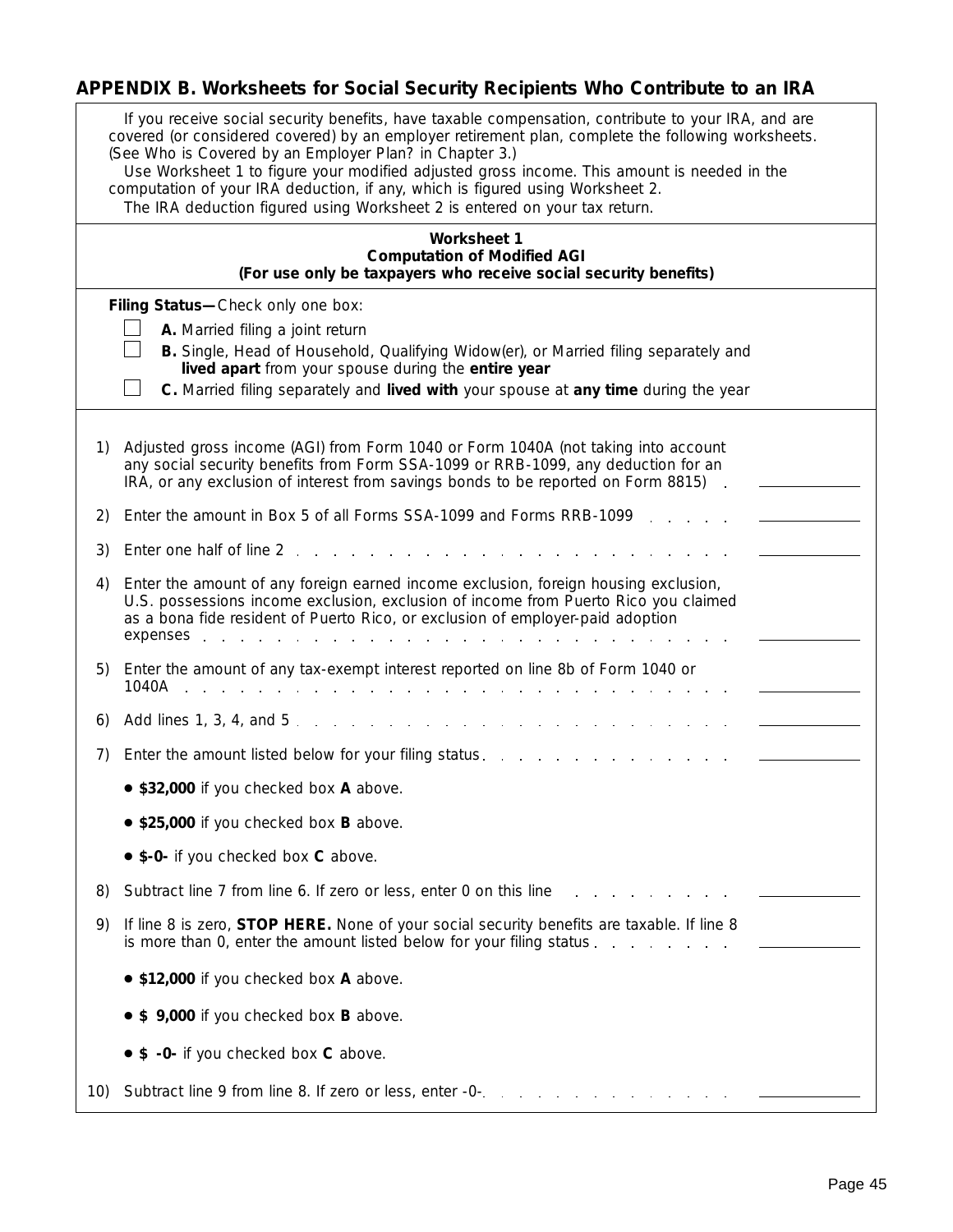| 17) | Taxable benefits to be included in <i>Modified AGI</i> for IRA deduction purposes. Enter                                                                                 |
|-----|--------------------------------------------------------------------------------------------------------------------------------------------------------------------------|
| 18) | Enter the amount of any employer-paid adoption expenses exclusion and any foreign<br>earned income exclusion and foreign housing exclusion or deduction that you claimed |
| 19) | Modified AGI for determining your reduced IRA deduction— add lines 1, 17, and 18.                                                                                        |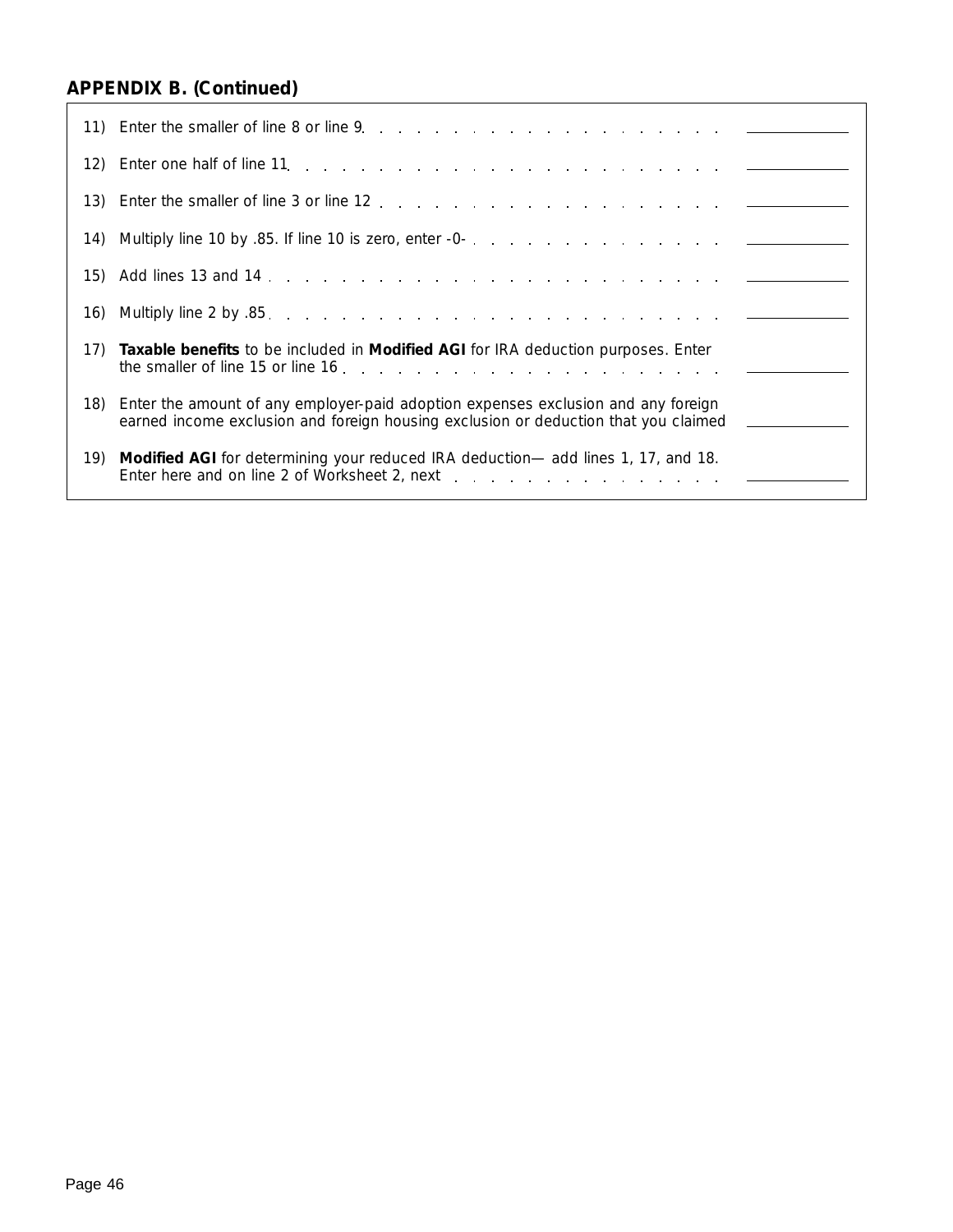| <b>Worksheet 2</b><br><b>Computation of IRA Deduction</b><br>(For use only by taxpayers who receive social security benefits) |                                                                                                                                                                                                                                                                                                                                                                                                                                            |                           |  |  |  |
|-------------------------------------------------------------------------------------------------------------------------------|--------------------------------------------------------------------------------------------------------------------------------------------------------------------------------------------------------------------------------------------------------------------------------------------------------------------------------------------------------------------------------------------------------------------------------------------|---------------------------|--|--|--|
| If your filing<br>status is:                                                                                                  | And your modified AGI<br>is over:                                                                                                                                                                                                                                                                                                                                                                                                          | Enter on line 1<br>below: |  |  |  |
| Married-joint return or<br>qualifying widow(er)                                                                               | \$40,000*                                                                                                                                                                                                                                                                                                                                                                                                                                  | \$50,000                  |  |  |  |
| Single, or Head of<br>household                                                                                               | \$25,000*                                                                                                                                                                                                                                                                                                                                                                                                                                  | \$35,000                  |  |  |  |
| Married-separate return**                                                                                                     | $$ -0^-$                                                                                                                                                                                                                                                                                                                                                                                                                                   | \$10,000                  |  |  |  |
| deduction for each of you separately.                                                                                         | *If your modified AGI is not over this amount, you can take an IRA deduction for your contributions of up to<br>the lesser of \$2,000 or your taxable compensation. Skip this worksheet and proceed to Worksheet 3.<br>** If you did not live with your spouse at any time during the year, consider your filing status as single.<br>Note: If you were married and you or your spouse worked and you both contributed to IRAs, figure the |                           |  |  |  |
| 1. Enter the applicable amount from above<br>2. Enter your <b>modified AGI</b> from Worksheet 1, line 19                      |                                                                                                                                                                                                                                                                                                                                                                                                                                            |                           |  |  |  |
|                                                                                                                               | Note: If line 2 is equal to or more than the amount on line 1, stop here; your IRA<br>contributions are not deductible. Proceed to Worksheet 3.                                                                                                                                                                                                                                                                                            |                           |  |  |  |
| 3. Subtract line 2 from line 1                                                                                                |                                                                                                                                                                                                                                                                                                                                                                                                                                            |                           |  |  |  |
| is less than \$200, enter \$200                                                                                               | 4. Multiply line 3 by 20% (.20). If the result is not a multiple of \$10, round it to the next<br>highest multiple of \$10. (For example, \$611.40 is rounded to \$620.) However, if the result                                                                                                                                                                                                                                            |                           |  |  |  |
|                                                                                                                               | 5. Enter your compensation. (If you are the lower income spouse, include your spouse's<br>compensation reduced by his or her IRA deduction.) example and a series of the compensation reduced by his or her IRA deduction.)                                                                                                                                                                                                                |                           |  |  |  |
| more than \$2,000                                                                                                             | 6. Enter contributions you made, or plan to make, to your IRA for 1997, but do not enter<br>and the state of the state                                                                                                                                                                                                                                                                                                                     |                           |  |  |  |
|                                                                                                                               | 7. IRA deduction. Compare lines 4, 5, and 6. Enter the smallest amount here (or a smaller<br>amount if you choose). Enter this amount on the Form 1040 or 1040A line for your IRA.<br>(If the amount on line 6 is more than the amount on line 7, complete line 8.) $\ldots$                                                                                                                                                               |                           |  |  |  |
| (Contributions, Distributions, and Basis)                                                                                     | 8. Nondeductible contributions. Subtract line 7 from line 5 or 6, whichever is smaller.<br>Enter the result here and on line 1 of your Form 8606, Nondeductible IRAs                                                                                                                                                                                                                                                                       |                           |  |  |  |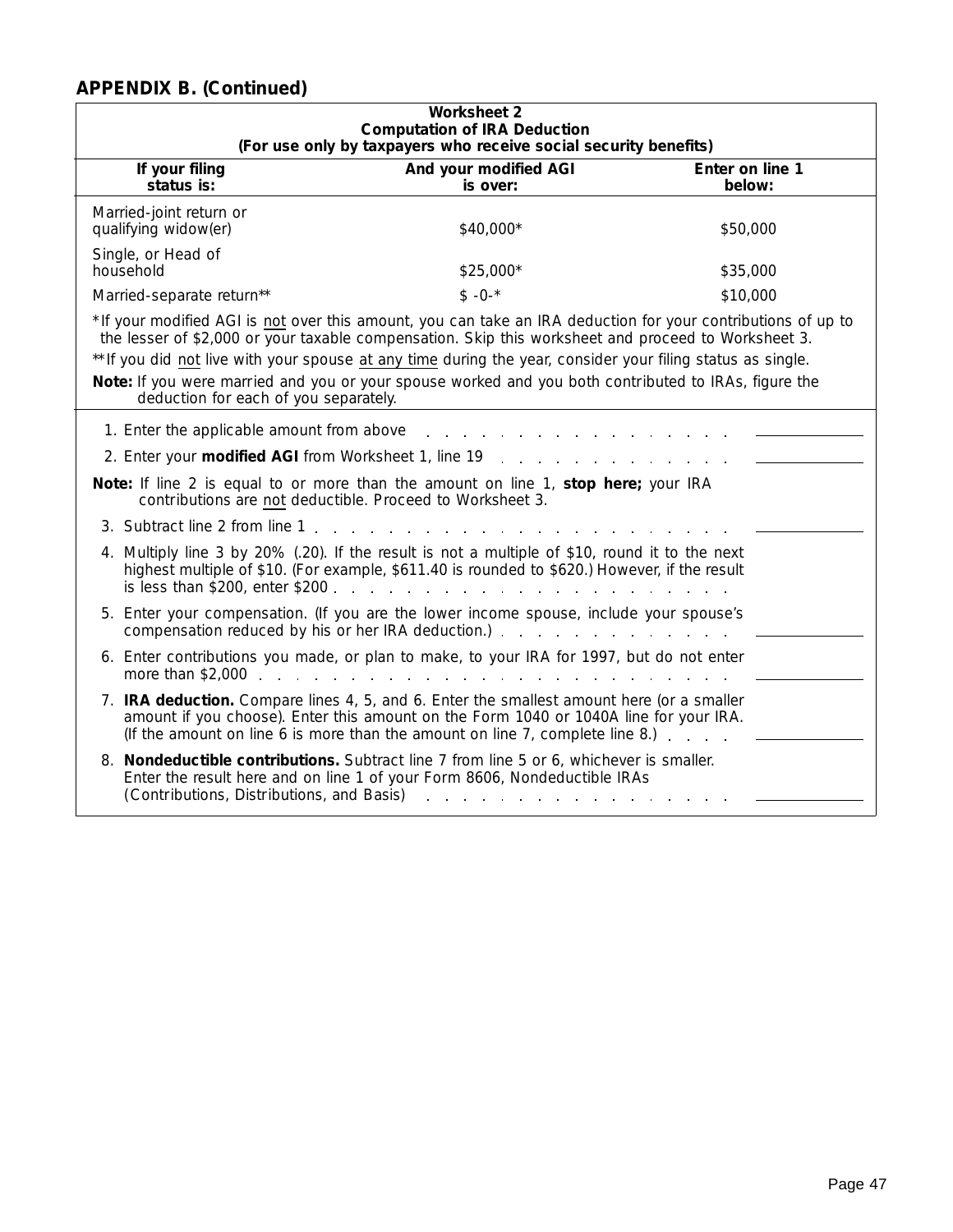|     | <b>Worksheet 3</b><br><b>Computation of Taxable Social Security Benefits</b>                                                                                                                                                                                                                                                                                                                                                                                                                  |  |  |  |  |  |  |
|-----|-----------------------------------------------------------------------------------------------------------------------------------------------------------------------------------------------------------------------------------------------------------------------------------------------------------------------------------------------------------------------------------------------------------------------------------------------------------------------------------------------|--|--|--|--|--|--|
|     | (For use by taxpayers who receive social security benefits and take an IRA deduction)                                                                                                                                                                                                                                                                                                                                                                                                         |  |  |  |  |  |  |
|     | Filing Status-Check only one box:                                                                                                                                                                                                                                                                                                                                                                                                                                                             |  |  |  |  |  |  |
|     | A. Married filing a joint return<br>B. Single, Head of Household, Qualifying Widow(er), or Married filing separately and lived apart                                                                                                                                                                                                                                                                                                                                                          |  |  |  |  |  |  |
|     | from your spouse during the entire year                                                                                                                                                                                                                                                                                                                                                                                                                                                       |  |  |  |  |  |  |
|     | C. Married filing separately and lived with your spouse at any time during the year                                                                                                                                                                                                                                                                                                                                                                                                           |  |  |  |  |  |  |
| 1)  | Adjusted gross income (AGI) from Form 1040 or Form 1040A (not taking into account<br>any IRA deduction, any social security benefits from Form SSA-1099 or RBB-1099,<br>or any exclusion of interest from savings bonds to be reported on Form 8815) ________                                                                                                                                                                                                                                 |  |  |  |  |  |  |
| 2)  |                                                                                                                                                                                                                                                                                                                                                                                                                                                                                               |  |  |  |  |  |  |
| 3)  | Subtract line 2 from line 1                                                                                                                                                                                                                                                                                                                                                                                                                                                                   |  |  |  |  |  |  |
| 4)  |                                                                                                                                                                                                                                                                                                                                                                                                                                                                                               |  |  |  |  |  |  |
| 5)  | Enter one half of line 4                                                                                                                                                                                                                                                                                                                                                                                                                                                                      |  |  |  |  |  |  |
| 6)  | Enter the amount of any foreign earned income exclusion, foreign housing exclusion,<br>exclusion of income from U.S. possessions, exclusion of income from Puerto Rico<br>you claimed as a bona fide resident of Puerto Rico, or exclusion of employer-paid<br>adoption expenses example and the set of the set of the set of the set of the set of the set of the set of the set of the set of the set of the set of the set of the set of the set of the set of the set of the set of the s |  |  |  |  |  |  |
| 7)  | Enter the amount of any tax-exempt interest reported on line 8b of Form 1040 or                                                                                                                                                                                                                                                                                                                                                                                                               |  |  |  |  |  |  |
| 8)  |                                                                                                                                                                                                                                                                                                                                                                                                                                                                                               |  |  |  |  |  |  |
| 9)  |                                                                                                                                                                                                                                                                                                                                                                                                                                                                                               |  |  |  |  |  |  |
|     | • \$32,000 if you checked box A above.                                                                                                                                                                                                                                                                                                                                                                                                                                                        |  |  |  |  |  |  |
|     | • \$25,000 if you checked box B above.                                                                                                                                                                                                                                                                                                                                                                                                                                                        |  |  |  |  |  |  |
|     | • \$-0- if you checked box C above.                                                                                                                                                                                                                                                                                                                                                                                                                                                           |  |  |  |  |  |  |
| 10) | Subtract line 9 from line 8. If zero or less, enter 0 on this line                                                                                                                                                                                                                                                                                                                                                                                                                            |  |  |  |  |  |  |
| 11) | If line 10 is zero, STOP HERE. None of your social security benefits are taxable. If<br>line 10 is more than 0, enter the amount listed below for your filing status                                                                                                                                                                                                                                                                                                                          |  |  |  |  |  |  |
|     | • \$12,000 if you checked box A above.                                                                                                                                                                                                                                                                                                                                                                                                                                                        |  |  |  |  |  |  |
|     | • \$ 9,000 if you checked box B above.                                                                                                                                                                                                                                                                                                                                                                                                                                                        |  |  |  |  |  |  |
|     | • \$ -0- if you checked box C above.                                                                                                                                                                                                                                                                                                                                                                                                                                                          |  |  |  |  |  |  |
| 12) | Subtract line 11 from line 10. If zero or less, enter -0-                                                                                                                                                                                                                                                                                                                                                                                                                                     |  |  |  |  |  |  |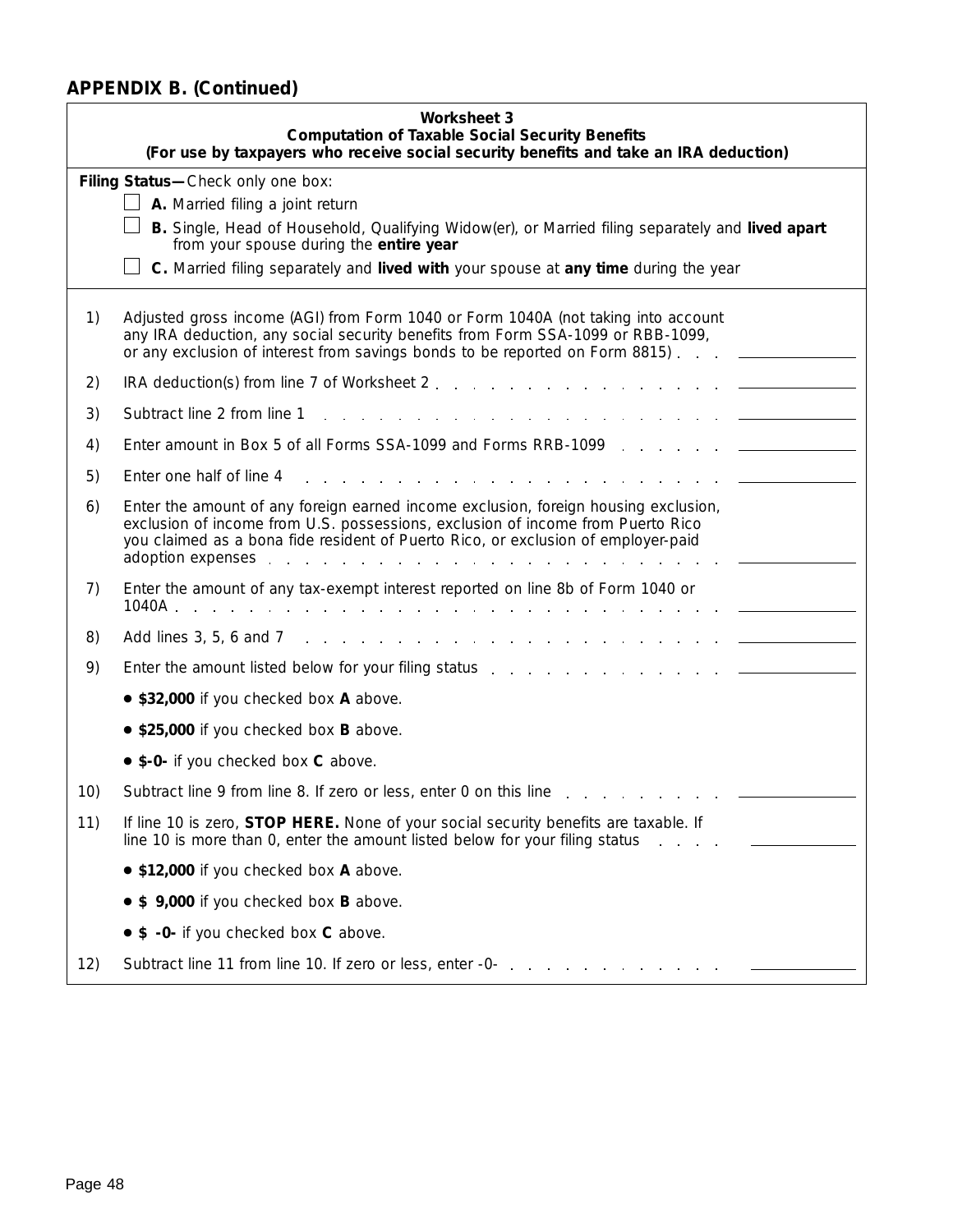| 14) | Enter one half of line 13 research and service and service and service in the service of the service of the service of the service of the service of the service of the service of the service of the service of the service o |
|-----|--------------------------------------------------------------------------------------------------------------------------------------------------------------------------------------------------------------------------------|
|     |                                                                                                                                                                                                                                |
|     |                                                                                                                                                                                                                                |
|     |                                                                                                                                                                                                                                |
| 18) |                                                                                                                                                                                                                                |
| 19) | <b>Taxable social security benefits.</b> Enter the smaller of line 17 or line 18 manuscom and manuscom                                                                                                                         |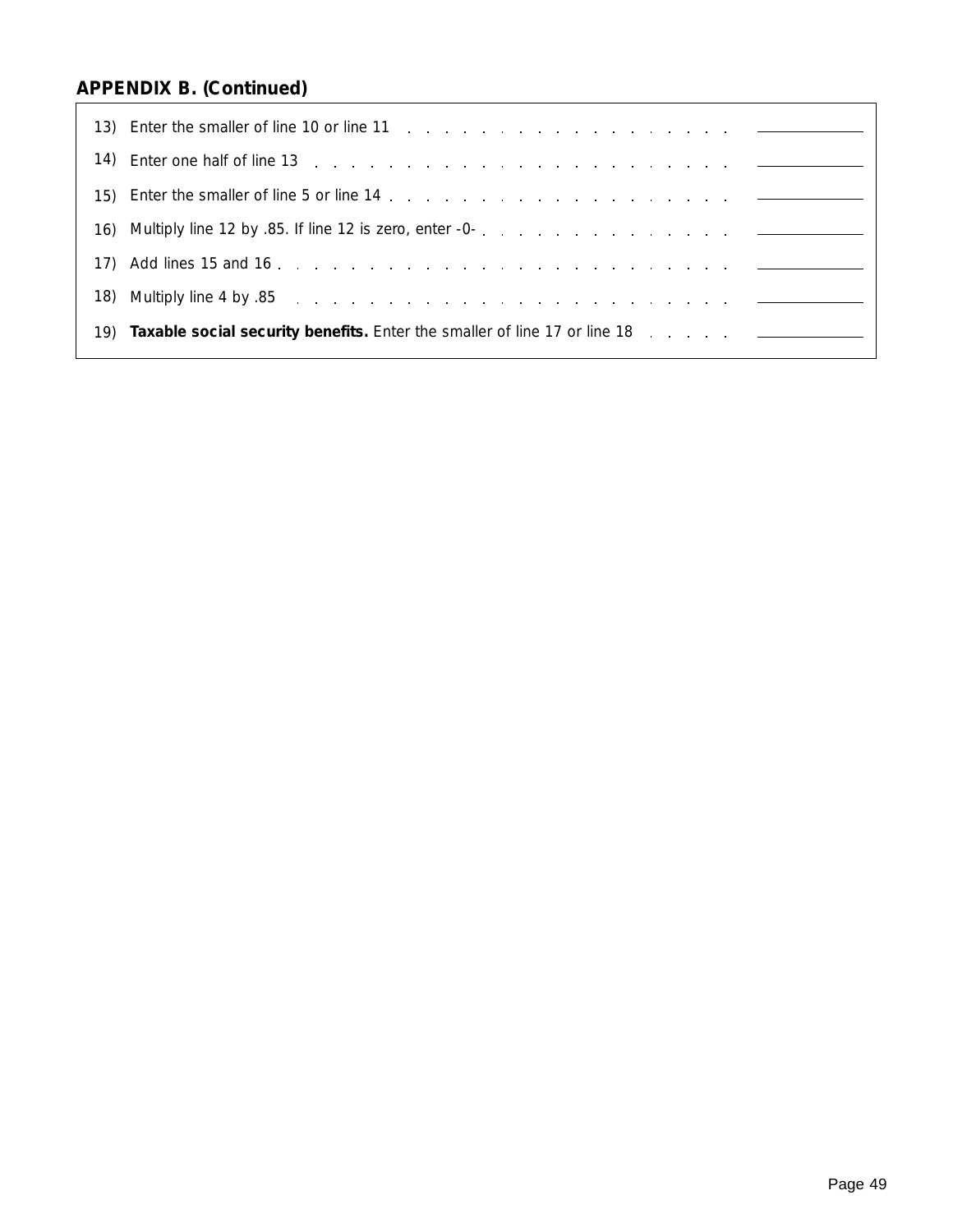#### **Comprehensive Example Determining Your IRA Deduction and the Taxable Portion of Your Social Security Benefits**

John Black is married and files a joint return. He had 1997 wages of \$42,500. His wife did not work in 1997. He also received social security benefits of \$7,000 and made a \$2,000 contribution to his IRA for the year. He had no foreign income, no tax-exempt interest, and no adjustments to income on lines 24 through 30 on his Form 1040. He participated in a section 401(k) retirement plan at work.

John completes Worksheets 1 and 2. Worksheet 2 shows that his 1997 IRA deduction is \$460. He must either withdraw the contributions that are more than the deduction (the \$1,540 shown on line 8 of Worksheet 2), or treat the excess amounts as nondeductible contributions (in which case he must complete Form 8606 and attach it to his Form 1040).

The completed worksheets that follow show how John figured his modified AGI to determine the IRA deduction and the taxable social security benefits to report on his Form 1040.

|    | <b>Worksheet 1</b><br><b>Computation of Modified AGI</b><br>(For use only be taxpayers who receive social security benefits)                                                                                                                                                                                                                                           |          |  |  |  |
|----|------------------------------------------------------------------------------------------------------------------------------------------------------------------------------------------------------------------------------------------------------------------------------------------------------------------------------------------------------------------------|----------|--|--|--|
|    | Filing Status-Check only one box:<br>$\sqrt{}$<br>A. Married filing a joint return<br>B. Single, Head of Household, Qualifying Widow(er), or Married filing separately and<br>lived apart from your spouse during the entire year<br>C. Married filing separately and lived with your spouse at any time during the year                                               |          |  |  |  |
| 1) | Adjusted gross income (AGI) from Form 1040 or Form 1040A (not taking into account<br>any social security benefits from Form SSA-1099 or RRB-1099, any deduction for an<br>IRA, or any exclusion of interest from savings bonds to be reported on Form 8815)                                                                                                            | \$42,500 |  |  |  |
| 2) | Enter the amount in Box 5 of all Forms SSA-1099 and Forms RRB-1099.                                                                                                                                                                                                                                                                                                    | 7,000    |  |  |  |
| 3) | Enter one half of line 2.                                                                                                                                                                                                                                                                                                                                              | 3,500    |  |  |  |
| 4) | Enter the amount of any foreign earned income exclusion, foreign housing exclusion,<br>U.S. possessions income exclusion, exclusion of income from Puerto Rico you<br>claimed as a bona fide resident of Puerto Rico, or exclusion of employer-paid<br>adoption expenses enter the state of the state of the state of the state of the state of the state of the state | -0-      |  |  |  |
| 5) | Enter the amount of any tax-exempt interest reported on line 8b of Form 1040 or<br>1040A<br>المنافذ والمتحدث والمتحدث والمتحدث والمتحدث والمتحدث والمتحدث والأرمان والمتحدث                                                                                                                                                                                            | -0-      |  |  |  |
| 6) | Add lines 1, 3, 4, and 5<br>the contract of the contract of the contract of the contract of the contract of the contract of the contract of<br>and the state of the state                                                                                                                                                                                              | 46,000   |  |  |  |
| 7) | • \$32,000 if you checked box A above.<br>• \$25,000 if you checked box B above.<br>• \$-0- if you checked box C above.                                                                                                                                                                                                                                                | 32,000   |  |  |  |
| 8) | Subtract line 7 from line 6. If zero or less, enter zero on this line                                                                                                                                                                                                                                                                                                  | 14,000   |  |  |  |
| 9) | If line 8 is zero, STOP HERE. None of your social security benefits are taxable.<br>If line 8 is more than 0, enter the amount listed below for your filing status<br>• \$12,000 if you checked box A above.<br>• \$ 9,000 if you checked box B above.<br>• \$-0- if you checked box C above.                                                                          | 12,000   |  |  |  |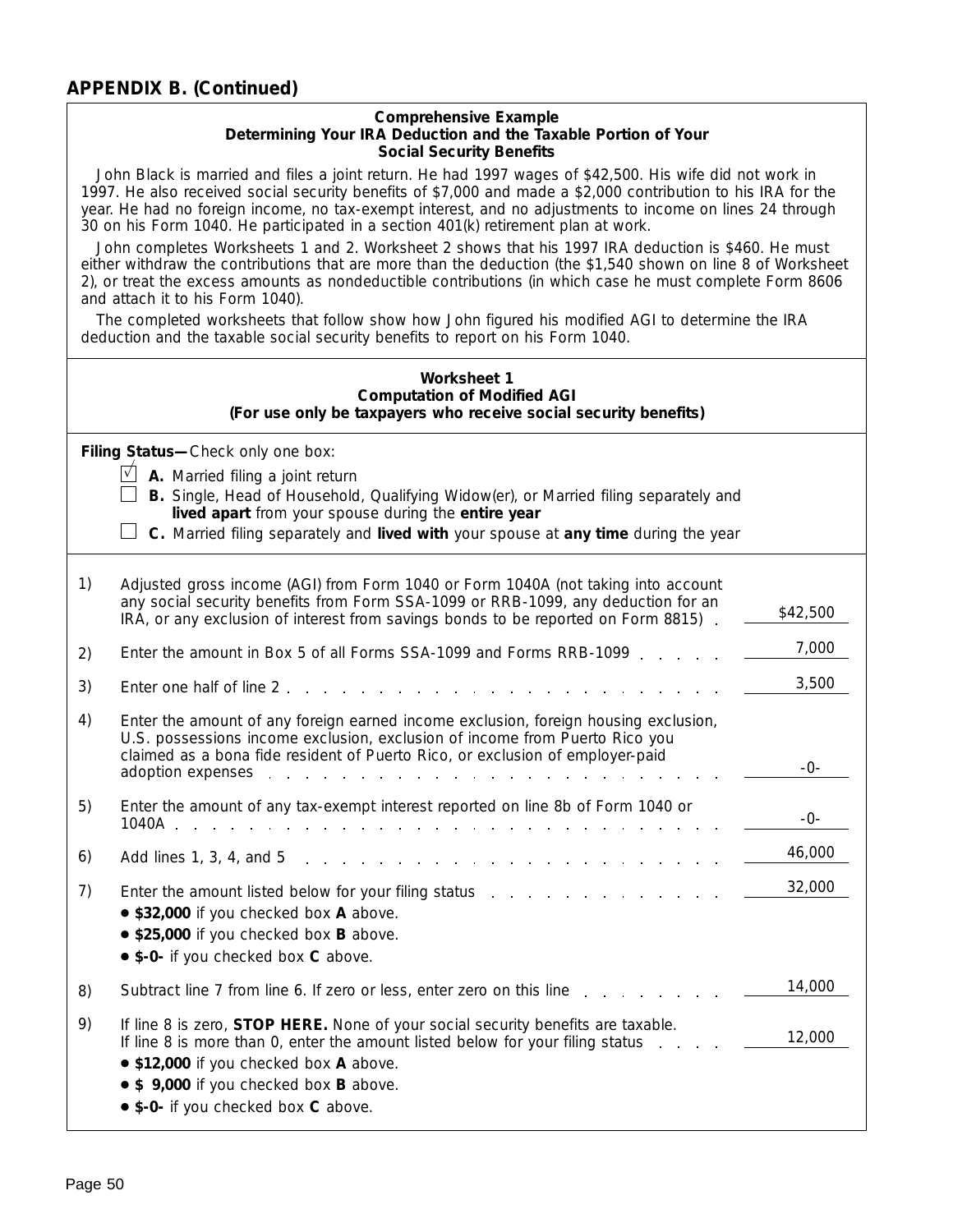|     | 10) Subtract line 9 from line 8. If zero or less, enter -0-                                                                                                                                                                                                                                                          | 2,000  |
|-----|----------------------------------------------------------------------------------------------------------------------------------------------------------------------------------------------------------------------------------------------------------------------------------------------------------------------|--------|
| 11) |                                                                                                                                                                                                                                                                                                                      | 12,000 |
| 12) |                                                                                                                                                                                                                                                                                                                      | 6,000  |
| 13) |                                                                                                                                                                                                                                                                                                                      | 3,500  |
| 14) |                                                                                                                                                                                                                                                                                                                      | 1,700  |
| 15) |                                                                                                                                                                                                                                                                                                                      | 5,200  |
| 16) | 85. Multiply line 2 by<br>a construction of the construction of the construction of the construction of the construction of the construction of the construction of the construction of the construction of the construction of the construction of the                                                              | 5,950  |
| 17) | Taxable benefits to be included in <i>Modified AGI</i> for IRA deduction purposes.<br>Enter the smaller of line 15 or line 16 matures with a state of the smaller of line 16 matures and the state of the state of the state of the state of the state of the state of the state of the state of the state of the st | 5,200  |
| 18) | Enter the amount of any employer-paid adoption expenses exclusion and any<br>foreign earned income exclusion and foreign housing exclusion or deduction                                                                                                                                                              | -0-    |
| 19) | <b>MODIFIED AGI</b> for determining your reduced IRA Deduction—add lines 1, 17,<br>and 18. Enter here and on line 2 of Worksheet 2, next                                                                                                                                                                             | 47,700 |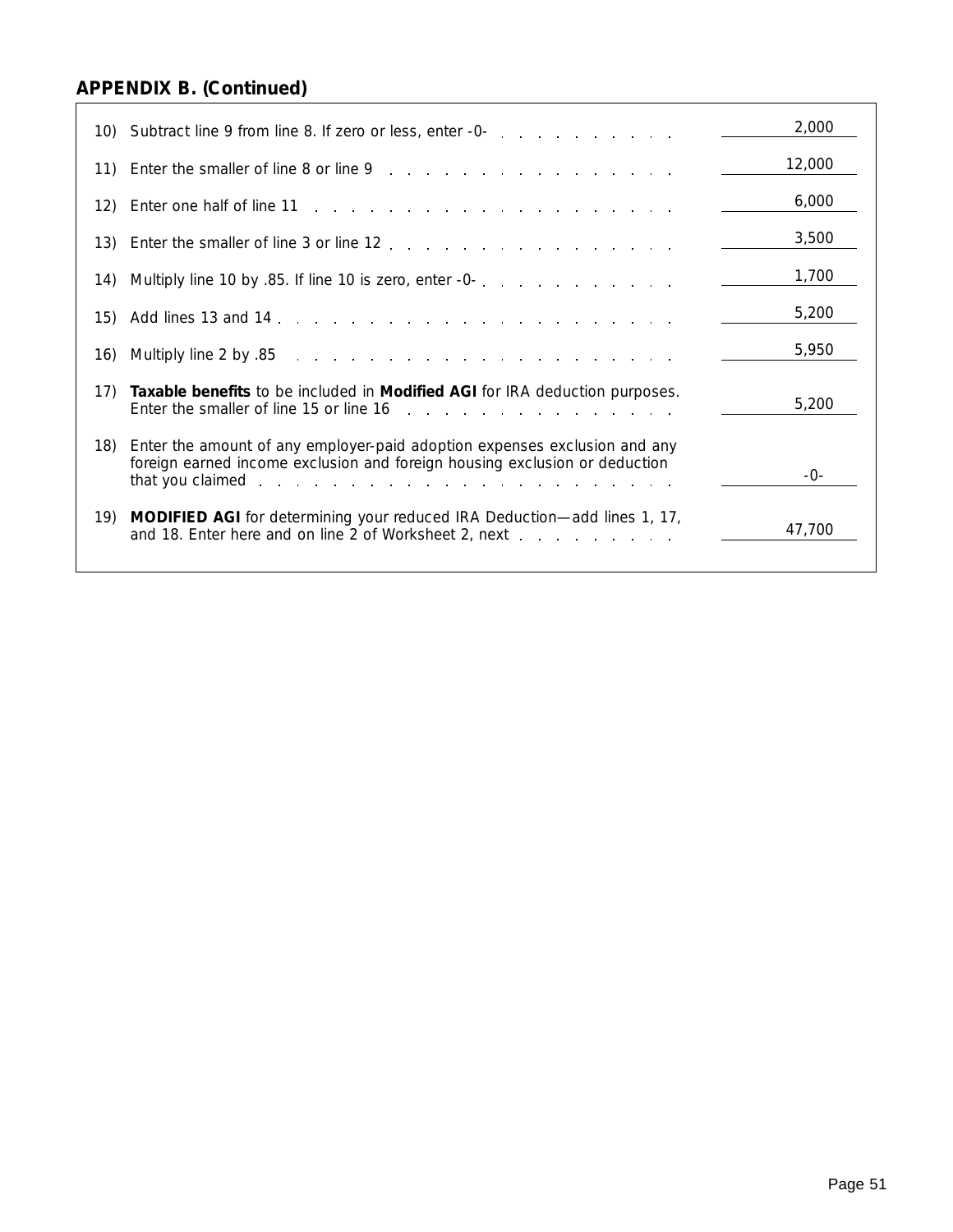| <b>Worksheet 2</b><br><b>Computation of IRA Deduction</b><br>(For use only by taxpayers who receive social security benefits)                                                                                                                                                                                                                                                                                                                                                        |                                                                                                                                                                           |                           |  |  |  |
|--------------------------------------------------------------------------------------------------------------------------------------------------------------------------------------------------------------------------------------------------------------------------------------------------------------------------------------------------------------------------------------------------------------------------------------------------------------------------------------|---------------------------------------------------------------------------------------------------------------------------------------------------------------------------|---------------------------|--|--|--|
| If your filing<br>status is:                                                                                                                                                                                                                                                                                                                                                                                                                                                         | And your modified AGI<br>is over:                                                                                                                                         | Enter on line 1<br>below: |  |  |  |
| Married-joint return,<br>or qualifying widow(er)<br>\$40,000*<br>\$50,000                                                                                                                                                                                                                                                                                                                                                                                                            |                                                                                                                                                                           |                           |  |  |  |
| Single, or Head<br>of household<br>Married-separate return**                                                                                                                                                                                                                                                                                                                                                                                                                         | \$25,000*<br>$-0-$ *<br>\$                                                                                                                                                | \$35,000<br>\$10,000      |  |  |  |
| * If your modified AGI is not over this amount, you can take an IRA deduction for your contributions of up to<br>the lesser of \$2,000 or your taxable compensation. Skip this worksheet and proceed to Worksheet 3.<br>** If you did not live with your spouse at any time during the year, consider your filing status as single.<br>Note: If you were married and you or your spouse worked and you both contributed to IRAs, figure the<br>deduction for each of you separately. |                                                                                                                                                                           |                           |  |  |  |
| 1. Enter the applicable amount from above                                                                                                                                                                                                                                                                                                                                                                                                                                            | and the state of the                                                                                                                                                      | \$50,000                  |  |  |  |
| 2. Enter your modified AGI from Worksheet 1, line 19                                                                                                                                                                                                                                                                                                                                                                                                                                 |                                                                                                                                                                           | 47,700                    |  |  |  |
| Note: If line 2 is equal to or more than the amount on line 1, stop here; your IRA<br>contributions are not deductible. Proceed to Worksheet 3.                                                                                                                                                                                                                                                                                                                                      |                                                                                                                                                                           |                           |  |  |  |
| 3. Subtract line 2 from line 1                                                                                                                                                                                                                                                                                                                                                                                                                                                       |                                                                                                                                                                           | 2,300                     |  |  |  |
| 4. Multiply line 3 by 20% (.20). If the result is not a multiple of \$10, round it to the next<br>result is less than \$200, enter \$200                                                                                                                                                                                                                                                                                                                                             | highest multiple of \$10. (For example, \$611.40 is rounded to \$620.) However, if the                                                                                    | 460                       |  |  |  |
| 5. Enter your compensation. (If you are the lower income spouse, include your spouse's<br>compensation reduced by his or her IRA deduction.)                                                                                                                                                                                                                                                                                                                                         |                                                                                                                                                                           | 42,500                    |  |  |  |
| 6. Enter contributions you made, or plan to make, to your IRA for 1997, but do not enter<br>more than \$2,000                                                                                                                                                                                                                                                                                                                                                                        | <b>Contract Contract</b>                                                                                                                                                  | 2,000                     |  |  |  |
| 7. IRA deduction. Compare lines 4, 5, and 6. Enter the smallest amount here (or a smaller                                                                                                                                                                                                                                                                                                                                                                                            | amount if you choose). Enter this amount on the Form 1040 or 1040A line for your IRA.<br>(If the amount on line 6 is more than the amount on line $7$ , complete line 8.) | 460                       |  |  |  |
| 8. Nondeductible contributions. Subtract line 7 from line 5 or 6, whichever is smaller.<br>(Contributions, Distributions, and Basis) [16]                                                                                                                                                                                                                                                                                                                                            | Enter the result here and on line 1 of your Form 8606, Nondeductible IRAs                                                                                                 | 1,540                     |  |  |  |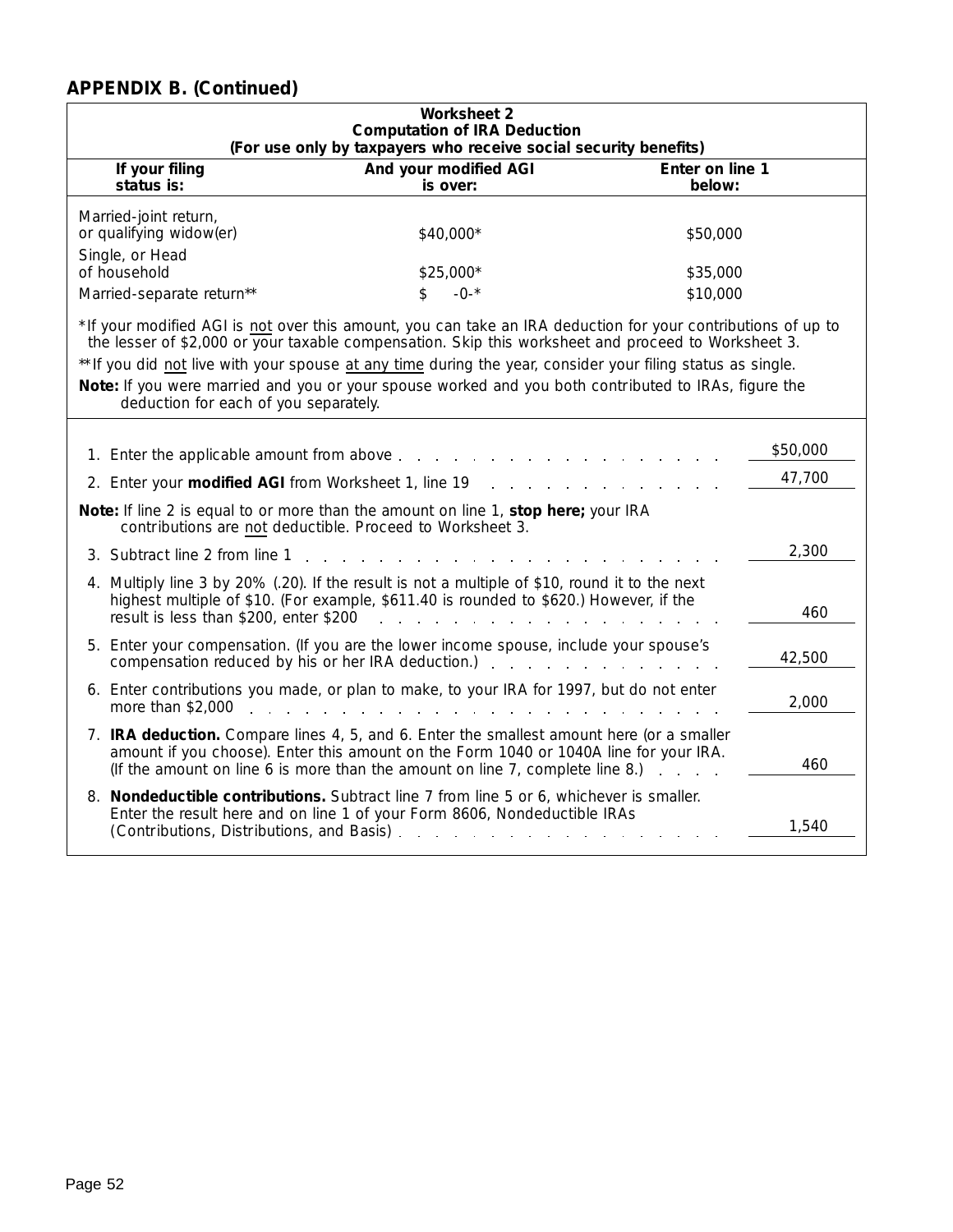|           | <b>Worksheet 3</b><br><b>Computation of Taxable Social Security Benefits</b><br>(For use by taxpayers who receive social security benefits and take an IRA deduction)                                                                                                                                                                                                                                                                                                                           |          |  |  |  |  |  |  |  |
|-----------|-------------------------------------------------------------------------------------------------------------------------------------------------------------------------------------------------------------------------------------------------------------------------------------------------------------------------------------------------------------------------------------------------------------------------------------------------------------------------------------------------|----------|--|--|--|--|--|--|--|
|           | Filing Status-Check only one box:                                                                                                                                                                                                                                                                                                                                                                                                                                                               |          |  |  |  |  |  |  |  |
| $\sqrt{}$ | A. Married filing a joint return                                                                                                                                                                                                                                                                                                                                                                                                                                                                |          |  |  |  |  |  |  |  |
|           | B. Single, Head of Household, Qualifying Widow(er), or Married filing separately and<br>lived apart from your spouse during the entire year                                                                                                                                                                                                                                                                                                                                                     |          |  |  |  |  |  |  |  |
|           | C. Married filing separately and <i>lived with</i> your spouse at <i>any time</i> during the year                                                                                                                                                                                                                                                                                                                                                                                               |          |  |  |  |  |  |  |  |
|           | 1) Adjusted gross income (AGI) from Form 1040 or Form 1040A (not taking into account<br>any IRA deduction, any social security benefits from Form SSA-1099 or RBB-1099,<br>or any exclusion of interest from savings bonds to be reported on Form 8815).                                                                                                                                                                                                                                        | \$42,500 |  |  |  |  |  |  |  |
| 2)        | IRA deduction(s) from line 7 of Worksheet 2                                                                                                                                                                                                                                                                                                                                                                                                                                                     | 460      |  |  |  |  |  |  |  |
| 3)        | Subtract line 2 from line 1                                                                                                                                                                                                                                                                                                                                                                                                                                                                     | 42,040   |  |  |  |  |  |  |  |
| 4)        | Enter the amount in Box 5 of all Forms SSA-1099 and Forms RRB-1099.                                                                                                                                                                                                                                                                                                                                                                                                                             | 7,000    |  |  |  |  |  |  |  |
| 5)        | Enter one half of line 4.<br>the contract of the contract of the contract of the contract of the contract of the contract of the contract of                                                                                                                                                                                                                                                                                                                                                    | 3,500    |  |  |  |  |  |  |  |
|           | 6) Enter the amount of any foreign earned income exclusion, foreign housing exclusion,<br>exclusion of income from U.S. possessions, exclusion of income from Puerto Rico<br>you claimed as a bona fide resident of Puerto Rico, or exclusion of employer-paid<br>adoption expenses entering the set of the set of the set of the set of the set of the set of the set of the set of the set of the set of the set of the set of the set of the set of the set of the set of the set of the set | -0-      |  |  |  |  |  |  |  |
|           | 7) Enter the amount of any tax-exempt interest reported on line 8b of Form 1040 or                                                                                                                                                                                                                                                                                                                                                                                                              | -0-      |  |  |  |  |  |  |  |
| 8)        | Add lines 3, 5, 6 and 7<br>and the control of                                                                                                                                                                                                                                                                                                                                                                                                                                                   | 45,540   |  |  |  |  |  |  |  |
| 9)        | Enter the amount listed below for your filing status                                                                                                                                                                                                                                                                                                                                                                                                                                            | 32,000   |  |  |  |  |  |  |  |
|           | • \$32,000 if you checked box A above.                                                                                                                                                                                                                                                                                                                                                                                                                                                          |          |  |  |  |  |  |  |  |
|           | • \$25,000 if you checked box B above.                                                                                                                                                                                                                                                                                                                                                                                                                                                          |          |  |  |  |  |  |  |  |
|           | • \$-0- if you checked box C above.                                                                                                                                                                                                                                                                                                                                                                                                                                                             |          |  |  |  |  |  |  |  |
| 10)       | Subtract line 9 from line 8. If zero or less, enter 0 on this line                                                                                                                                                                                                                                                                                                                                                                                                                              | 13,540   |  |  |  |  |  |  |  |
| 11)       | If line 10 is zero, <b>STOP HERE.</b> None of your social security benefits are taxable. If<br>line 10 is more than 0, enter the amount listed before for your filing status                                                                                                                                                                                                                                                                                                                    | 12,000   |  |  |  |  |  |  |  |
|           | • \$12,000 if you checked box A above.                                                                                                                                                                                                                                                                                                                                                                                                                                                          |          |  |  |  |  |  |  |  |
|           | • \$ 9,000 if you checked box B above.                                                                                                                                                                                                                                                                                                                                                                                                                                                          |          |  |  |  |  |  |  |  |
|           | • \$-0- if you checked box C above.                                                                                                                                                                                                                                                                                                                                                                                                                                                             |          |  |  |  |  |  |  |  |
|           | 12) Subtract line 11 from line 10. If zero or less, enter -0-                                                                                                                                                                                                                                                                                                                                                                                                                                   | 1,540    |  |  |  |  |  |  |  |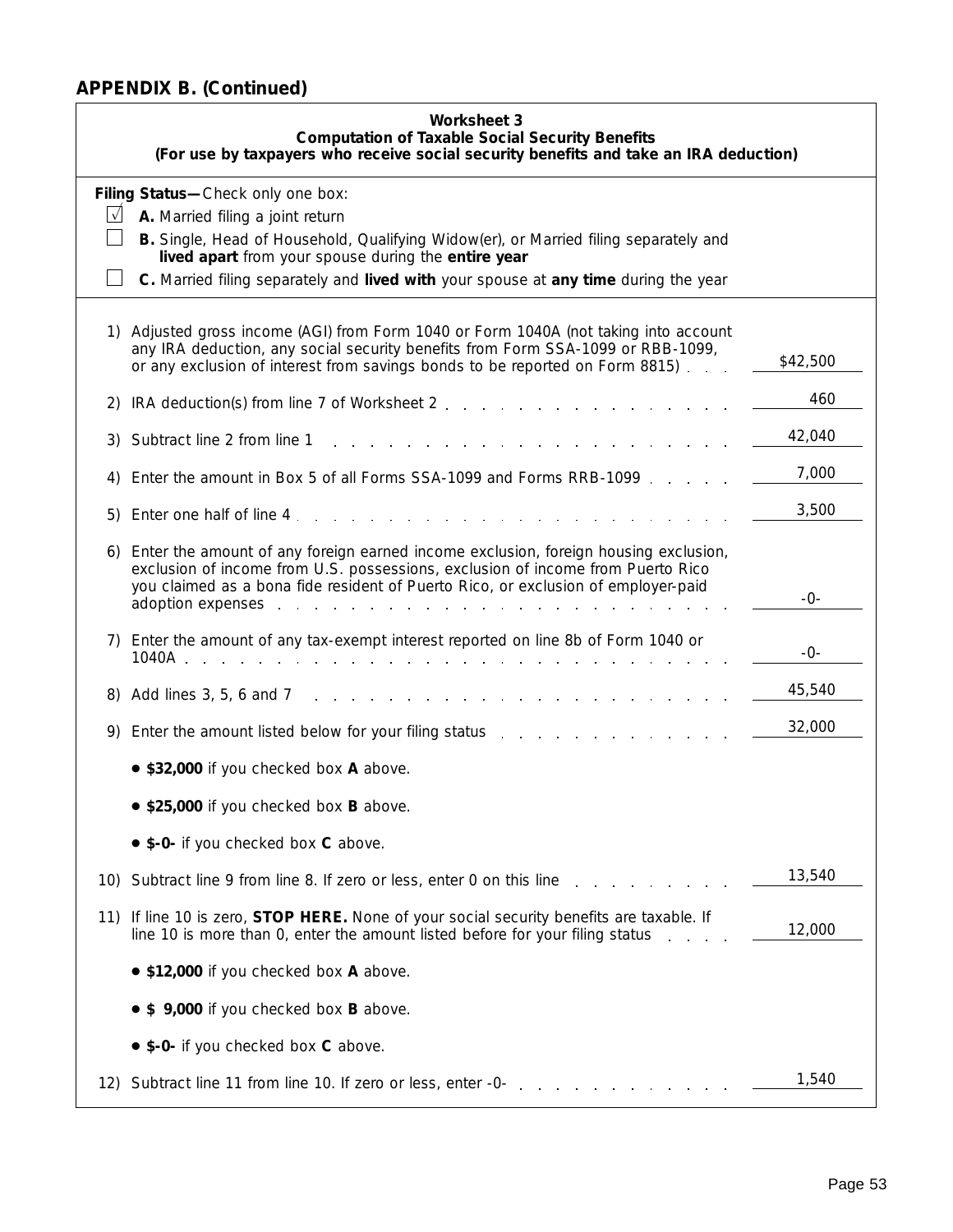| 13) Enter the smaller of line 10 or line 11 $\ldots$ $\ldots$ $\ldots$ $\ldots$ $\ldots$ $\ldots$ $\ldots$ $\ldots$ $\ldots$ $\ldots$ $\ldots$ $\ldots$ $\ldots$ $\ldots$ $\ldots$ $\ldots$ $\ldots$ $\ldots$ $\ldots$ $\ldots$ $\ldots$ $\ldots$ $\ldots$ $\ldots$ $\ldots$ $\ldots$ $\ldots$ $\ldots$ $\ldots$ $\ld$ |       |
|------------------------------------------------------------------------------------------------------------------------------------------------------------------------------------------------------------------------------------------------------------------------------------------------------------------------|-------|
| 14) Enter one half of line 13 research and the contract of the contract of the contract of the contract of the contract of the contract of the contract of the contract of the contract of the contract of the contract of the                                                                                         | 6,000 |
|                                                                                                                                                                                                                                                                                                                        | 3,500 |
|                                                                                                                                                                                                                                                                                                                        | 1,309 |
|                                                                                                                                                                                                                                                                                                                        | 4,809 |
|                                                                                                                                                                                                                                                                                                                        | 5,950 |
| 19) <b>Taxable social security benefits.</b> Enter the smaller of line 17 or line 18 $\ldots$ $\ldots$ $\ldots$ $\frac{4,809}{\ldots}$                                                                                                                                                                                 |       |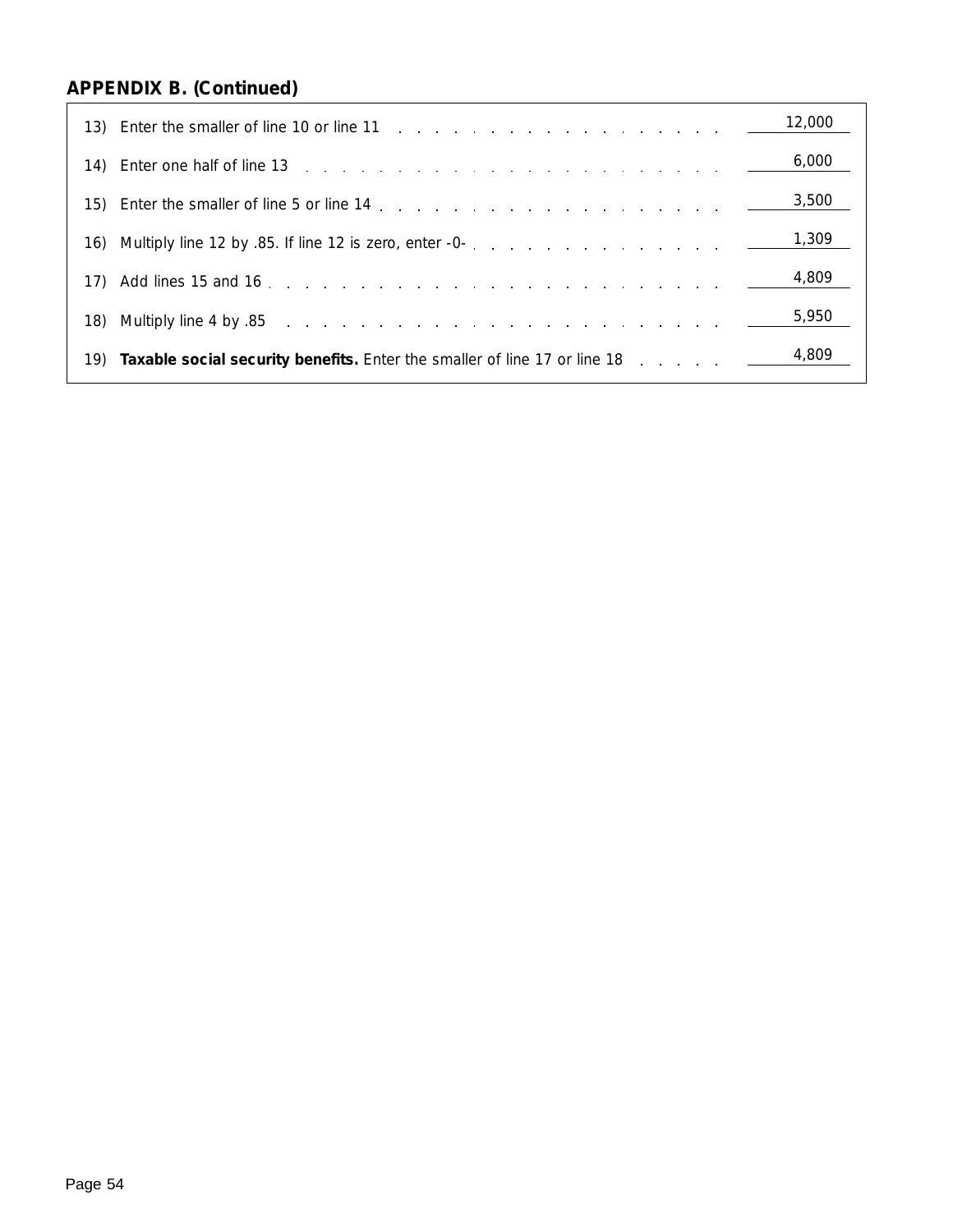## **APPENDIX C. Filled-in Forms 5329 (for Examples in Chapter 6)**



Additional Taxes Attributable to Qualified Manual OMB No. 1545-0203 Retirement Plans (Including IRAs), Annuities, Modified Endowment Contracts, and MSAs **(Under Sections 72, 4973, and 4974 of the Internal Revenue Code)**

Department of the Treasury Internal Revenue Service

## © **Attach to Form 1040. See separate instructions.**

| Name of individual subject to additional tax. (If married filing jointly, see page 2 of the instructions.) | Your social security number                                                         |                                               |
|------------------------------------------------------------------------------------------------------------|-------------------------------------------------------------------------------------|-----------------------------------------------|
| Paul Jones                                                                                                 |                                                                                     | 003 00 0000                                   |
| Fill in Your Address Only \<br>If You Are Filing This                                                      | Home address (number and street), or P.O. box if mail is not delivered to your home | Apt. no.                                      |
| Form by Itself and Not<br>With Your Tax Return                                                             | City, town or post office, state, and ZIP code                                      | If this is an amended<br>return, check here ▶ |

If you are subject to the 10% tax on early distributions **only,** see **Who Must File** in the instructions before continuing. You may be able to report this tax directly on Form 1040 without filing Form 5329.

#### **Tax on Early Distributions Part I**

*Complete this part if a taxable distribution was made from your qualified retirement plan (including an IRA), annuity contract, or modified endowment contract before you reached age 591⁄2 (or was incorrectly indicated as such on your Form 1099-R—see instructions). Note: You must include the amount of the distribution on line 15b or 16b of Form 1040.*

| $\mathbf{1}$ | Early distributions included in gross income (see page 2 of the instructions).                 |  |  |
|--------------|------------------------------------------------------------------------------------------------|--|--|
| 2            | Distributions excepted from additional tax (see page 2 of the instructions). Enter appropriate |  |  |
|              | Amount subject to additional tax. Subtract line 2 from line 1                                  |  |  |
|              | 4 Tax due Multiply line 3 by 10% (10) Enter here and on Form 1040 line 50                      |  |  |

**4 Tax due.** Multiply line 3 by 10% (.10). Enter here and on Form 1040, line 50 **4**

**Caution:** *If any amount on line 3 was a distribution from a SIMPLE retirement plan, you must multiply that distribution by 25% (.25) instead of 10%. See instructions for more information.*

#### **Tax on Excess Contributions to Individual Retirement Arrangements Part II**

*Complete this part if, either in this year or in earlier years, you contributed more to your IRA than is or was allowable and you have an excess contribution subject to tax.*

| 5. | Excess contributions for 1997 (see page 3 of the instructions). Do not include this amount on                                                                                                                   | 5.      | 500    |  |
|----|-----------------------------------------------------------------------------------------------------------------------------------------------------------------------------------------------------------------|---------|--------|--|
| 6  | Earlier year excess contributions not previously eliminated (see page<br>6<br>3 of the instructions)                                                                                                            |         |        |  |
| 7  | Contribution credit. If your actual contribution for 1997 is less than<br>your maximum allowable contribution, see page 3 of the instructions;<br>7<br>otherwise, enter -0-                                     |         |        |  |
| 8  | 1997 distributions from your IRA account that are includible in taxable<br>8                                                                                                                                    |         |        |  |
| 9  | 1996 tax year excess contributions (if any) withdrawn after the due<br>date (including extensions) of your 1996 income tax return, and 1995<br>9<br>and earlier tax year excess contributions withdrawn in 1997 |         |        |  |
| 10 | 10<br>Add lines 7, 8, and 9                                                                                                                                                                                     |         |        |  |
| 11 | Adjusted earlier year excess contributions. Subtract line 10 from line 6. Enter the result, but not                                                                                                             | 11      |        |  |
| 12 |                                                                                                                                                                                                                 | $12 \,$ | 500    |  |
| 13 | Tax due. Enter the smaller of 6% (.06) of line 12 or 6% (.06) of the value of your IRA on the<br>last day of 1997. Also enter this amount on Form 1040, line 50                                                 | 13      | 30     |  |
|    |                                                                                                                                                                                                                 |         | r 220. |  |

**For Paperwork Reduction Act Notice, see page 4 of separate instructions.** Cat. No. 13329Q Form **5329** (1997)

Attachment Sequence No. **29**

**97**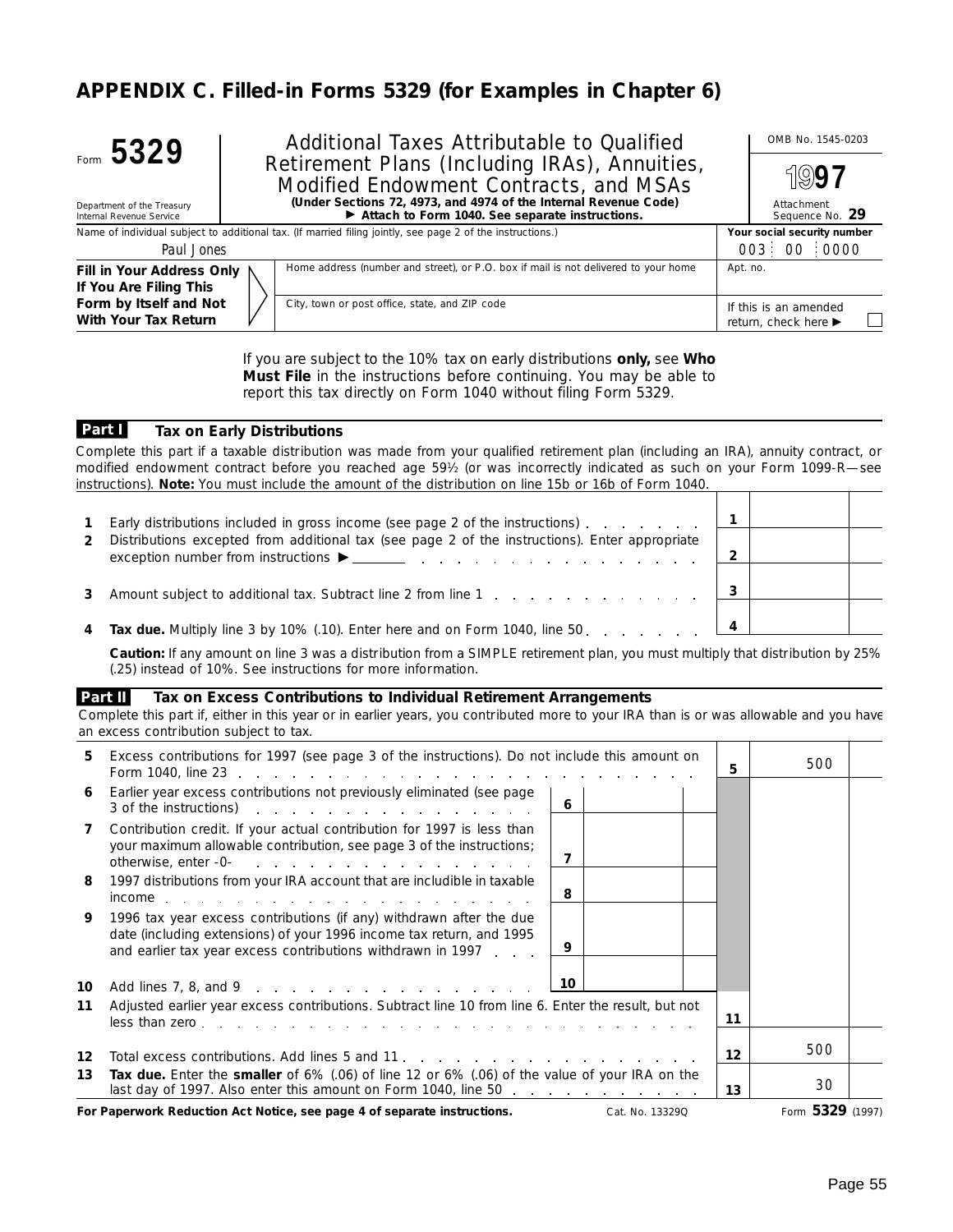

Additional Taxes Attributable to Qualified | OMB No. 1545-0203 Retirement Plans (Including IRAs), Annuities, Modified Endowment Contracts, and MSAs **(Under Sections 72, 4973, and 4974 of the Internal Revenue Code)**

Department of the Treasury Internal Revenue Service

© **Attach to Form 1040. See separate instructions.**

Name of individual subject to additional tax. (If married filing jointly, see page 2 of the instructions.) **Your social security number** 

| Tom .Jones                |                                                                                     | 004 00 0000           |
|---------------------------|-------------------------------------------------------------------------------------|-----------------------|
| Fill in Your Address Only | Home address (number and street), or P.O. box if mail is not delivered to your home | Apt. no.              |
| If You Are Filing This    |                                                                                     |                       |
| Form by Itself and Not    | City, town or post office, state, and ZIP code                                      | If this is an amended |
| With Your Tax Return      |                                                                                     | return, check here ▶  |

If you are subject to the 10% tax on early distributions **only,** see **Who Must File** in the instructions before continuing. You may be able to report this tax directly on Form 1040 without filing Form 5329.

#### **Tax on Early Distributions Part I**

*Complete this part if a taxable distribution was made from your qualified retirement plan (including an IRA), annuity contract, or modified endowment contract before you reached age 591⁄2 (or was incorrectly indicated as such on your Form 1099-R—see instructions). Note: You must include the amount of the distribution on line 15b or 16b of Form 1040.*

|   | Early distributions included in gross income (see page 2 of the instructions) entertainment    |   | 3.000 |  |
|---|------------------------------------------------------------------------------------------------|---|-------|--|
| 2 | Distributions excepted from additional tax (see page 2 of the instructions). Enter appropriate |   |       |  |
|   | Amount subject to additional tax. Subtract line 2 from line 1                                  |   | 3.000 |  |
| 4 | Tax due. Multiply line 3 by 10% (.10). Enter here and on Form 1040, line 50.                   | Δ | 300   |  |

**Caution:** *If any amount on line 3 was a distribution from a SIMPLE retirement plan, you must multiply that distribution by 25% (.25) instead of 10%. See instructions for more information.*

#### **Tax on Excess Contributions to Individual Retirement Arrangements Part II**

| Complete this part if, either in this year or in earlier years, you contributed more to your IRA than is or was allowable and you have |  |  |  |  |  |  |
|----------------------------------------------------------------------------------------------------------------------------------------|--|--|--|--|--|--|
| an excess contribution subiect to tax.                                                                                                 |  |  |  |  |  |  |

| Excess contributions for 1997 (see page 3 of the instructions). Do not include this amount on<br>5.<br>5                                                                                                                                                                                                                                                                                              |  |
|-------------------------------------------------------------------------------------------------------------------------------------------------------------------------------------------------------------------------------------------------------------------------------------------------------------------------------------------------------------------------------------------------------|--|
|                                                                                                                                                                                                                                                                                                                                                                                                       |  |
| Earlier year excess contributions not previously eliminated (see page<br>6<br>6<br>3 of the instructions)                                                                                                                                                                                                                                                                                             |  |
| Contribution credit. If your actual contribution for 1997 is less than<br>$\mathbf{7}$<br>your maximum allowable contribution, see page 3 of the instructions;<br>7<br>otherwise, enter -0- with a state of the state of the state of the state of the state of the state of the state of the state of the state of the state of the state of the state of the state of the state of the state of the |  |
| 8<br>1997 distributions from your IRA account that are includible in taxable<br>8                                                                                                                                                                                                                                                                                                                     |  |
| 9<br>1996 tax year excess contributions (if any) withdrawn after the due<br>date (including extensions) of your 1996 income tax return, and 1995<br>9<br>and earlier tax year excess contributions withdrawn in 1997                                                                                                                                                                                  |  |
| 10<br>Add lines 7, 8, and 9 $\ldots$ $\ldots$ $\ldots$ $\ldots$ $\ldots$ $\ldots$<br>10                                                                                                                                                                                                                                                                                                               |  |
| 11<br>Adjusted earlier year excess contributions. Subtract line 10 from line 6. Enter the result, but not<br>11<br>less than zero, et al., et al., et al., et al., et al., et al., et al., et al., et al., et al., et al., et al., et al., et al., et al., et al., et al., et al., et al., et al., et al., et al., et al., et al., et al., et al.                                                     |  |
| 12<br>12 <sup>12</sup>                                                                                                                                                                                                                                                                                                                                                                                |  |
| Tax due. Enter the smaller of 6% (.06) of line 12 or 6% (.06) of the value of your IRA on the<br>13<br>last day of 1997. Also enter this amount on Form 1040, line 50<br>13                                                                                                                                                                                                                           |  |

**For Paperwork Reduction Act Notice, see page 4 of separate instructions.** Cat. No. 13329Q Form 5329 (1997)

Attachment Sequence No. **29**

**97**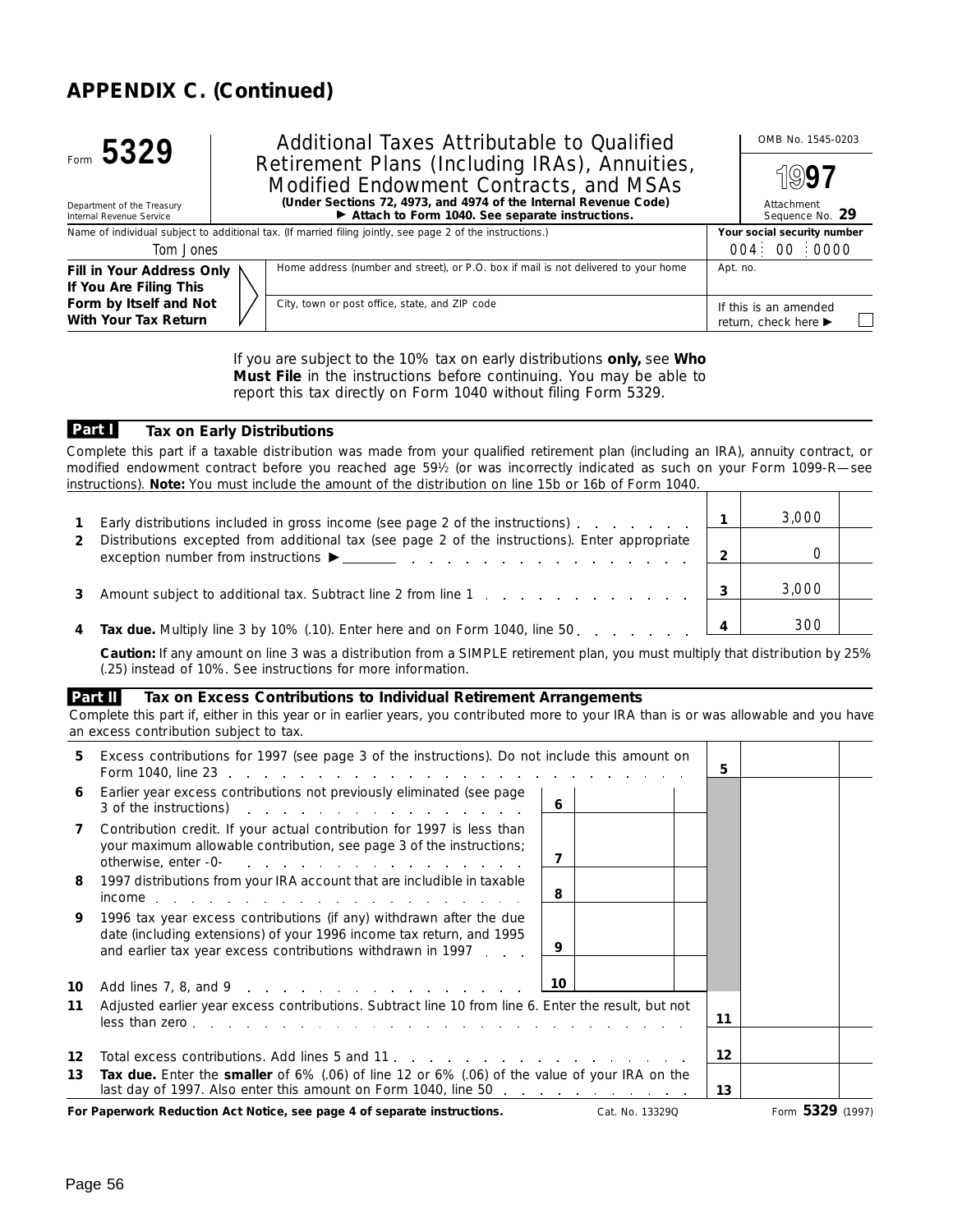# **APPENDIX D. Filled-in Forms 8606 (for Example in Chapter 5)**

|                                                                                                                                                                                                                                                                                                                             | Form 8606                                                                                                                    |                | <b>Nondeductible IRAs</b>                                                                                                                                                                                                                                                                                                     |                                                                                                                                                      |                                                                                                                                                                                                                           | OMB No. 1545-1007                                                                                                                     |  |  |
|-----------------------------------------------------------------------------------------------------------------------------------------------------------------------------------------------------------------------------------------------------------------------------------------------------------------------------|------------------------------------------------------------------------------------------------------------------------------|----------------|-------------------------------------------------------------------------------------------------------------------------------------------------------------------------------------------------------------------------------------------------------------------------------------------------------------------------------|------------------------------------------------------------------------------------------------------------------------------------------------------|---------------------------------------------------------------------------------------------------------------------------------------------------------------------------------------------------------------------------|---------------------------------------------------------------------------------------------------------------------------------------|--|--|
|                                                                                                                                                                                                                                                                                                                             |                                                                                                                              |                | (Contributions, Distributions, and Basis)<br>Please see What Records Must I Keep? below.                                                                                                                                                                                                                                      |                                                                                                                                                      |                                                                                                                                                                                                                           |                                                                                                                                       |  |  |
|                                                                                                                                                                                                                                                                                                                             | Department of the Treasury<br>Internal Revenue Service                                                                       |                | Attach to Form 1040, Form 1040A, or Form 1040NR.                                                                                                                                                                                                                                                                              |                                                                                                                                                      |                                                                                                                                                                                                                           | Attachment<br>Sequence No. 47                                                                                                         |  |  |
|                                                                                                                                                                                                                                                                                                                             |                                                                                                                              |                | Name. If married, file a separate Form 8606 for each spouse who is required to file Form 8606. See instructions.                                                                                                                                                                                                              |                                                                                                                                                      | Your social security number                                                                                                                                                                                               |                                                                                                                                       |  |  |
|                                                                                                                                                                                                                                                                                                                             | <b>Bill King</b>                                                                                                             |                |                                                                                                                                                                                                                                                                                                                               |                                                                                                                                                      |                                                                                                                                                                                                                           | 002 00 0000                                                                                                                           |  |  |
|                                                                                                                                                                                                                                                                                                                             | Fill in Your Address Only<br>if You Are Filing This                                                                          |                | Home address (number and street, or P.O. box if mail is not delivered to your home)                                                                                                                                                                                                                                           |                                                                                                                                                      |                                                                                                                                                                                                                           | Apt. no.                                                                                                                              |  |  |
|                                                                                                                                                                                                                                                                                                                             | Form by Itself and Not<br>With Your Tax Return                                                                               |                | City, town or post office, state, and ZIP code                                                                                                                                                                                                                                                                                |                                                                                                                                                      |                                                                                                                                                                                                                           |                                                                                                                                       |  |  |
|                                                                                                                                                                                                                                                                                                                             |                                                                                                                              |                | <b>Contributions, Nontaxable Distributions, and Basis</b>                                                                                                                                                                                                                                                                     |                                                                                                                                                      |                                                                                                                                                                                                                           |                                                                                                                                       |  |  |
| 1                                                                                                                                                                                                                                                                                                                           | were for 1997. See instructions                                                                                              |                | Enter your nondeductible IRA contributions for 1997, including those made during 1/1/98-4/15/98 that<br>the contract of the contract of the contract of the contract of the contract of                                                                                                                                       |                                                                                                                                                      | 1                                                                                                                                                                                                                         | $\Omega$                                                                                                                              |  |  |
| 2                                                                                                                                                                                                                                                                                                                           |                                                                                                                              |                |                                                                                                                                                                                                                                                                                                                               |                                                                                                                                                      | $\overline{2}$                                                                                                                                                                                                            | 2,000                                                                                                                                 |  |  |
| 3                                                                                                                                                                                                                                                                                                                           |                                                                                                                              |                |                                                                                                                                                                                                                                                                                                                               |                                                                                                                                                      | 3                                                                                                                                                                                                                         | 2,000                                                                                                                                 |  |  |
|                                                                                                                                                                                                                                                                                                                             | Did you receive<br>any IRA<br>distributions<br>(withdrawals)<br>in 1997?                                                     |                | $\overline{\phantom{a}}$ No $\overline{\phantom{a}}$<br>$\rightarrow$ Enter the amount from line 3 on<br>line 12. Then, stop and read When<br>and Where To File below.<br>$Yes$ Go to line 4.                                                                                                                                 |                                                                                                                                                      |                                                                                                                                                                                                                           |                                                                                                                                       |  |  |
| 4                                                                                                                                                                                                                                                                                                                           | 4/15/98. See instructions                                                                                                    |                | Enter only those contributions included on line 1 that were made during 1/1/98-4/15/98. This amount<br>will be the same as line 1 if all of your nondeductible contributions for 1997 were made in 1998 by<br>the contract of the contract of the contract of the contract of the contract of the contract of the contract of |                                                                                                                                                      | 4                                                                                                                                                                                                                         | $\Omega$                                                                                                                              |  |  |
| 5                                                                                                                                                                                                                                                                                                                           |                                                                                                                              |                |                                                                                                                                                                                                                                                                                                                               |                                                                                                                                                      | 5                                                                                                                                                                                                                         | 2,000                                                                                                                                 |  |  |
| 6                                                                                                                                                                                                                                                                                                                           |                                                                                                                              |                | Enter the total value of ALL your IRAs as of 12/31/97 plus any outstanding<br>6<br>rollovers. See instructions                                                                                                                                                                                                                | 1,800                                                                                                                                                |                                                                                                                                                                                                                           |                                                                                                                                       |  |  |
| 7                                                                                                                                                                                                                                                                                                                           |                                                                                                                              |                | Enter the total IRA distributions received during 1997. Do not include<br>$\overline{7}$<br>amounts rolled over before 1/1/98. See instructions                                                                                                                                                                               | 600                                                                                                                                                  |                                                                                                                                                                                                                           |                                                                                                                                       |  |  |
| 8                                                                                                                                                                                                                                                                                                                           |                                                                                                                              |                | 2,400                                                                                                                                                                                                                                                                                                                         |                                                                                                                                                      |                                                                                                                                                                                                                           |                                                                                                                                       |  |  |
| 9                                                                                                                                                                                                                                                                                                                           |                                                                                                                              |                | Divide line 5 by line 8 and enter the result as a decimal (rounded to two<br>9<br>places). Do not enter more than "1.00".                                                                                                                                                                                                     | $-8333$<br>×                                                                                                                                         |                                                                                                                                                                                                                           |                                                                                                                                       |  |  |
| 10                                                                                                                                                                                                                                                                                                                          |                                                                                                                              |                | Multiply line 7 by line 9. This is the amount of your nontaxable distributions for 1997.                                                                                                                                                                                                                                      |                                                                                                                                                      | 10                                                                                                                                                                                                                        | 500                                                                                                                                   |  |  |
| 11                                                                                                                                                                                                                                                                                                                          |                                                                                                                              |                | Subtract line 10 from line 5. This is the basis in your IRA(s) as of 12/31/97                                                                                                                                                                                                                                                 |                                                                                                                                                      | 11                                                                                                                                                                                                                        | 1,500<br>1.500                                                                                                                        |  |  |
| 12                                                                                                                                                                                                                                                                                                                          |                                                                                                                              |                | Add lines 4 and 11. This is your total IRA basis for 1997 and earlier years                                                                                                                                                                                                                                                   |                                                                                                                                                      | 12                                                                                                                                                                                                                        |                                                                                                                                       |  |  |
|                                                                                                                                                                                                                                                                                                                             |                                                                                                                              |                | Taxable Distributions for 1997                                                                                                                                                                                                                                                                                                |                                                                                                                                                      |                                                                                                                                                                                                                           |                                                                                                                                       |  |  |
| 13                                                                                                                                                                                                                                                                                                                          |                                                                                                                              |                | Subtract line 10 from line 7. Enter the result here and on Form 1040, line 15b; Form 1040A, line 10b;                                                                                                                                                                                                                         |                                                                                                                                                      | 13                                                                                                                                                                                                                        | 100                                                                                                                                   |  |  |
|                                                                                                                                                                                                                                                                                                                             | Sign Here Only if You<br>Are Filing This Form                                                                                |                | Under penalties of perjury, I declare that I have examined this form, including accompanying attachments, and to the best of $\overline{my}$<br>knowledge and belief, it is true, correct, and complete.                                                                                                                      |                                                                                                                                                      |                                                                                                                                                                                                                           |                                                                                                                                       |  |  |
|                                                                                                                                                                                                                                                                                                                             | by Itself and Not With<br>Your Tax Return                                                                                    |                |                                                                                                                                                                                                                                                                                                                               |                                                                                                                                                      |                                                                                                                                                                                                                           |                                                                                                                                       |  |  |
|                                                                                                                                                                                                                                                                                                                             |                                                                                                                              | Your signature |                                                                                                                                                                                                                                                                                                                               | Date                                                                                                                                                 |                                                                                                                                                                                                                           |                                                                                                                                       |  |  |
| <b>General Instructions</b><br>Section references are to the Internal<br>Revenue Code.                                                                                                                                                                                                                                      |                                                                                                                              |                | Your <b>basis</b> is the total of all your<br>nondeductible IRA contributions minus the<br>total of all nontaxable IRA distributions<br>received. It is to your advantage to keep track                                                                                                                                       | from your IRA(s):                                                                                                                                    |                                                                                                                                                                                                                           | and records until all distributions are made<br>• Page 1 of Forms 1040 (or Forms 1040A,<br>1040NR, or 1040-T) filed for each year you |  |  |
|                                                                                                                                                                                                                                                                                                                             | A Change To Note                                                                                                             |                | of your basis because it is used to figure the<br>nontaxable part of future distributions.                                                                                                                                                                                                                                    | make a nondeductible contribution.                                                                                                                   |                                                                                                                                                                                                                           |                                                                                                                                       |  |  |
| Beginning in 1997, SIMPLE IRAs are available<br>to employees of small employers. Do not<br>include contributions to a SIMPLE IRA on line<br>1. However, if you received any IRA<br>distributions in 1997, you <b>must</b> include the<br>value of your SIMPLE IRA on line 6.<br><b>Purpose of Form</b><br>Use Form 8606 to: |                                                                                                                              |                | <b>Note:</b> To figure your deductible IRA<br>contributions, see the Instructions for Form<br>1040, or Form 1040A, whichever applies.<br><b>Who Must File</b>                                                                                                                                                                 |                                                                                                                                                      | • Forms 5498 or similar statements received<br>each year showing contributions you made.<br>• Forms 5498 or similar statements received<br>showing the value of your IRA(s) for each year<br>you received a distribution. |                                                                                                                                       |  |  |
|                                                                                                                                                                                                                                                                                                                             |                                                                                                                              |                | You must file Form 8606 if:<br>• You made nondeductible contributions to                                                                                                                                                                                                                                                      | year you received a distribution.                                                                                                                    |                                                                                                                                                                                                                           | • Forms 1099-R and W-2P received for each                                                                                             |  |  |
|                                                                                                                                                                                                                                                                                                                             |                                                                                                                              |                | your IRA for 1997, or                                                                                                                                                                                                                                                                                                         | When and Where To File                                                                                                                               |                                                                                                                                                                                                                           |                                                                                                                                       |  |  |
|                                                                                                                                                                                                                                                                                                                             | · Report your nondeductible IRA<br>contributions,                                                                            |                | • You received IRA distributions in 1997 and<br>you have ever made nondeductible<br>contributions to any of your IRAs.                                                                                                                                                                                                        | 1040A, or 1040NR.                                                                                                                                    |                                                                                                                                                                                                                           | Attach Form 8606 to your 1997 Form 1040,<br>If you are required to file Form 8606 but                                                 |  |  |
|                                                                                                                                                                                                                                                                                                                             | • Figure the basis in your IRA(s), and                                                                                       |                | <b>What Records Must I Keep?</b>                                                                                                                                                                                                                                                                                              |                                                                                                                                                      |                                                                                                                                                                                                                           | you are not required to file an income tax                                                                                            |  |  |
|                                                                                                                                                                                                                                                                                                                             | • Figure the taxable part of any distributions<br>you received in 1997 if you have ever made<br>nondeductible contributions. |                | To verify the nontaxable part of distributions<br>from your IRA, keep a copy of this form                                                                                                                                                                                                                                     | return, you still <b>must</b> file Form 8606. Send it<br>to the Internal Revenue Service at the same<br>time and place you would otherwise file Form |                                                                                                                                                                                                                           |                                                                                                                                       |  |  |

together with copies of the following forms

1040, 1040A, or 1040NR.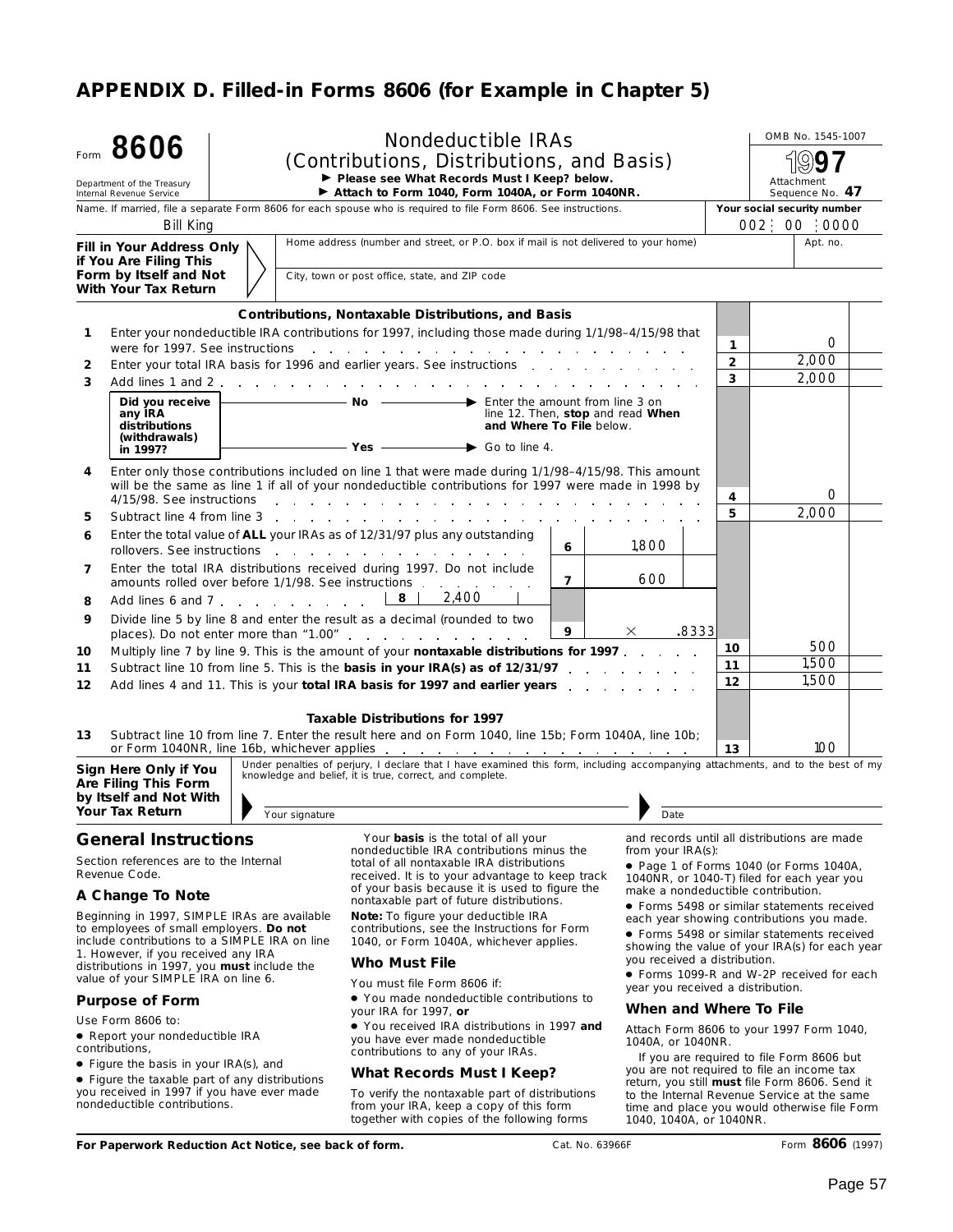| Form | 8606<br>Department of the Treasury<br>Internal Revenue Service                   | <b>Nondeductible IRAs</b><br>(Contributions, Distributions, and Basis)<br>Please see What Records Must I Keep? below.<br>Attach to Form 1040, Form 1040A, or Form 1040NR.                                                                      |                | OMB No. 1545-1007<br>Attachment<br>Sequence No. 47                                              |
|------|----------------------------------------------------------------------------------|------------------------------------------------------------------------------------------------------------------------------------------------------------------------------------------------------------------------------------------------|----------------|-------------------------------------------------------------------------------------------------|
|      |                                                                                  | Name. If married, file a separate Form 8606 for each spouse who is required to file Form 8606. See instructions.                                                                                                                               |                | Your social security number                                                                     |
|      | Bill King                                                                        | Home address (number and street, or P.O. box if mail is not delivered to your home)                                                                                                                                                            |                | 002 00 0000<br>Apt. no.                                                                         |
|      | Fill in Your Address Only<br>if You Are Filing This                              |                                                                                                                                                                                                                                                |                |                                                                                                 |
|      | Form by Itself and Not<br>With Your Tax Return                                   | City, town or post office, state, and ZIP code                                                                                                                                                                                                 |                |                                                                                                 |
|      |                                                                                  | <b>Contributions, Nontaxable Distributions, and Basis</b>                                                                                                                                                                                      |                |                                                                                                 |
| 1    |                                                                                  | Enter your nondeductible IRA contributions for 1997, including those made during 1/1/98-4/15/98 that                                                                                                                                           | 1              | Ω                                                                                               |
| 2    |                                                                                  | Enter your total IRA basis for 1996 and earlier years. See instructions                                                                                                                                                                        | $\overline{2}$ | 1.500                                                                                           |
| 3    |                                                                                  |                                                                                                                                                                                                                                                | $\mathbf{3}$   | 1.500                                                                                           |
|      | Did you receive $\vert$<br>any IRA<br>distributions<br>(withdrawals)<br>in 1997? | $\overline{\phantom{a}}$ <b>No</b> $\overline{\phantom{a}}$ Enter the amount from $\overline{\phantom{a}}$ 3 on<br>line 12. Then, stop @d read When<br>and Where To Sile below.<br>$\blacktriangleright$ Go to line<br>$-$ Yes $-$             |                |                                                                                                 |
| 4    |                                                                                  | Enter only those contributions included on line 1 that were made $\frac{d}{dr}$ (1/98-4/15/98. This amount<br>will be the same as line 1 if all of your nondeductible contributions for 19 allere made in 1998 by<br>4/15/98. See instructions | 4              | O                                                                                               |
| 5    |                                                                                  |                                                                                                                                                                                                                                                | 5.             | 1.500                                                                                           |
| 6    |                                                                                  | Enter the total value of ALL your IRAs as of 12/31/97 RRS any outs and inq<br>O<br>rollovers. See instructions<br>6                                                                                                                            |                |                                                                                                 |
| 7    |                                                                                  | Enter the total IRA distributions received durth 20197. Qo not include<br>1,300<br>amounts rolled over before 1/1/98. See instructions<br>$\overline{7}$                                                                                       |                |                                                                                                 |
| 8    | Add lines 6 and 7                                                                | 1,300                                                                                                                                                                                                                                          |                |                                                                                                 |
| 9    |                                                                                  | Divide line 5 by line 8 and enter the result as decimal (rounded to two<br>1.00<br>9<br>$\times$                                                                                                                                               |                |                                                                                                 |
| 10   |                                                                                  | places). Do not enter more than "1.00"<br>the contract of the contract of the<br>$\mathbb{R}^{\mathbb{N}}$<br>Multiply line 7 by line 9. $H^{\text{Q}}$ the appoint of your <b>nontaxable distributions for 1997</b> .                         | 10             | 1.300                                                                                           |
| 11   |                                                                                  | Subtract line 10 from $\log$ This $\log$ the basis in your IRA(s) as of 12/31/97                                                                                                                                                               | 11             | 200                                                                                             |
| 12   |                                                                                  | Add lines 4 and $1\frac{1}{2}$ This is you to late IRA basis for 1997 and earlier years                                                                                                                                                        | 12             | 200                                                                                             |
|      |                                                                                  | <b>Taxable Distributions for 1997</b>                                                                                                                                                                                                          |                |                                                                                                 |
| 13   |                                                                                  | Subtract line 10 from the 7. Enter the result here and on Form 1040, line 15b; Form 1040A, line 10b;                                                                                                                                           | 13             |                                                                                                 |
|      | Sign Here Only if You<br>Are Filing This Form<br>by Itself and Not With          | Under penalties of perjury, I declare that I have examined this form, including accompanying attachments, and to the best of my<br>knowledge and belief, it is true, correct, and complete.                                                    |                |                                                                                                 |
|      | <b>Your Tax Return</b>                                                           | Your signature<br>Date                                                                                                                                                                                                                         |                |                                                                                                 |
|      | <b>General Instructions</b><br>Section references are to the Internal            | Your <b>basis</b> is the total of all your<br>nondeductible IRA contributions minus the<br>from your IRA(s):<br>total of all nontaxable IRA distributions                                                                                      |                | and records until all distributions are made<br>$\bullet$ Page 1 of Forms 1040 (or Forms 1040A) |

### *Revenue Code.*

#### **A Change To Note**

Beginning in 1997, SIMPLE IRAs are available to employees of small employers. **Do not** include contributions to a SIMPLE IRA on line 1. However, if you received any IRA distributions in 1997, you **must** include the value of your SIMPLE IRA on line 6. <br>value of your SIMPLE IRA on line 6. expansion of the Form 8606 if

#### **Purpose of Form**

Use Form 8606 to:

- Report your nondeductible IRA contributions,
- Figure the basis in your IRA(s), and
- Figure the taxable part of any distributions you received in 1997 if you have ever made nondeductible contributions.

total of all nontaxable IRA distributions received. It is to your advantage to keep track of your basis because it is used to figure the nontaxable part of future distributions.

**Note:** *To figure your deductible IRA contributions, see the Instructions for Form 1040, or Form 1040A, whichever applies.*

#### **Who Must File**

You must file Form 8606 if:

● You made nondeductible contributions to your IRA for 1997, **or**

● You received IRA distributions in 1997 **and** you have ever made nondeductible contributions to any of your IRAs.

#### **What Records Must I Keep?**

To verify the nontaxable part of distributions from your IRA, keep a copy of this form together with copies of the following forms

● Page 1 of Forms 1040 (or Forms 1040A, 1040NR, or 1040-T) filed for each year you make a nondeductible contribution.

● Forms 5498 or similar statements received each year showing contributions you made.

● Forms 5498 or similar statements received showing the value of your IRA(s) for each year you received a distribution.

year you received a distribution.

#### **When and Where To File**

Attach Form 8606 to your 1997 Form 1040, 1040A, or 1040NR.

If you are required to file Form 8606 but you are not required to file an income tax return, you still **must** file Form 8606. Send it to the Internal Revenue Service at the same time and place you would otherwise file Form 1040, 1040A, or 1040NR.

**For Paperwork Reduction Act Notice, see back of form.**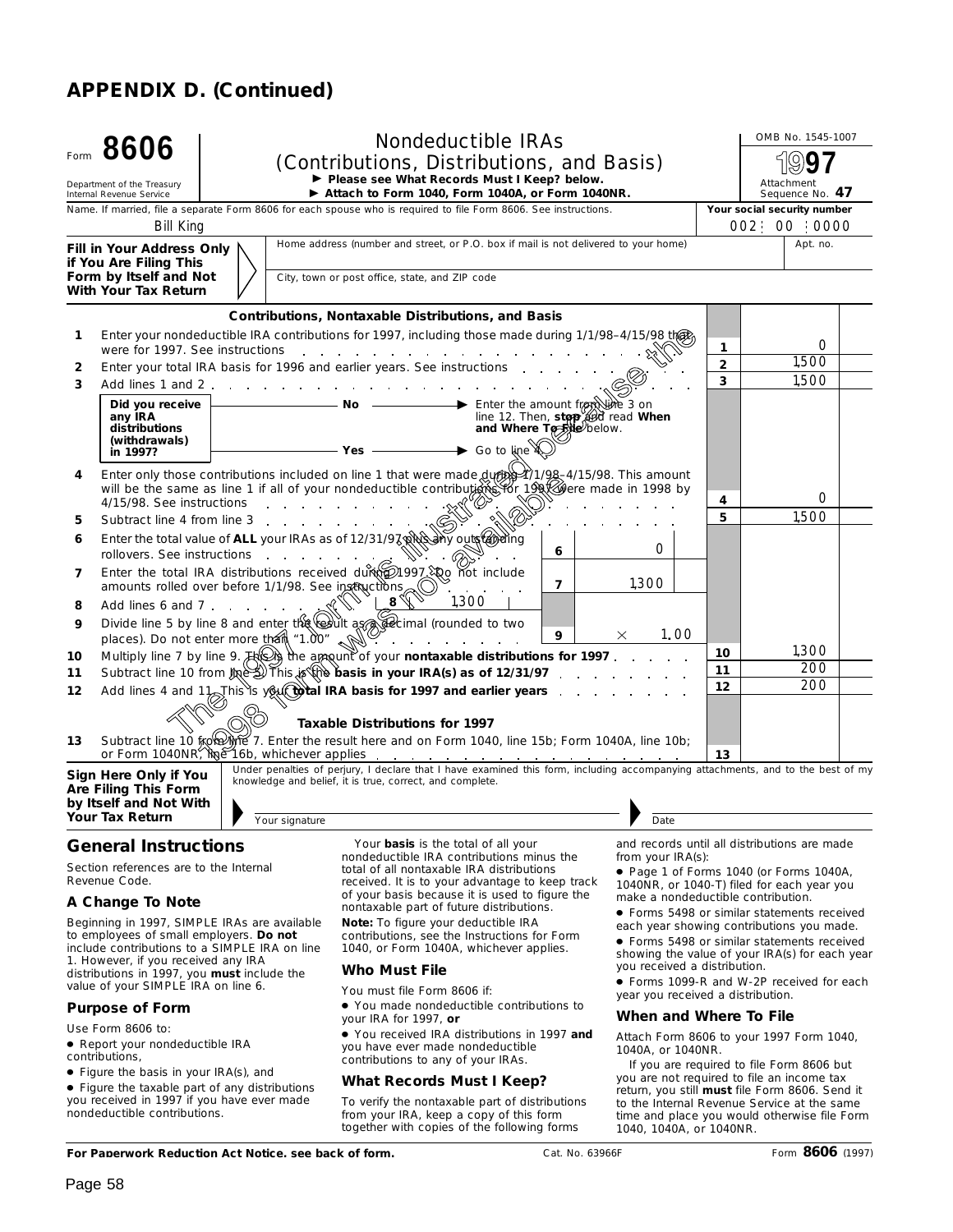|  | <b>APPENDIX E. Life Expectancy Tables</b> |
|--|-------------------------------------------|
|--|-------------------------------------------|

| <b>TABLE I</b><br>(Single Life Expectancy)* |                |            |                |  |  |  |  |  |  |  |
|---------------------------------------------|----------------|------------|----------------|--|--|--|--|--|--|--|
| <b>AGE</b>                                  | <b>DIVISOR</b> | <b>AGE</b> | <b>DIVISOR</b> |  |  |  |  |  |  |  |
| 35                                          | 47.3           | 73         | 13.9           |  |  |  |  |  |  |  |
| 36                                          | 46.4           | 74         | 13.2           |  |  |  |  |  |  |  |
| 37                                          | 45.4           | 75         | 12.5           |  |  |  |  |  |  |  |
| 38                                          | 44.4           | 76         | 11.9           |  |  |  |  |  |  |  |
| 39                                          | 43.5           | 77         | 11.2           |  |  |  |  |  |  |  |
| 40                                          | 42.5           | 78         | 10.6           |  |  |  |  |  |  |  |
| 41                                          | 41.5           | 79         | 10.0           |  |  |  |  |  |  |  |
| 42                                          | 40.6           | 80         | 9.5            |  |  |  |  |  |  |  |
| 43                                          | 39.6           | 81         | 8.9            |  |  |  |  |  |  |  |
| 44                                          | 38.7           | 82         | 8.4            |  |  |  |  |  |  |  |
| 45                                          | 37.7           | 83         | 7.9            |  |  |  |  |  |  |  |
| 46                                          | 36.8           | 84         | 7.4            |  |  |  |  |  |  |  |
| 47                                          | 35.9           | 85         | 6.9            |  |  |  |  |  |  |  |
| 48                                          | 34.9           | 86         | 6.5            |  |  |  |  |  |  |  |
| 49                                          | 34.0           | 87         | 6.1            |  |  |  |  |  |  |  |
| 50                                          | 33.1           | 88         | 5.7            |  |  |  |  |  |  |  |
| 51                                          | 32.2           | 89         | 5.3            |  |  |  |  |  |  |  |
| 52                                          | 31.3           | 90         | 5.0            |  |  |  |  |  |  |  |
| 53                                          | 30.4           | 91         | 4.7            |  |  |  |  |  |  |  |
| 54                                          | 29.5           | 92         | 4.4            |  |  |  |  |  |  |  |
| 55                                          | 28.6           | 93         | 4.1            |  |  |  |  |  |  |  |
| 56                                          | 27.7           | 94         | 3.9            |  |  |  |  |  |  |  |
| 57                                          | 26.8           | 95         | 3.7            |  |  |  |  |  |  |  |
| 58                                          | 25.9           | 96         | 3.4            |  |  |  |  |  |  |  |
| 59                                          | 25.0           | 97         | 3.2            |  |  |  |  |  |  |  |
| 60                                          | 24.2           | 98         | 3.0            |  |  |  |  |  |  |  |
| 61                                          | 23.3           | 99         | 2.8            |  |  |  |  |  |  |  |
| 62                                          | 22.5           | 100        | 2.7            |  |  |  |  |  |  |  |
| 63                                          | 21.6           | 101        | 2.5            |  |  |  |  |  |  |  |
| 64                                          | 20.8           | 102        | 2.3            |  |  |  |  |  |  |  |
| 65                                          | 20.0           | 103        | 2.1            |  |  |  |  |  |  |  |
| 66                                          | 19.2           | 104        | 1.9            |  |  |  |  |  |  |  |
| 67                                          | 18.4           | 105        | 1.8            |  |  |  |  |  |  |  |
| 68                                          | 17.6           | 106        | 1.6            |  |  |  |  |  |  |  |
| 69                                          | 16.8           | 107        | 1.4            |  |  |  |  |  |  |  |
| 70                                          | 16.0           | 108        | 1.3            |  |  |  |  |  |  |  |
| 71                                          | 15.3           | 109        | 1.1            |  |  |  |  |  |  |  |
| 72                                          | 14.6           | 110        | 1.0            |  |  |  |  |  |  |  |

\*Table I does not provide for IRA owners younger than 35 years of age. For additional life expectancy tables, see Publication 939.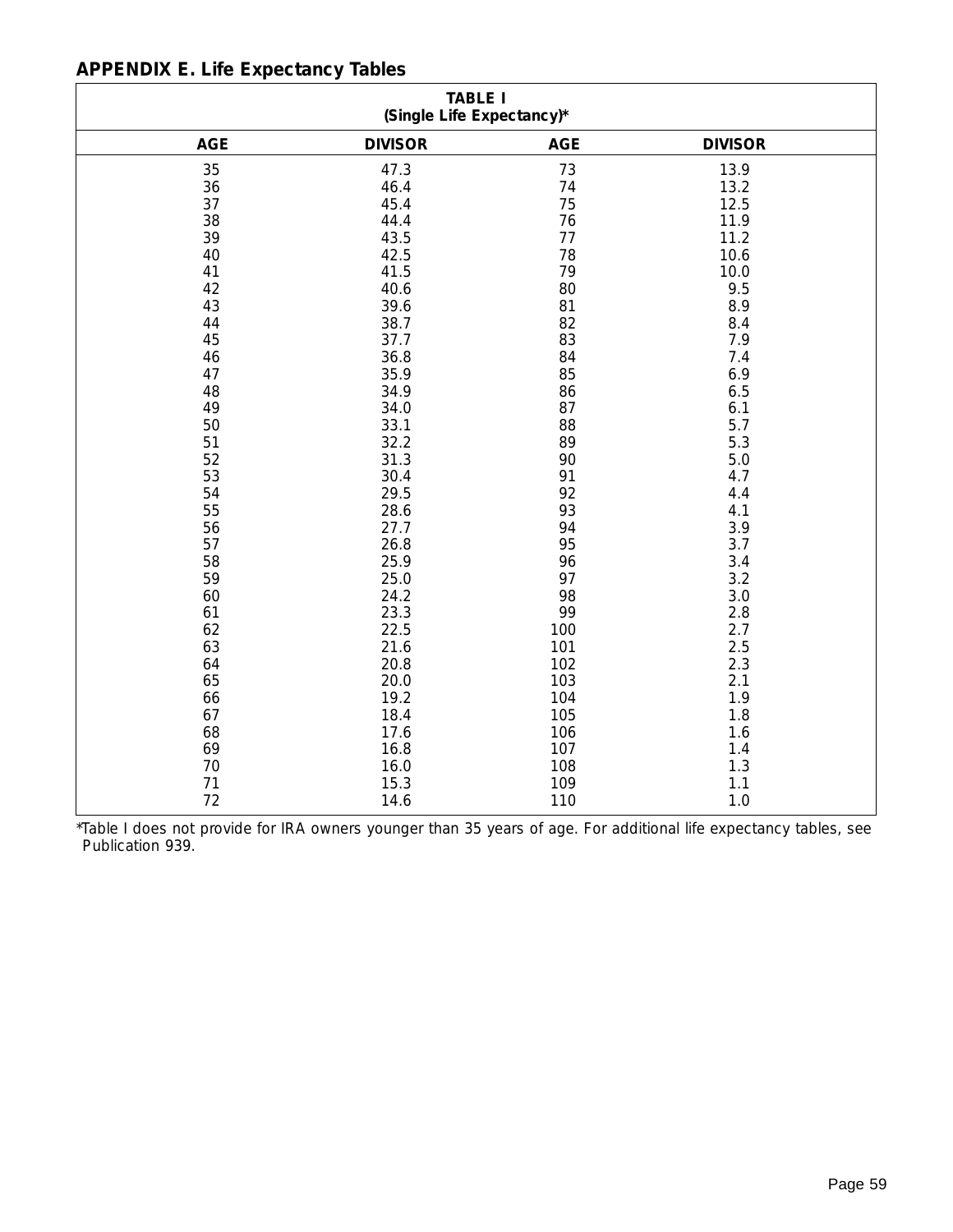|             | <b>TABLE II</b><br>(Joint Life and Last Survivor Expectancy)* |              |              |              |              |              |              |              |              |              |  |
|-------------|---------------------------------------------------------------|--------------|--------------|--------------|--------------|--------------|--------------|--------------|--------------|--------------|--|
| <b>AGES</b> | 35                                                            | 36           | 37           | 38           | 39           | 40           | 41           | 42           | 43           | 44           |  |
| 35          | 54.0                                                          | 53.5         | 53.0         | 52.6         | 52.2         | 51.8         | 51.4         | 51.1         | 50.8         | 50.5         |  |
| 36          | 53.5                                                          | 53.0         | 52.5         | 52.0         | 51.6         | 51.2         | 50.8         | 50.4         | 50.1         | 49.8         |  |
| 37          | 53.0                                                          | 52.5         | 52.0         | 51.5         | 51.0         | 50.6         | 50.2         | 49.8         | 49.5         | 49.1         |  |
| 38          | 52.6                                                          | 52.0         | 51.5         | 51.0         | 50.5         | 50.0         | 49.6         | 49.2         | 48.8         | 48.5         |  |
| 39          | 52.2                                                          | 51.6         | 51.0         | 50.5         | 50.0         | 49.5         | 49.1         | 48.6         | 48.2         | 47.8         |  |
| 40          | 51.8                                                          | 51.2         | 50.6         | 50.0         | 49.5         | 49.0         | 48.5         | 48.1         | 47.6         | 47.2         |  |
| 41          | 51.4                                                          | 50.8         | 50.2         | 49.6         | 49.1         | 48.5         | 48.0         | 47.5         | 47.1         | 46.7         |  |
| 42          | 51.1                                                          | 50.4         | 49.8         | 49.2         | 48.6         | 48.1         | 47.5         | 47.0         | 46.6         | 46.1         |  |
| 43          | 50.8                                                          | 50.1         | 49.5         | 48.8         | 48.2         | 47.6         | 47.1         | 46.6         | 46.0         | 45.6         |  |
| 44          | 50.5                                                          | 49.8         | 49.1         | 48.5         | 47.8         | 47.2         | 46.7         | 46.1         | 45.6         | 45.1         |  |
| 45          | 50.2                                                          | 49.5         | 48.8         | 48.1         | 47.5         | 46.9         | 46.3         | 45.7         | 45.1         | 44.6         |  |
| 46          | 50.0                                                          | 49.2         | 48.5         | 47.8         | 47.2         | 46.5         | 45.9         | 45.3         | 44.7         | 44.1         |  |
| 47          | 49.7                                                          | 49.0         | 48.3         | 47.5         | 46.8         | 46.2         | 45.5         | 44.9         | 44.3         | 43.7         |  |
| 48          | 49.5                                                          | 48.8         | 48.0         | 47.3         | 46.6         | 45.9         | 45.2         | 44.5         | 43.9         | 43.3         |  |
| 49<br>50    | 49.3                                                          | 48.5         | 47.8         | 47.0         | 46.3         | 45.6         | 44.9         | 44.2         | 43.6         | 42.9         |  |
| 51          | 49.2<br>49.0                                                  | 48.4<br>48.2 | 47.6         | 46.8         | 46.0         | 45.3         | 44.6         | 43.9         | 43.2         | 42.6         |  |
| 52          | 48.8                                                          | 48.0         | 47.4<br>47.2 | 46.6<br>46.4 | 45.8<br>45.6 | 45.1<br>44.8 | 44.3<br>44.1 | 43.6         | 42.9<br>42.6 | 42.2         |  |
| 53          | 48.7                                                          | 47.9         | 47.0         | 46.2         | 45.4         | 44.6         | 43.9         | 43.3<br>43.1 | 42.4         | 41.9         |  |
| 54          | 48.6                                                          | 47.7         | 46.9         | 46.0         | 45.2         | 44.4         | 43.6         | 42.9         | 42.1         | 41.7<br>41.4 |  |
| 55          | 48.5                                                          | 47.6         | 46.7         | 45.9         | 45.1         | 44.2         | 43.4         | 42.7         | 41.9         | 41.2         |  |
| 56          | 48.3                                                          | 47.5         | 46.6         | 45.8         | 44.9         | 44.1         | 43.3         | 42.5         | 41.7         | 40.9         |  |
| 57          | 48.3                                                          | 47.4         | 46.5         | 45.6         | 44.8         | 43.9         | 43.1         | 42.3         | 41.5         | 40.7         |  |
| 58          | 48.2                                                          | 47.3         | 46.4         | 45.5         | 44.7         | 43.8         | 43.0         | 42.1         | 41.3         | 40.5         |  |
| 59          | 48.1                                                          | 47.2         | 46.3         | 45.4         | 44.5         | 43.7         | 42.8         | 42.0         | 41.2         | 40.4         |  |
| 60          | 48.0                                                          | 47.1         | 46.2         | 45.3         | 44.4         | 43.6         | 42.7         | 41.9         | 41.0         | 40.2         |  |
| 61          | 47.9                                                          | 47.0         | 46.1         | 45.2         | 44.3         | 43.5         | 42.6         | 41.7         | 40.9         | 40.0         |  |
| 62          | 47.9                                                          | 47.0         | 46.0         | 45.1         | 44.2         | 43.4         | 42.5         | 41.6         | 40.8         | 39.9         |  |
| 63          | 47.8                                                          | 46.9         | 46.0         | 45.1         | 44.2         | 43.3         | 42.4         | 41.5         | 40.6         | 39.8         |  |
| 64          | 47.8                                                          | 46.8         | 45.9         | 45.0         | 44.1         | 43.2         | 42.3         | 41.4         | 40.5         | 39.7         |  |
| 65          | 47.7                                                          | 46.8         | 45.9         | 44.9         | 44.0         | 43.1         | 42.2         | 41.3         | 40.4         | 39.6         |  |
| 66          | 47.7                                                          | 46.7         | 45.8         | 44.9         | 44.0         | 43.1         | 42.2         | 41.3         | 40.4         | 39.5         |  |
| 67          | 47.6                                                          | 46.7         | 45.8         | 44.8         | 43.9         | 43.0         | 42.1         | 41.1         | 40.3         | 39.4         |  |
| 68          | 47.6                                                          | 46.7         | 45.7         | 44.8         | 43.9         | 42.9         | 42.0         | 41.1         | 40.2         | 39.3         |  |
| 69          | 47.6                                                          | 46.6         | 45.7         | 44.8         | 43.8         | 42.9         | 42.0         | 41.0         | 40.2         | 39.3         |  |
| 70          | 47.5                                                          | 46.6         | 45.7         | 44.7         | 43.8         | 42.9         | 41.9         | 41.0         | 40.1         | 39.2         |  |
| 71          | 47.5                                                          | 46.6         | 45.6         | 44.7         | 43.8         | 42.8         | 41.9         | 40.9         | 40.1         | 39.1         |  |
| $72\,$      | 47.5                                                          | 46.6         | 45.6         | 44.7         | 43.7         | 42.8         | 41.9         | 40.9         | 40.0         | 39.1         |  |
| 73<br>74    | 47.5<br>47.5                                                  | 46.5<br>46.5 | 45.6<br>45.6 | 44.6<br>44.6 | 43.7<br>43.7 | 42.8<br>42.7 | 41.8<br>41.8 | 40.9         | 40.0         | 39.0         |  |
| 75          | 47.4                                                          | 46.5         | 45.5         | 44.6         | 43.6         | 42.7         | 41.8         | 40.8<br>40.8 | 39.9<br>39.9 | 39.0<br>39.0 |  |
| 76          | 47.4                                                          | 46.5         | 45.5         | 44.6         | 43.6         | 42.7         | 41.7         | 40.8         | 39.9         | 38.9         |  |
| 77          | 47.4                                                          | 46.5         | 45.5         | 44.6         | 43.6         | 42.7         | 41.7         | 40.7         | 39.8         | 38.9         |  |
| 78          | 47.4                                                          | 46.4         | 45.5         | 44.5         | 43.6         | 42.6         | 41.7         | 40.7         | 39.8         | 38.9         |  |
| 79          | 47.4                                                          | 46.4         | 45.5         | 44.5         | 43.6         | 42.6         | 41.7         | 40.7         | 39.8         | 38.9         |  |
| 80          | 47.4                                                          | 46.4         | 45.5         | 44.5         | 43.6         | 42.6         | 41.7         | 40.7         | 39.8         | 38.8         |  |
| 81          | 47.4                                                          | 46.4         | 45.5         | 44.5         | 43.5         | 42.6         | 41.6         | 40.7         | 39.8         | 38.8         |  |
| 82          | 47.4                                                          | 46.4         | 45.4         | 44.5         | 43.5         | 42.6         | 41.6         | 40.7         | 39.7         | 38.8         |  |
| 83          | 47.4                                                          | 46.4         | 45.4         | 44.5         | 43.5         | 42.6         | 41.6         | 40.7         | 39.7         | 38.8         |  |
| 84          | 47.4                                                          | 46.4         | 45.4         | 44.5         | 43.5         | 42.6         | 41.6         | 40.7         | 39.7         | 38.8         |  |
| 85          | 47.4                                                          | 46.4         | 45.4         | 44.5         | 43.5         | 42.6         | 41.6         | 40.6         | 39.7         | 38.8         |  |
| 86          | 47.3                                                          | 46.4         | 45.4         | 44.5         | 43.5         | 42.5         | 41.6         | 40.6         | 39.7         | 38.8         |  |
| 87          | 47.3                                                          | 46.4         | 45.4         | 44.5         | 43.5         | 42.5         | 41.6         | 40.6         | 39.7         | 38.7         |  |
| 88          | 47.3                                                          | 46.4         | 45.4         | 44.5         | 43.5         | 42.5         | 41.6         | 40.6         | 39.7         | 38.7         |  |
| 89          | 47.3                                                          | 46.4         | 45.4         | 44.4         | 43.5         | 42.5         | 41.6         | 40.6         | 39.7         | 38.7         |  |
| 90          | 47.3                                                          | 46.4         | 45.4         | 44.4         | 43.5         | 42.5         | 41.6         | 40.6         | 39.7         | 38.7         |  |
| 91          | 47.3                                                          | 46.4         | 45.4         | 44.4         | 43.5         | 42.5         | 41.6         | 40.6         | 39.7         | 38.7         |  |
| 92          | 47.3                                                          | 46.4         | 45.4         | 44.4         | 43.5         | 42.5         | 41.6         | 40.6         | 39.7         | 38.7         |  |

\*Table II does not provide for IRA owners or survivors younger than 35 years of age. For additional life expectancy tables, see IRS Publication 939. If you have a beneficiary other than your spouse who is 10 or more years younger than you, see *Minimum Distribution Incidental Benefit Requirement* in chapter 5.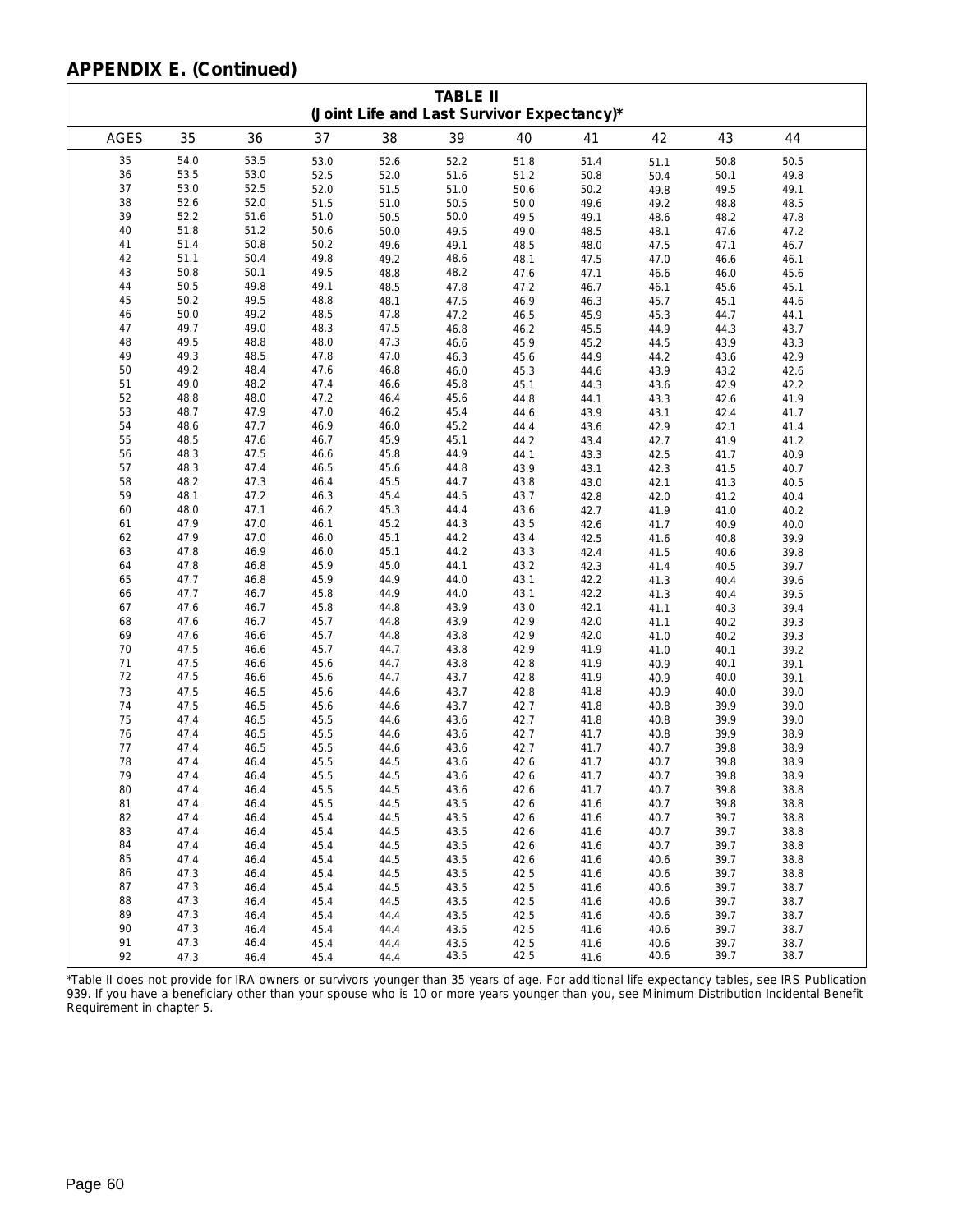| <b>TABLE II (continued)</b><br>(Joint Life and Last Survivor Expectancy)                                                                                                                           |                                                                                                                                                                                                                                                              |                                                                                                                                                                                                                                                              |                                                                                                                                                                                                                                                              |                                                                                                                                                                                                                                                              |                                                                                                                                                                                                                                                              |                                                                                                                                                                                                                                                              |                                                                                                                                                                                                                                                              |                                                                                                                                                                                                                                                              |                                                                                                                                                                                                                                                              |                                                                                                                                                                                                                                                              |
|----------------------------------------------------------------------------------------------------------------------------------------------------------------------------------------------------|--------------------------------------------------------------------------------------------------------------------------------------------------------------------------------------------------------------------------------------------------------------|--------------------------------------------------------------------------------------------------------------------------------------------------------------------------------------------------------------------------------------------------------------|--------------------------------------------------------------------------------------------------------------------------------------------------------------------------------------------------------------------------------------------------------------|--------------------------------------------------------------------------------------------------------------------------------------------------------------------------------------------------------------------------------------------------------------|--------------------------------------------------------------------------------------------------------------------------------------------------------------------------------------------------------------------------------------------------------------|--------------------------------------------------------------------------------------------------------------------------------------------------------------------------------------------------------------------------------------------------------------|--------------------------------------------------------------------------------------------------------------------------------------------------------------------------------------------------------------------------------------------------------------|--------------------------------------------------------------------------------------------------------------------------------------------------------------------------------------------------------------------------------------------------------------|--------------------------------------------------------------------------------------------------------------------------------------------------------------------------------------------------------------------------------------------------------------|--------------------------------------------------------------------------------------------------------------------------------------------------------------------------------------------------------------------------------------------------------------|
| <b>AGES</b>                                                                                                                                                                                        | 45                                                                                                                                                                                                                                                           | 46                                                                                                                                                                                                                                                           | 47                                                                                                                                                                                                                                                           | 48                                                                                                                                                                                                                                                           | 49                                                                                                                                                                                                                                                           | 50                                                                                                                                                                                                                                                           | 51                                                                                                                                                                                                                                                           | 52                                                                                                                                                                                                                                                           | 53                                                                                                                                                                                                                                                           | 54                                                                                                                                                                                                                                                           |
|                                                                                                                                                                                                    |                                                                                                                                                                                                                                                              |                                                                                                                                                                                                                                                              |                                                                                                                                                                                                                                                              |                                                                                                                                                                                                                                                              |                                                                                                                                                                                                                                                              |                                                                                                                                                                                                                                                              |                                                                                                                                                                                                                                                              |                                                                                                                                                                                                                                                              |                                                                                                                                                                                                                                                              |                                                                                                                                                                                                                                                              |
| 45<br>46<br>47<br>48<br>49<br>50<br>51<br>52<br>53<br>54<br>55<br>56<br>57<br>58<br>59<br>60<br>61<br>62<br>63<br>64<br>65<br>66<br>67<br>68<br>69<br>70<br>71<br>72<br>73<br>74<br>75<br>76<br>77 | 44.1<br>43.6<br>43.2<br>42.7<br>42.3<br>42.0<br>41.6<br>41.3<br>41.0<br>40.7<br>40.4<br>40.2<br>40.0<br>39.7<br>39.6<br>39.4<br>39.2<br>39.1<br>38.9<br>38.8<br>38.7<br>38.6<br>38.5<br>38.4<br>38.4<br>38.3<br>38.2<br>38.2<br>38.1<br>38.1<br>38.1<br>38.0 | 43.6<br>43.1<br>42.6<br>42.2<br>41.8<br>41.4<br>41.0<br>40.6<br>40.3<br>40.0<br>39.7<br>39.5<br>39.2<br>39.0<br>38.8<br>38.6<br>38.4<br>38.3<br>38.1<br>38.0<br>37.9<br>37.8<br>37.7<br>37.6<br>37.5<br>37.4<br>37.3<br>37.3<br>37.2<br>37.2<br>37.1<br>37.1 | 43.2<br>42.6<br>42.1<br>41.7<br>41.2<br>40.8<br>40.4<br>40.0<br>39.7<br>39.3<br>39.0<br>38.7<br>38.5<br>38.2<br>38.0<br>37.8<br>37.6<br>37.5<br>37.3<br>37.2<br>37.0<br>36.9<br>36.8<br>36.7<br>36.6<br>36.5<br>36.5<br>36.4<br>36.3<br>36.3<br>36.2<br>36.2 | 42.7<br>42.2<br>41.7<br>41.2<br>40.7<br>40.2<br>39.8<br>39.4<br>39.0<br>38.7<br>38.4<br>38.1<br>37.8<br>37.5<br>37.3<br>37.1<br>36.9<br>36.7<br>36.5<br>36.3<br>36.2<br>36.1<br>36.0<br>35.8<br>35.7<br>35.7<br>35.6<br>35.5<br>35.4<br>35.4<br>35.3<br>35.3 | 42.3<br>41.8<br>41.2<br>40.7<br>40.2<br>39.7<br>39.3<br>38.8<br>38.4<br>38.1<br>37.7<br>37.4<br>37.1<br>36.8<br>36.6<br>36.3<br>36.1<br>35.9<br>35.7<br>35.5<br>35.4<br>35.2<br>35.1<br>35.0<br>34.9<br>34.8<br>34.7<br>34.6<br>34.6<br>34.5<br>34.5<br>34.4 | 42.0<br>41.4<br>40.8<br>40.2<br>39.7<br>39.2<br>38.7<br>38.3<br>37.9<br>37.5<br>37.1<br>36.8<br>36.4<br>36.1<br>35.9<br>35.6<br>35.4<br>35.1<br>34.9<br>34.8<br>34.6<br>34.4<br>34.3<br>34.2<br>34.1<br>34.0<br>33.9<br>33.8<br>33.7<br>33.6<br>33.6<br>33.5 | 41.6<br>41.0<br>40.4<br>39.8<br>39.3<br>38.7<br>38.2<br>37.8<br>37.3<br>36.9<br>36.5<br>36.1<br>35.8<br>35.5<br>35.2<br>34.9<br>34.6<br>34.4<br>34.2<br>34.0<br>33.8<br>33.6<br>33.5<br>33.4<br>33.2<br>33.1<br>33.0<br>32.9<br>32.8<br>32.8<br>32.7<br>32.6 | 41.3<br>40.6<br>40.0<br>39.4<br>38.8<br>38.3<br>37.8<br>37.3<br>36.8<br>36.4<br>35.9<br>35.6<br>35.2<br>34.8<br>34.5<br>34.2<br>33.9<br>33.7<br>33.5<br>33.2<br>33.0<br>32.9<br>32.7<br>32.5<br>32.4<br>32.3<br>32.2<br>32.1<br>32.0<br>31.9<br>31.8<br>31.8 | 41.0<br>40.3<br>39.7<br>39.0<br>38.4<br>37.9<br>37.3<br>36.8<br>36.3<br>35.8<br>35.4<br>35.0<br>34.6<br>34.2<br>33.9<br>33.6<br>33.3<br>33.0<br>32.7<br>32.5<br>32.3<br>32.1<br>31.9<br>31.8<br>31.6<br>31.5<br>31.4<br>31.2<br>31.1<br>31.1<br>31.0<br>30.9 | 40.7<br>40.0<br>39.3<br>38.7<br>38.1<br>37.5<br>36.9<br>36.4<br>35.8<br>35.3<br>34.9<br>34.4<br>34.0<br>33.6<br>33.3<br>32.9<br>32.6<br>32.3<br>32.0<br>31.8<br>31.6<br>31.4<br>31.2<br>31.0<br>30.8<br>30.7<br>30.5<br>30.4<br>30.3<br>30.2<br>30.1<br>30.1 |
| 78<br>79<br>80<br>81<br>82                                                                                                                                                                         | 38.0<br>38.0<br>37.9<br>37.9<br>37.9<br>37.9                                                                                                                                                                                                                 | 37.1<br>37.0<br>37.0<br>37.0<br>37.0<br>36.9                                                                                                                                                                                                                 | 36.2<br>36.1<br>36.1<br>36.1<br>36.0<br>36.0                                                                                                                                                                                                                 | 35.3<br>35.2<br>35.2<br>35.2<br>35.1<br>35.1                                                                                                                                                                                                                 | 34.4<br>34.3<br>34.3<br>34.2<br>34.2<br>34.2                                                                                                                                                                                                                 | 33.5<br>33.4<br>33.4<br>33.4<br>33.3<br>33.3                                                                                                                                                                                                                 | 32.6<br>32.5<br>32.5<br>32.5<br>32.4<br>32.4                                                                                                                                                                                                                 | 31.7<br>31.7<br>31.6<br>31.6<br>31.5<br>31.5                                                                                                                                                                                                                 | 30.8<br>30.8<br>30.7<br>30.7<br>30.7<br>30.6                                                                                                                                                                                                                 | 30.0<br>29.9<br>29.9<br>29.8<br>29.8<br>29.7                                                                                                                                                                                                                 |
| 83<br>84<br>85<br>86<br>87<br>88<br>89<br>90                                                                                                                                                       | 37.9<br>37.8<br>37.8<br>37.8<br>37.8<br>37.8<br>37.8<br>37.8                                                                                                                                                                                                 | 36.9<br>36.9<br>36.9<br>36.9<br>36.9<br>36.9<br>36.9<br>36.9                                                                                                                                                                                                 | 36.0<br>36.0<br>36.0<br>36.0<br>35.9<br>35.9<br>35.9<br>35.9                                                                                                                                                                                                 | 35.1<br>35.1<br>35.1<br>35.0<br>35.0<br>35.0<br>35.0<br>35.0                                                                                                                                                                                                 | 34.2<br>34.2<br>34.1<br>34.1<br>34.1<br>34.1<br>34.1<br>34.1                                                                                                                                                                                                 | 33.3<br>33.2<br>33.2<br>33.2<br>33.2<br>33.2<br>33.2<br>33.2                                                                                                                                                                                                 | 32.4<br>32.3<br>32.3<br>32.3<br>32.3<br>32.3<br>32.3<br>32.3                                                                                                                                                                                                 | 31.5<br>31.4<br>31.4<br>31.4<br>31.4<br>31.4<br>31.4<br>31.3                                                                                                                                                                                                 | 30.6<br>30.6<br>30.5<br>30.5<br>30.5<br>30.5<br>30.5<br>30.5                                                                                                                                                                                                 | 29.7<br>29.7<br>29.6<br>29.6<br>29.6<br>29.6<br>29.6<br>29.6                                                                                                                                                                                                 |
| 91<br>92                                                                                                                                                                                           | 37.8<br>37.8                                                                                                                                                                                                                                                 | 36.8<br>36.8                                                                                                                                                                                                                                                 | 35.9<br>35.9                                                                                                                                                                                                                                                 | 35.0<br>35.0                                                                                                                                                                                                                                                 | 34.1<br>34.1                                                                                                                                                                                                                                                 | 33.2<br>33.2                                                                                                                                                                                                                                                 | 32.2<br>32.2                                                                                                                                                                                                                                                 | 31.3<br>31.3                                                                                                                                                                                                                                                 | 30.4<br>30.4                                                                                                                                                                                                                                                 | 29.5<br>29.5                                                                                                                                                                                                                                                 |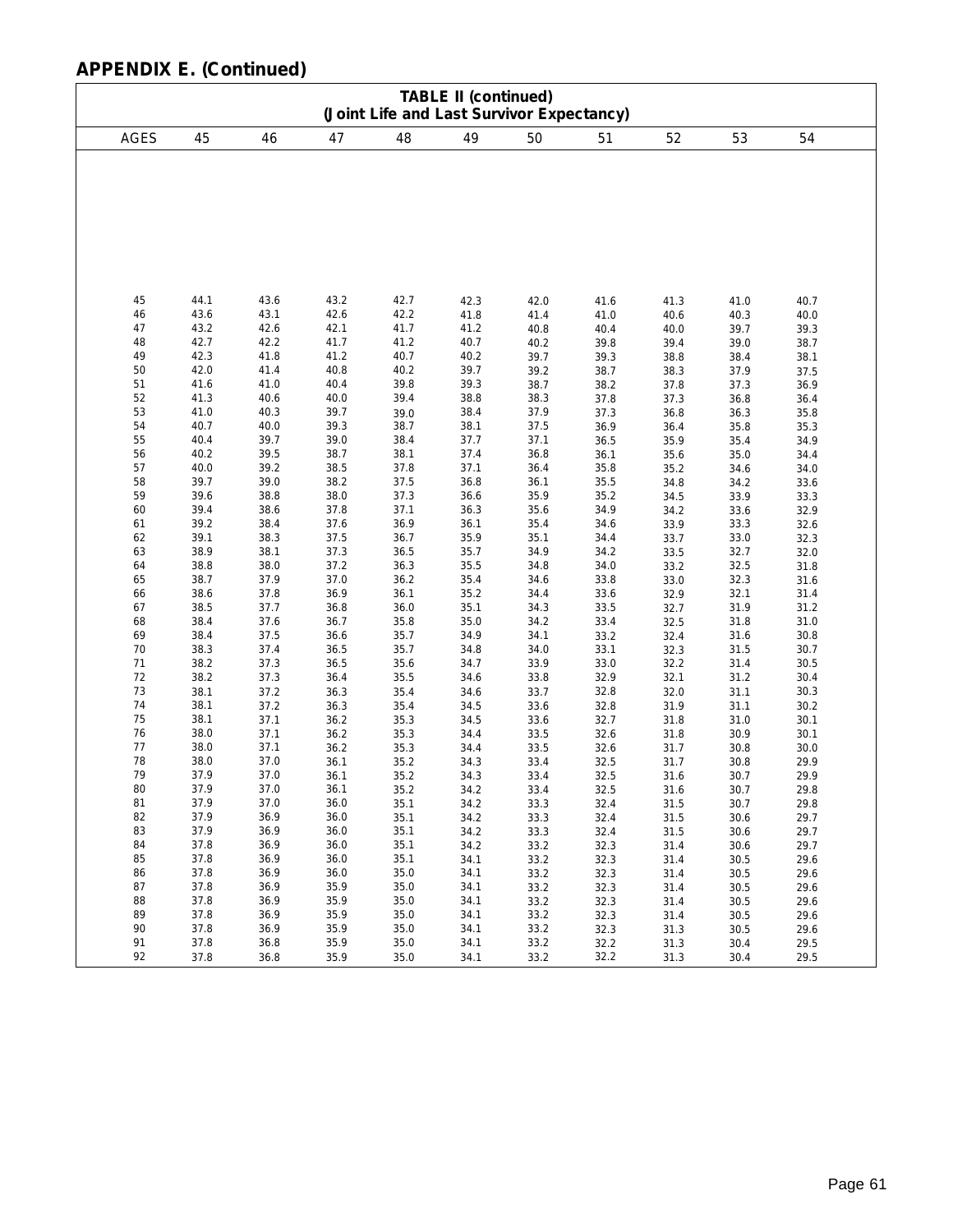|            | <b>TABLE II (comtinued)</b><br>(Joint Life and Last Survivor Expectancy) |              |              |              |              |              |              |              |              |              |              |              |              |              |              |              |              |              |              |              |
|------------|--------------------------------------------------------------------------|--------------|--------------|--------------|--------------|--------------|--------------|--------------|--------------|--------------|--------------|--------------|--------------|--------------|--------------|--------------|--------------|--------------|--------------|--------------|
| AGES 55    |                                                                          | 56           | 57           | 58           | 59           | 60           | 61           | 62           | 63           | 64           | 65           | 66           | 67           | 68           | 69           | 70           | 71           | 72           | 73           | 74           |
| 55         | 34.4                                                                     | 33.9         | 33.5         | 33.1         | 32.7         | 32.3         | 32.0         | 31.7         | 31.4         | 31.1         |              |              |              |              |              |              |              |              |              |              |
| 56<br>57   | 33.9<br>33.5                                                             | 33.4<br>33.0 | 33.0<br>32.5 | 32.5<br>32.0 | 32.1<br>31.6 | 31.7<br>31.2 | 31.4<br>30.8 | 31.0<br>30.4 | 30.7<br>30.1 | 30.4<br>29.8 |              |              |              |              |              |              |              |              |              |              |
| 58         | 33.1                                                                     | 32.5         | 32.0         | 31.5         | 31.1         | 30.6         | 30.2         | 29.9         | 29.5         | 29.2         |              |              |              |              |              |              |              |              |              |              |
| 59         | 32.7                                                                     | 32.1         | 31.6         | 31.1         | 30.6         | 30.1         | 29.7         | 29.3         | 28.9         | 28.6         |              |              |              |              |              |              |              |              |              |              |
| 60         | 32.3<br>32.0                                                             | 31.7<br>31.4 | 31.2<br>30.8 | 30.6<br>30.2 | 30.1<br>29.7 | 29.7<br>29.2 | 29.2<br>28.7 | 28.8<br>28.3 | 28.4<br>27.8 | 28.0<br>27.4 |              |              |              |              |              |              |              |              |              |              |
| 61<br>62   | 31.7                                                                     | 31.0         | 30.4         | 29.9         | 29.3         | 28.8         | 28.3         | 27.8         | 27.3         | 26.9         |              |              |              |              |              |              |              |              |              |              |
| 63         | 31.4                                                                     | 30.7         | 30.1         | 29.5         | 28.9         | 28.4         | 27.8         | 27.3         | 26.9         | 26.4         |              |              |              |              |              |              |              |              |              |              |
| 64         | 31.1                                                                     | 30.4         | 29.8         | 29.2         | 28.6         | 28.0         | 27.4         | 26.9         | 26.4         | 25.9         |              |              |              |              |              |              |              |              |              |              |
| 65<br>66   | 30.9<br>30.6                                                             | 30.2<br>29.9 | 29.5<br>29.2 | 28.9<br>28.6 | 28.2<br>27.9 | 27.6<br>27.3 | 27.1<br>26.7 | 26.5<br>26.1 | 26.0<br>25.6 | 25.5<br>25.1 | 25.0<br>24.6 | 24.6<br>24.1 | 24.2<br>23.7 | 23.8<br>23.3 | 23.4<br>22.9 | 23.1<br>22.5 | 22.8<br>22.2 | 22.5<br>21.9 | 22.2<br>21.6 | 22.0<br>21.4 |
| 67         | 30.4                                                                     | 29.7         | 29.0         | 28.3         | 27.6         | 27.0         | 26.4         | 25.8         | 25.2         | 24.7         | 24.2         | 23.7         | 23.2         | 22.8         | 22.4         | 22.0         | 21.7         | 21.3         | 21.0         | 20.8         |
| 68         | 30.2                                                                     | 29.5         | 28.8         | 28.1         | 27.4         | 26.7         | 26.1         | 25.5         | 24.9         | 24.3         | 23.8         | 23.3         | 22.8         | 22.3         | 21.9         | 21.5         | 21.2         | 20.8         | 20.5         | 20.2         |
| 69<br>70   | 30.1<br>29.9                                                             | 29.3<br>29.1 | 28.6<br>28.4 | 27.8<br>27.6 | 27.1<br>26.9 | 26.5<br>26.2 | 25.8<br>25.6 | 25.2<br>24.9 | 24.6<br>24.3 | 24.0<br>23.7 | 23.4<br>23.1 | 22.9<br>22.5 | 22.4<br>22.0 | 21.9<br>21.5 | 21.5<br>21.1 | 21.1<br>20.6 | 20.7<br>20.2 | 20.3<br>19.8 | 20.0<br>19.4 | 19.6<br>19.1 |
| 71         | 29.7                                                                     | 29.0         | 28.2         | 27.5         | 26.7         | 26.0         | 25.3         | 24.7         | 24.0         | 23.4         | 22.8         | 22.2         | 21.7         | 21.2         | 20.7         | 20.2         | 19.8         | 19.4         | 19.0         | 18.6         |
| 72         | 29.6                                                                     | 28.8         | 28.1         | 27.3         | 26.5         | 25.8         | 25.1         | 24.4         | 23.8         | 23.1         | 22.5         | 21.9         | 21.3         | 20.8         | 20.3         | 19.8         | 19.4         | 18.9         | 18.5         | 18.2         |
| 73<br>74   | 29.5<br>29.4                                                             | 28.7<br>28.6 | 27.9<br>27.8 | 27.1<br>27.0 | 26.4<br>26.2 | 25.6<br>25.5 | 24.9<br>24.7 | 24.2<br>24.0 | 23.5<br>23.3 | 22.9<br>22.7 | 22.2<br>22.0 | 21.6<br>21.4 | 21.0<br>20.8 | 20.5<br>20.2 | 20.0<br>19.6 | 19.4<br>19.1 | 19.0<br>18.6 | 18.5<br>18.2 | 18.1<br>17.7 | 17.7<br>17.3 |
| 75         | 29.3                                                                     | 28.5         | 27.7         | 26.9         | 26.1         | 25.3         | 24.6         | 23.8         | 23.1         | 22.4         | 21.8         | 21.1         | 20.5         | 19.9         | 19.3         | 18.8         | 18.3         | 17.8         | 17.3         | 16.9         |
| 76         | 29.2                                                                     | 28.4         | 27.6         | 26.8         | 26.0         | 25.2         | 24.4         | 23.7         | 23.0         | 22.3         | 21.6         | 20.9         | 20.3         | 19.7         | 19.1         | 18.5         | 18.0         | 17.5         | 17.0         | 16.5         |
| 77<br>78   | 29.1<br>29.1                                                             | 28.3<br>28.2 | 27.5<br>27.4 | 26.7<br>26.6 | 25.9<br>25.8 | 25.1<br>25.0 | 24.3<br>24.2 | 23.6<br>23.4 | 22.8<br>22.7 | 22.1<br>21.9 | 21.4<br>21.2 | 20.7<br>20.5 | 20.1<br>19.9 | 19.4<br>19.2 | 18.8<br>18.6 | 18.3<br>18.0 | 17.7<br>17.5 | 17.2<br>16.9 | 16.7<br>16.4 | 16.2<br>15.9 |
| 79         | 29.0                                                                     | 28.2         | 27.3         | 26.5         | 25.7         | 24.9         | 24.1         | 23.3         | 22.6         | 21.8         | 21.1         | 20.4         | 19.7         | 19.0         | 18.4         | 17.8         | 17.2         | 16.7         | 16.1         | 15.6         |
| 80         | 29.0                                                                     | 28.1         | 27.3         | 26.4         | 25.6         | 24.8         | 24.0         | 23.2         | 22.4         | 21.7         | 21.0         | 20.2         | 19.5         | 18.9         | 18.2         | 17.6         | 17.0         | 16.4         | 15.9         | 15.4         |
| 81<br>82   | 28.9<br>28.9                                                             | 28.1<br>28.0 | 27.2<br>27.2 | 26.4<br>26.3 | 25.5<br>25.5 | 24.7         | 23.9<br>23.8 | 23.1         | 22.3         | 21.6<br>21.5 | 20.8<br>20.7 | 20.1         | 19.4         | 18.7         | 18.1         | 17.4         | 16.8         | 16.2         | 15.7         | 15.1         |
| 83         | 28.8                                                                     | 28.0         | 27.1         | 26.3         | 25.4         | 24.6<br>24.6 | 23.8         | 23.0<br>23.0 | 22.3<br>22.2 | 21.4         | 20.6         | 20.0<br>19.9 | 19.3<br>19.2 | 18.6<br>18.5 | 17.9<br>17.8 | 17.3<br>17.1 | 16.6<br>16.5 | 16.0<br>15.9 | 15.5<br>15.3 | 14.9<br>14.7 |
| 84         | 28.8                                                                     | 27.9         | 27.1         | 26.2         | 25.4         | 24.5         | 23.7         | 22.9         | 22.1         | 21.3         | 20.5         | 19.8         | 19.1         | 18.4         | 17.7         | 17.0         | 16.3         | 15.7         | 15.1         | 14.5         |
| 85<br>86   | 28.8<br>28.7                                                             | 27.9<br>27.9 | 27.0<br>27.0 | 26.2<br>26.1 | 25.3<br>25.3 | 24.5         | 23.7<br>23.6 | 22.8         | 22.0         | 21.3         | 20.5         | 19.7         | 19.0         | 18.3         | 17.6         | 16.9         | 16.2         | 15.6         | 15.0         | 14.4         |
| 87         | 28.7                                                                     | 27.8         | 27.0         | 26.1         | 25.3         | 24.5<br>24.4 | 23.6         | 22.8<br>22.8 | 22.0<br>21.9 | 21.2<br>21.1 | 20.4<br>20.4 | 19.6<br>19.6 | 18.9<br>18.8 | 18.2<br>18.1 | 17.5<br>17.4 | 16.8<br>16.7 | 16.1<br>16.0 | 15.5<br>15.4 | 14.8<br>14.7 | 14.2<br>14.1 |
| 88         | 28.7                                                                     | 27.8         | 27.0         | 26.1         | 25.2         | 24.4         | 23.5         | 22.7         | 21.9         | 21.1         | 20.3         | 19.5         | 18.8         | 18.0         | 17.3         | 16.6         | 15.9         | 15.3         | 14.6         | 14.0         |
| 89<br>90   | 28.7                                                                     | 27.8         | 26.9         | 26.1         | 25.2         | 24.4         | 23.5         | 22.7         | 21.9         | 21.1         | 20.3         | 19.5         | 18.7         | 18.0         | 17.2         | 16.5         | 15.8         | 15.2         | 14.5         | 13.9         |
| 91         | 28.7<br>28.7                                                             | 27.8<br>27.8 | 26.9<br>26.9 | 26.1<br>26.0 | 25.2<br>25.2 | 24.3<br>24.3 | 23.5<br>23.5 | 22.7<br>22.6 | 21.8<br>21.8 | 21.0<br>21.0 | 20.2<br>20.2 | 19.4<br>19.4 | 18.7<br>18.6 | 17.9<br>17.9 | 17.2<br>17.1 | 16.5<br>16.4 | 15.8<br>15.7 | 15.1<br>15.0 | 14.5<br>14.4 | 13.8<br>13.7 |
| 92         | 28.6                                                                     | 27.8         | 26.9         | 26.0         | 25.2         | 24.3         | 23.5         | 22.6         | 21.8         | 21.0         | 20.2         | 19.4         | 18.6         | 17.8         | 17.1         | 16.4         | 15.7         | 15.0         | 14.3         | 13.7         |
| 93         | 28.6                                                                     | 27.8         | 26.9         | 26.0         | 25.1         | 24.3         | 23.4         | 22.6         | 21.8         | 20.9         | 20.1         | 19.3         | 18.6         | 17.8         | 17.1         | 16.3         | 15.6         | 14.9         | 14.3         | 13.6         |
| 94<br>95   | 28.6<br>28.6                                                             | 27.7<br>27.7 | 26.9<br>26.9 | 26.0<br>26.0 | 25.1<br>25.1 | 24.3<br>24.3 | 23.4<br>23.4 | 22.6<br>22.6 | 21.7<br>21.7 | 20.9<br>20.9 | 20.1<br>20.1 | 19.3<br>19.3 | 18.5<br>18.5 | 17.8<br>17.8 | 17.0<br>17.0 | 16.3<br>16.3 | 15.6<br>15.6 | 14.9<br>14.9 | 14.2<br>14.2 | 13.6<br>13.5 |
| 96         | 28.6                                                                     | 27.7         | 26.9         | 26.0         | 25.1         | 24.2         | 23.4         | 22.6         | 21.7         | 20.9         | 20.1         | 19.3         | 18.5         | 17.7         | 17.0         | 16.2         | 15.5         | 14.8         | 14.2         | 13.5         |
| 97         | 28.6                                                                     | 27.7         | 26.8         | 26.0         | 25.1         | 24.2         | 23.4         | 22.5         | 21.7         | 20.9         | 20.1         | 19.3         | 18.5         | 17.7         | 17.0         | 16.2         | 15.5         | 14.8         | 14.1         | 13.5         |
| 98<br>99   | 28.6<br>28.6                                                             | 27.7<br>27.7 | 26.8<br>26.8 | 26.0<br>26.0 | 25.1<br>25.1 | 24.2<br>24.2 | 23.4<br>23.4 | 22.5<br>22.5 | 21.7<br>21.7 | 20.9<br>20.9 | 20.1<br>20.0 | 19.3<br>19.2 | 18.5<br>18.5 | 17.7<br>17.7 | 16.9<br>16.9 | 16.2<br>16.2 | 15.5<br>15.5 | 14.8<br>14.7 | 14.1<br>14.1 | 13.4<br>13.4 |
| 100        | 28.6                                                                     | 27.7         | 26.8         | 26.0         | 25.1         | 24.2         | 23.4         | 22.5         | 21.7         | 20.8         | 20.0         | 19.2         | 18.4         | 17.7         | 16.9         | 16.2         | 15.4         | 14.7         | 14.0         | 13.4         |
| 101        | 28.6                                                                     | 27.7         | 26.8         | 25.9         | 25.1         | 24.2         | 23.4         | 22.5         | 21.7         | 20.8         | 20.0         | 19.2         | 18.4         | 17.7         | 16.9         | 16.1         | 15.4         | 14.7         | 14.0         | 13.3         |
| 102<br>103 | 28.6<br>28.6                                                             | 27.7<br>27.7 | 26.8<br>26.8 | 25.9<br>25.9 | 25.1<br>25.1 | 24.2<br>24.2 | 23.3<br>23.3 | 22.5         | 21.7         | 20.8         | 20.0         | 19.2         | 18.4         | 17.6         | 16.9         | 16.1         | 15.4         | 14.7         | 14.0         | 13.3         |
| 104        | 28.6                                                                     | 27.7         | 26.8         | 25.9         | 25.1         | 24.2         | 23.3         | 22.5<br>22.5 | 21.7<br>21.6 | 20.8<br>20.8 | 20.0<br>20.0 | 19.2<br>19.2 | 18.4<br>18.4 | 17.6<br>17.6 | 16.9<br>16.9 | 16.1<br>16.1 | 15.4<br>15.4 | 14.7<br>14.7 | 14.0<br>14.0 | 13.3<br>13.3 |
| 105        | 28.6                                                                     | 27.7         | 26.8         | 25.9         | 25.1         | 24.2         | 23.3         | 22.5         | 21.6         | 20.8         | 20.0         | 19.2         | 18.4         | 17.6         | 16.8         | 16.1         | 15.4         | 14.6         | 13.9         | 13.3         |
| 106        | 28.6                                                                     | 27.7         | 26.8         | 25.9         | 25.1         | 24.2         | 23.3         | 22.5         | 21.6         | 20.8         | 20.0         | 19.2         | 18.4         | 17.6         | 16.8         | 16.1         | 15.3         | 14.6         | 13.9         | 13.3         |
| 107<br>108 | 28.6<br>28.6                                                             | 27.7<br>27.7 | 26.8<br>26.8 | 25.9<br>25.9 | 25.1<br>25.1 | 24.2<br>24.2 | 23.3<br>23.3 | 22.5<br>22.5 | 21.6<br>21.6 | 20.8<br>20.8 | 20.0<br>20.0 | 19.2<br>19.2 | 18.4<br>18.4 | 17.6<br>17.6 | 16.8<br>16.8 | 16.1<br>16.1 | 15.3<br>15.3 | 14.6<br>14.6 | 13.9<br>13.9 | 13.2<br>13.2 |
| 109        | 28.6                                                                     | 27.7         | 26.8         | 25.9         | 25.1         | 24.2         | 23.3         | 22.5         | 21.6         | 20.8         | 20.0         | 19.2         | 18.4         | 17.6         | 16.8         | 16.1         | 15.3         | 14.6         | 13.9         | 13.2         |
| 110        | 28.6                                                                     | 27.7         | 26.8         | 25.9         | 25.1         | 24.2         | 23.3         | 22.5         | 21.6         | 20.8         | 20.0         | 19.2         | 18.4         | 17.6         | 16.8         | 16.1         | 15.3         | 14.6         | 13.9         | 13.2         |
| 111<br>112 | 28.6<br>28.6                                                             | 27.7<br>27.7 | 26.8<br>26.8 | 25.9<br>25.9 | 25.0<br>25.0 | 24.2<br>24.2 | 23.3<br>23.3 | 22.5<br>22.5 | 21.6<br>21.6 | 20.8<br>20.8 | 20.0<br>20.0 | 19.2<br>19.2 | 18.4<br>18.4 | 17.6<br>17.6 | 16.8<br>16.8 | 16.0<br>16.0 | 15.3<br>15.3 | 14.6<br>14.6 | 13.9<br>13.9 | 13.2<br>13.2 |
| 113        | 28.6                                                                     | 27.7         | 26.8         | 25.9         | 25.0         | 24.2         | 23.3         | 22.5         | 21.6         | 20.8         | 20.0         | 19.2         | 18.4         | 17.6         | 16.8         | 16.0         | 15.3         | 14.6         | 13.9         | 13.2         |
| 114        | 28.6                                                                     | 27.7         | 26.8         | 25.9         | 25.0         | 24.2         | 23.3         | 22.5         | 21.6         | 20.8         | 20.0         | 19.2         | 18.4         | 17.6         | 16.8         | 16.0         | 15.3         | 14.6         | 13.9         | 13.2         |
| 115        | 28.6                                                                     | 27.7         | 26.8         | 25.9         | 25.0         | 24.2         | 23.3         | 22.5         | 21.6         | 20.8         | 20.0         | 19.2         | 18.4         | 17.6         | 16.8         | 16.0         | 15.3         | 14.6         | 13.9         | 13.2         |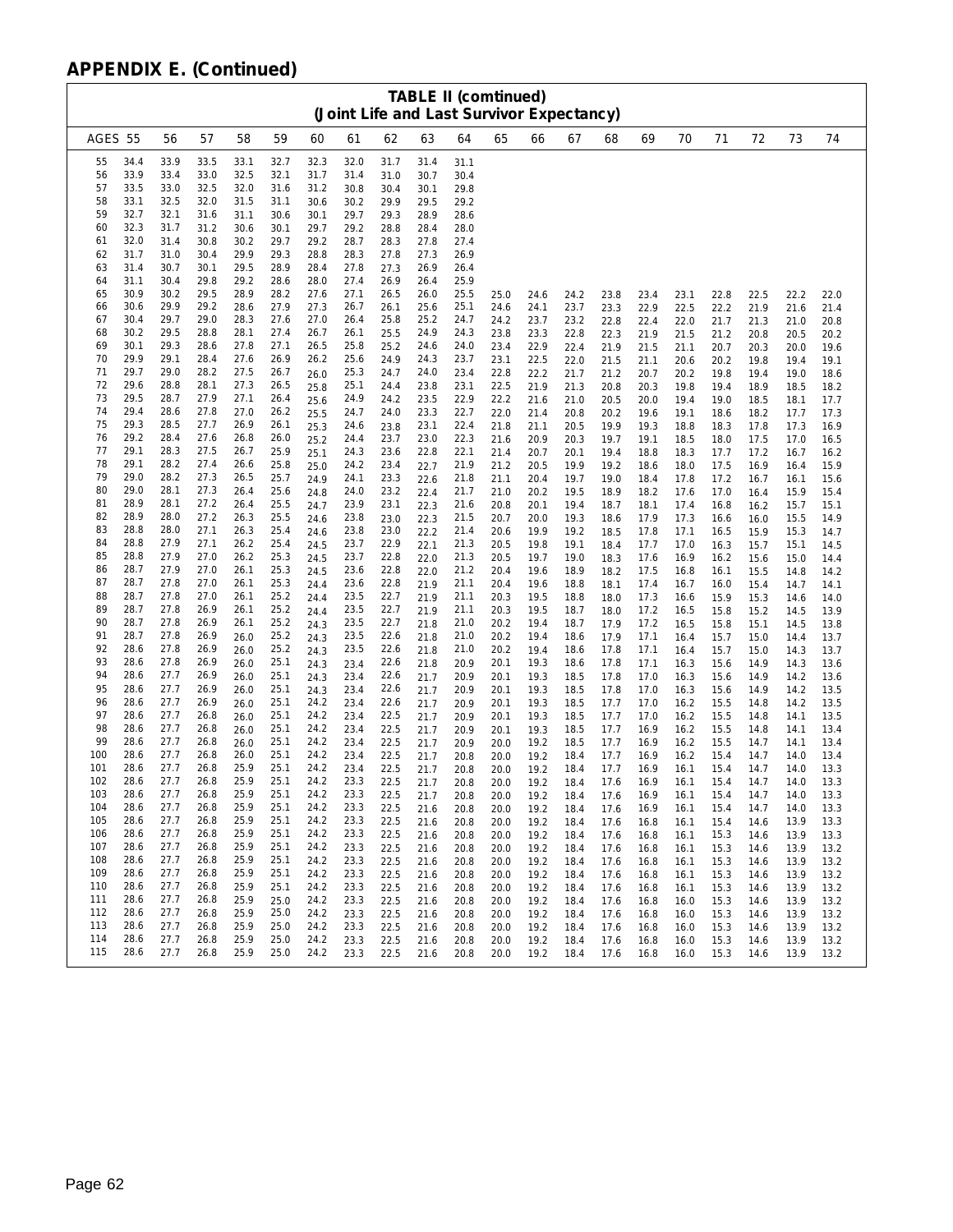|                                                                                                                                                                                                                                                                                                                                                                                                                                                                                                                                                                                             | <b>TABLE II (continued)</b><br>(Joint Life and Last Survivor Expectancy)                                                                                                                                                                                                                                                                                                                                                                                                                                                                                                                                                                                     |                                                                                                                                                                                                                                                                                                                              |                                                                                                                                                                                                                                                                                                                                                                                                                                                                                                                                                                                                                                            |                                                                                                                                                                                                                                                                                                      |                                                                                                                                                                                                                                                                                                    |                                                                                                                                                                                                                                                                                                  |                                                                                                                                                                                                                                                                                                |                                                                                                                                                                                                                |                                                                                                                                                                                                                |                                                                                                                                                                                                                  |                                                                                                                                                                                                                |                                                                                                                                                                                                                |                                                                                                                                                                                                                |                                                                                                                                                                                                                |                                                                                                                                                                                                                |                                                                                                                                                                                                                |                                                                                                                                                                                                                |
|---------------------------------------------------------------------------------------------------------------------------------------------------------------------------------------------------------------------------------------------------------------------------------------------------------------------------------------------------------------------------------------------------------------------------------------------------------------------------------------------------------------------------------------------------------------------------------------------|--------------------------------------------------------------------------------------------------------------------------------------------------------------------------------------------------------------------------------------------------------------------------------------------------------------------------------------------------------------------------------------------------------------------------------------------------------------------------------------------------------------------------------------------------------------------------------------------------------------------------------------------------------------|------------------------------------------------------------------------------------------------------------------------------------------------------------------------------------------------------------------------------------------------------------------------------------------------------------------------------|--------------------------------------------------------------------------------------------------------------------------------------------------------------------------------------------------------------------------------------------------------------------------------------------------------------------------------------------------------------------------------------------------------------------------------------------------------------------------------------------------------------------------------------------------------------------------------------------------------------------------------------------|------------------------------------------------------------------------------------------------------------------------------------------------------------------------------------------------------------------------------------------------------------------------------------------------------|----------------------------------------------------------------------------------------------------------------------------------------------------------------------------------------------------------------------------------------------------------------------------------------------------|--------------------------------------------------------------------------------------------------------------------------------------------------------------------------------------------------------------------------------------------------------------------------------------------------|------------------------------------------------------------------------------------------------------------------------------------------------------------------------------------------------------------------------------------------------------------------------------------------------|----------------------------------------------------------------------------------------------------------------------------------------------------------------------------------------------------------------|----------------------------------------------------------------------------------------------------------------------------------------------------------------------------------------------------------------|------------------------------------------------------------------------------------------------------------------------------------------------------------------------------------------------------------------|----------------------------------------------------------------------------------------------------------------------------------------------------------------------------------------------------------------|----------------------------------------------------------------------------------------------------------------------------------------------------------------------------------------------------------------|----------------------------------------------------------------------------------------------------------------------------------------------------------------------------------------------------------------|----------------------------------------------------------------------------------------------------------------------------------------------------------------------------------------------------------------|----------------------------------------------------------------------------------------------------------------------------------------------------------------------------------------------------------------|----------------------------------------------------------------------------------------------------------------------------------------------------------------------------------------------------------------|----------------------------------------------------------------------------------------------------------------------------------------------------------------------------------------------------------------|
| AGES 75                                                                                                                                                                                                                                                                                                                                                                                                                                                                                                                                                                                     | 77<br>76                                                                                                                                                                                                                                                                                                                                                                                                                                                                                                                                                                                                                                                     | 78                                                                                                                                                                                                                                                                                                                           | 79<br>80                                                                                                                                                                                                                                                                                                                                                                                                                                                                                                                                                                                                                                   | 81                                                                                                                                                                                                                                                                                                   | 82                                                                                                                                                                                                                                                                                                 | 83                                                                                                                                                                                                                                                                                               | 84                                                                                                                                                                                                                                                                                             | 85                                                                                                                                                                                                             | 86                                                                                                                                                                                                             | 87                                                                                                                                                                                                               | 88                                                                                                                                                                                                             | 89                                                                                                                                                                                                             | 90                                                                                                                                                                                                             | 91                                                                                                                                                                                                             | 92                                                                                                                                                                                                             | 93                                                                                                                                                                                                             | 94                                                                                                                                                                                                             |
|                                                                                                                                                                                                                                                                                                                                                                                                                                                                                                                                                                                             |                                                                                                                                                                                                                                                                                                                                                                                                                                                                                                                                                                                                                                                              |                                                                                                                                                                                                                                                                                                                              |                                                                                                                                                                                                                                                                                                                                                                                                                                                                                                                                                                                                                                            |                                                                                                                                                                                                                                                                                                      |                                                                                                                                                                                                                                                                                                    |                                                                                                                                                                                                                                                                                                  |                                                                                                                                                                                                                                                                                                |                                                                                                                                                                                                                |                                                                                                                                                                                                                |                                                                                                                                                                                                                  |                                                                                                                                                                                                                |                                                                                                                                                                                                                |                                                                                                                                                                                                                |                                                                                                                                                                                                                |                                                                                                                                                                                                                |                                                                                                                                                                                                                |                                                                                                                                                                                                                |
| 75<br>16.5<br>16.1<br>76<br>77<br>15.8<br>78<br>15.4<br>15.1<br>79<br>80<br>14.9<br>14.6<br>81<br>82<br>14.4<br>14.2<br>83<br>14.0<br>84<br>85<br>13.8<br>13.7<br>86<br>87<br>13.5<br>13.4<br>88<br>13.3<br>89<br>13.2<br>90<br>91<br>13.1<br>92<br>13.1<br>13.0<br>93<br>12.9<br>94<br>95<br>12.9<br>12.9<br>96<br>97<br>12.8<br>98<br>12.8<br>99<br>12.7<br>12.7<br>100<br>12.7<br>101<br>102<br>12.7<br>103<br>12.6<br>104<br>12.6<br>105<br>12.6<br>106<br>12.6<br>107<br>12.6<br>108<br>12.6<br>109<br>12.6<br>110<br>12.6<br>111<br>12.5<br>112<br>12.5<br>113<br>12.5<br>114<br>12.5 | 16.1<br>15.8<br>15.7<br>15.4<br>15.4<br>15.0<br>15.0<br>14.6<br>14.3<br>14.7<br>14.4<br>14.0<br>14.1<br>13.7<br>13.9<br>13.4<br>13.7<br>13.2<br>13.0<br>13.5<br>13.3<br>12.8<br>13.1<br>12.6<br>13.0<br>12.4<br>12.8<br>12.3<br>12.7<br>12.2<br>12.6<br>12.1<br>12.5<br>12.0<br>12.5<br>11.9<br>12.4<br>11.8<br>12.3<br>11.7<br>12.3<br>11.7<br>12.2<br>11.6<br>12.2<br>11.6<br>12.2<br>11.5<br>12.1<br>11.5<br>12.1<br>11.5<br>12.1<br>11.4<br>12.0<br>11.4<br>12.0<br>11.4<br>12.0<br>11.4<br>12.0<br>11.3<br>11.9<br>11.3<br>11.9<br>11.3<br>11.9<br>11.3<br>11.9<br>11.3<br>11.9<br>11.3<br>11.9<br>11.3<br>11.3<br>11.9<br>11.9<br>11.2<br>11.2<br>11.9 | 15.4<br>15.0<br>14.6<br>14.2<br>13.9<br>13.5<br>13.2<br>13.0<br>12.7<br>12.5<br>12.3<br>12.1<br>11.9<br>11.8<br>11.6<br>11.5<br>11.4<br>11.3<br>11.3<br>11.2<br>11.1<br>11.1<br>11.0<br>11.0<br>10.9<br>10.9<br>10.8<br>10.8<br>10.8<br>10.8<br>10.7<br>10.7<br>10.7<br>10.7<br>10.7<br>10.7<br>10.7<br>10.6<br>10.6<br>10.6 | 15.1<br>14.9<br>14.7<br>14.4<br>14.3<br>14.0<br>13.9<br>13.5<br>13.5<br>13.2<br>13.2<br>12.8<br>12.8<br>12.5<br>12.5<br>12.2<br>12.3<br>11.9<br>12.0<br>11.6<br>11.8<br>11.4<br>11.6<br>11.2<br>11.4<br>11.0<br>11.3<br>10.8<br>11.1<br>10.7<br>11.0<br>10.5<br>10.9<br>10.4<br>10.8<br>10.3<br>10.7<br>10.2<br>10.6<br>10.1<br>10.6<br>10.1<br>10.5<br>10.0<br>10.5<br>9.9<br>10.4<br>9.9<br>9.8<br>10.4<br>10.3<br>9.8<br>10.3<br>9.7<br>10.2<br>9.7<br>10.2<br>9.7<br>10.2<br>9.6<br>10.2<br>9.6<br>10.1<br>9.6<br>10.1<br>9.6<br>10.1<br>9.5<br>10.1<br>9.5<br>10.1<br>9.5<br>10.1<br>9.5<br>10.1<br>9.5<br>10.0<br>9.5<br>10.0<br>9.5 | 14.6<br>14.1<br>13.7<br>13.2<br>12.8<br>12.5<br>12.1<br>11.8<br>11.5<br>11.2<br>11.0<br>10.8<br>10.6<br>10.4<br>10.2<br>10.1<br>9.9<br>9.8<br>9.7<br>9.6<br>9.6<br>9.5<br>9.4<br>9.4<br>9.3<br>9.2<br>9.2<br>9.2<br>9.1<br>9.1<br>9.1<br>9.0<br>9.0<br>9.0<br>9.0<br>9.0<br>8.9<br>8.9<br>8.9<br>8.9 | 14.4<br>13.9<br>13.4<br>13.0<br>12.5<br>12.2<br>11.8<br>11.5<br>11.1<br>10.9<br>10.6<br>10.4<br>10.1<br>10.0<br>9.8<br>9.6<br>9.5<br>9.4<br>9.3<br>9.2<br>9.1<br>9.0<br>8.9<br>8.9<br>8.8<br>8.7<br>8.7<br>8.7<br>8.6<br>8.6<br>8.5<br>8.5<br>8.5<br>8.5<br>8.4<br>8.4<br>8.4<br>8.4<br>8.4<br>8.4 | 14.2<br>13.7<br>13.2<br>12.7<br>12.3<br>11.9<br>11.5<br>11.1<br>10.8<br>10.5<br>10.2<br>10.0<br>9.8<br>9.6<br>9.4<br>9.2<br>9.1<br>8.9<br>8.8<br>8.7<br>8.6<br>8.5<br>8.5<br>8.4<br>8.3<br>8.3<br>8.2<br>8.2<br>8.1<br>8.1<br>8.0<br>8.0<br>8.0<br>8.0<br>7.9<br>7.9<br>7.9<br>7.9<br>7.9<br>7.9 | 14.0<br>13.5<br>13.0<br>12.5<br>12.0<br>11.6<br>11.2<br>10.9<br>10.5<br>10.2<br>9.9<br>9.7<br>9.4<br>9.2<br>9.0<br>8.8<br>8.7<br>8.5<br>8.4<br>8.3<br>8.2<br>8.1<br>8.0<br>8.0<br>7.9<br>7.8<br>7.8<br>7.7<br>7.7<br>7.6<br>7.6<br>7.5<br>7.5<br>7.5<br>7.5<br>7.4<br>7.4<br>7.4<br>7.4<br>7.4 | 9.6<br>9.3<br>9.1<br>8.9<br>8.7<br>8.5<br>8.3<br>8.2<br>8.0<br>7.9<br>7.8<br>7.7<br>7.6<br>7.6<br>7.5<br>7.4<br>7.3<br>7.3<br>7.2<br>7.2<br>7.1<br>7.1<br>7.1<br>7.0<br>7.0<br>7.0<br>7.0<br>7.0<br>6.9<br>6.9 | 9.3<br>9.1<br>8.8<br>8.6<br>8.3<br>8.2<br>8.0<br>7.8<br>7.7<br>7.6<br>7.5<br>7.3<br>7.3<br>7.2<br>7.1<br>7.0<br>6.9<br>6.9<br>6.8<br>6.8<br>6.7<br>6.7<br>6.6<br>6.6<br>6.6<br>6.6<br>6.5<br>6.5<br>6.5<br>6.5 | 9.1<br>8.8<br>8.5<br>8.3<br>8.1<br>7.9<br>7.7<br>7.5<br>7.4<br>7.2<br>7.1<br>7.0<br>6.9<br>6.8<br>6.7<br>6.6<br>6.6<br>6.5<br>6.4<br>6.4<br>6.3<br>6.3<br>6.2<br>6.2<br>$6.2$<br>6.2<br>6.1<br>6.1<br>6.1<br>6.1 | 8.9<br>8.6<br>8.3<br>8.0<br>7.8<br>7.6<br>7.4<br>7.2<br>7.1<br>6.9<br>6.8<br>6.7<br>6.6<br>6.5<br>6.4<br>6.3<br>6.2<br>6.2<br>6.1<br>6.0<br>6.0<br>5.9<br>5.9<br>5.8<br>5.8<br>5.8<br>5.7<br>5.7<br>5.7<br>5.7 | 8.7<br>8.3<br>8.1<br>7.8<br>7.5<br>7.3<br>7.1<br>6.9<br>6.8<br>6.6<br>6.5<br>6.4<br>6.3<br>6.2<br>6.1<br>6.0<br>5.9<br>5.8<br>5.8<br>5.7<br>5.6<br>5.6<br>5.5<br>5.5<br>5.5<br>5.4<br>5.4<br>5.4<br>5.4<br>5.3 | 8.5<br>8.2<br>7.9<br>7.6<br>7.3<br>7.1<br>6.9<br>6.7<br>6.5<br>6.4<br>6.3<br>6.1<br>6.0<br>5.9<br>5.8<br>5.7<br>5.6<br>5.5<br>5.5<br>5.4<br>5.3<br>5.3<br>5.2<br>5.2<br>5.1<br>5.1<br>5.1<br>5.0<br>5.0<br>5.0 | 8.3<br>8.0<br>7.7<br>7.4<br>7.1<br>6.9<br>6.7<br>6.5<br>6.3<br>6.2<br>6.0<br>5.9<br>5.8<br>5.6<br>5.5<br>5.4<br>5.3<br>5.3<br>5.2<br>5.1<br>5.0<br>5.0<br>4.9<br>4.9<br>4.8<br>4.8<br>4.8<br>4.7<br>4.7<br>4.7 | 8.2<br>7.8<br>7.5<br>7.2<br>6.9<br>6.7<br>6.5<br>6.3<br>6.1<br>5.9<br>5.8<br>5.7<br>5.5<br>5.4<br>5.3<br>5.2<br>5.1<br>5.0<br>4.9<br>4.8<br>4.8<br>4.7<br>4.6<br>4.6<br>4.5<br>4.5<br>4.5<br>4.4<br>4.4<br>4.4 | 8.0<br>7.7<br>7.4<br>7.1<br>6.8<br>6.5<br>6.3<br>6.1<br>5.9<br>5.8<br>5.6<br>5.5<br>5.3<br>5.2<br>5.1<br>5.0<br>4.9<br>4.8<br>4.7<br>4.6<br>4.5<br>4.5<br>4.4<br>4.3<br>4.3<br>4.3<br>4.2<br>4.2<br>4.2<br>4.1 | 7.9<br>7.6<br>7.2<br>6.9<br>6.6<br>6.4<br>6.2<br>5.9<br>5.8<br>5.6<br>5.4<br>5.3<br>5.1<br>5.0<br>4.9<br>4.8<br>4.7<br>4.6<br>4.5<br>4.4<br>4.3<br>4.2<br>4.2<br>4.1<br>4.1<br>4.0<br>4.0<br>3.9<br>3.9<br>3.9 |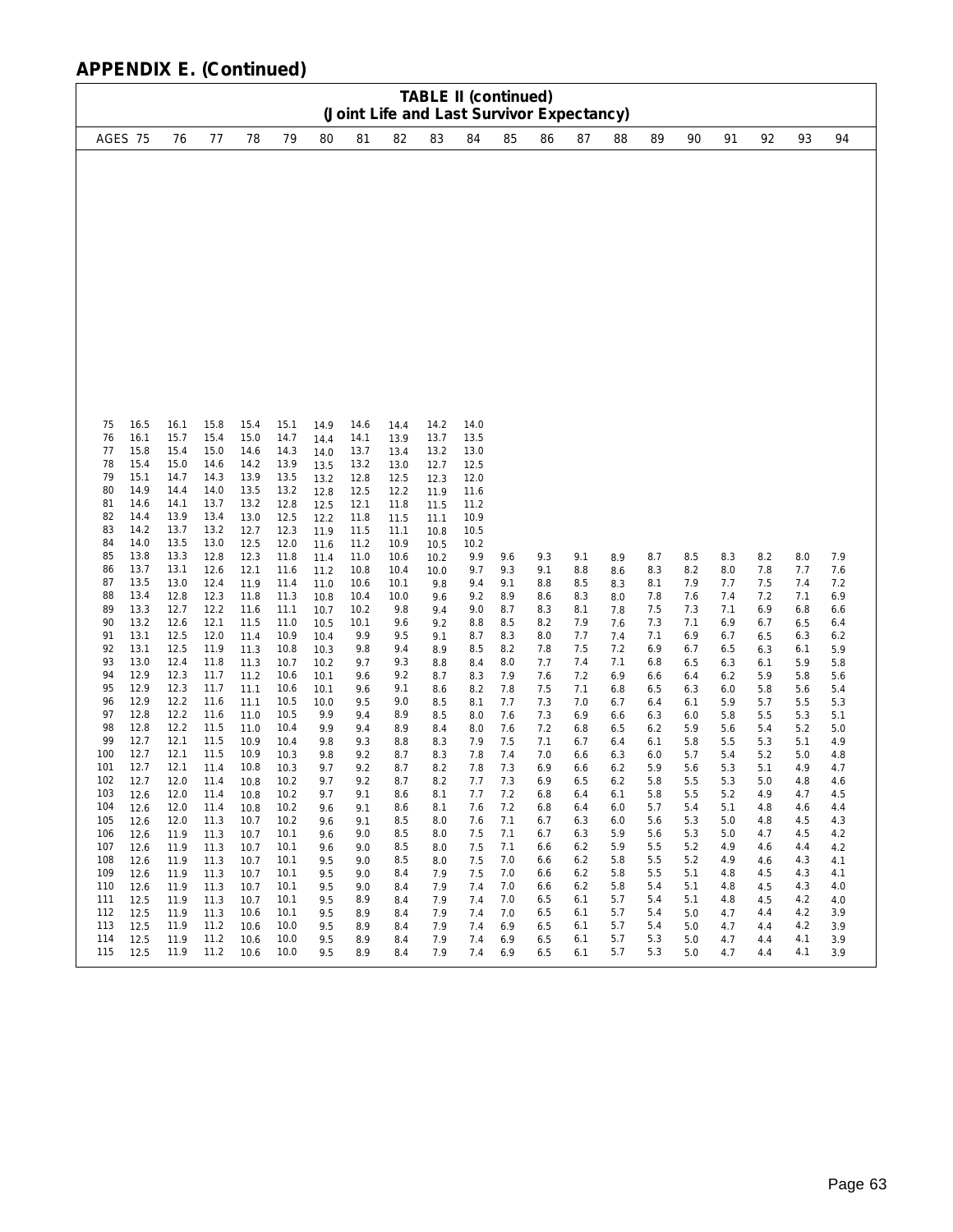|     | Table for Determining Applicable Divisor for MDIB*<br>(Minimum Distribution Incidental Benefit) |               |                       |  |  |  |  |  |  |  |
|-----|-------------------------------------------------------------------------------------------------|---------------|-----------------------|--|--|--|--|--|--|--|
| Age | Applicable<br>divisor                                                                           | Age           | Applicable<br>divisor |  |  |  |  |  |  |  |
| 70  | 26.2                                                                                            | 93            | 8.8                   |  |  |  |  |  |  |  |
| 71  | 25.3                                                                                            | 94            | 8.3                   |  |  |  |  |  |  |  |
| 72  | 24.4                                                                                            | 95            | 7.8                   |  |  |  |  |  |  |  |
| 73  | 23.5                                                                                            | 96            | 7.3                   |  |  |  |  |  |  |  |
| 74  | 22.7                                                                                            | 97            | 6.9                   |  |  |  |  |  |  |  |
| 75  | 21.8                                                                                            | 98            | $6.5$                 |  |  |  |  |  |  |  |
| 76  | 20.9                                                                                            | 99            | 6.1                   |  |  |  |  |  |  |  |
| 77  | 20.1                                                                                            | 100           | 5.7                   |  |  |  |  |  |  |  |
| 78  | 19.2                                                                                            | 101           | 5.3                   |  |  |  |  |  |  |  |
| 79  | 18.4                                                                                            | 102           | 5.0                   |  |  |  |  |  |  |  |
| 80  | 17.6                                                                                            | 103           | 4.7                   |  |  |  |  |  |  |  |
| 81  | 16.8                                                                                            | 104           | 4.4                   |  |  |  |  |  |  |  |
| 82  | 16.0                                                                                            | 105           | 4.1                   |  |  |  |  |  |  |  |
| 83  | 15.3                                                                                            | 106           | 3.8                   |  |  |  |  |  |  |  |
| 84  | 14.5                                                                                            | 107           | 3.6                   |  |  |  |  |  |  |  |
| 85  | 13.8                                                                                            | 108           | 3.3                   |  |  |  |  |  |  |  |
| 86  | 13.1                                                                                            | 109           | 3.1                   |  |  |  |  |  |  |  |
| 87  | 12.4                                                                                            | 110           | 2.8                   |  |  |  |  |  |  |  |
| 88  | 11.8                                                                                            | 111           | 2.6                   |  |  |  |  |  |  |  |
| 89  | 11.1                                                                                            | 112           | 2.4                   |  |  |  |  |  |  |  |
| 90  | 10.5                                                                                            | 113           | 2.2                   |  |  |  |  |  |  |  |
| 91  | 9.9                                                                                             | 114           | 2.0                   |  |  |  |  |  |  |  |
| 92  | 9.4                                                                                             | 115 and older | 1.8                   |  |  |  |  |  |  |  |

\*Use this table if you have a beneficiary other than your spouse who is 10 or more years younger than you. For additional instructions, see *Minimum Distribution Incidental Benefit (MDIB) Requirement* in chapter 5.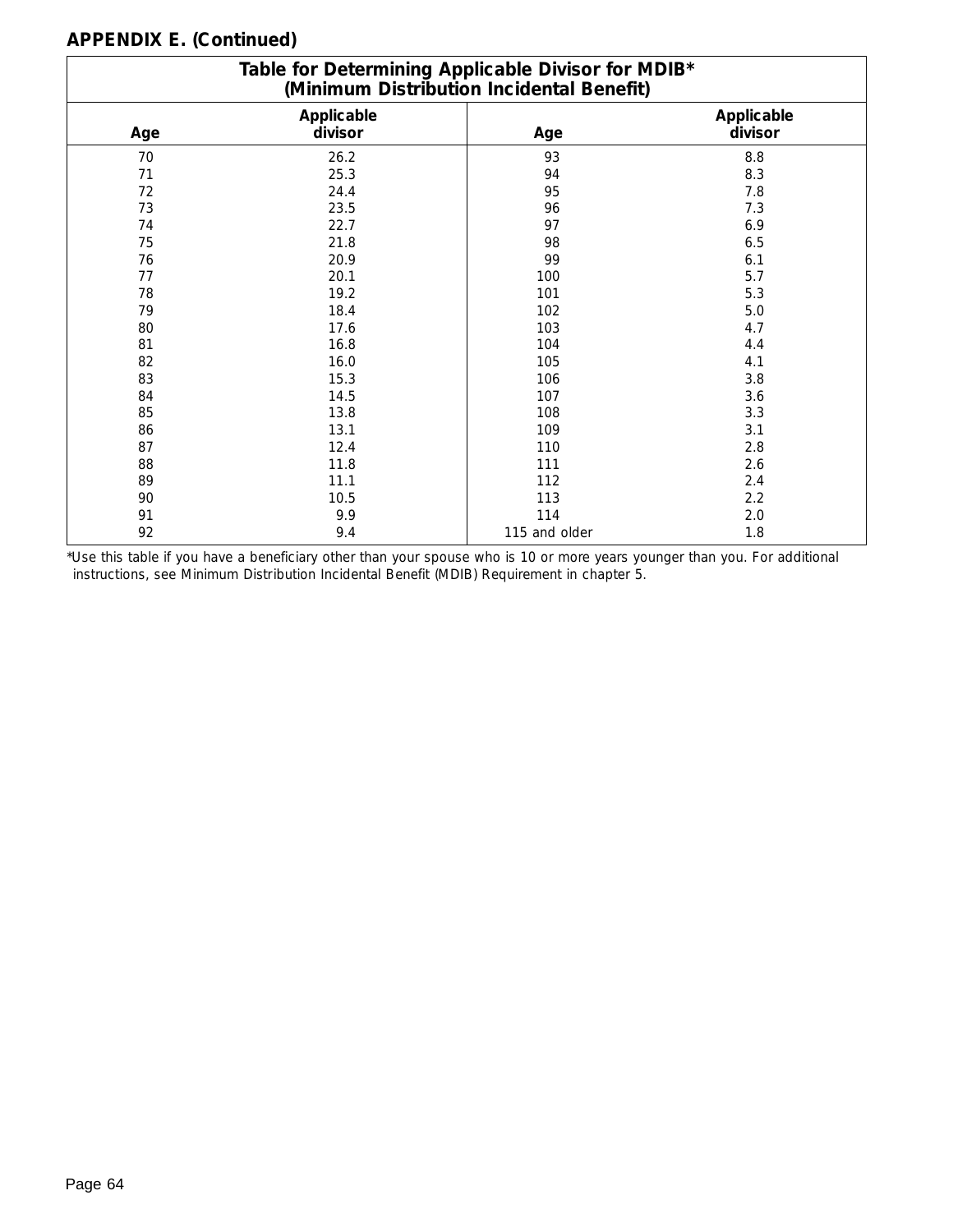# **Index**

# **A**

| 11 |
|----|
| 11 |
|    |
| 11 |
| 11 |
| 11 |
|    |

# **B**

| Broker's commissions  8 |  |
|-------------------------|--|

# $\overline{\overline{c}}$

| Can you take an IRA deduction  |                |
|--------------------------------|----------------|
| <br>chart                      | - 8            |
|                                |                |
| Compensation  4, 5, 40         |                |
| Alimony and separate mainte-   |                |
| nance                          | 5              |
| Commissions                    | 5              |
| Employee                       |                |
| Not Compensation               | 5              |
| Self-employed individual  40   |                |
| Self-employment income         | 5              |
| Self-employment loss           | 5              |
| Wages, salaries, etc.  4       |                |
| Contribution limits:           |                |
|                                | $\overline{7}$ |
|                                | $\overline{7}$ |
| SIMPLE IRA  40                 |                |
| Spousal IRA                    | $\overline{7}$ |
| Contributions:                 |                |
| Annuity or endowment con-      |                |
|                                | 8              |
| Both spouses have compen-      |                |
| sation                         | 7              |
| Deductible                     | 8              |
| Designating the year           | 8              |
| Employee-elected  40           |                |
| Employer matching              | 41             |
| Filing before making your con- |                |
| tribution                      | 8              |
| Filing status                  | 8              |
| Form of                        | 6              |
| Less than maximum              | $\overline{7}$ |
| Matching                       | 40             |
| Nondeductible                  | 12             |
| Nonelective                    | 40             |
| Nonelective employer  41       |                |
| Not required                   | $\overline{7}$ |
| Salary reduction  40           |                |
| SIMPLE plan  40                | 14             |
| Tax-free withdrawal            |                |
| When to contribute  8          |                |
| Cost basis                     | 27             |

#### **D**

| Deductible contributions  8<br>Deduction limits: |     |
|--------------------------------------------------|-----|
| .<br>Full deduction                              | 11  |
| Reduced or no deduction                          | 11  |
| Deduction phaseout                               | 11  |
| Disclosures, required                            | - 6 |
| Distributions:                                   |     |
| Age 59 1/2 rule                                  | 21  |
| Annuity contracts                                | 30  |
| <b>Beneficiaries</b>                             | 28  |
| Beneficiary other than                           |     |
| spouse                                           | 28  |
| Designated beneficiary                           | 23  |
| Exceptions to age 59 1/2                         |     |
|                                                  | 21  |
| rule<br>Fully or partly taxable                  | 27  |
| Inherited IRAs                                   | 28  |
| Losses on IRA investments                        | 28  |
| Minimum                                          |     |
|                                                  | 24  |
| Partial rollovers                                | 17  |
| Reporting and withholding                        |     |
| requirements                                     | 30  |
| Required                                         | 23  |
| Required beginning date                          | 23  |
| Retirement bonds                                 | 30  |
| Rollovers                                        | 16  |
| Surviving spouse                                 | 19  |
| Tax treatment                                    | 27  |
| Divorce:                                         |     |
| Qualified domestic relations                     |     |
| order                                            | 19  |
| Rollovers                                        | 19  |
| Transfer of interest                             | 20  |
| Transfers incident to                            | 20  |
|                                                  |     |

#### **E**

| Eligible employees<br>Employees:   | 40 |
|------------------------------------|----|
| Eligible  40                       |    |
| Excludable                         | 40 |
| Employer and employee associ-      |    |
| ation trust accounts               | 6  |
| Employer plans:                    |    |
| Benefits from previous  10         |    |
| Defined benefit plan  9            |    |
| Defined contribution plan  9       |    |
| Federal judges  10                 |    |
| Marital status                     |    |
| Married filing a joint return . 10 |    |
| Married filing separate            |    |
| return                             | 10 |
| Nonvested employees                | 10 |
| Receiving retirement               |    |
| benefits                           | 10 |
| Reservists                         | 10 |
| Social security and railroad       |    |
| retirement coverage                | 10 |
|                                    |    |

| Spouse died                      | 10 |
|----------------------------------|----|
| Volunteer firefighters  10       |    |
| When are you covered?  9         |    |
| When are you not covered?        | 10 |
| Estate tax                       | 30 |
| Example, comprehensive<br>$\sim$ | 14 |
| Excess accumulations  35         |    |
| Excess Contributions             | 33 |
|                                  |    |

## **F**

| Filing status |    |
|---------------|----|
| Forms:        |    |
| 1099–R        | 30 |
| 5329          | 35 |
| 5498          | 12 |
| 8606          | 13 |
| $M-2$         |    |
|               |    |

## **H**

| Help from IRS |  |  |
|---------------|--|--|
|---------------|--|--|

#### **I**

| Individual retirement account  5 |    |
|----------------------------------|----|
| Individual retirement annuity  5 |    |
| Inherited IRAs:                  |    |
| Contributions  8                 |    |
| Distributions  23                |    |
| Estate and other consider-       |    |
|                                  |    |
| Making it your own  8            |    |
| <b>MDIB</b> requirement          |    |
| exception                        | 26 |
| Premature distribution pen-      |    |
| alty exception                   | 22 |
| Rollovers                        | 17 |
| Taxation of distributions        | 28 |
| Insufficient distributions       | 35 |
| Investment in collectibles:      |    |
| Collectibles defined  32         |    |
| Exception                        | 32 |
| IRA:                             |    |
| As a holding account  18         |    |
| Conduit  18, 19                  |    |
|                                  |    |
|                                  |    |

### **K**

Kinds of IRAs .......................... 5

#### **L**

| I imits:                     |    |
|------------------------------|----|
| Contributions                |    |
| Employer matching contribu-  |    |
| tions                        | 41 |
| Nonelective employer contri- |    |
| <b>butions</b>               |    |
| Salary reduction             |    |
| contributions                |    |
|                              |    |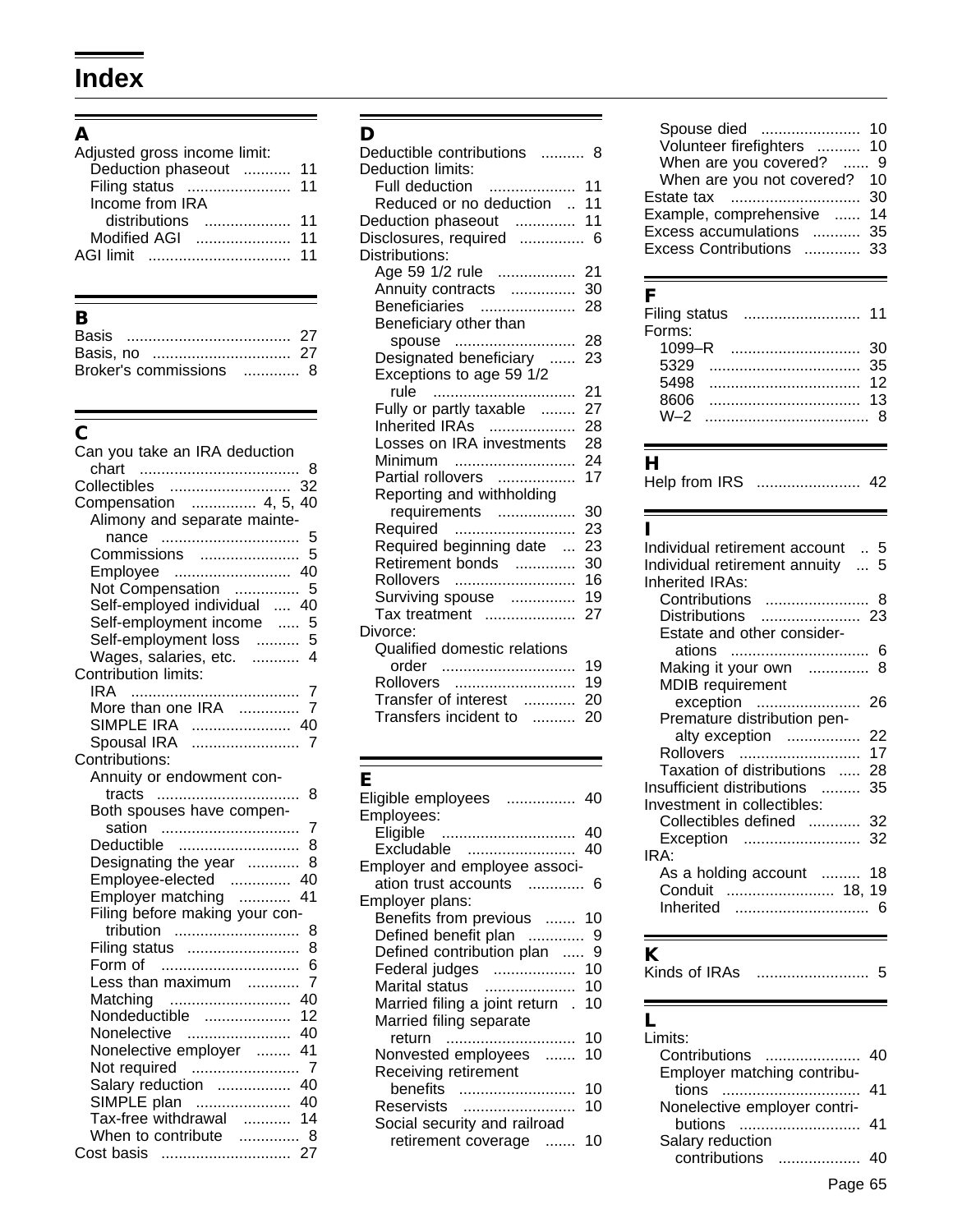## **M**

| Married filing separate excep- |    |
|--------------------------------|----|
| tion                           | 11 |
| Minimum distributions:         |    |
| Incidental benefit             |    |
| requirement                    |    |
| Life expectancy  25            |    |
| Miscellaneous rules  26        |    |
| More than one IRA $\ldots$ 7   |    |
|                                |    |

## **N**

| Nondeductible contributions: |    |
|------------------------------|----|
| Basis                        | 13 |
| Otherwise deductible         | 13 |
| Penalty for overstatement    | 14 |
| Reporting                    | 13 |
| Withdrawals                  | 14 |
|                              |    |

## **P**

| Penalties:                     |    |
|--------------------------------|----|
| Excess accumulations           | 35 |
| Excess contributions           | 33 |
| Premature distributions (early |    |
| withdrawals)                   | 34 |
| Prohibited transactions        | 32 |
| Reporting  35, 36              |    |
| Premature distributions (early |    |
| withdrawals):                  |    |
| Additional tax on              | 34 |
| Age 59 1/2 rule                | 21 |
| Annuity exception              | 22 |
| Death exception                | 22 |
| Defined                        | 34 |
| Disability exception           | 22 |
| Exceptions to age 59 1/2       |    |
| rule                           | 21 |
| Medical insurance              |    |
| exception                      | 21 |
| Unreimbursed medical ex-       |    |
| penses exception               | 21 |
| Prohibited transactions:       |    |
| Borrowing on an annuity        |    |
| contract                       | 32 |
| Exemptions                     | 33 |
| Investment in collectibles     | 32 |
| Pledging an account as se-     |    |
| curity                         | 32 |
| Taxes on                       | 32 |
|                                |    |

### **Q**

Qualified domestic relations or-

der ...................................... 19

# **R**

| Reduced IRA deduction, how to  |    |
|--------------------------------|----|
| figure                         | 11 |
| Reporting deductible contribu- |    |
| tions                          | 12 |
| Required distributions:        |    |
| Beneficiaries                  | 23 |
| IRA owners  23                 |    |
| Retirement bonds  6            |    |
| Rollovers:                     |    |
| Conduit IRA  18, 19            |    |
| Direct rollover option         | 18 |
| Distributions received by a    |    |
| surviving spouse               | 19 |
| Distributions under divorce    |    |
| proceedings                    | 19 |
| Eligible rollover distribution | 17 |
| Extension of rollover period   | 16 |
| From employer's plan into an   |    |
| IRA                            | 17 |
| From one IRA into another      | 16 |
| Frozen deposit                 | 16 |
| Keogh plans                    | 19 |
| Life insurance                 | 19 |
| Maximum                        | 18 |
| Partial                        | 17 |
| Reporting  17,                 | 19 |
| Required distributions         | 17 |
| Tax-sheltered annuity          | 19 |
| Time limit                     | 16 |
| Waiting period between         |    |
| rollovers                      | 16 |
| Withholding requirements       | 17 |

| S                              |    |
|--------------------------------|----|
| Salary reduction arrangement   | 39 |
| Salary reduction contributions | 40 |
| Savings Incentive Match        |    |
| Plans for Employees (SIM-      |    |
| PLE):                          |    |
| Brief description              |    |
| Rules                          |    |
| Section 501(c)(18) plan  7     |    |
| Self-employed individual  40   |    |
| SEP                            |    |
| SIMPLE                         |    |
| SIMPLE IRAs  39, 40            |    |
| Contributions  40              |    |
| Matching contributions  40     |    |
| Nonelective contributions  40  |    |
|                                |    |

| Salary reduction           |     |
|----------------------------|-----|
| contributions              | 40  |
| SIMPLE plans               | 39  |
| Simplified employee        |     |
| pension:                   |     |
| Brief description          | - 6 |
| Contributions              | 37  |
| Contributions you make     | 38  |
| Definitions                | 36  |
| Elective deferrals         | 39  |
| Employer's contributions   | 38  |
| Excess employer contribu-  |     |
| tions                      | 38  |
| Excludable employees       | 37  |
| Highly compensated em-     |     |
| ployee                     | 37  |
| Leased employees           | 36  |
| Limits                     | 37  |
| Limits on deferrals        | 39  |
| Overall limits on employer |     |
| contributions              | 39  |
| Qualifying employee        | 36  |
| Salary reduction           |     |
| arrangement                | 39  |
| Self-employed individual   | 36  |
| Social security recipients | 10  |
| Spousal IRA:               |     |
| Contribution limit  7      |     |
| Spouse over age 70 1/2  7  |     |
| Surviving spouse  19       |     |

# **T**

| Transfers:              |  |
|-------------------------|--|
| Incident to divorce  20 |  |
|                         |  |
| Trustee to trustee  16  |  |
|                         |  |

| When are you covered?              |    |
|------------------------------------|----|
| Withdrawals:                       |    |
| Tax-free                           | 14 |
| Withholding:                       |    |
| Allowances                         | 12 |
| <b>IRA</b> distributions delivered |    |
| outside the United States          | 30 |
| Tax on distributions               | 30 |
|                                    |    |
|                                    |    |